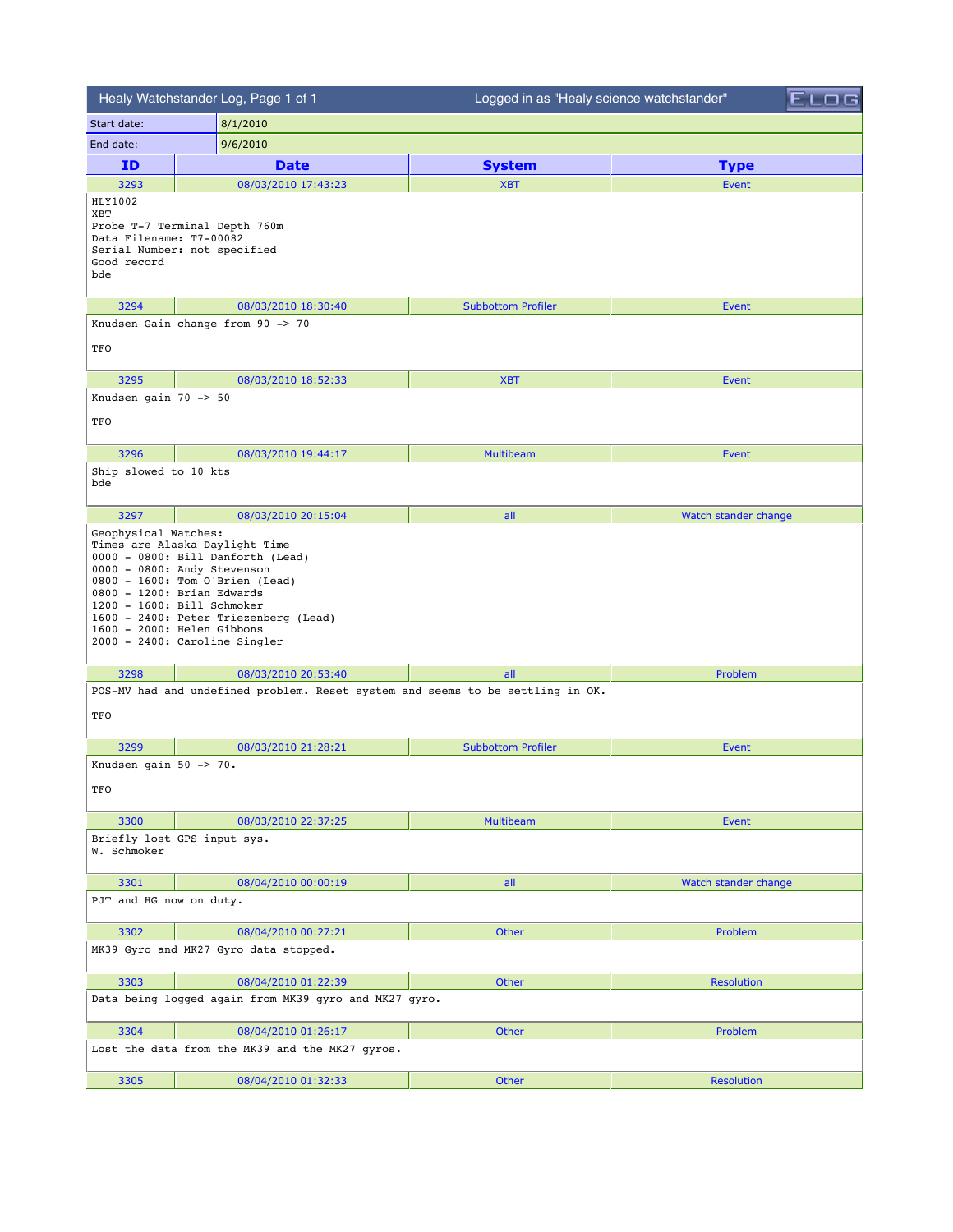|                        | Data being logged again from MK39 gyro and MK27 gyro.                                                          |                           |                               |
|------------------------|----------------------------------------------------------------------------------------------------------------|---------------------------|-------------------------------|
| 3306                   | 08/04/2010 02:26:19                                                                                            | <b>Multibeam</b>          | <b>Operational Adjustment</b> |
|                        | Entered new sound speed profile for multibeam using World Ocean Atlas for 171W 61.5N                           |                           |                               |
| PJT                    |                                                                                                                |                           |                               |
| 3307                   | 08/04/2010 04:08:37                                                                                            | all                       | Watch stander change          |
|                        | Watchstander change from HG to CS.                                                                             |                           |                               |
| 3308                   | 08/04/2010 07:45:46                                                                                            | all                       | Watch stander change          |
|                        | stevenson danforth on watch                                                                                    |                           |                               |
| 3309                   | 08/04/2010 09:00:46                                                                                            | all                       | Event                         |
|                        | Sunset! In the north, very nice!                                                                               |                           |                               |
| 3310                   | 08/04/2010 09:50:04                                                                                            | all                       | Event                         |
| in the lab).           | Ship slowing down, currently doing around 11.5 knots. Full dark outside now, possibly foggy (hard to tell from |                           |                               |
| 3311                   | 08/04/2010 10:34:56                                                                                            | all                       | Event                         |
|                        | Speed back up to 15.5 knots                                                                                    |                           |                               |
| 3312                   | 08/04/2010 10:49:50                                                                                            | <b>Multibeam</b>          | Event                         |
| Stevenson              | SVP profile error. SV velocity used greater than 5 from profile                                                |                           |                               |
| 3313                   | 08/04/2010 13:41:44                                                                                            | <b>Multibeam</b>          | Problem                       |
|                        | Significant data loss in ~25 m water depth - approaching shallow water limit??                                 |                           |                               |
| 3314                   | 08/04/2010 16:07:55                                                                                            | all                       | Watch stander change          |
|                        | Tom O'Brien and Brian Edwards on watch                                                                         |                           |                               |
| 3315                   | 08/04/2010 16:43:30                                                                                            | <b>Subbottom Profiler</b> | Event                         |
|                        | change minimum depth to 15 m on Knudsen                                                                        |                           |                               |
| 3316                   | 08/04/2010 16:44:53                                                                                            | <b>Multibeam</b>          | <b>Operational Adjustment</b> |
|                        | Along track direction now equals 10 degrees                                                                    |                           |                               |
| 3317                   | 08/04/2010 17:06:31                                                                                            | <b>Multibeam</b>          | Event                         |
| Superman               | Lost navigation for a moment.                                                                                  |                           |                               |
| 3318                   | 08/04/2010 17:14:57                                                                                            | all                       | Event                         |
| SOG 15.2 kts           |                                                                                                                |                           |                               |
| 3319                   | 08/04/2010 17:23:34                                                                                            | <b>Subbottom Profiler</b> | <b>Operational Adjustment</b> |
|                        | Change min depth on Knudsen to 20 m                                                                            |                           |                               |
| 3320                   | 08/04/2010 20:03:08                                                                                            | all                       | Watch stander change          |
|                        | Brian off watch; Bill S. on watch                                                                              |                           |                               |
| 3321                   | 08/04/2010 23:48:28                                                                                            | <b>Multibeam</b>          | <b>Operational Adjustment</b> |
| B. Schmoker            | Along direction changed back to 0 deg. (now in 50+ meter water.)                                               |                           |                               |
| 3322                   | 08/04/2010 23:57:11                                                                                            | all                       | Watch stander change          |
| Peter T. & Helen G. on | Watch change. Tom O. & Bill S. off                                                                             |                           |                               |
| 3323                   | 08/05/2010 02:21:04                                                                                            | <b>Multibeam</b>          | <b>Operational Adjustment</b> |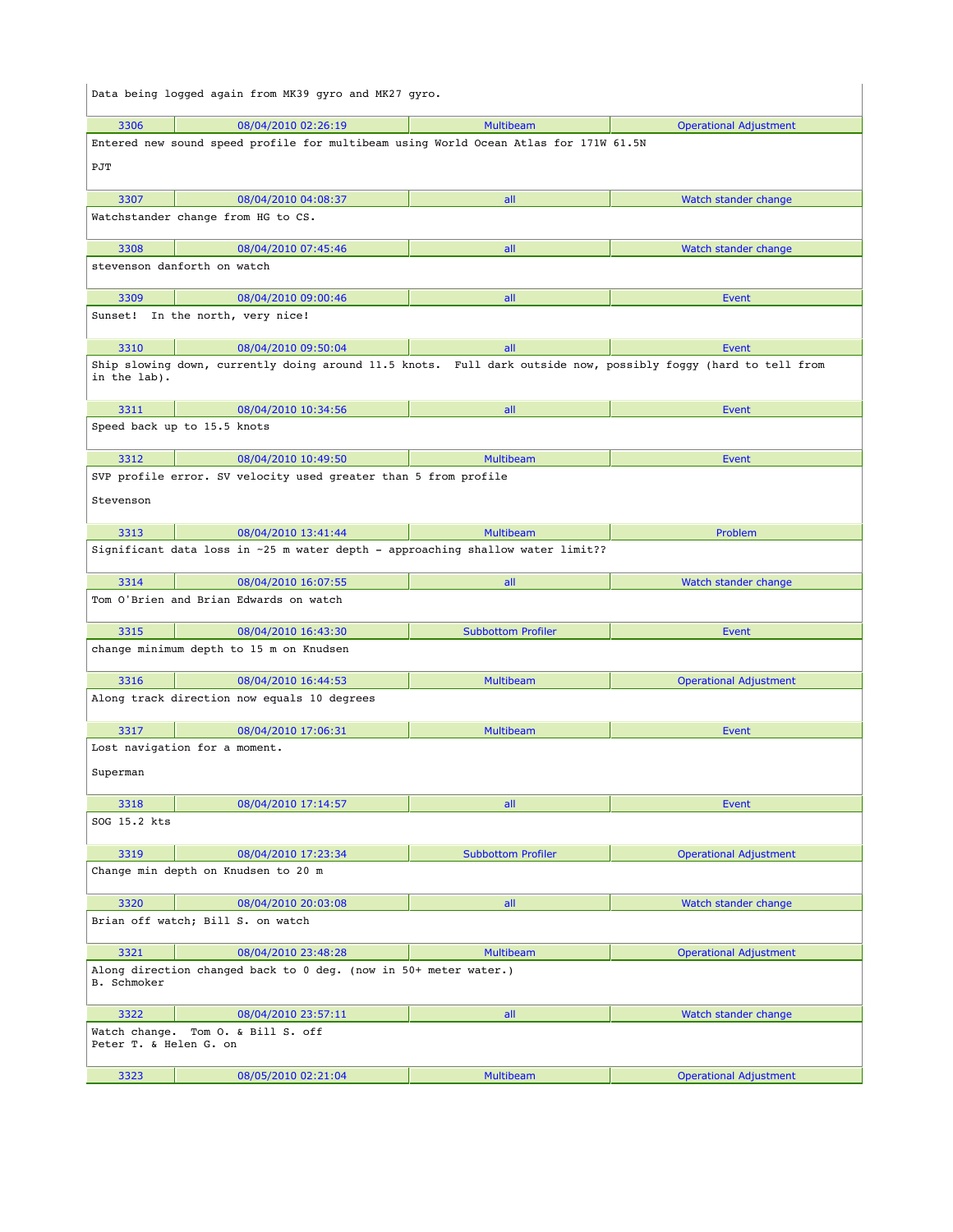|                          | New SSP using HLY1002 XBT T7 00083.                               |                           |                               |
|--------------------------|-------------------------------------------------------------------|---------------------------|-------------------------------|
| -Steve                   |                                                                   |                           |                               |
|                          |                                                                   |                           |                               |
| 3324                     | 08/05/2010 02:38:11<br>XBT deployed at 1803 hours.                | <b>XBT</b>                | Event                         |
|                          |                                                                   |                           |                               |
| ΗG                       |                                                                   |                           |                               |
| 3325                     | 08/05/2010 04:02:17                                               | all                       | Watch stander change          |
|                          | Helen G. off and Caroline S. on                                   |                           |                               |
| 3326                     | 08/05/2010 04:38:40                                               | <b>Multibeam</b>          |                               |
|                          | Along track direction now equals 10 degrees                       |                           | <b>Operational Adjustment</b> |
| PT/CS                    |                                                                   |                           |                               |
|                          |                                                                   |                           |                               |
| 3327                     | 08/05/2010 07:51:26                                               | all                       | Watch stander change          |
|                          | danforth stevenson on watch                                       |                           |                               |
| 3328                     | 08/05/2010 10:32:03                                               | all                       | Event                         |
|                          | Made the turn onto new course 23.5 at waypoint 12                 |                           |                               |
| -Bill/Andy               |                                                                   |                           |                               |
|                          |                                                                   |                           |                               |
| 3329                     | 08/05/2010 15:57:00                                               | all                       | Watch stander change          |
| Big T O'B & BDE on watch |                                                                   |                           |                               |
| 3330                     | 08/05/2010 16:51:15                                               | <b>Subbottom Profiler</b> | <b>Operational Adjustment</b> |
| Gain changed to 90       |                                                                   |                           |                               |
|                          |                                                                   |                           |                               |
| 3331                     | 08/05/2010 18:11:51                                               | <b>Subbottom Profiler</b> | <b>Operational Adjustment</b> |
| gain changed to 80       |                                                                   |                           |                               |
| 3332                     | 08/05/2010 18:14:00                                               | all                       | Event                         |
|                          | Fog clearing; speed increased to 12 kts                           |                           |                               |
| 3333                     | 08/05/2010 18:38:21                                               | all                       | Event                         |
|                          | Ships speeds up to 15 Knots.                                      |                           |                               |
| TFO                      |                                                                   |                           |                               |
|                          |                                                                   |                           |                               |
| 3334                     | 08/05/2010 19:54:11                                               | <b>Subbottom Profiler</b> | <b>Operational Adjustment</b> |
|                          | Knudsen gain decreased to 70                                      |                           |                               |
| 3335                     | 08/05/2010 20:13:18                                               | all                       | Watch stander change          |
|                          | Watch change: Bill Schmoker on watch                              |                           |                               |
|                          |                                                                   |                           |                               |
| 3336                     | 08/05/2010 23:57:32<br>Peter T. and Helen G. now on watch.        | all                       | Watch stander change          |
|                          |                                                                   |                           |                               |
| 3337                     | 08/06/2010 03:56:41                                               | Other                     | Watch stander change          |
|                          | Peter T. and Caroline S. now on watch.                            |                           |                               |
| 3338                     | 08/06/2010 05:38:26                                               | all                       | Watch stander change          |
|                          | Helen G. off and Caroline S. on.                                  |                           |                               |
|                          |                                                                   |                           |                               |
| 3339                     | 08/06/2010 05:47:42                                               | <b>Multibeam</b>          | <b>Operational Adjustment</b> |
| PT/CS                    | Along track direction changed back to 0 degrees by Steve Roberts. |                           |                               |
| 3340                     | 08/06/2010 07:55:02                                               | all                       | Watch stander change          |
|                          | Danforth and Stevenson on watch                                   |                           |                               |
| 3341                     |                                                                   |                           |                               |
|                          | 08/06/2010 08:15:13                                               | all                       | Event                         |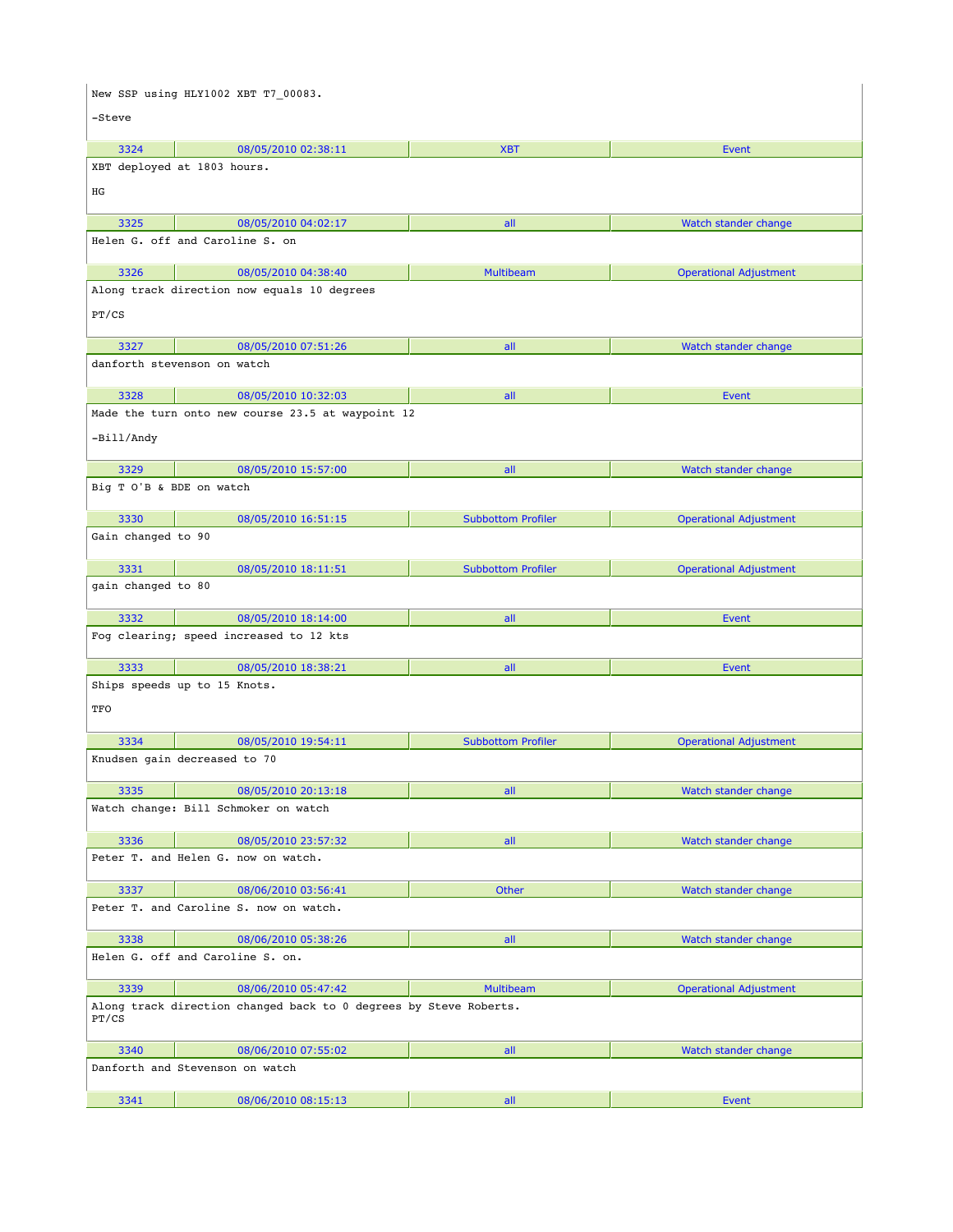|                                                   | At WP 17 CC to new line, speed up to 16 kt                                                                                                                                                                                                                                                                                                                                                                                                      |                           |                               |
|---------------------------------------------------|-------------------------------------------------------------------------------------------------------------------------------------------------------------------------------------------------------------------------------------------------------------------------------------------------------------------------------------------------------------------------------------------------------------------------------------------------|---------------------------|-------------------------------|
| 3342                                              | 08/06/2010 08:25:11                                                                                                                                                                                                                                                                                                                                                                                                                             | <b>Subbottom Profiler</b> | <b>Operational Adjustment</b> |
| Chq qain to 80                                    |                                                                                                                                                                                                                                                                                                                                                                                                                                                 |                           |                               |
| 3343                                              | 08/06/2010 08:55:46                                                                                                                                                                                                                                                                                                                                                                                                                             | <b>Subbottom Profiler</b> | <b>Operational Adjustment</b> |
| Pulse to 3 ms                                     |                                                                                                                                                                                                                                                                                                                                                                                                                                                 |                           |                               |
| 3344                                              | 08/06/2010 10:23:45                                                                                                                                                                                                                                                                                                                                                                                                                             | <b>Subbottom Profiler</b> | Event                         |
|                                                   | System pause when SIS stopped to start new survey. Down for ~30 sec                                                                                                                                                                                                                                                                                                                                                                             |                           |                               |
| 3345                                              | 08/06/2010 12:22:14                                                                                                                                                                                                                                                                                                                                                                                                                             | all                       | Event                         |
|                                                   | Now into the an area of sparse sea ice!!!!!                                                                                                                                                                                                                                                                                                                                                                                                     |                           |                               |
| 3346                                              | 08/06/2010 12:30:14                                                                                                                                                                                                                                                                                                                                                                                                                             | <b>Subbottom Profiler</b> | <b>Operational Adjustment</b> |
|                                                   | Entered ice, lost bottom track, increased tx blank to 25.0                                                                                                                                                                                                                                                                                                                                                                                      |                           |                               |
| 3347                                              | 08/06/2010 12:42:05                                                                                                                                                                                                                                                                                                                                                                                                                             | all                       | Event                         |
|                                                   | Ship's speed slowed to 5 knots in the ice.                                                                                                                                                                                                                                                                                                                                                                                                      |                           |                               |
| 3348                                              | 08/06/2010 13:23:49                                                                                                                                                                                                                                                                                                                                                                                                                             | all                       | Event                         |
|                                                   | Ship altered course more to the east looking for open water. Sea ice is thinning out now                                                                                                                                                                                                                                                                                                                                                        |                           |                               |
| 3349                                              | 08/06/2010 13:34:27                                                                                                                                                                                                                                                                                                                                                                                                                             | Multibeam                 | <b>Operational Adjustment</b> |
| -Bill                                             | Brought the maximum angle sector for the EM122 down to 68 degrees. Not seeing much beyond that, and what bottom<br>detects are found are way out of range. Also set the range gate to normal (opened it up more) so that the<br>bottom detect for the center beams could come back quicker. Increased the spike filter to medium, seems to<br>ignore bad beams caused by bubbles (or otherwise) pretty well in conjunction with the range gate. |                           |                               |
| 3350                                              | 08/06/2010 13:51:33                                                                                                                                                                                                                                                                                                                                                                                                                             | all                       | Event                         |
| Speed back to 10 kt.                              |                                                                                                                                                                                                                                                                                                                                                                                                                                                 |                           |                               |
|                                                   |                                                                                                                                                                                                                                                                                                                                                                                                                                                 |                           |                               |
| 3351                                              |                                                                                                                                                                                                                                                                                                                                                                                                                                                 | all                       | Event                         |
|                                                   | 08/06/2010 14:15:20<br>Patchy ice - speed variable 7-9 kts.                                                                                                                                                                                                                                                                                                                                                                                     |                           |                               |
| 3352                                              | 08/06/2010 15:50:50                                                                                                                                                                                                                                                                                                                                                                                                                             | all                       | Watch stander change          |
| Tom O' & Bill S on watch                          |                                                                                                                                                                                                                                                                                                                                                                                                                                                 |                           |                               |
| 3353                                              | 08/06/2010 16:14:49                                                                                                                                                                                                                                                                                                                                                                                                                             | <b>Subbottom Profiler</b> | <b>Operational Adjustment</b> |
|                                                   | Power level on subbottom increased from 1 to 2 as water deepened past 100m                                                                                                                                                                                                                                                                                                                                                                      |                           |                               |
| 3354                                              | 08/06/2010 17:00:51                                                                                                                                                                                                                                                                                                                                                                                                                             | <b>Subbottom Profiler</b> | Operational Adjustment        |
|                                                   | Power level on subbottom profiler increased to 3                                                                                                                                                                                                                                                                                                                                                                                                |                           |                               |
| 3355                                              | 08/06/2010 17:18:55                                                                                                                                                                                                                                                                                                                                                                                                                             | <b>Subbottom Profiler</b> | <b>Operational Adjustment</b> |
|                                                   | Gain on subbottom profiler increased to 110                                                                                                                                                                                                                                                                                                                                                                                                     |                           |                               |
| 3356                                              | 08/06/2010 17:21:22                                                                                                                                                                                                                                                                                                                                                                                                                             | <b>Subbottom Profiler</b> | <b>Operational Adjustment</b> |
|                                                   | Max. Depth on subbottom profiler increased to 500 meters                                                                                                                                                                                                                                                                                                                                                                                        |                           |                               |
| 3357                                              | 08/06/2010 17:31:24                                                                                                                                                                                                                                                                                                                                                                                                                             | <b>Subbottom Profiler</b> | <b>Operational Adjustment</b> |
|                                                   | Gain upped to 130 on subbottom profiler                                                                                                                                                                                                                                                                                                                                                                                                         |                           |                               |
| 3358                                              | 08/06/2010 17:38:31                                                                                                                                                                                                                                                                                                                                                                                                                             | <b>Multibeam</b>          | <b>Operational Adjustment</b> |
| Sidescan max $db = -20.5$<br>Minimum db = $-57.5$ | Multibeam minimum depth to 400 meters.                                                                                                                                                                                                                                                                                                                                                                                                          |                           |                               |
| 3359                                              | 08/06/2010 18:23:09                                                                                                                                                                                                                                                                                                                                                                                                                             | <b>Subbottom Profiler</b> | <b>Operational Adjustment</b> |
|                                                   | Max. depth on subbottom increased to 600m per Steve's suggestion.                                                                                                                                                                                                                                                                                                                                                                               |                           |                               |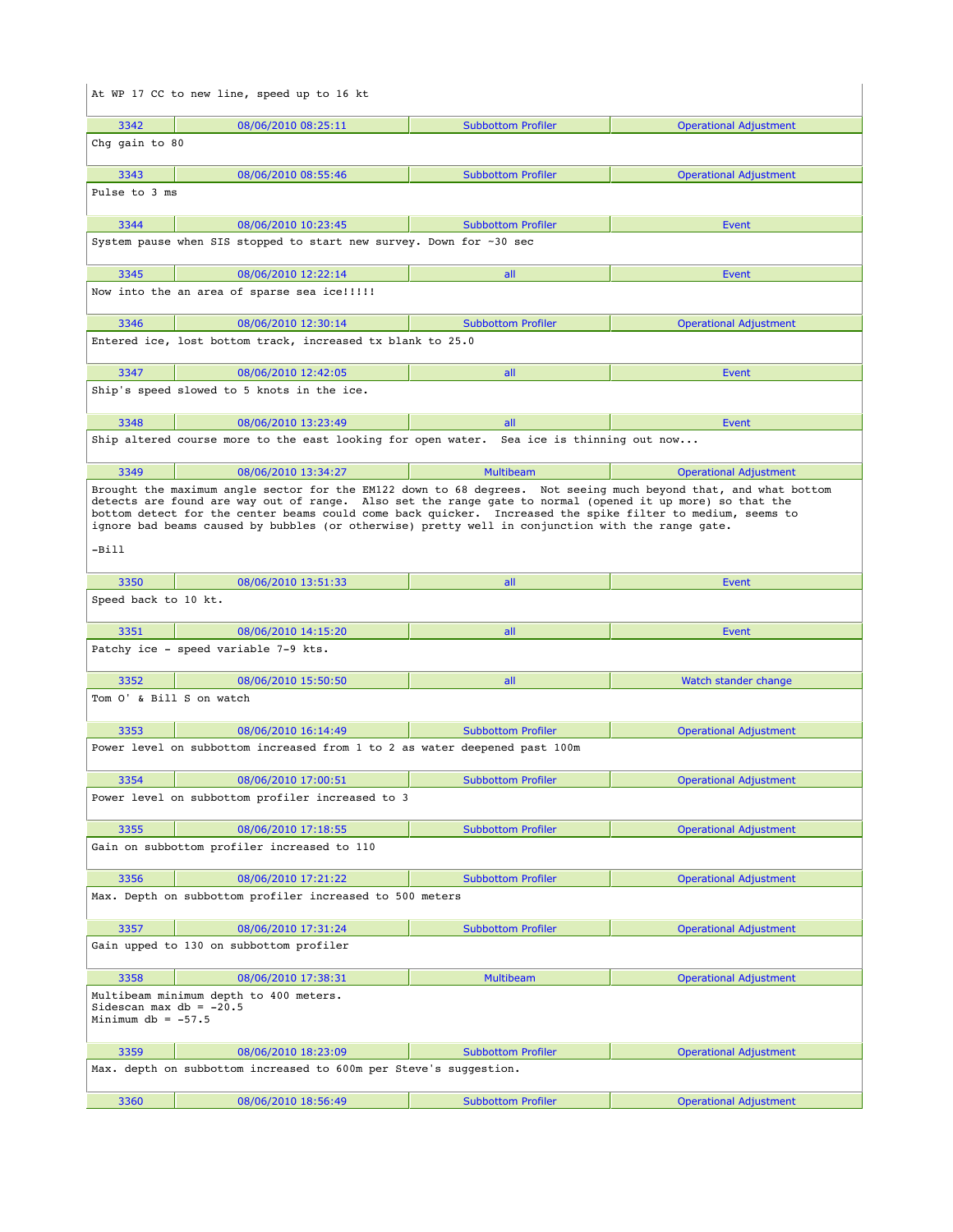|                        | Max bottom depth on subbottom profiler increased to 1000m in anticipation of crossing submarine canyon |                           |                               |
|------------------------|--------------------------------------------------------------------------------------------------------|---------------------------|-------------------------------|
| 3361                   | 08/06/2010 19:56:44                                                                                    | all                       | Watch stander change          |
| Brian on / Bill S. off |                                                                                                        |                           |                               |
| 3362                   | 08/06/2010 20:56:11                                                                                    | <b>Subbottom Profiler</b> | <b>Operational Adjustment</b> |
|                        | Change Phase to $4$ (200 range; 300 to 500m)                                                           |                           |                               |
| 3363                   | 08/06/2010 21:00:18                                                                                    | <b>Subbottom Profiler</b> | <b>Operational Adjustment</b> |
|                        | Change Phase to $5$ (400 to 600 m)                                                                     |                           |                               |
| 3364                   | 08/06/2010 21:05:50                                                                                    | <b>Subbottom Profiler</b> | <b>Operational Adjustment</b> |
| Power = $4$<br>TFO     | Knudsen Phase = $6$ 500 -> 700 meters                                                                  |                           |                               |
| 3365                   | 08/06/2010 21:08:57                                                                                    | <b>Subbottom Profiler</b> | <b>Operational Adjustment</b> |
|                        | Knudsen Phase = $7600 - 800$ Meters                                                                    |                           |                               |
| TFO                    |                                                                                                        |                           |                               |
| 3366                   | 08/06/2010 21:12:32                                                                                    | <b>Subbottom Profiler</b> | <b>Operational Adjustment</b> |
|                        | Knudsen Phase = $8$ 700 -> 900 Meters                                                                  |                           |                               |
| TFO                    |                                                                                                        |                           |                               |
| 3367                   | 08/06/2010 21:16:41                                                                                    | <b>Subbottom Profiler</b> | Event                         |
|                        | Knudsen Phase = $9800 \rightarrow 1000$ Meters                                                         |                           |                               |
| TFO                    |                                                                                                        |                           |                               |
| 3368                   | 08/06/2010 21:21:11                                                                                    | <b>Subbottom Profiler</b> | <b>Operational Adjustment</b> |
|                        | Knudsen Phase = $10$ 900 -> 1100 Meters                                                                |                           |                               |
| 3369                   | 08/06/2010 21:26:33                                                                                    | <b>Subbottom Profiler</b> | <b>Operational Adjustment</b> |
|                        | Knudsen Phase = $13$ 1200 -> 1400                                                                      |                           |                               |
|                        | SIS Max Depth to 2000 meters.                                                                          |                           |                               |
| TFO                    |                                                                                                        |                           |                               |
| 3370                   | 08/06/2010 21:29:45                                                                                    | <b>Subbottom Profiler</b> | <b>Operational Adjustment</b> |
|                        | Knudsen Phase = $11$ 1000 -> 1200                                                                      |                           |                               |
| TFO                    |                                                                                                        |                           |                               |
| 3371                   | 08/06/2010 21:37:42                                                                                    | <b>Subbottom Profiler</b> | <b>Operational Adjustment</b> |
| Knudsen Phase = $9$    | 800 -> 1000 Meters                                                                                     |                           |                               |
| TFO                    |                                                                                                        |                           |                               |
| 3372                   | 08/06/2010 21:40:43                                                                                    | <b>Subbottom Profiler</b> | <b>Operational Adjustment</b> |
| Knudsen Phase = $8$    | 700 -> 900 Meters.                                                                                     |                           |                               |
| TFO                    |                                                                                                        |                           |                               |
| 3373                   | 08/06/2010 21:42:14                                                                                    | <b>Subbottom Profiler</b> | <b>Operational Adjustment</b> |
|                        | Knudsen phase to $7$ (600 to 800 m)                                                                    |                           |                               |
| 3374                   | 08/06/2010 21:44:21                                                                                    | <b>Subbottom Profiler</b> | <b>Operational Adjustment</b> |
|                        | Knudsen phase to $6$ (500 to 700 m)                                                                    |                           |                               |
| 3375                   | 08/06/2010 21:46:56                                                                                    | <b>Subbottom Profiler</b> | <b>Operational Adjustment</b> |
| bde                    | Knudsen phase to 5 (400 to 600 m)                                                                      |                           |                               |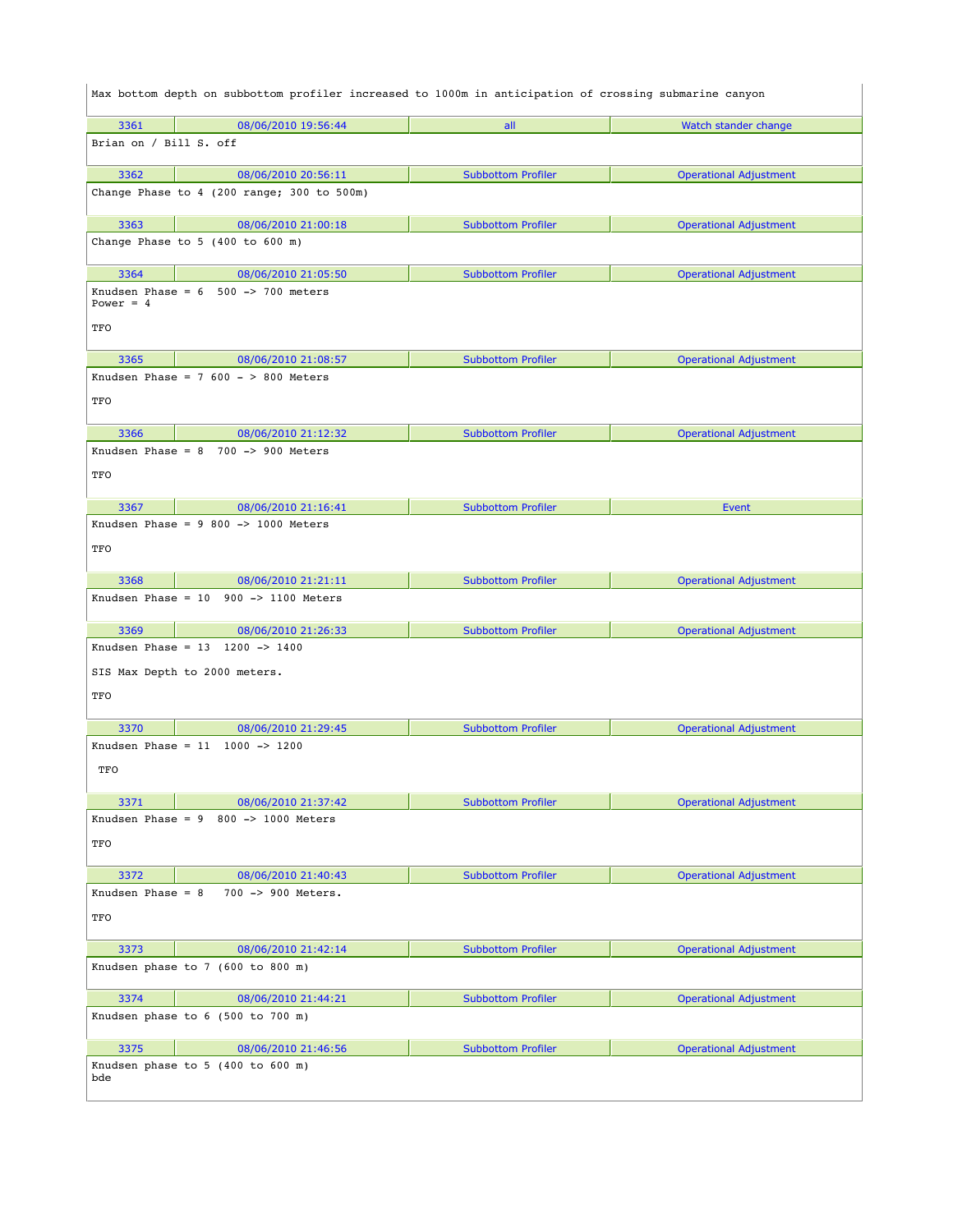| Max Depth changed to 3000m and Min Depth changed to 500m. Gain changed to 255. Changed Pulse Type to 24 ms chirp. |
|-------------------------------------------------------------------------------------------------------------------|
|                                                                                                                   |
|                                                                                                                   |
|                                                                                                                   |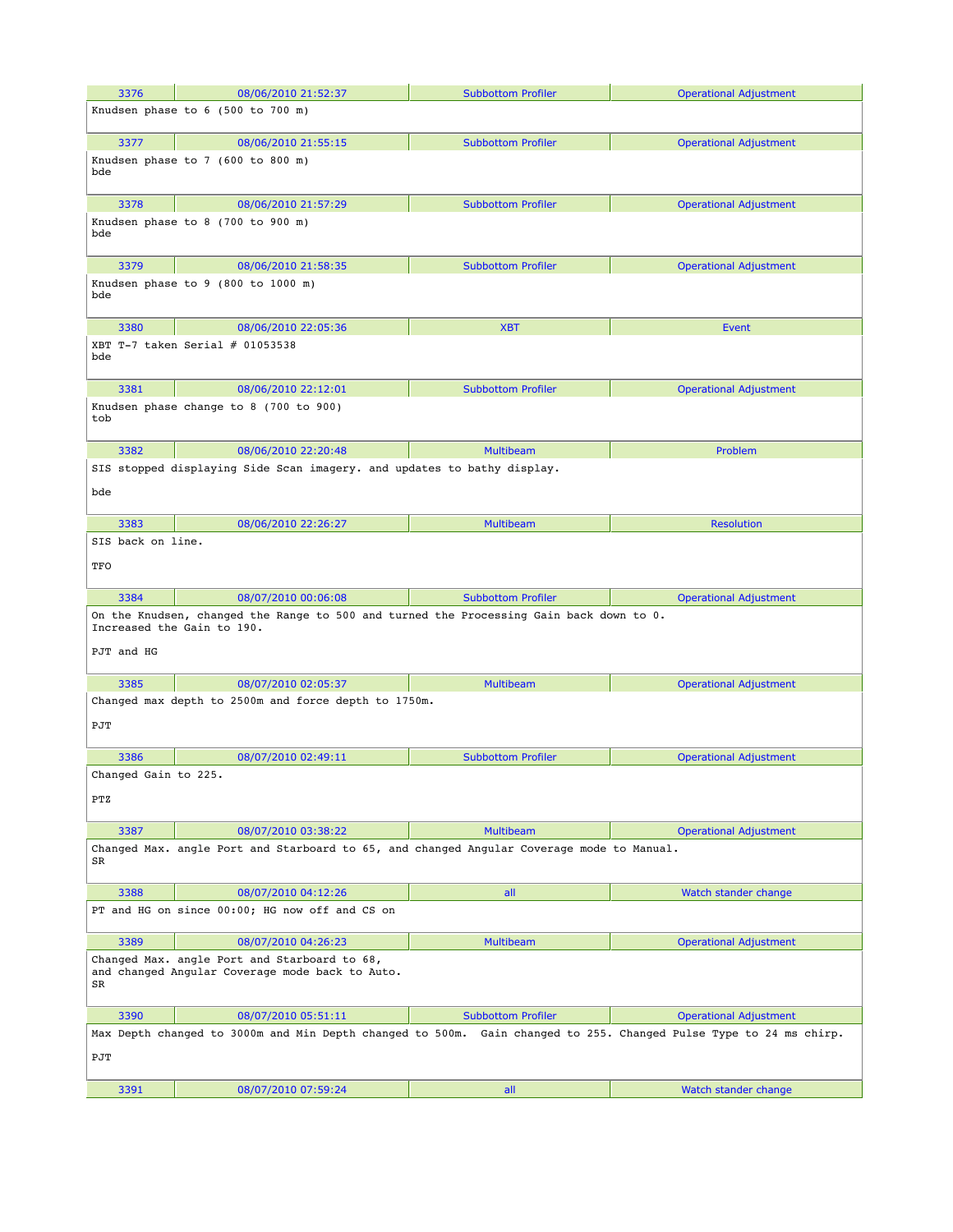|                            | Danforth Stevenon on watch                                                                              |                           |                               |
|----------------------------|---------------------------------------------------------------------------------------------------------|---------------------------|-------------------------------|
| 3392                       | 08/07/2010 08:19:02                                                                                     | <b>Subbottom Profiler</b> | <b>Operational Adjustment</b> |
| Phase to 8 (1750-2250)     |                                                                                                         |                           |                               |
| 3393                       | 08/07/2010 08:31:25                                                                                     | all                       | Event                         |
| CC to WP 21                |                                                                                                         |                           |                               |
| 3394                       | 08/07/2010 08:45:59                                                                                     | <b>Subbottom Profiler</b> | <b>Operational Adjustment</b> |
| Phase to $9$ (2000 - 2500) |                                                                                                         |                           |                               |
| 3395                       | 08/07/2010 09:38:07                                                                                     | <b>Subbottom Profiler</b> | <b>Operational Adjustment</b> |
| Phase to 8 (1750-2250)     |                                                                                                         |                           |                               |
| 3396                       | 08/07/2010 09:50:58                                                                                     | all                       | Event                         |
|                            | CC to WP 22 (late by 10 min)                                                                            |                           |                               |
| 3397                       | 08/07/2010 10:09:23                                                                                     | <b>Subbottom Profiler</b> | <b>Operational Adjustment</b> |
| Phase to 9 (2000 - 2500)   |                                                                                                         |                           |                               |
| 3398                       | 08/07/2010 10:53:26                                                                                     | all                       | Event                         |
|                            | Heavy ice, speed down to 4 kt.                                                                          |                           |                               |
| 3399                       | 08/07/2010 10:54:55                                                                                     | <b>Subbottom Profiler</b> | Event                         |
| Phase to 8 (1750 - 2250)   |                                                                                                         |                           |                               |
| 3400                       | 08/07/2010 11:27:52                                                                                     | all                       | Event                         |
|                            | Heavy ice. Ship stopped, backing and ramming.                                                           |                           |                               |
| 3401                       | 08/07/2010 11:37:13                                                                                     | all                       | Event                         |
|                            | Bridge detoured around this big ice floe to starboard. Back in semi-open water.                         |                           |                               |
| 3402                       | 08/07/2010 11:42:23                                                                                     | <b>Subbottom Profiler</b> | <b>Operational Adjustment</b> |
| Phase to $9$ (2000 - 2500) |                                                                                                         |                           |                               |
| 3403                       | 08/07/2010 12:02:23                                                                                     | all                       | Event                         |
| $-Bi11$                    | POS/MV (192.168.10.90) lost RTCM messages -- in stand-alone mode. Made an entry in the sci log as well. |                           |                               |
| 3404                       | 08/07/2010 12:17:00                                                                                     | <b>Subbottom Profiler</b> | <b>Operational Adjustment</b> |
|                            | Tom testing displsy transfer to winch                                                                   |                           |                               |
| 3405                       | 08/07/2010 14:40:17                                                                                     | all                       | Event                         |
| CC to WP 23                |                                                                                                         |                           |                               |
| 3406                       | 08/07/2010 14:57:41                                                                                     | <b>Subbottom Profiler</b> | Event                         |
| Phase to 8 $(1750 - 2250)$ |                                                                                                         |                           |                               |
| 3407                       | 08/07/2010 15:00:56                                                                                     | <b>Subbottom Profiler</b> | <b>Operational Adjustment</b> |
|                            | Phase change to 8 $(1750 - 2250M)$                                                                      |                           |                               |
| 3408                       | 08/07/2010 15:24:24                                                                                     | <b>Subbottom Profiler</b> | <b>Operational Adjustment</b> |
|                            | Phase change to $9$ (2000 - 2500m)                                                                      |                           |                               |
| 3409                       | 08/07/2010 16:03:33                                                                                     | all                       | Watch stander change          |
|                            | Andy & Bill off // Tommy & Brian on                                                                     |                           |                               |
| 3410                       | 08/07/2010 20:00:19                                                                                     | <b>XBT</b>                | Event                         |
| bde                        | Launch XBT; T-7 Serial $#$ 01053534                                                                     |                           |                               |
| 3411                       | 08/07/2010 20:17:03                                                                                     | all                       | Watch stander change          |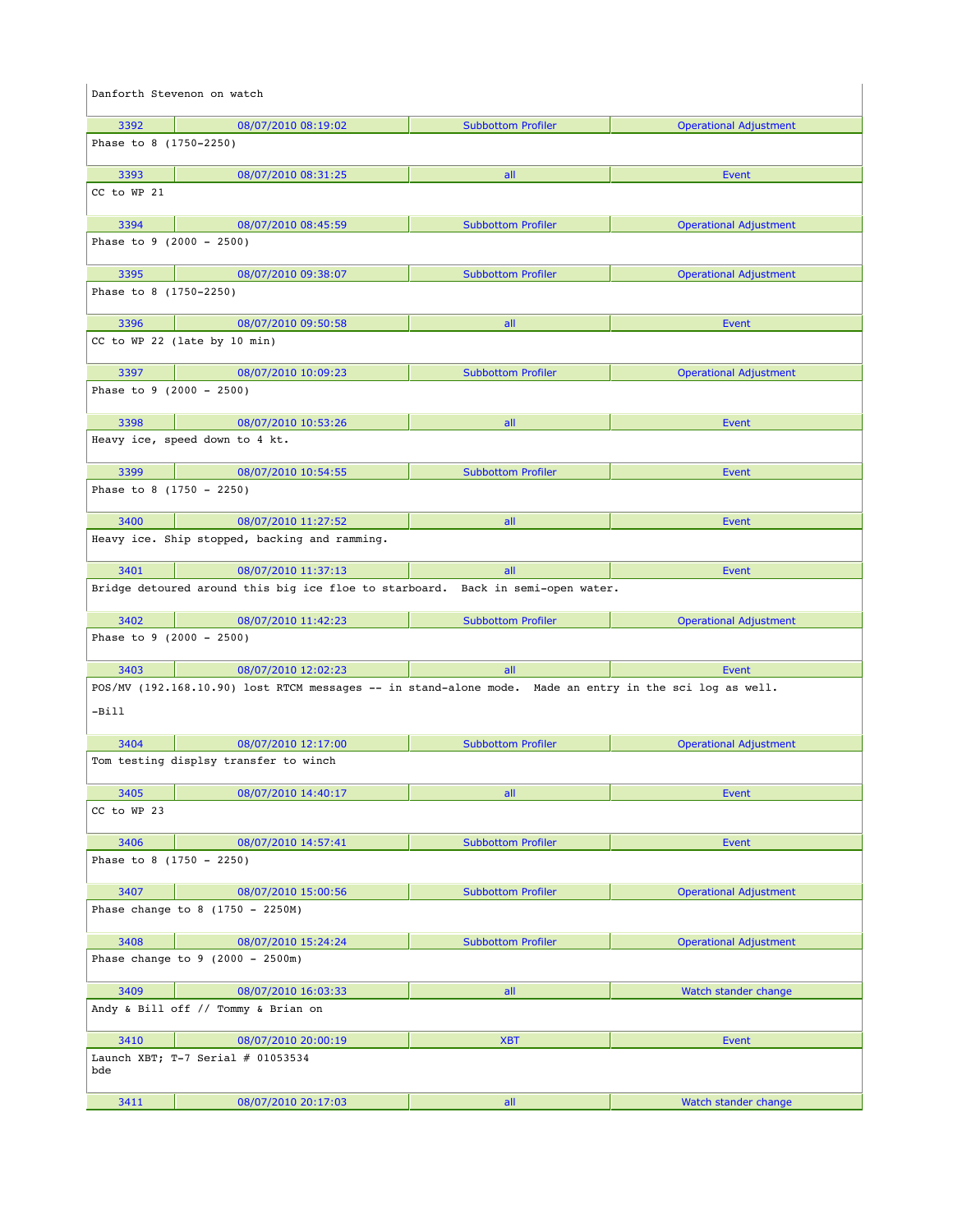|                            | Bill S. on watch, Brian E. off                                                              |                           |                               |
|----------------------------|---------------------------------------------------------------------------------------------|---------------------------|-------------------------------|
| 3412                       | 08/07/2010 20:53:11                                                                         | all                       | Event                         |
|                            | New helmsman learning to steer ship- possible extra turns in track due to training. Bill S. |                           |                               |
| 3413                       | 08/07/2010 22:51:20                                                                         | <b>Multibeam</b>          | <b>Operational Adjustment</b> |
|                            | POS data to SIS dropped out.                                                                |                           |                               |
| All OK now.                |                                                                                             |                           |                               |
| TFO                        |                                                                                             |                           |                               |
| 3414                       | 08/07/2010 22:55:02                                                                         | <b>Multibeam</b>          | Problem                       |
|                            | POS dropped out again to SIS.                                                               |                           |                               |
| All OK now.                |                                                                                             |                           |                               |
| TFO                        |                                                                                             |                           |                               |
|                            |                                                                                             |                           |                               |
| 3415                       | 08/07/2010 23:06:24                                                                         | <b>Multibeam</b>          | Watch stander change          |
| SIS Sonar Image Display:   | Max Amplitude = $-20.5$ dB<br>Min Amplitude = $-47.5$ dB                                    |                           |                               |
|                            |                                                                                             |                           |                               |
| TFO                        |                                                                                             |                           |                               |
| 3416                       | 08/07/2010 23:55:23                                                                         | all                       | Watch stander change          |
|                            | Peter T. and Helen G. now on duty.                                                          |                           |                               |
| PJT                        |                                                                                             |                           |                               |
|                            |                                                                                             |                           |                               |
| 3417                       | 08/07/2010 23:57:53                                                                         | <b>Subbottom Profiler</b> | <b>Operational Adjustment</b> |
|                            | Pulse Type down to 12 ms. chirp. Gain down to 160.                                          |                           |                               |
| PJT                        |                                                                                             |                           |                               |
| 3418                       | 08/08/2010 00:34:52                                                                         | <b>Subbottom Profiler</b> | <b>Operational Adjustment</b> |
| Changed range to 200m.     |                                                                                             |                           |                               |
| PJT                        |                                                                                             |                           |                               |
| 3419                       | 08/08/2010 01:19:37                                                                         | <b>Subbottom Profiler</b> | <b>Operational Adjustment</b> |
|                            | Changed Min. Depth Limit to 140.                                                            |                           |                               |
| ΗG                         |                                                                                             |                           |                               |
| 3420                       | 08/08/2010 01:29:16                                                                         | <b>Subbottom Profiler</b> | <b>Operational Adjustment</b> |
|                            | Changed pulse type to 6 ms chirp.                                                           |                           |                               |
| HG                         |                                                                                             |                           |                               |
|                            |                                                                                             |                           |                               |
| 3421                       | 08/08/2010 01:31:08<br>Changed Max. angle from 68 to 75, both Port and Starboard.           | Multibeam                 | <b>Operational Adjustment</b> |
| ΗG                         |                                                                                             |                           |                               |
| 3422                       | 08/08/2010 01:37:28                                                                         | <b>Subbottom Profiler</b> | <b>Operational Adjustment</b> |
| Changed Gain to 140.<br>ΗG |                                                                                             |                           |                               |
| 3423                       | 08/08/2010 01:56:46                                                                         | <b>Subbottom Profiler</b> | <b>Operational Adjustment</b> |
| ΗG                         | Changed Min. Depth Limit to 60, Pulse Type to 3 ms chirp, and Gain to 100.                  |                           |                               |
| 3424                       | 08/08/2010 01:59:27                                                                         | <b>Subbottom Profiler</b> | <b>Operational Adjustment</b> |
| ΗG                         | Changed Min. depth Limit to 100.                                                            |                           |                               |
| 3425                       | 08/08/2010 02:01:52                                                                         | all                       | Event                         |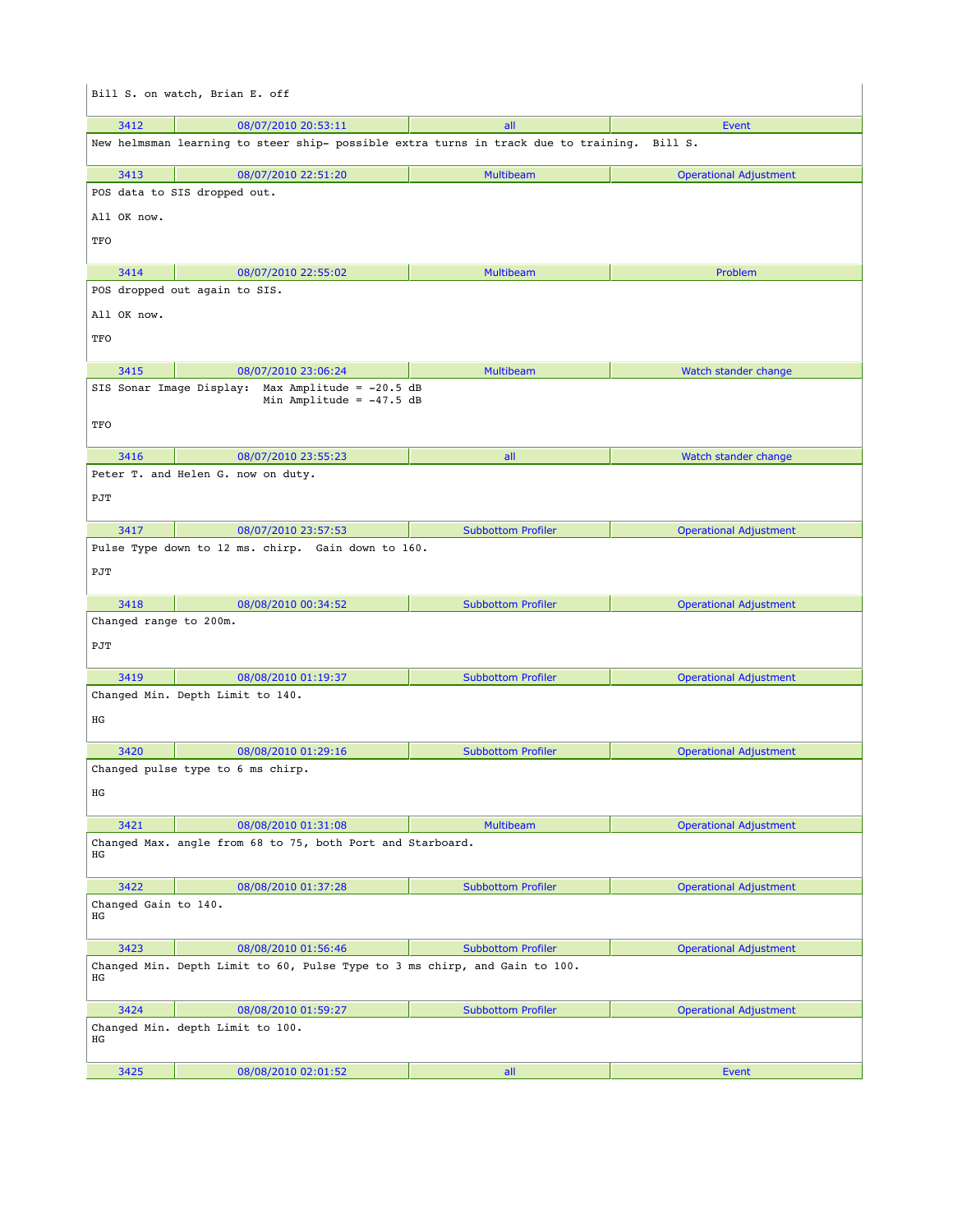| ΗG                              | Start survey of Disputed Zone.                                                                                |                           |                               |
|---------------------------------|---------------------------------------------------------------------------------------------------------------|---------------------------|-------------------------------|
| 3426                            | 08/08/2010 02:08:00                                                                                           | <b>Subbottom Profiler</b> | <b>Operational Adjustment</b> |
| Changed the gain to 120.<br>ΗG  |                                                                                                               |                           |                               |
| 3427                            | 08/08/2010 02:09:28                                                                                           | <b>Subbottom Profiler</b> | <b>Operational Adjustment</b> |
| Raised the gain to 130.<br>ΗG   |                                                                                                               |                           |                               |
| 3428<br>ΗG                      | 08/08/2010 02:14:44<br>Changed Min. Depth Limit to 250.                                                       | <b>Subbottom Profiler</b> | <b>Operational Adjustment</b> |
| 3429                            | 08/08/2010 02:43:13                                                                                           | <b>XBT</b>                | Event                         |
| ΗG                              | MST dropped an XBT, Serial # 01053543.                                                                        |                           |                               |
| 3430                            | 08/08/2010 02:52:05                                                                                           | <b>Multibeam</b>          | <b>Operational Adjustment</b> |
| Changed Min. Depth to 300<br>ΗG |                                                                                                               |                           |                               |
| 3431                            | 08/08/2010 02:56:29                                                                                           | <b>Multibeam</b>          | <b>Operational Adjustment</b> |
| ΗG                              | Steve changed the Sound Speed Profile on the basis of the XBT data.                                           |                           |                               |
| 3432                            | 08/08/2010 03:51:58                                                                                           | <b>Subbottom Profiler</b> | <b>Operational Adjustment</b> |
| ΗG                              | Since last adjustment, changed Pulse Type to 6, Gain to 160, Range to 500, and Power to 4.                    |                           |                               |
| 3433                            | 08/08/2010 04:06:50                                                                                           | <b>Subbottom Profiler</b> | <b>Operational Adjustment</b> |
| Increased Gain to 170.<br>ΗG    |                                                                                                               |                           |                               |
| 3434                            | 08/08/2010 04:07:35                                                                                           | Other                     | Watch stander change          |
| ΗG                              | Peter T. and Caroline S. now on watch.                                                                        |                           |                               |
| 3435                            | 08/08/2010 04:47:07                                                                                           | <b>Subbottom Profiler</b> | <b>Operational Adjustment</b> |
| Changed Gain to 180.<br>СS      |                                                                                                               |                           |                               |
| 3436                            | 08/08/2010 05:37:37                                                                                           | <b>Subbottom Profiler</b> | <b>Operational Adjustment</b> |
| PТ                              | Increased pulse type to 24 ms and gain to 255.                                                                |                           |                               |
| 3437                            | 08/08/2010 07:02:28                                                                                           | <b>Multibeam</b>          | <b>Operational Adjustment</b> |
| $\mathop{\rm CS}\nolimits$      | SR changed sound speed profile using WOA data.                                                                |                           |                               |
| 3438                            | 08/08/2010 07:48:48                                                                                           | all                       | Watch stander change          |
|                                 | Danforth and Stevenson now on watch                                                                           |                           |                               |
| 3439                            | 08/08/2010 07:49:08                                                                                           | all                       | Event                         |
| Back into the ice!!             |                                                                                                               |                           |                               |
| 3440                            | 08/08/2010 08:10:56                                                                                           | all                       | Event                         |
|                                 | Stopped by ice. Bringing second engine on line to attempt to continue on line. If no go, will deviate around. |                           |                               |
| 3441                            | 08/08/2010 08:15:36                                                                                           | <b>Subbottom Profiler</b> | <b>Operational Adjustment</b> |
|                                 | Autophase off, phase 9 (2000 - 2500)                                                                          |                           |                               |
| 3442                            | 08/08/2010 08:25:39                                                                                           | <b>Multibeam</b>          | <b>Operational Adjustment</b> |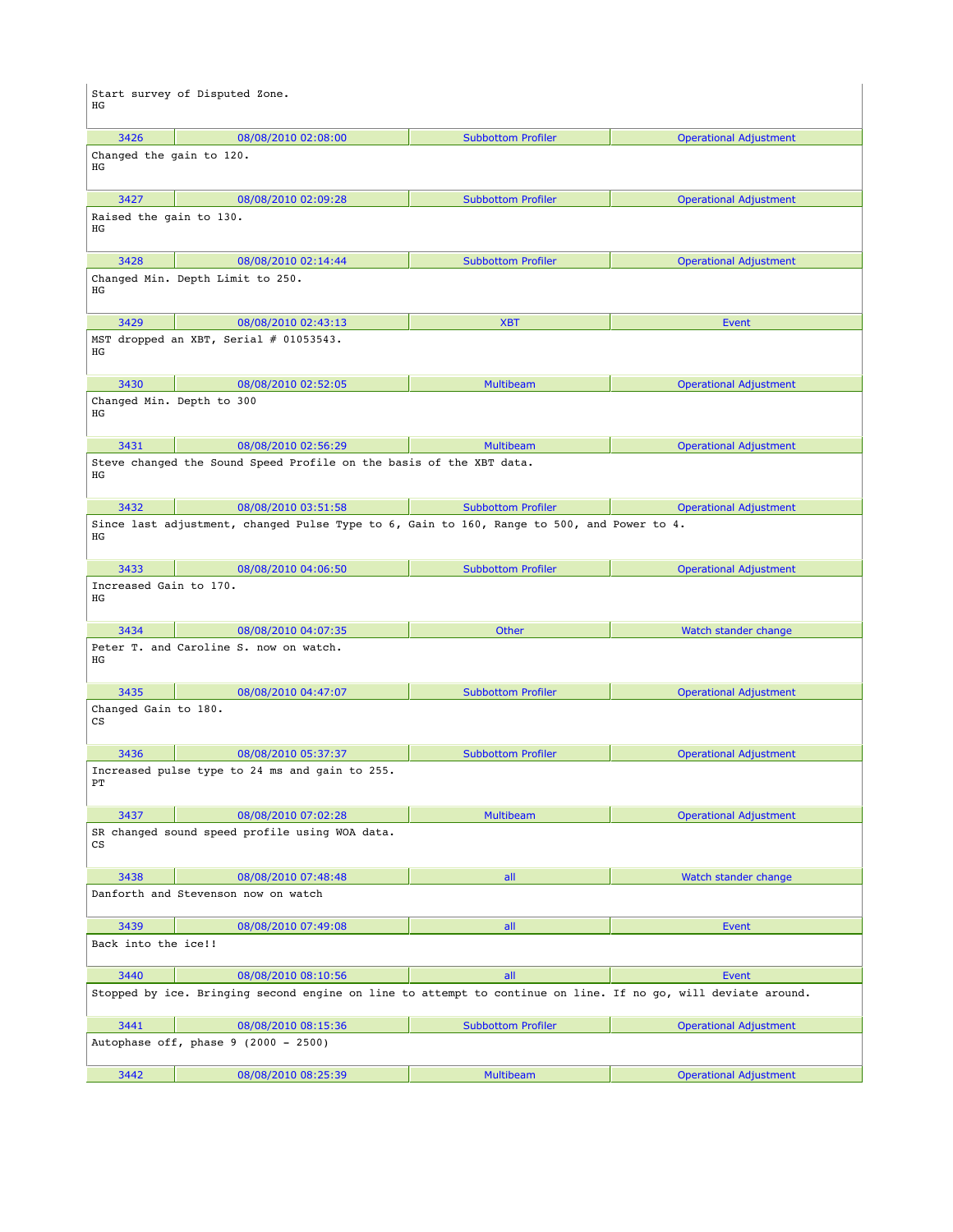Changing various settings on the EM122 runtime parameters. Right now we're running in: Very deep mode (FM pulse), manual angular coverage 50/50, equal angle spacing. See how this works! 3443 08/08/2010 09:00:16 all Event Stopped by ice. Deviating to Stbd after backing out 3444 08/08/2010 09:43:34 all Event We're into very heavy ice right now, all the way to the horizon (as far as we can see). Aloft con called and said there was a lead to the right, trying that. Andy is talking with Brien E now, to see if we want to continue this course of action. Since we're not breaking ice for the Louis, maybe turn back south??  $-Bi11$  3445 08/08/2010 10:24:17 all Event Backing and ramming, trying to get to a lead just ahead. 3446 08/08/2010 10:27:42 Multibeam Operational Adjustment I tried varying the settings for the EM122 to see if it could perform any better in the ice. Angular mode, ping mode, and coverage sector settings didn't make much of a difference. BOTTOM LINE: If there is too many bubbles or noise due to ice breaking, no returns show up in the water column for the EM122 to fix on. I set everything back to:<br>AUTO coverage, HIDENS EQDIST spacing, DEEP ping mode, FIXED dual swath mode (if a valid ping occurred, we'd at<br>least get the benefit of the dual mode). I turned off the spike and penetration filt large in the hopes of opening up the system to ANY valid data. -Bill 3447 08/08/2010 11:01:20 Multibeam Comment Leaving the EM122 in auto coverage mode, in these water depths and in deep ping mode, the echo sounder will decide on around 57 degrees port/stbd coverage as optimal. -Bill 3448 08/08/2010 13:32:36 Subbottom Profiler Operational Adjustment Phase to 10 (2250-2750 3449 08/08/2010 15:33:25 Subbottom Profiler Operational Adjustment Set the display contrast to 2. Brings out the returning echo better on the screen! -Bill 3450 08/08/2010 17:09:23 all Watch stander change Watch change at 0800. TFO and Be on duty. 3451 08/08/2010 19:04:00 Multibeam Problem Red pitch, roll, heave, for several seconds. TFO 3452 08/08/2010 20:17:18 all Watch stander change Brian E. off, Bill S. on watch 3453 08/08/2010 20:28:02 all Comment Polar bear on port side. **TFO**  3454 08/08/2010 23:53:26 all Watch stander change Peter T. and Helen G. now at the helm. PJT 3455 08/09/2010 00:56:59 Multibeam Problem Haven't seen any good pings in a bit. Steve and Dale are working on it. HG 3456 08/09/2010 01:10:34 Multibeam Resolution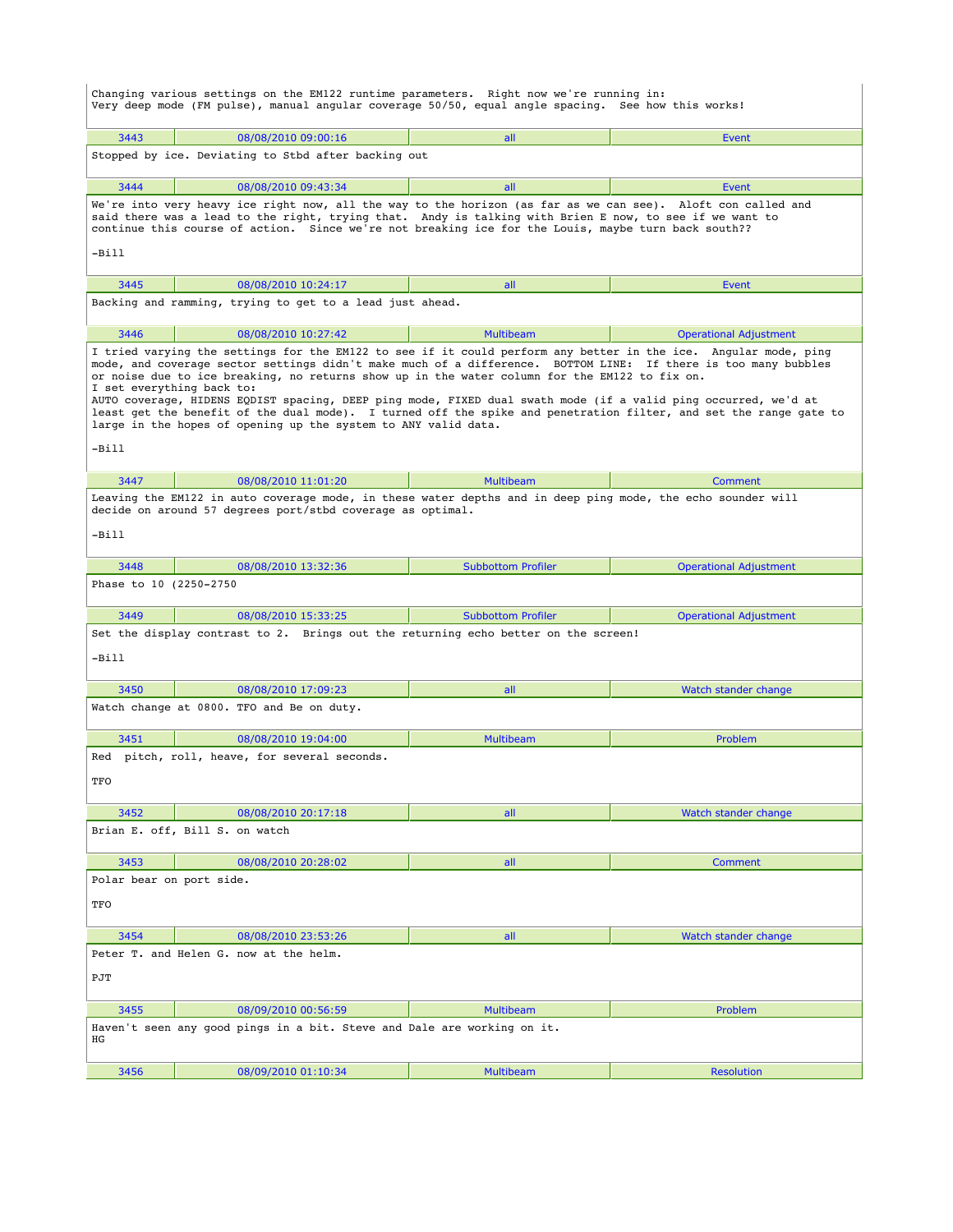| ΗG                           | Multibeam now seems to be OK. No adjustments. Steve just stared at it.                                     |                           |                               |
|------------------------------|------------------------------------------------------------------------------------------------------------|---------------------------|-------------------------------|
| 3457                         | 08/09/2010 01:10:59                                                                                        | <b>Subbottom Profiler</b> | <b>Operational Adjustment</b> |
| Gain reduced to 200.<br>ΗG   |                                                                                                            |                           |                               |
| 3458                         | 08/09/2010 01:16:33                                                                                        | <b>Subbottom Profiler</b> | <b>Operational Adjustment</b> |
| Gain reduced to 180.<br>HG   |                                                                                                            |                           |                               |
| 3459                         | 08/09/2010 01:20:01                                                                                        | <b>Subbottom Profiler</b> | <b>Operational Adjustment</b> |
| ΗG                           | Changed maximum depth limit to 3500.                                                                       |                           |                               |
| 3460                         | 08/09/2010 01:22:35                                                                                        | <b>Subbottom Profiler</b> | <b>Operational Adjustment</b> |
| Gain increased to 200.<br>ΗG |                                                                                                            |                           |                               |
| 3461                         | 08/09/2010 02:15:43                                                                                        | <b>Subbottom Profiler</b> | <b>Operational Adjustment</b> |
| Changed gain to 180.         |                                                                                                            |                           |                               |
| $\texttt{PJT}$               |                                                                                                            |                           |                               |
| 3462                         | 08/09/2010 02:42:39                                                                                        | <b>Multibeam</b>          | Event                         |
|                              | Multibeam alert for long period without data.                                                              |                           |                               |
| PJT                          |                                                                                                            |                           |                               |
| 3463                         | 08/09/2010 02:46:54                                                                                        | <b>XBT</b>                | Event                         |
| Stopped to do an XBT.        |                                                                                                            |                           |                               |
| PJT                          |                                                                                                            |                           |                               |
| 3464                         | 08/09/2010 03:05:06                                                                                        | <b>Multibeam</b>          | <b>Operational Adjustment</b> |
| Steve                        | Added new sound speed profile hly1002_T7_00087.asvp                                                        |                           |                               |
| 3465                         | 08/09/2010 03:31:29                                                                                        | <b>Multibeam</b>          | <b>Operational Adjustment</b> |
| PJT                          | Set sound speed at transducer to manual with a sound speed value of 1430 m/s because the intake jammed up. |                           |                               |
| 3466                         | 08/09/2010 03:43:15                                                                                        | <b>Multibeam</b>          | <b>Operational Adjustment</b> |
|                              | Steve unclogged the flow so the TSG sensor is back and the sound speed at transducer set back to sensor.   |                           |                               |
| PJT                          |                                                                                                            |                           |                               |
| 3467                         | 08/09/2010 04:03:14                                                                                        | all                       | Watch stander change          |
| HG off watch/CS on w/ PT     |                                                                                                            |                           |                               |
| 3468                         | 08/09/2010 04:48:31                                                                                        | <b>Subbottom Profiler</b> | <b>Operational Adjustment</b> |
| Changed phase to 12.         |                                                                                                            |                           |                               |
| 3469                         | 08/09/2010 04:49:53                                                                                        | <b>Multibeam</b>          | <b>Operational Adjustment</b> |
| PТ                           | Changed max depth to 3200 m.                                                                               |                           |                               |
| 3470                         | 08/09/2010 06:51:34                                                                                        | all                       | Event                         |
|                              | Danforth stevenson on watch                                                                                |                           |                               |
| 3471                         | 08/09/2010 07:17:44                                                                                        | <b>Subbottom Profiler</b> | <b>Operational Adjustment</b> |
| Gain to 200                  |                                                                                                            |                           |                               |
| 3472                         | 08/09/2010 07:39:10                                                                                        | <b>Subbottom Profiler</b> | <b>Operational Adjustment</b> |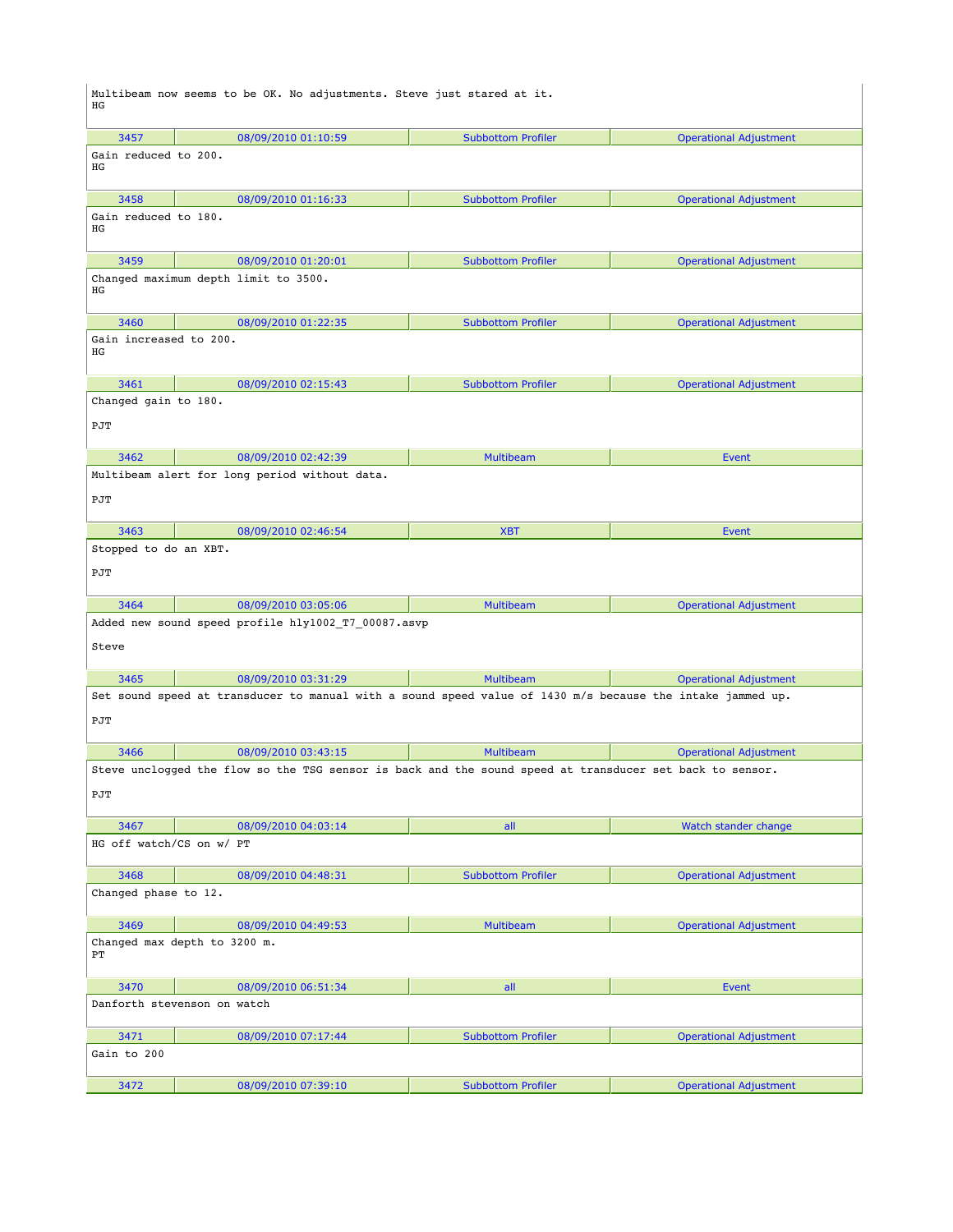|                               | Phase to $13$ (3000 - 3500)                                                                                                                                                                                                                                                                                        |                           |                               |
|-------------------------------|--------------------------------------------------------------------------------------------------------------------------------------------------------------------------------------------------------------------------------------------------------------------------------------------------------------------|---------------------------|-------------------------------|
| 3473                          | 08/09/2010 10:08:13                                                                                                                                                                                                                                                                                                | all                       | Event                         |
| Begin turn at W7              |                                                                                                                                                                                                                                                                                                                    |                           |                               |
| 3474                          | 08/09/2010 10:12:23                                                                                                                                                                                                                                                                                                | all                       | Event                         |
| On new course                 |                                                                                                                                                                                                                                                                                                                    |                           |                               |
| 3475                          | 08/09/2010 10:38:54                                                                                                                                                                                                                                                                                                | all                       | Event                         |
| Maneuvering for ice           |                                                                                                                                                                                                                                                                                                                    |                           |                               |
| 3476                          | 08/09/2010 13:05:00                                                                                                                                                                                                                                                                                                | <b>Subbottom Profiler</b> | <b>Operational Adjustment</b> |
| Phase to 12 (2750 - 3250)     |                                                                                                                                                                                                                                                                                                                    |                           |                               |
| 3477                          | 08/09/2010 14:53:21                                                                                                                                                                                                                                                                                                | all                       | Watch stander change          |
| TOB & BDE on watch            |                                                                                                                                                                                                                                                                                                                    |                           |                               |
| 3478                          | 08/09/2010 15:39:05                                                                                                                                                                                                                                                                                                | <b>Other</b>              | Problem                       |
|                               | slow to 2 kts due to cyclo-converter failure on ship.                                                                                                                                                                                                                                                              |                           |                               |
| 3479                          | 08/09/2010 15:48:30                                                                                                                                                                                                                                                                                                | <b>Other</b>              | Comment                       |
|                               | Repairs completed. Back to survey speed (about 7 kts at the moment)                                                                                                                                                                                                                                                |                           |                               |
| 3480                          | 08/09/2010 15:55:48                                                                                                                                                                                                                                                                                                | <b>Other</b>              | Comment                       |
|                               | > Repairs completed. Back to survey speed (about 7 kts at the moment)<br>More messing about. Control being returned to Aloft Conn now.                                                                                                                                                                             |                           |                               |
| 3481                          | 08/09/2010 17:31:31                                                                                                                                                                                                                                                                                                | <b>CTD</b>                | Event                         |
|                               | Preparing for CTD cast. Ship positioning near ice and checking condiions                                                                                                                                                                                                                                           |                           |                               |
| 3482                          | 08/09/2010 19:07:17                                                                                                                                                                                                                                                                                                | all                       | Watch stander change          |
| Bill S. on watch Brian E. off |                                                                                                                                                                                                                                                                                                                    |                           |                               |
|                               |                                                                                                                                                                                                                                                                                                                    |                           |                               |
| 3483                          | 08/09/2010 21:11:03                                                                                                                                                                                                                                                                                                | <b>CTD</b>                | Event                         |
| TFO                           | CTD on board. Proceeding to recover line.                                                                                                                                                                                                                                                                          |                           |                               |
| 3484                          | 08/09/2010 21:51:14                                                                                                                                                                                                                                                                                                | all                       | Event                         |
| TFO                           | Beginning a right turn to get back on line.                                                                                                                                                                                                                                                                        |                           |                               |
| 3485                          | 08/09/2010 22:49:25                                                                                                                                                                                                                                                                                                | all and the state         | Watch stander change          |
| PJT                           | Peter T. and Helen G. are now in the chairs.                                                                                                                                                                                                                                                                       |                           |                               |
|                               |                                                                                                                                                                                                                                                                                                                    |                           |                               |
| 3486<br>ΗG                    | 08/09/2010 23:37:53<br>Around 22:55 to 23:00 UTC, the ship was diverted to the right away from a polar bear. The polar was about 1,500<br>m away from the ship when spotted, but was but dead ahead, so Justin Pudenz asked the bridge to alter our course<br>a little bit to give the bear the 800-m safety zone. | Other                     | Event                         |
| 3487                          | 08/10/2010 02:50:05                                                                                                                                                                                                                                                                                                | <b>Multibeam</b>          | <b>Operational Adjustment</b> |
| PJT                           | Multibeam Max. Depth set to 3000m and Force Depth to 2800m.                                                                                                                                                                                                                                                        |                           |                               |
|                               |                                                                                                                                                                                                                                                                                                                    |                           |                               |
| 3488<br>HG off watch/CS on.   | 08/10/2010 02:53:53                                                                                                                                                                                                                                                                                                | all                       | Watch stander change          |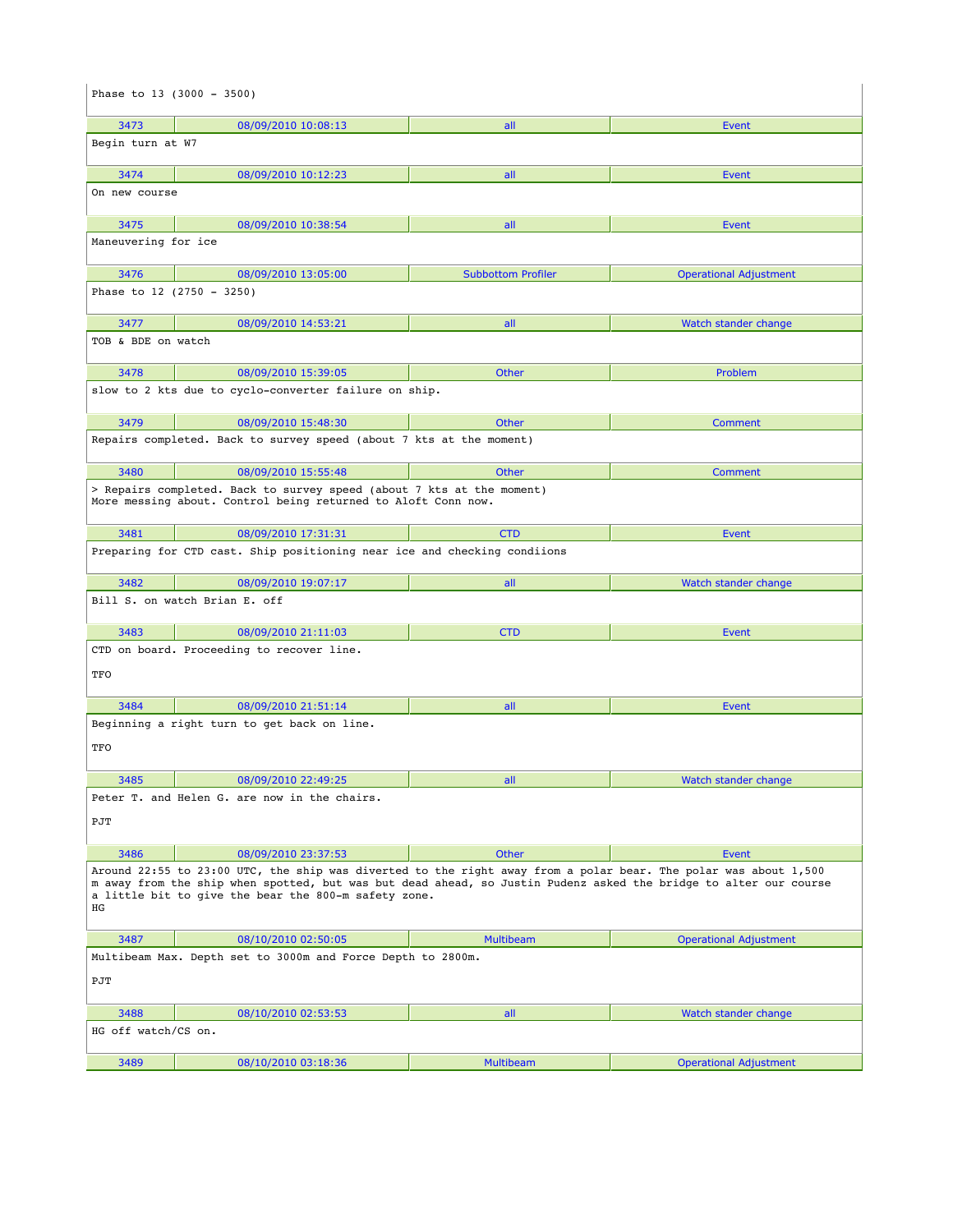Changed Max. angle on port and starboard side to 55 degrees. Changed Angular Coverage mode to MANUAL and Beam Spacing to EQANGLE. Changed Ping Mode to VERY DEEP. Changed by Steve. PJT 3490 08/10/2010 03:23:13 all Event Ship speed slowed to 4 kt. to get better data quality, **P.TT**  3491 08/10/2010 03:31:46 Multibeam Operational Adjustment Changed Max. Angle on port and starboard side back to 65 degrees. CHanged Angular Coverage mode back to AUTO. Changed Ping Mode back to AUTO. Changed by Steve. PJT 3492 08/10/2010 03:38:09 Multibeam Operational Adjustment Changed Max. Angle on port and starboard side to 55 degrees. Changed Angular Coverage mode to Manual. 3493 08/10/2010 05:57:20 Multibeam Operational Adjustment Changed Force Depth to 2600m. Changed MAx. Depth to 2800m for a tighter window. PJT 3494 08/10/2010 06:33:16 Multibeam Operational Adjustment Max angle set to 65; angular coverage set to Auto; Beam spacing changed back to Hidens Eqdist; Changed Dual swath mode to Dynamic. (All changes by Steve R.) 3495 08/10/2010 06:35:47 Subbottom Profiler Operational Adjustment Changed Gain to 180. CS 3496 08/10/2010 06:39:24 all Event In more open water; told Aloft Conn okay to increase speed above 4 kt. 3497 08/10/2010 06:54:29 all Event Danforth stevenson on watch 3498 08/10/2010 09:39:25 Subbottom Profiler Event Phase to 10 (2250 - 2750) 3499 08/10/2010 13:06:18 Subbottom Profiler Operational Adjustment gain to 200 3500 08/10/2010 14:28:50 all Event Out of the ice (finally)!!!! 3501 08/10/2010 14:53:11 all Watch stander change B + T on watch. TFO 3502 08/10/2010 16:05:47 all Operational Adjustment Out of ice, speed to 10 knots. TFO 3503 08/10/2010 17:42:30 Multibeam Operational Adjustment installed hly1002\_T7\_00086.asvp 3504 08/10/2010 17:46:09 Subbottom Profiler Operational Adjustment Change gain to 180 3505 08/10/2010 19:00:59 all Watch stander change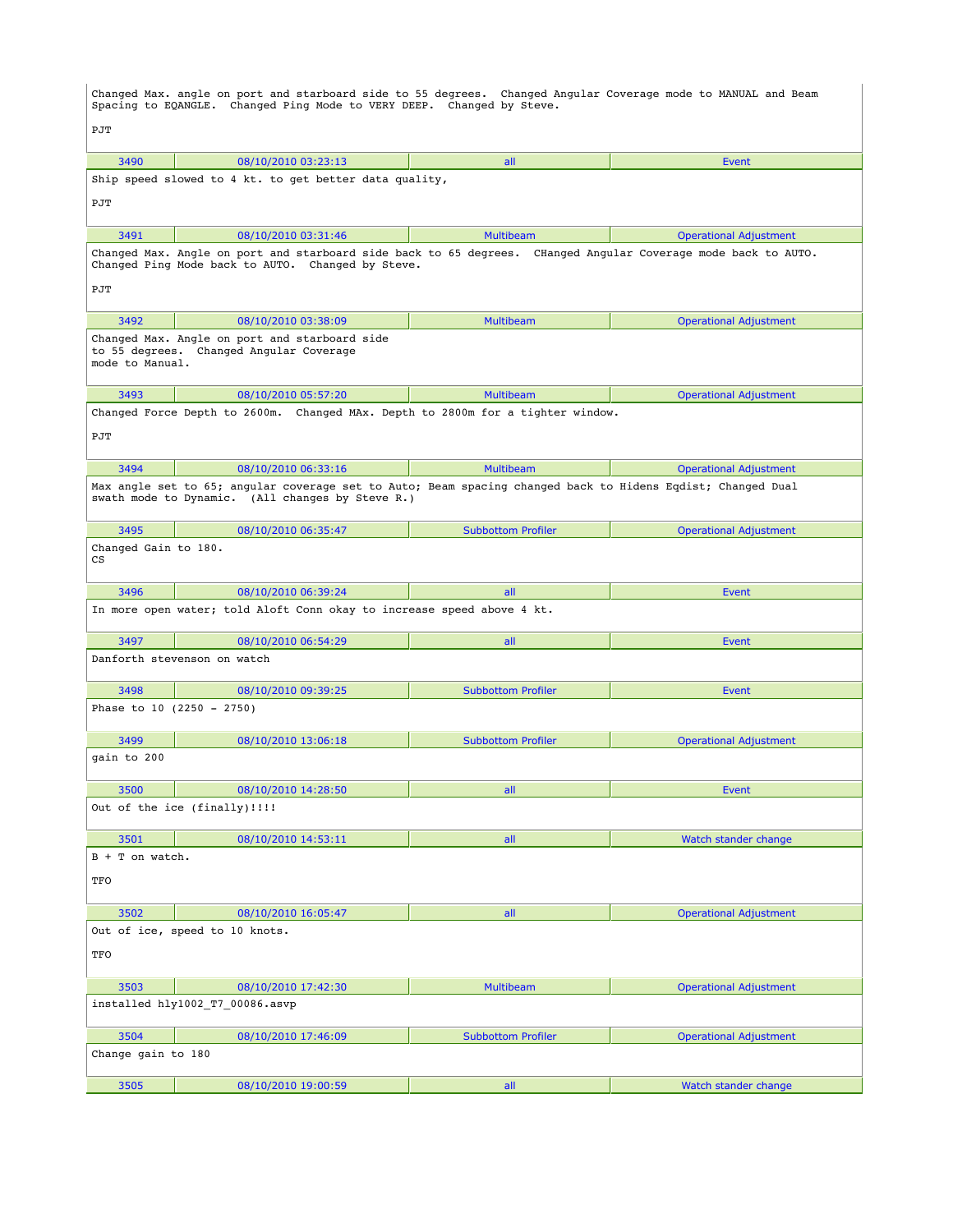|                                                                                                                                                   | Bill S. on watch, Brian E. off                                                                                                                    |                           |                                                                                                                     |  |
|---------------------------------------------------------------------------------------------------------------------------------------------------|---------------------------------------------------------------------------------------------------------------------------------------------------|---------------------------|---------------------------------------------------------------------------------------------------------------------|--|
| 3506                                                                                                                                              | 08/10/2010 19:05:52                                                                                                                               | <b>Multibeam</b>          | <b>Operational Adjustment</b>                                                                                       |  |
| Bill S.                                                                                                                                           | Max. angle on multibeam increased to 75° (both port & starboard sides) per Steve.                                                                 |                           |                                                                                                                     |  |
| 3507                                                                                                                                              | 08/10/2010 19:10:42                                                                                                                               | <b>Subbottom Profiler</b> | <b>Operational Adjustment</b>                                                                                       |  |
| Bill S.                                                                                                                                           | Pulse type to 6ms, Power to 3, and gain to 140 on subbottom as we are now in shallower (~550m) water.                                             |                           |                                                                                                                     |  |
| 3508                                                                                                                                              | 08/10/2010 19:29:55                                                                                                                               | <b>Subbottom Profiler</b> | <b>Operational Adjustment</b>                                                                                       |  |
|                                                                                                                                                   | Subbottom gain to 125. Bill S.                                                                                                                    |                           |                                                                                                                     |  |
| 3509                                                                                                                                              | 08/10/2010 19:31:44                                                                                                                               | all                       | Event                                                                                                               |  |
| Bill S.                                                                                                                                           | Turned eastward, heading now ~60°                                                                                                                 |                           |                                                                                                                     |  |
| 3510                                                                                                                                              | 08/10/2010 19:38:13                                                                                                                               | all                       | Event                                                                                                               |  |
| Bill S.                                                                                                                                           | On new trackline $(-44^{\circ})$ towards meeting with Louis. Accelerated to 15.5+ kts.                                                            |                           |                                                                                                                     |  |
| 3511                                                                                                                                              | 08/10/2010 20:13:51                                                                                                                               | all                       | Event                                                                                                               |  |
| Bill S.                                                                                                                                           | Veered to new trackline, ~64°.<br>Currently crossing slump feature on slope at about 700+ meters deep. Layers on subbottom appear very disrupted. |                           |                                                                                                                     |  |
| 3512                                                                                                                                              | 08/10/2010 20:41:39                                                                                                                               | <b>Subbottom Profiler</b> | Event                                                                                                               |  |
|                                                                                                                                                   |                                                                                                                                                   |                           | Subbottom pulse to 12ms, gain to 145, range to 500. Depth now 1400+ m and increasing and trying to keep up with it. |  |
| Bill S                                                                                                                                            |                                                                                                                                                   |                           |                                                                                                                     |  |
| 3513                                                                                                                                              | 08/10/2010 21:06:30                                                                                                                               | all                       | Event                                                                                                               |  |
| Bill S.                                                                                                                                           | Speed decreased to < 10 kts as fog encountered.                                                                                                   |                           |                                                                                                                     |  |
| 3514                                                                                                                                              | 08/10/2010 21:12:43                                                                                                                               | all                       | Event                                                                                                               |  |
| TFO                                                                                                                                               | New plans, We are stopping and will wait for Louis to join us in open water.                                                                      |                           |                                                                                                                     |  |
| 3515                                                                                                                                              | 08/10/2010 21:32:54                                                                                                                               | <b>Subbottom Profiler</b> | <b>Operational Adjustment</b>                                                                                       |  |
|                                                                                                                                                   | Gain on subbottom to 165. Bill S.                                                                                                                 |                           |                                                                                                                     |  |
| 3516                                                                                                                                              | 08/10/2010 21:34:28                                                                                                                               | all                       | Event                                                                                                               |  |
| Louis S St. Laurent visible on map server approx. 22 nm northeast of us. We've turned SW in search of less fog<br>to undertake helo opps. Bill S. |                                                                                                                                                   |                           |                                                                                                                     |  |
| 3517                                                                                                                                              | 08/10/2010 22:58:54                                                                                                                               | Other                     | Watch stander change                                                                                                |  |
| ΗG                                                                                                                                                | Peter T. and Helen G. now on watch.                                                                                                               |                           |                                                                                                                     |  |
| 3518                                                                                                                                              | 08/11/2010 00:27:35                                                                                                                               | <b>Subbottom Profiler</b> | <b>Operational Adjustment</b>                                                                                       |  |
| Dropped the gain down to 165.<br>PJT                                                                                                              |                                                                                                                                                   |                           |                                                                                                                     |  |
| 3519                                                                                                                                              | 08/11/2010 00:31:10                                                                                                                               | <b>Multibeam</b>          | <b>Operational Adjustment</b>                                                                                       |  |
| PJT                                                                                                                                               | Changed Force Depth to 1600m.                                                                                                                     |                           |                                                                                                                     |  |
| 3520                                                                                                                                              | 08/11/2010 01:39:59                                                                                                                               | all                       | Event                                                                                                               |  |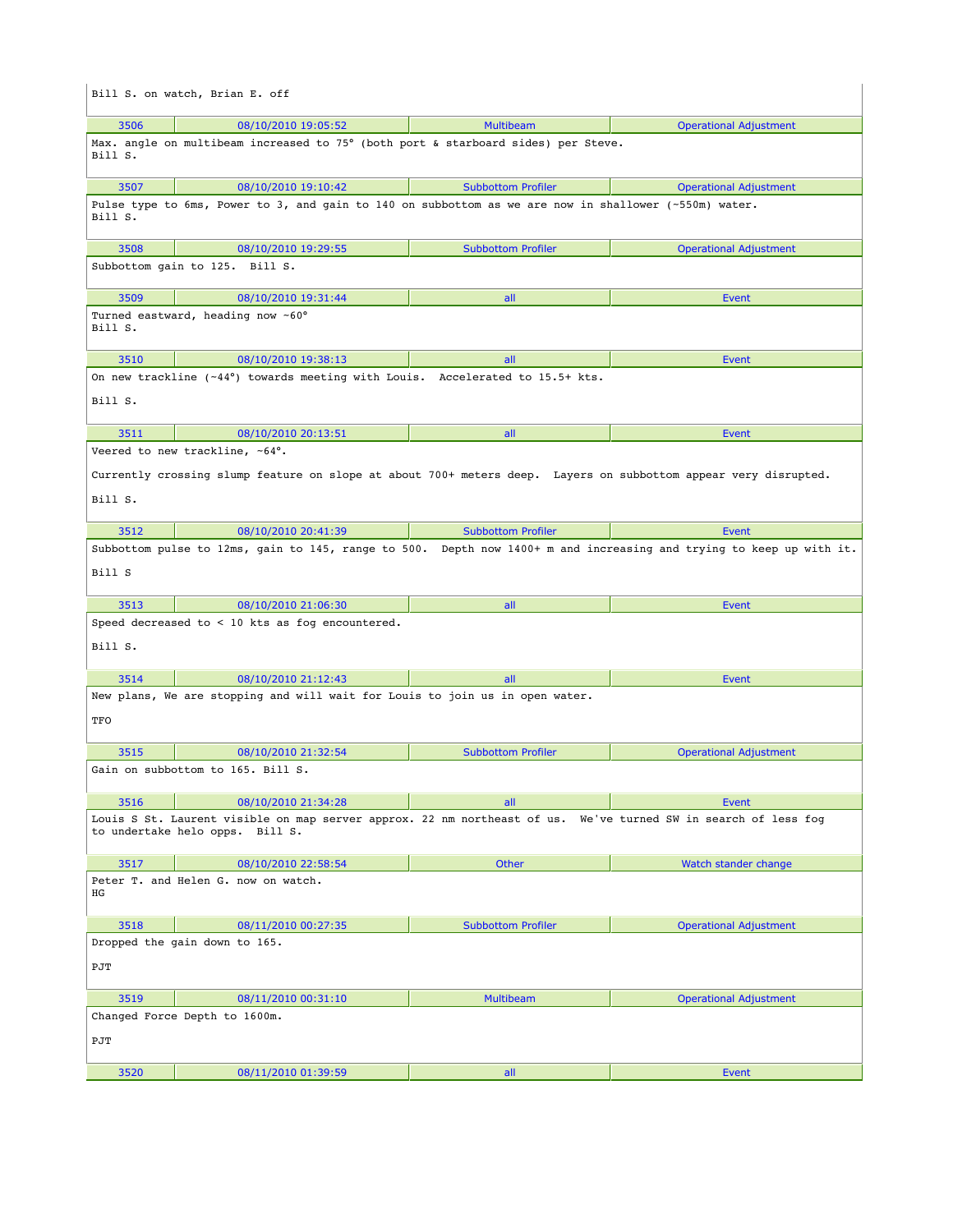| Helo operations going on.   |                                                                                                              |                           |                               |
|-----------------------------|--------------------------------------------------------------------------------------------------------------|---------------------------|-------------------------------|
| PJT                         |                                                                                                              |                           |                               |
| 3521                        | 08/11/2010 01:44:23                                                                                          | <b>Multibeam</b>          | <b>Operational Adjustment</b> |
|                             | Force Depth changed to 1700m.                                                                                |                           |                               |
| PJT                         |                                                                                                              |                           |                               |
| 3522                        | 08/11/2010 02:00:43                                                                                          | <b>Subbottom Profiler</b> | <b>Operational Adjustment</b> |
| Increased gain to 175.      |                                                                                                              |                           |                               |
| PJT                         |                                                                                                              |                           |                               |
| 3523                        | 08/11/2010 02:01:49                                                                                          | Multibeam                 | <b>Operational Adjustment</b> |
|                             | Increased Force Depth to 1800m.                                                                              |                           |                               |
| PJT                         |                                                                                                              |                           |                               |
| 3524                        | 08/11/2010 02:26:46                                                                                          | <b>Multibeam</b>          | <b>Operational Adjustment</b> |
| button.                     | (PU Sensor) Echo sounder EM122_106: Position input is missing during logging. (1810) error. I clicked the OK |                           |                               |
| PJT                         |                                                                                                              |                           |                               |
| 3525                        | 08/11/2010 03:00:55                                                                                          | <b>Subbottom Profiler</b> | <b>Operational Adjustment</b> |
| Changed gain to 195.        |                                                                                                              |                           |                               |
| PJT                         |                                                                                                              |                           |                               |
| 3526                        | 08/11/2010 03:25:55                                                                                          | <b>Subbottom Profiler</b> | <b>Operational Adjustment</b> |
| Changed gain to 190.        |                                                                                                              |                           |                               |
| PJT                         |                                                                                                              |                           |                               |
| 3527                        | 08/11/2010 03:34:33                                                                                          | all                       | Watch stander change          |
|                             | CS on watch w/ PT at 1955 local time; HG off watch                                                           |                           |                               |
| 3528                        | 08/11/2010 03:49:27                                                                                          | <b>Subbottom Profiler</b> | <b>Operational Adjustment</b> |
| Changed gain to 180.        |                                                                                                              |                           |                               |
| PJT                         |                                                                                                              |                           |                               |
| 3529                        | 08/11/2010 03:49:55                                                                                          | <b>Multibeam</b>          | <b>Operational Adjustment</b> |
| PJT                         | Changed Force Depth to 1900m.                                                                                |                           |                               |
|                             |                                                                                                              |                           |                               |
| 3530                        | 08/11/2010 04:03:53                                                                                          | <b>Subbottom Profiler</b> | <b>Operational Adjustment</b> |
| Changed gain to 175.<br>PJT |                                                                                                              |                           |                               |
| 3531                        | 08/11/2010 04:25:13                                                                                          | Multibeam                 | <b>Operational Adjustment</b> |
| Set Ping Mode to AUTO.      |                                                                                                              |                           |                               |
| PJT                         |                                                                                                              |                           |                               |
| 3532                        | 08/11/2010 04:34:51                                                                                          | <b>Multibeam</b>          | <b>Operational Adjustment</b> |
| Max. Depth set to 1800m.    | PJT                                                                                                          |                           |                               |
| 3533                        | 08/11/2010 04:41:01                                                                                          | <b>Multibeam</b>          | <b>Operational Adjustment</b> |
| Max. Depth set to 1900m.    | PJT                                                                                                          |                           |                               |
| 3534                        | 08/11/2010 04:50:52                                                                                          | <b>Multibeam</b>          | <b>Operational Adjustment</b> |
| Force Depth set to 2000m.   | PJT                                                                                                          |                           |                               |
| 3535                        | 08/11/2010 05:12:45                                                                                          | Multibeam                 | <b>Operational Adjustment</b> |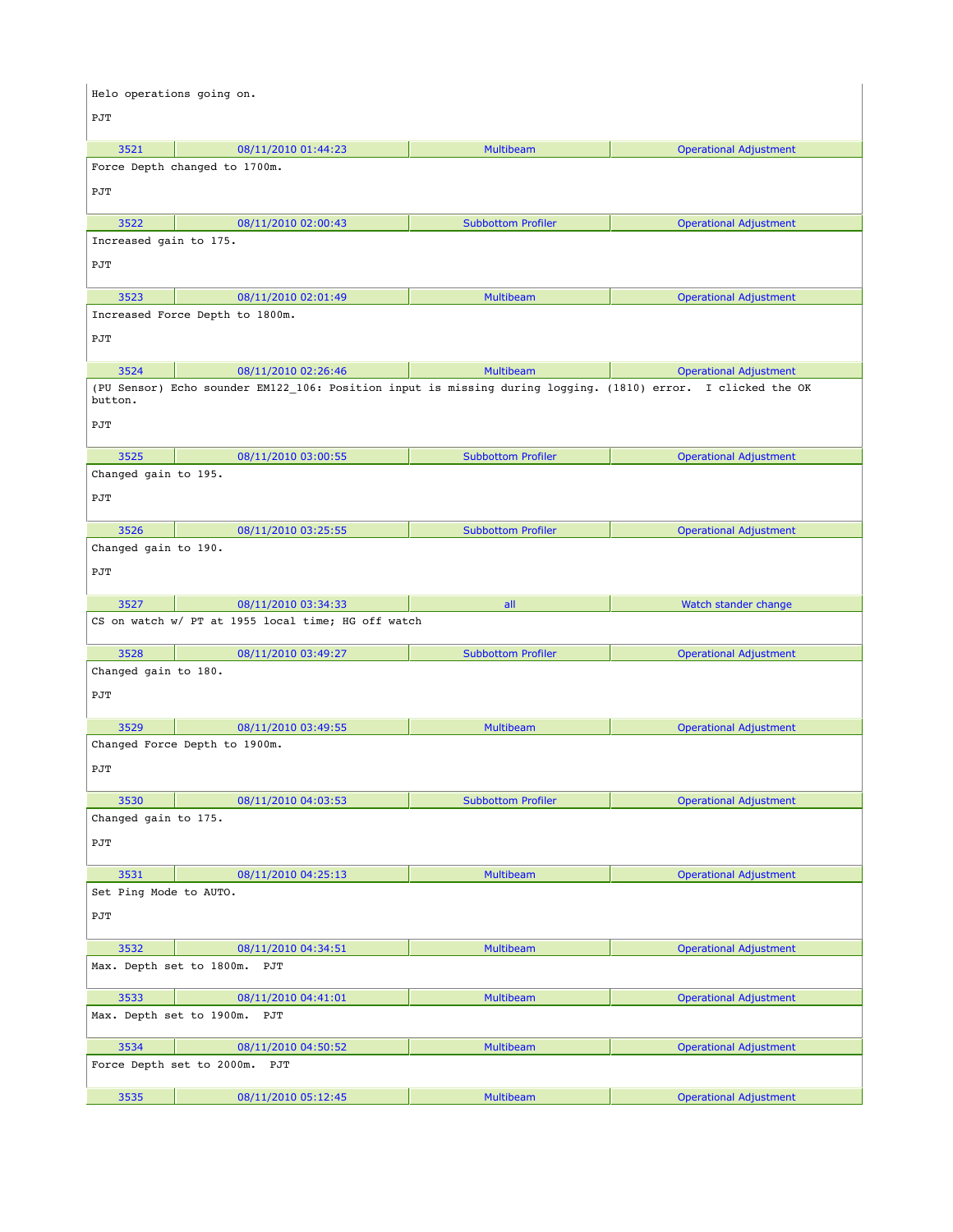|                    | Changed Min. Depth to 1800m and changed Force Depth to 2200m. PJT            |                           |                               |
|--------------------|------------------------------------------------------------------------------|---------------------------|-------------------------------|
| 3536               | 08/11/2010 05:34:31                                                          | Multibeam                 | <b>Operational Adjustment</b> |
|                    | Changed Force Depth to 2300m. PJT                                            |                           |                               |
| 3537               | 08/11/2010 06:02:21                                                          | <b>Multibeam</b>          | Watch stander change          |
|                    | Changed force depth to 2200m. CS                                             |                           |                               |
| 3538               | 08/11/2010 06:55:37                                                          | all                       | Watch stander change          |
|                    | Danforth and Stevenson at the helm.                                          |                           |                               |
| 3539               | 08/11/2010 13:48:33                                                          | <b>Multibeam</b>          | <b>Operational Adjustment</b> |
|                    | Set min depth to 1200, max depth to 3500.                                    |                           |                               |
| -Bill              |                                                                              |                           |                               |
| 3540               | 08/11/2010 14:29:54                                                          | all                       | Problem                       |
|                    | Lost connection with POS message                                             |                           |                               |
|                    |                                                                              |                           |                               |
| 3541               | 08/11/2010 14:56:10                                                          | all                       | Watch stander change          |
|                    | TFO and BE on duty. Louis  missing in action.                                |                           |                               |
| TFO                |                                                                              |                           |                               |
| 3542               | 08/11/2010 16:49:46                                                          | <b>Subbottom Profiler</b> | <b>Event</b>                  |
| Time sync.         |                                                                              |                           |                               |
| TFO                |                                                                              |                           |                               |
| 3543               | 08/11/2010 16:56:46                                                          | <b>Subbottom Profiler</b> | <b>Operational Adjustment</b> |
| Power = $3$<br>TFO |                                                                              |                           |                               |
| 3544               | 08/11/2010 17:43:34                                                          | <b>Multibeam</b>          | <b>Operational Adjustment</b> |
| TFO                | Change EM122 Beam spacing to Equal Angle from Equal distance.                |                           |                               |
| 3545               | 08/11/2010 17:44:47                                                          | all                       | <b>Event</b>                  |
| TFO                | Piston and Gravity core sites have been selected and plotted on map server.  |                           |                               |
| 3546               | 08/11/2010 18:04:44                                                          | <b>Subbottom Profiler</b> | <b>Operational Adjustment</b> |
|                    | Changed power to 4 and dropped gain to 190.                                  |                           |                               |
| -Steve             |                                                                              |                           |                               |
| 3547               | 08/11/2010 18:07:40                                                          | <b>Multibeam</b>          | <b>Operational Adjustment</b> |
|                    | Reloaded SSP HLY1002 XBT T7_00085.                                           |                           |                               |
| -Steve             |                                                                              |                           |                               |
| 3548               | 08/11/2010 18:30:40                                                          | <b>Subbottom Profiler</b> | Event                         |
| Time sync.         |                                                                              |                           |                               |
| 3549               | 08/11/2010 18:58:22                                                          | all                       | Watch stander change          |
|                    | Bill S. on watch, Brian E. off                                               |                           |                               |
| 3550               | 08/11/2010 19:07:58                                                          | all                       | Event                         |
| Bill S.            | Reached pt. w3 at end of track line, turning to new course (NW anticipated.) |                           |                               |
|                    |                                                                              |                           |                               |
| 3551               | 08/11/2010 19:11:01                                                          | <b>Subbottom Profiler</b> | <b>Operational Adjustment</b> |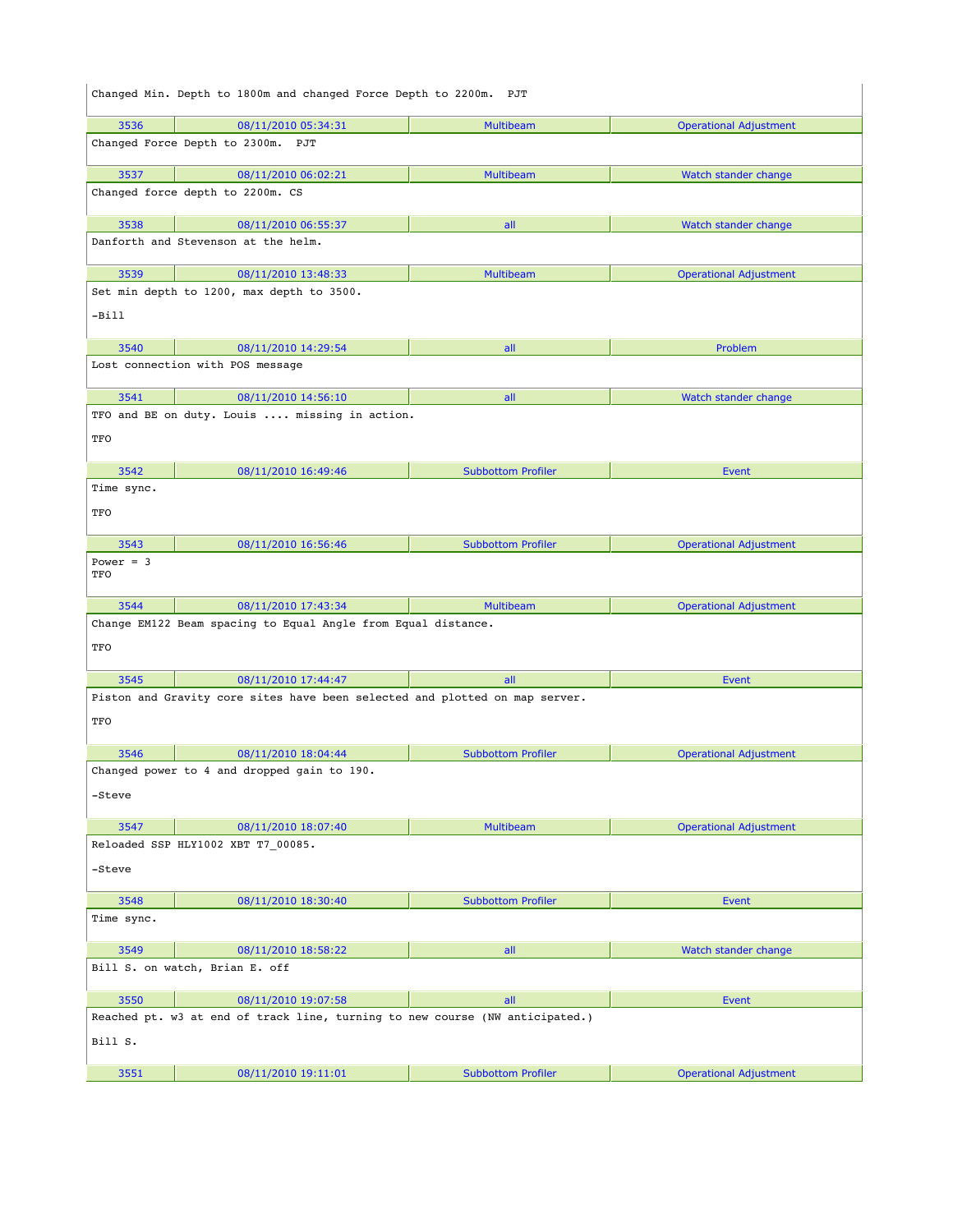| Time sync        |                                                                                                                                                                         |                           |                               |
|------------------|-------------------------------------------------------------------------------------------------------------------------------------------------------------------------|---------------------------|-------------------------------|
| 3552             | 08/11/2010 19:28:01                                                                                                                                                     | all                       | <b>Event</b>                  |
|                  | Now turned to SW course to approach sampling site. Speed slowing.                                                                                                       |                           |                               |
| Bill S.          |                                                                                                                                                                         |                           |                               |
| 3553             | 08/11/2010 19:41:33                                                                                                                                                     | all                       | Event                         |
|                  | Over pt. w4, approaching sampling "bump", speed 3.8 kts                                                                                                                 |                           |                               |
| Bill S.          |                                                                                                                                                                         |                           |                               |
| 3554             | 08/11/2010 19:55:35                                                                                                                                                     | all                       | Event                         |
|                  | Passing over top of sampling area "bump" 3.2 kts.                                                                                                                       |                           |                               |
| Bill S.          |                                                                                                                                                                         |                           |                               |
| 3555             | 08/11/2010 20:27:22                                                                                                                                                     | all                       | Event                         |
| Bill S.          | Completed track line over sampling bump to pt. w5. Executed Williamson Turn and now coming back to track line<br>over sampling area heading NE. Currently making 6 kts. |                           |                               |
| 3556             | 08/11/2010 20:32:46                                                                                                                                                     | all                       | Event                         |
|                  | Beginning to cross "bump" again heading NE, speed 2 kts.                                                                                                                |                           |                               |
| Bill S.          |                                                                                                                                                                         |                           |                               |
| 3557             | 08/11/2010 20:38:35                                                                                                                                                     | all                       | Event                         |
| Bill S.          | Currently nearly stopped over SW flank of sampling bump area depth ~2650 meters.                                                                                        |                           |                               |
| 3558             | 08/11/2010 21:39:51                                                                                                                                                     | all                       | Event                         |
| Bill S.          | Gravity core operation now underway. Boat holding position on NW side of bump.                                                                                          |                           |                               |
| 3559             | 08/11/2010 21:43:38                                                                                                                                                     | all                       | Event                         |
| Bill S.          | Correction: Holding nearly over center of sampling bump.                                                                                                                |                           |                               |
| 3560             | 08/11/2010 23:00:56                                                                                                                                                     | all                       | Watch stander change          |
|                  | Peter T. and Helen G. now on duty. PJT                                                                                                                                  |                           |                               |
| 3561             | 08/11/2010 23:02:02                                                                                                                                                     | Multibeam                 | <b>Operational Adjustment</b> |
|                  | Changed Force Depth to 2500m. PJT                                                                                                                                       |                           |                               |
| 3562             | 08/12/2010 03:01:09                                                                                                                                                     | Other                     | Watch stander change          |
| ΗG               | Peter T. and Caroline S. now on watch. Piston core about to hit bottom.                                                                                                 |                           |                               |
| 3563             | 08/12/2010 05:30:03                                                                                                                                                     | <b>Multibeam</b>          | <b>Operational Adjustment</b> |
|                  | Changed Force Depth to 2600m. PJT                                                                                                                                       |                           |                               |
| 3564             | 08/12/2010 05:35:02                                                                                                                                                     | <b>Multibeam</b>          | <b>Operational Adjustment</b> |
|                  | Changed Force Depth to 2400m. PJT                                                                                                                                       |                           |                               |
| 3565             | 08/12/2010 05:38:25                                                                                                                                                     | <b>Multibeam</b>          | <b>Operational Adjustment</b> |
|                  | Set Force Depth to 2200m.<br>PJT                                                                                                                                        |                           |                               |
| 3566             | 08/12/2010 05:50:38                                                                                                                                                     | <b>Subbottom Profiler</b> | <b>Operational Adjustment</b> |
| Set gain to 190. | PJT                                                                                                                                                                     |                           |                               |
| 3567             | 08/12/2010 05:52:02                                                                                                                                                     | Multibeam                 | Event                         |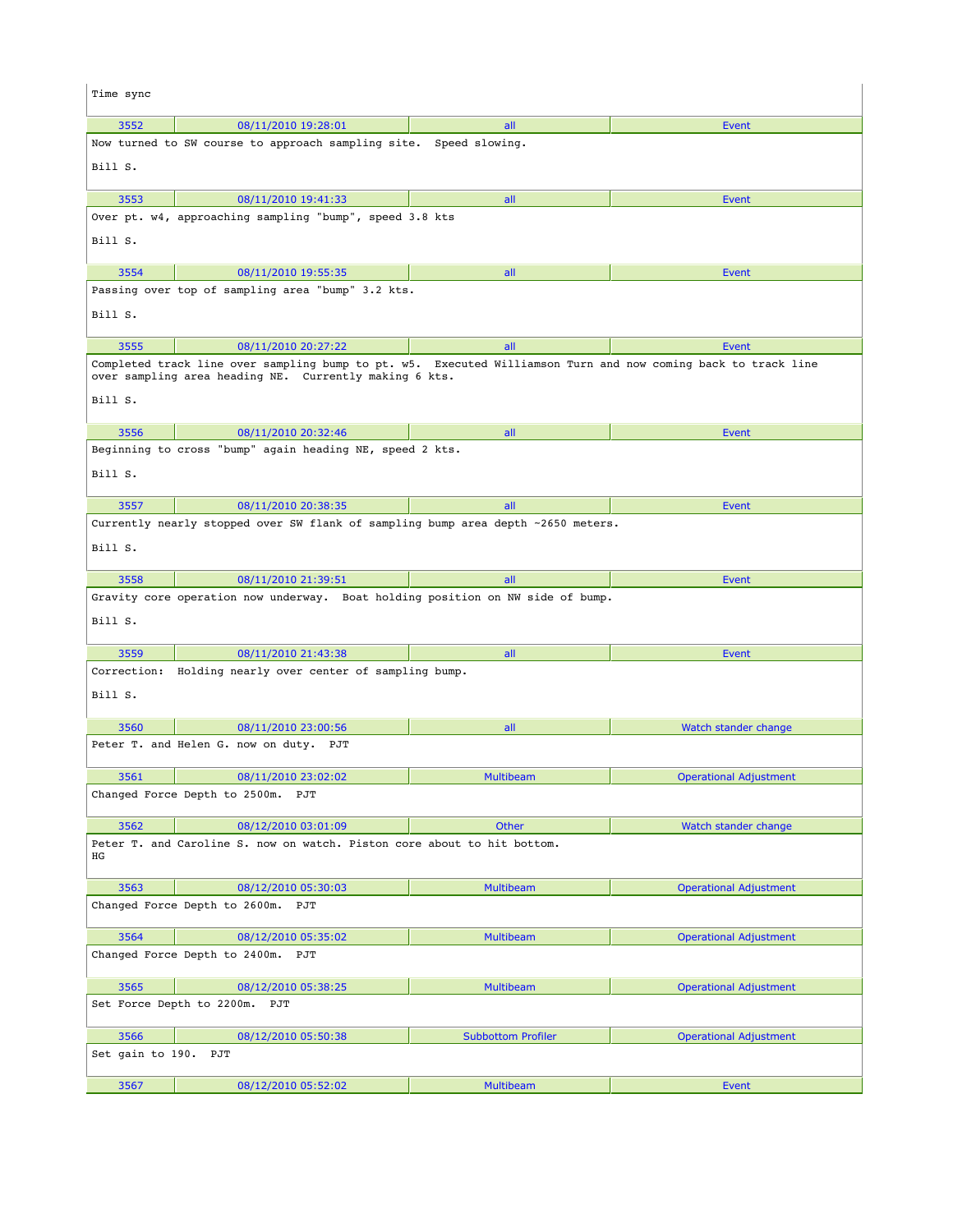|                         |                                                                                                                                                 |                           | (PU Sensor) Echo sounder EM122_106: Position input is missing during logging. (1810) error. Clicked OK button. PJT |
|-------------------------|-------------------------------------------------------------------------------------------------------------------------------------------------|---------------------------|--------------------------------------------------------------------------------------------------------------------|
| 3568                    | 08/12/2010 05:52:49                                                                                                                             | Multibeam                 | <b>Operational Adjustment</b>                                                                                      |
|                         | Set Force Depth to 2300m. PJT                                                                                                                   |                           |                                                                                                                    |
| 3569                    | 08/12/2010 05:53:28                                                                                                                             | <b>Subbottom Profiler</b> | <b>Operational Adjustment</b>                                                                                      |
| Set gain to 185. PJT    |                                                                                                                                                 |                           |                                                                                                                    |
| 3570                    | 08/12/2010 05:57:48                                                                                                                             | <b>Subbottom Profiler</b> | <b>Operational Adjustment</b>                                                                                      |
| Set gain to 180. PJT    |                                                                                                                                                 |                           |                                                                                                                    |
| 3571                    | 08/12/2010 06:11:07                                                                                                                             | Multibeam                 | <b>Operational Adjustment</b>                                                                                      |
|                         | Set Force Depth to 2400m.<br>PJT                                                                                                                |                           |                                                                                                                    |
| 3572                    | 08/12/2010 06:17:10                                                                                                                             | <b>Multibeam</b>          | <b>Operational Adjustment</b>                                                                                      |
|                         | Set Force Depth to 2500m.<br>PJT                                                                                                                |                           |                                                                                                                    |
| 3573                    | 08/12/2010 07:04:47                                                                                                                             | all                       | Watch stander change                                                                                               |
|                         | Danforth on watch, Stevenson helping Brien E with sampling.                                                                                     |                           |                                                                                                                    |
| 3574                    | 08/12/2010 07:05:26                                                                                                                             | all                       | Event                                                                                                              |
|                         | On line from waypoint 4 to waypoint 5, obtaining chirp and multibeam for next sample site.                                                      |                           |                                                                                                                    |
| 3575                    | 08/12/2010 07:11:20                                                                                                                             | all                       | Event                                                                                                              |
| Just passed waypoint 5. |                                                                                                                                                 |                           |                                                                                                                    |
| 3576                    | 08/12/2010 07:59:38                                                                                                                             | all                       | <b>Event</b>                                                                                                       |
|                         | Heading south to pick up core location 720_17                                                                                                   |                           |                                                                                                                    |
| -Bill                   |                                                                                                                                                 |                           |                                                                                                                    |
| 3577                    | 08/12/2010 08:44:05                                                                                                                             | all                       | Event                                                                                                              |
| -Bill                   | Running waypoint 5 to 6 over core station 720_17                                                                                                |                           |                                                                                                                    |
| 3578                    | 08/12/2010 09:21:44                                                                                                                             | <b>Multibeam</b>          | Event                                                                                                              |
|                         | EM122 hasn't been able to track bottom for the last 10 minutes or so. Maybe the sea state? Bubbles under the<br>ducer?? Density layer at depth? |                           |                                                                                                                    |
| $-Bi11$                 |                                                                                                                                                 |                           |                                                                                                                    |
| 3579                    | 08/12/2010 09:36:49                                                                                                                             | all                       | Event                                                                                                              |
|                         | Coming back around to station 720 17, gearing up for the core.                                                                                  |                           |                                                                                                                    |
| -Bill                   |                                                                                                                                                 |                           |                                                                                                                    |
| 3580                    | 08/12/2010 10:17:17                                                                                                                             | <b>Other</b>              | Event                                                                                                              |
|                         | On station for core location 720 17. Aft conn gave permission to begin deployment of the core rig.                                              |                           |                                                                                                                    |
| 3581                    | 08/12/2010 10:48:01                                                                                                                             | all                       | Event                                                                                                              |
|                         | Piston core is in the water, on the way down.                                                                                                   |                           |                                                                                                                    |
| -Bill                   |                                                                                                                                                 |                           |                                                                                                                    |
| 3582                    | 08/12/2010 11:20:14                                                                                                                             | all                       | Event                                                                                                              |
|                         | Core rig on bottom, recovering now.                                                                                                             |                           |                                                                                                                    |
| 3583                    |                                                                                                                                                 |                           |                                                                                                                    |
|                         | 08/12/2010 12:52:48                                                                                                                             | all                       | Event                                                                                                              |
|                         | Finished with coring ops, heading to drop 2 CTD casts.                                                                                          |                           |                                                                                                                    |
| -Bill                   |                                                                                                                                                 |                           |                                                                                                                    |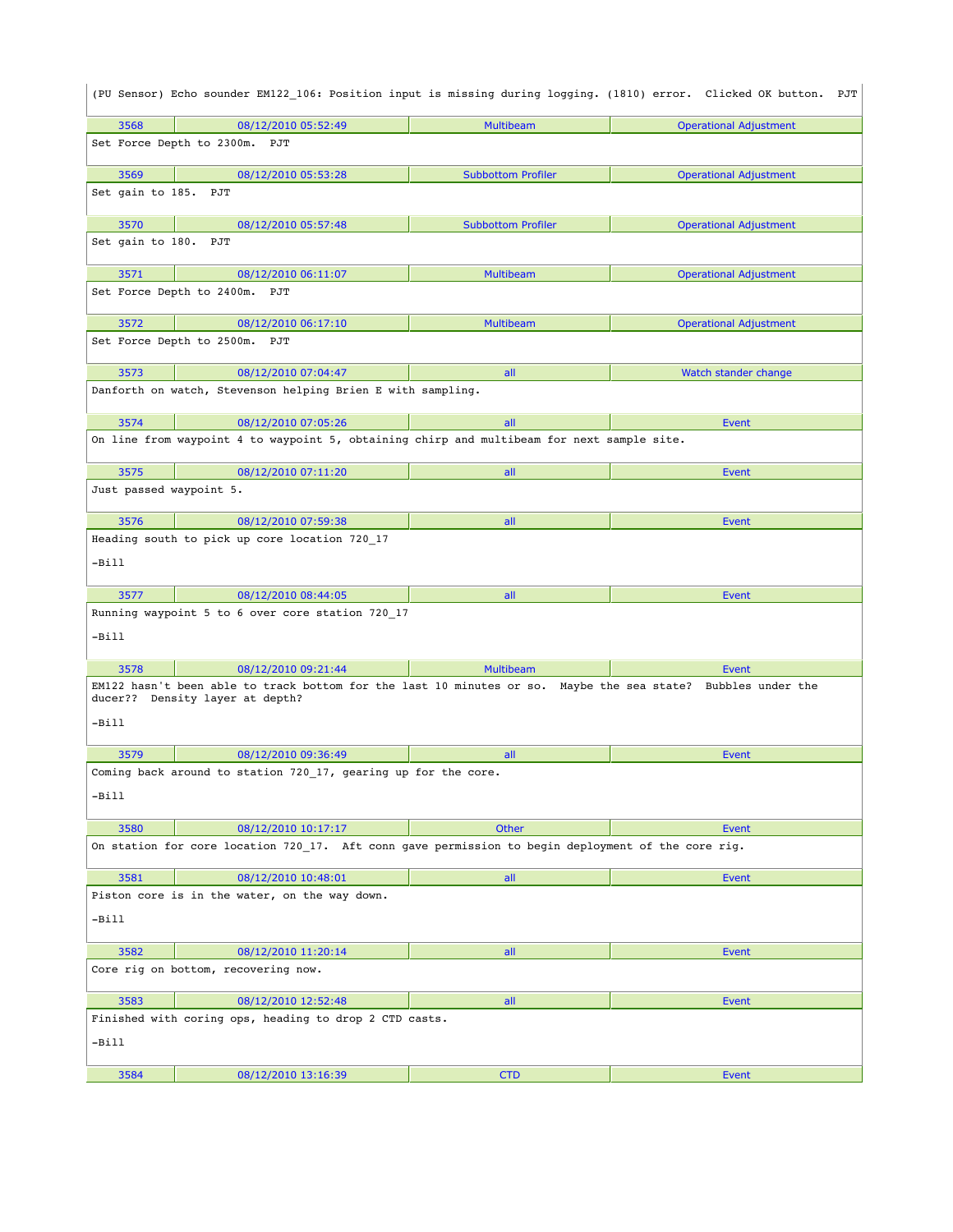| Coming onto CTD station.    |                                                                                       |                           |                               |
|-----------------------------|---------------------------------------------------------------------------------------|---------------------------|-------------------------------|
| 3585                        | 08/12/2010 14:39:12                                                                   | <b>CTD</b>                | Event                         |
| CTD is in the water.        |                                                                                       |                           |                               |
| 3586                        | 08/12/2010 14:58:16                                                                   | all                       | Watch stander change          |
| TFO got the watch.          |                                                                                       |                           |                               |
|                             |                                                                                       |                           |                               |
| 3587<br>CTD is on the deck. | 08/12/2010 16:10:55                                                                   | <b>CTD</b>                | <b>Event</b>                  |
|                             | We are going to reposition the ship back to original CTD site and gather another CTD. |                           |                               |
| TFO                         |                                                                                       |                           |                               |
| 3588                        | 08/12/2010 16:47:58                                                                   | <b>CTD</b>                | <b>Event</b>                  |
|                             | Second CTD station is in the water.                                                   |                           |                               |
| TFO                         |                                                                                       |                           |                               |
| 3589                        | 08/12/2010 17:51:05                                                                   | <b>Multibeam</b>          | <b>Operational Adjustment</b> |
|                             | New SSP using HLY1002 CTD 002.                                                        |                           |                               |
| -Steve                      |                                                                                       |                           |                               |
| 3590                        | 08/12/2010 18:16:39                                                                   | <b>CTD</b>                | Event                         |
| Tom B.                      | Finished with CTD 003. Will start MB lines.                                           |                           |                               |
| 3591                        | 08/12/2010 18:22:12                                                                   | all                       | Event                         |
|                             | Currently headed to north east to intersect the next multibeam line which trends NW.  |                           |                               |
| TFO                         |                                                                                       |                           |                               |
| 3592                        | 08/12/2010 18:31:57                                                                   | <b>Multibeam</b>          | <b>Comment</b>                |
| TFO                         | Turning left to get on line.                                                          |                           |                               |
| 3593                        | 08/12/2010 18:33:06                                                                   | <b>Subbottom Profiler</b> | <b>Operational Adjustment</b> |
| Sync Knudsen time.          |                                                                                       |                           |                               |
| George Bush                 |                                                                                       |                           |                               |
| 3594                        | 08/12/2010 18:35:44                                                                   | <b>Multibeam</b>          | Comment                       |
| On line @ 10 Knots.         |                                                                                       |                           |                               |
| -Superman                   |                                                                                       |                           |                               |
| 3595                        | 08/12/2010 18:46:39                                                                   | <b>Multibeam</b>          | <b>Operational Adjustment</b> |
|                             | Max depth to 3000 meters from 2000 meters.                                            |                           |                               |
| Batman                      |                                                                                       |                           |                               |
| 3596                        | 08/12/2010 19:12:18                                                                   | all                       | <b>Comment</b>                |
|                             | Making right turn to next line.                                                       |                           |                               |
| BЕ                          |                                                                                       |                           |                               |
| 3597                        | 08/12/2010 19:19:34                                                                   | <b>Subbottom Profiler</b> | <b>Operational Adjustment</b> |
| Tom B                       | Changed Power level from 3 to 4 for deeper water.                                     |                           |                               |
| 3598                        | 08/12/2010 19:20:55                                                                   | <b>Subbottom Profiler</b> | <b>Operational Adjustment</b> |
| Knudsen time sync.          |                                                                                       |                           |                               |
| OPS                         |                                                                                       |                           |                               |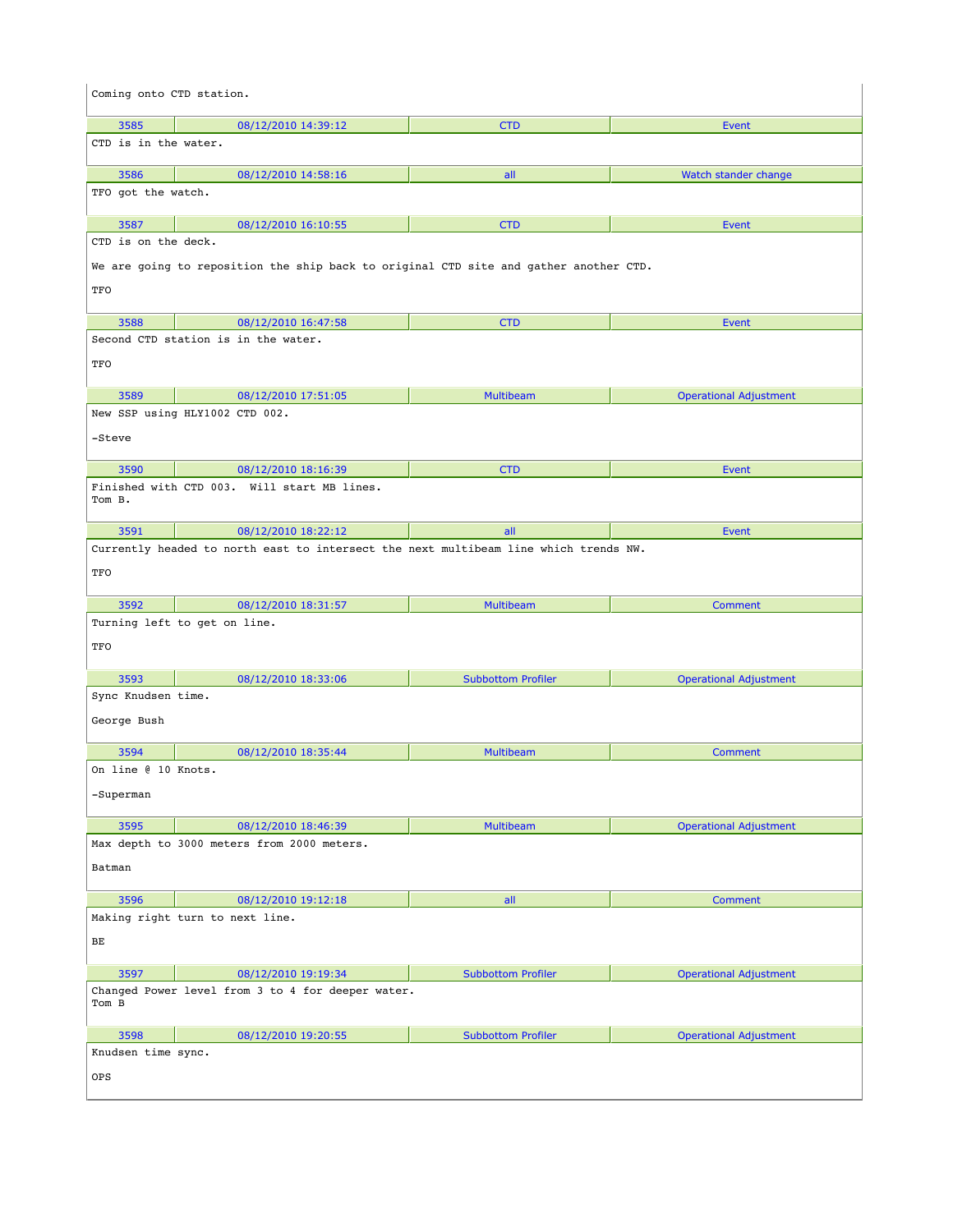| 3599                      | 08/12/2010 20:01:38                                                                         | all                       | Comment                                               |
|---------------------------|---------------------------------------------------------------------------------------------|---------------------------|-------------------------------------------------------|
|                           | Turning right onto new line. Speed = 9 knots.                                               |                           |                                                       |
| TFO                       |                                                                                             |                           |                                                       |
| 3600                      | 08/12/2010 20:37:24                                                                         | <b>Subbottom Profiler</b> | <b>Operational Adjustment</b>                         |
| Knudsen time sync.        |                                                                                             |                           |                                                       |
| 3601                      | 08/12/2010 20:45:45                                                                         | <b>Multibeam</b>          | Problem                                               |
|                           | On multibeam text display, AttVel entry's red on and off for a short period.                |                           |                                                       |
| TFO                       |                                                                                             |                           |                                                       |
| 3602                      | 08/12/2010 21:31:06                                                                         | all                       | Comment                                               |
|                           | Making right turn to next line.                                                             |                           |                                                       |
| Tfo                       |                                                                                             |                           |                                                       |
| 3603                      | 08/12/2010 22:50:15                                                                         | <b>Subbottom Profiler</b> | <b>Operational Adjustment</b>                         |
| Knudsen time sync.        |                                                                                             |                           |                                                       |
| 3604                      | 08/12/2010 23:01:28                                                                         | all                       | Watch stander change                                  |
|                           | Helen G. and Peter T. on duty. PJT                                                          |                           |                                                       |
| 3605                      | 08/12/2010 23:02:45                                                                         | <b>Multibeam</b>          | <b>Operational Adjustment</b>                         |
| Set Force Depth to 1500m. | PJT                                                                                         |                           |                                                       |
| 3606                      | 08/12/2010 23:07:30                                                                         | <b>Multibeam</b>          | <b>Operational Adjustment</b>                         |
|                           | Set Force Depth to 1600m.<br>PJT                                                            |                           |                                                       |
| 3607                      | 08/12/2010 23:28:57                                                                         | <b>Multibeam</b>          | <b>Operational Adjustment</b>                         |
|                           | Set Force Depth to 1300m. PJT                                                               |                           |                                                       |
| 3608                      | 08/12/2010 23:50:26                                                                         | <b>Multibeam</b>          | <b>Operational Adjustment</b>                         |
|                           | Set Max. Angle for port and starboard to 75 degrees.<br>shallow, variable depth waters. PJT |                           | Set the Ping Mode to AUTO. Did this because we are in |
| 3609                      | 08/12/2010 23:59:34                                                                         | <b>Multibeam</b>          | <b>Operational Adjustment</b>                         |
|                           | Set Force Depth to 800m. PJT                                                                |                           |                                                       |
| 3610                      | 08/13/2010 00:00:46                                                                         | <b>Subbottom Profiler</b> | <b>Operational Adjustment</b>                         |
| Set gain to 150. PJT      |                                                                                             |                           |                                                       |
| 3611                      | 08/13/2010 00:10:32                                                                         | <b>Multibeam</b>          | <b>Operational Adjustment</b>                         |
|                           | Set Force Depth to 1100m. PJT                                                               |                           |                                                       |
| 3612                      | 08/13/2010 00:12:29                                                                         | <b>Multibeam</b>          | <b>Operational Adjustment</b>                         |
|                           | Set Force Depth to 1300m. PJT                                                               |                           |                                                       |
| 3613                      | 08/13/2010 00:13:28                                                                         | <b>Subbottom Profiler</b> | <b>Operational Adjustment</b>                         |
| Knudsen time sync. PJT    |                                                                                             |                           |                                                       |
| 3614                      | 08/13/2010 00:14:36                                                                         | <b>Subbottom Profiler</b> | <b>Operational Adjustment</b>                         |
| Set gain to 170. PJT      |                                                                                             |                           |                                                       |
| 3615                      | 08/13/2010 00:21:27                                                                         | <b>Multibeam</b>          | <b>Operational Adjustment</b>                         |
|                           | Set Force Depth to 1500m. PJT                                                               |                           |                                                       |
| 3616                      | 08/13/2010 00:29:53                                                                         | <b>Multibeam</b>          | <b>Operational Adjustment</b>                         |
|                           | Set Force Depth to 1700m. PJT                                                               |                           |                                                       |
| 3617                      | 08/13/2010 01:13:25                                                                         | <b>Multibeam</b>          | <b>Operational Adjustment</b>                         |
| Set Force Depth to 2200m. | PJT                                                                                         |                           |                                                       |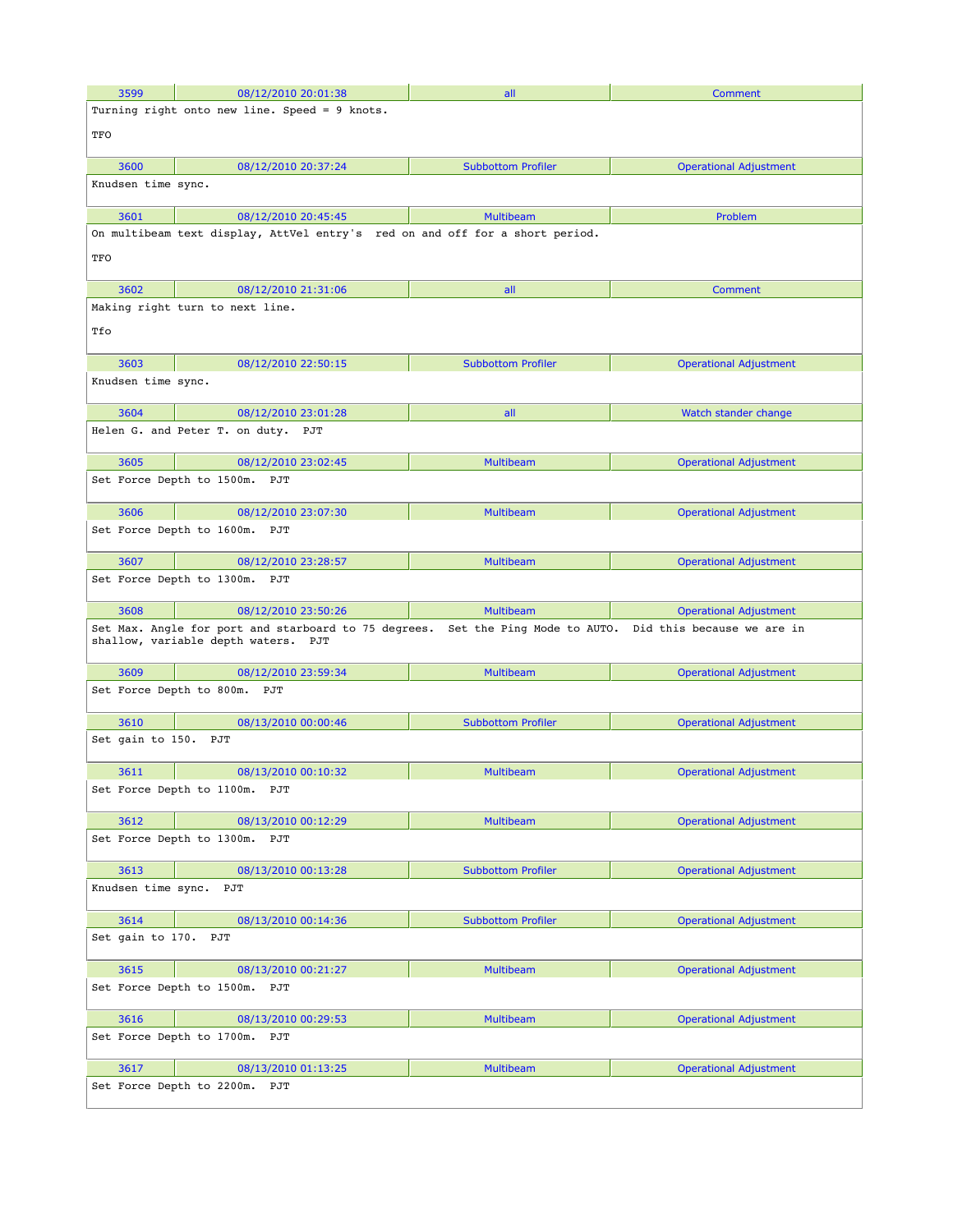| 3618                       | 08/13/2010 02:20:20                                                     | <b>Multibeam</b>          | <b>Operational Adjustment</b> |
|----------------------------|-------------------------------------------------------------------------|---------------------------|-------------------------------|
|                            | Set Force Depth to 2500m.<br>PJT                                        |                           |                               |
|                            |                                                                         |                           |                               |
| 3619                       | 08/13/2010 02:39:17                                                     | <b>Multibeam</b>          | <b>Operational Adjustment</b> |
|                            | Set Force Depth to 2100m.<br>PJT                                        |                           |                               |
| 3620                       | 08/13/2010 02:41:15                                                     | <b>Subbottom Profiler</b> | <b>Operational Adjustment</b> |
| Knudsen time sync. PJT     |                                                                         |                           |                               |
|                            |                                                                         |                           |                               |
| 3621                       | 08/13/2010 02:53:31                                                     | all                       | Watch stander change          |
|                            | CS on Watch w/ PT; HG off.                                              |                           |                               |
| 3622                       | 08/13/2010 03:11:16                                                     | <b>Subbottom Profiler</b> | <b>Operational Adjustment</b> |
|                            | Set gain to 180 and caught the Russians looking.                        | Sarah Palin               |                               |
|                            |                                                                         |                           |                               |
| 3623                       | 08/13/2010 04:11:06                                                     | <b>Multibeam</b>          | <b>Operational Adjustment</b> |
|                            | Set Force Depth to 1800m. PJT                                           |                           |                               |
| 3624                       | 08/13/2010 04:39:48                                                     | <b>Subbottom Profiler</b> | <b>Operational Adjustment</b> |
| Set gain to 170. PJT       |                                                                         |                           |                               |
|                            |                                                                         |                           |                               |
| 3625                       | 08/13/2010 04:45:35                                                     | <b>Multibeam</b>          | <b>Operational Adjustment</b> |
| $\mathop{\rm CS}\nolimits$ | Changed force depth to 2000 m.                                          |                           |                               |
| 3626                       | 08/13/2010 04:50:43                                                     | <b>Subbottom Profiler</b> | <b>Operational Adjustment</b> |
| Set gain to 175. PJT       |                                                                         |                           |                               |
|                            |                                                                         |                           |                               |
| 3627                       | 08/13/2010 04:57:22                                                     | <b>Multibeam</b>          | <b>Operational Adjustment</b> |
|                            | Set Force Depth to 2300m. PJT                                           |                           |                               |
| 3628                       | 08/13/2010 05:21:01                                                     | <b>Multibeam</b>          | Event                         |
|                            | (PU Sensor) Position input is missing during logging (1810) error. PJT  |                           |                               |
| 3629                       | 08/13/2010 05:58:55                                                     | <b>Multibeam</b>          | <b>Operational Adjustment</b> |
|                            | Set Force Depth to 2600m. PJT                                           |                           |                               |
|                            |                                                                         |                           |                               |
| 3630                       | 08/13/2010 05:59:55                                                     | <b>XBT</b>                | Event                         |
|                            | XBT goin gover the side.<br>PJT                                         |                           |                               |
| 3631                       | 08/13/2010 06:13:35                                                     | <b>XBT</b>                | Event                         |
|                            | Just finished XBT with serial number 01053539. PJT                      |                           |                               |
|                            |                                                                         |                           |                               |
| 3632                       | 08/13/2010 06:37:33                                                     | <b>Multibeam</b>          | <b>Operational Adjustment</b> |
|                            | Steve entered new sound speed profile based on hly1002 T7 00088.asvp    |                           |                               |
| 3633                       | 08/13/2010 06:56:43                                                     | all                       | Watch stander change          |
|                            | Danforth and Stevenson on watch                                         |                           |                               |
| 3634                       | 08/13/2010 13:35:35                                                     | <b>Subbottom Profiler</b> | <b>Operational Adjustment</b> |
| Gain up to 200             |                                                                         |                           |                               |
|                            |                                                                         |                           |                               |
| 3635                       | 08/13/2010 14:11:52                                                     | all                       | Event                         |
|                            | Pulled in front of the Louis!! Now riding gauntlet for her, pushing ice |                           |                               |
| 3636                       | 08/13/2010 14:52:07                                                     | all                       | Watch stander change          |
| TFO and BE on watch        |                                                                         |                           |                               |
| 3637                       | 08/13/2010 17:11:16                                                     | <b>Subbottom Profiler</b> | <b>Operational Adjustment</b> |
| Knudsen time sync.         |                                                                         |                           |                               |
| 3638                       | 08/13/2010 17:56:47                                                     | Other                     | Event                         |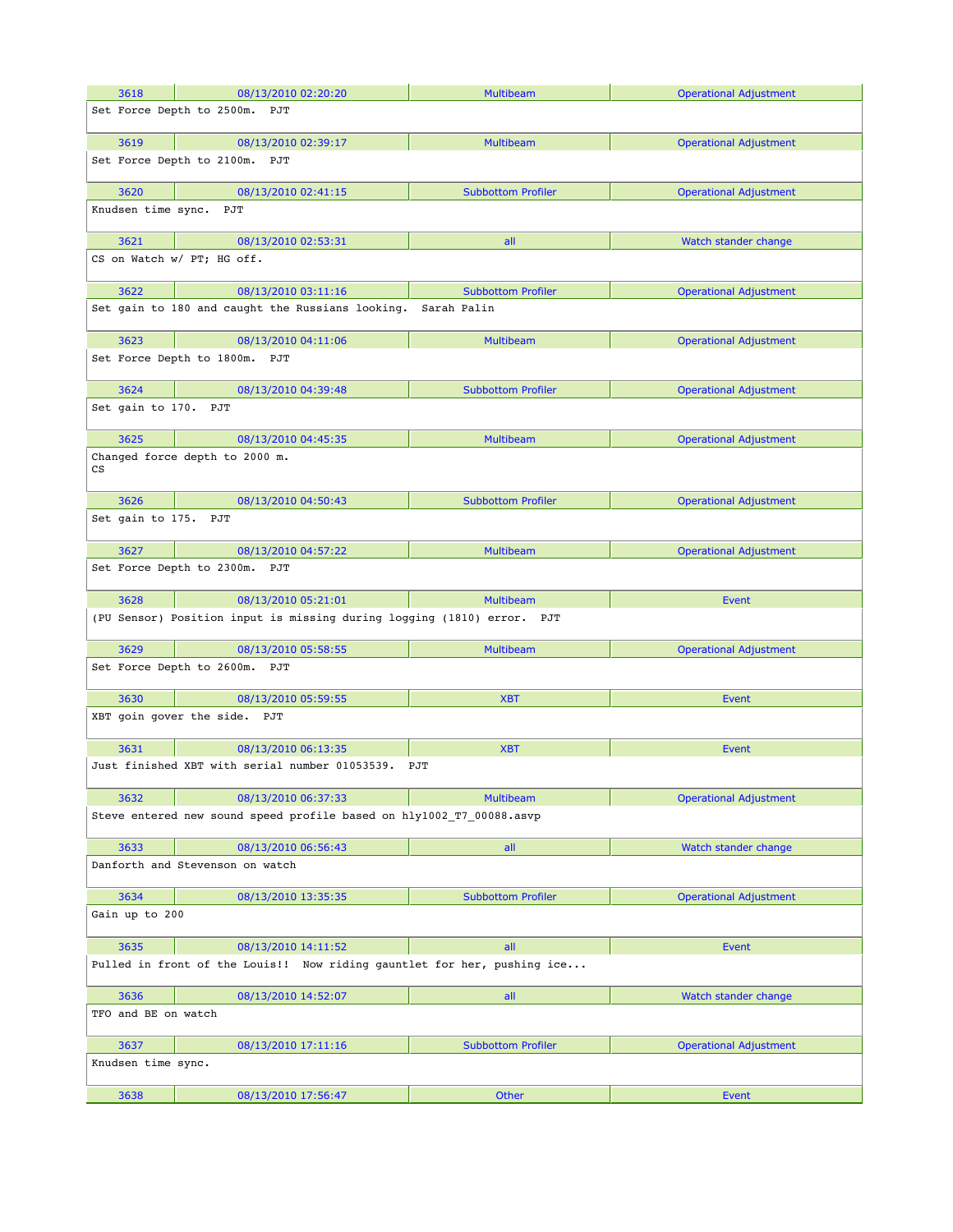Healy is swinging west in order to deploy a NIC surface buoy and to ensure it does not get tangled up in Louis's gear.

 $\vert$  TFO

| ᅶᄓ                               |                                                                                                                                                   |                              |                               |
|----------------------------------|---------------------------------------------------------------------------------------------------------------------------------------------------|------------------------------|-------------------------------|
| 3639                             | 08/13/2010 18:10:46                                                                                                                               | <b>Other</b>                 | Event                         |
|                                  | Two NIC Drifting Buoys that measure position, temperature, and Sea level pressure, Buoy Serial numbers are 83378<br>and 98989 were just deployed. |                              |                               |
| $\, {\bf P}$                     |                                                                                                                                                   |                              |                               |
| 3640                             | 08/13/2010 18:15:38                                                                                                                               | all                          | <b>Event</b>                  |
|                                  | Healy swinging right to return to line.                                                                                                           |                              |                               |
| BЕ                               |                                                                                                                                                   |                              |                               |
| 3641                             | 08/13/2010 18:22:29                                                                                                                               | <b>Subbottom Profiler</b>    | <b>Operational Adjustment</b> |
| Knudsen time sync.               |                                                                                                                                                   |                              |                               |
| 3642                             | 08/13/2010 22:23:33                                                                                                                               | all                          | <b>Event</b>                  |
|                                  | Louis S. St. Laurent reports loss of seismic streamer. Anticipate ~2 hours of repair / replacement.                                               |                              |                               |
| Bill S.                          |                                                                                                                                                   |                              |                               |
| 3643                             | 08/13/2010 22:58:04                                                                                                                               | Other                        | Watch stander change          |
| ΗG                               | Peter T. and Helen G. now on watch.                                                                                                               |                              |                               |
| 3644                             | 08/13/2010 23:28:06                                                                                                                               | <b>Subbottom Profiler</b>    | <b>Operational Adjustment</b> |
|                                  | Set range to 200. Set gain to 195. PJT                                                                                                            |                              |                               |
| 3645                             | 08/13/2010 23:40:54                                                                                                                               | <b>CTD</b>                   | <b>Event</b>                  |
| CTD being deployed.              | PJT                                                                                                                                               |                              |                               |
| 3646                             | 08/14/2010 00:44:40                                                                                                                               | <b>CTD</b>                   | Event                         |
| CTD COMPLETED AND ONBOARD.<br>DS |                                                                                                                                                   |                              |                               |
| 3647                             | 08/14/2010 00:50:13                                                                                                                               | <b>Subbottom Profiler</b>    | <b>Operational Adjustment</b> |
| Reduced gain to 175.<br>ΗG       |                                                                                                                                                   |                              |                               |
| 3648                             | 08/14/2010 01:30:56                                                                                                                               | <b>Multibeam</b>             | <b>Operational Adjustment</b> |
|                                  | Steve changed the sound speed profile to hly1002 ctd004.asvp                                                                                      |                              |                               |
| PJT                              |                                                                                                                                                   |                              |                               |
| 3649                             | 08/14/2010 01:46:27                                                                                                                               | <b>Other</b>                 | <b>Comment</b>                |
|                                  | Gravity: Healy is breaking for the Louis. Hitting thin ice flows. Speed 2.6 knots.                                                                |                              | PJT                           |
| 3650                             | 08/14/2010 02:59:14                                                                                                                               | Other                        | <b>Comment</b>                |
| Gravity:                         | Healy breaking for Louis. Light, sporadic ice.                                                                                                    | Heavy fog.<br>Going 4 knots. | PJT                           |
| 3651                             | 08/14/2010 03:02:24                                                                                                                               | all                          | Watch stander change          |
| CS on watch; HG off.             |                                                                                                                                                   |                              |                               |
| 3652                             | 08/14/2010 03:19:44                                                                                                                               | Other                        | <b>Comment</b>                |
| Gravity:                         | Entering small ice flow, loose pack.                                                                                                              | Speed is 4 knots.<br>PJT     |                               |
| 3653                             | 08/14/2010 04:06:18                                                                                                                               | Other                        | Comment                       |
| Gravity:                         | Ice thickness is increasing. Speed is 4 knots.                                                                                                    | PJT                          |                               |
| 3654                             | 08/14/2010 04:56:34                                                                                                                               | <b>Subbottom Profiler</b>    | <b>Operational Adjustment</b> |
| cs                               | In ice - turned AutoPhase off. Set Phase at 37.                                                                                                   |                              |                               |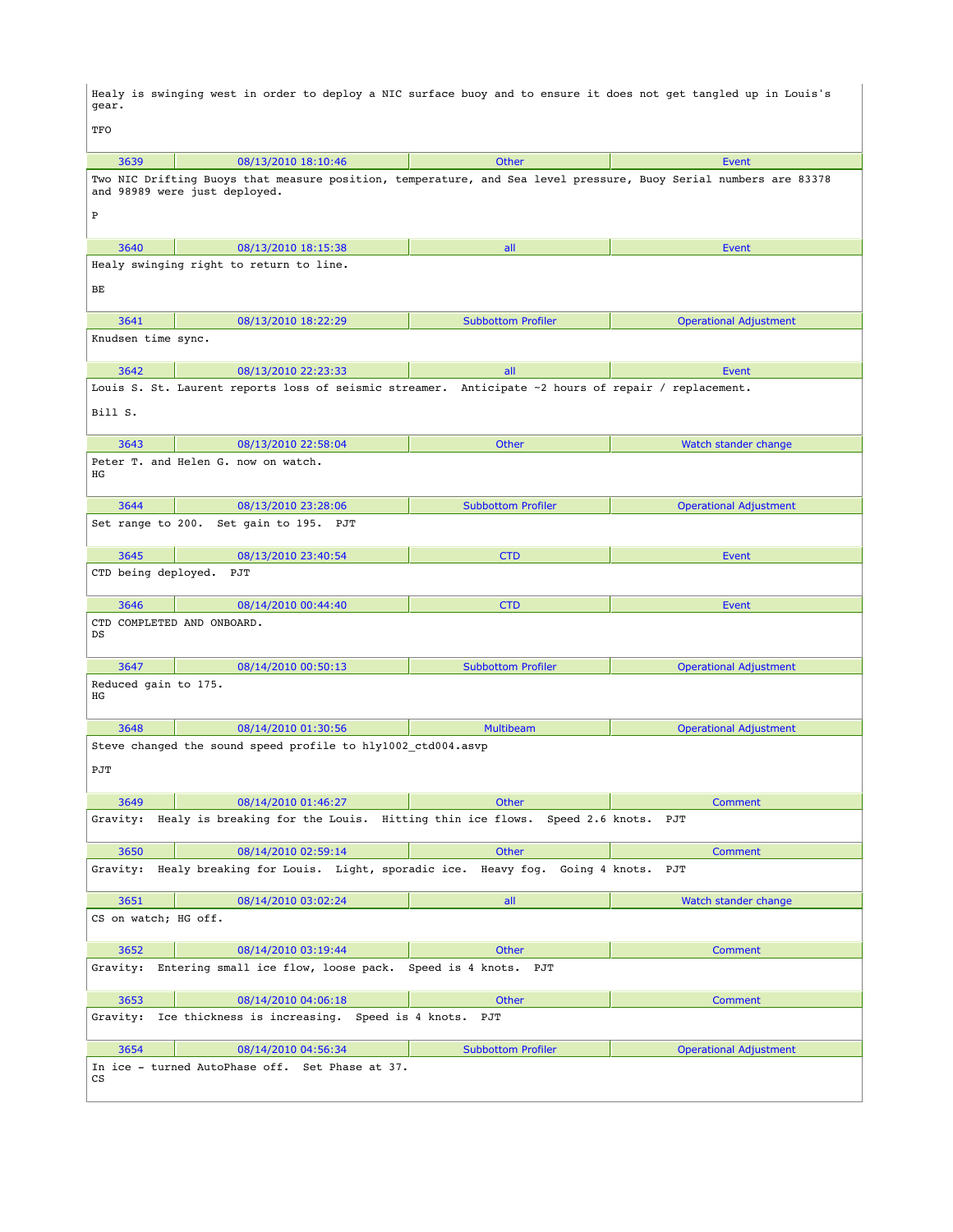| 3655                | 08/14/2010 05:04:04                                                                     | <b>Other</b>              | <b>Comment</b>                |
|---------------------|-----------------------------------------------------------------------------------------|---------------------------|-------------------------------|
| Gravity:            | Hit open water. Going 4 knots. PJT                                                      |                           |                               |
|                     |                                                                                         |                           |                               |
| 3656                | 08/14/2010 05:08:24                                                                     | Other                     | <b>Comment</b>                |
| Gravity:            | Entering ice again. 5/10's coverage.                                                    | Speed 4 knots. PJT        |                               |
| 3657                | 08/14/2010 05:20:02                                                                     | <b>Multibeam</b>          | <b>Operational Adjustment</b> |
|                     | Set Force Depth to 3600m. PJT                                                           |                           |                               |
| 3658                | 08/14/2010 05:24:14                                                                     | <b>Other</b>              | <b>Comment</b>                |
| Gravity:            | Broke out of the ice. Speed 4 knots.                                                    | PJT                       |                               |
| 3659                | 08/14/2010 05:44:47                                                                     | <b>Other</b>              | <b>Comment</b>                |
| Gravity:            | Entering sporadic ice. Speed is 4 knots. PJT                                            |                           |                               |
| 3660                | 08/14/2010 06:19:27                                                                     | <b>Other</b>              | Comment                       |
| Gravity:            | Healy still breaking for Louis. Entering band of ice. Speed 4 knots. PJT                |                           |                               |
| 3661                | 08/14/2010 07:20:07                                                                     | all                       | Watch stander change          |
|                     | Danforth and Stevenson on watch                                                         |                           |                               |
| 3662                | 08/14/2010 10:23:04                                                                     | all                       | <b>Event</b>                  |
|                     | heading into some heavy ice. Diverting left to try and avoid pressure ridges ahead.     |                           |                               |
| 3663                | 08/14/2010 11:57:03                                                                     | all                       | Event                         |
|                     | Sitting still here while Louis does repairs to the streamer.                            |                           |                               |
| 3664                | 08/14/2010 12:20:23                                                                     | all                       | Event                         |
|                     | Louis has recovered the streamer and is getting ready to deploy a spare.                |                           |                               |
| 3665                | 08/14/2010 14:00:41                                                                     | all                       | Event                         |
|                     | Louis back on line, proceeding North                                                    |                           |                               |
| 3666                | 08/14/2010 14:55:49                                                                     | all                       | Watch stander change          |
|                     | TFO and BE got the watch.                                                               |                           |                               |
| 3667                | 08/14/2010 15:25:53                                                                     | <b>Subbottom Profiler</b> | <b>Operational Adjustment</b> |
| Knudsen time sync   |                                                                                         |                           |                               |
| 3668                | 08/14/2010 16:00:05                                                                     | <b>Multibeam</b>          | Problem                       |
| ВE                  | Multibeam text display Date, ZDA Time and PU time flashing red for several moments.     |                           |                               |
| 3669                | 08/14/2010 17:03:44                                                                     | <b>Subbottom Profiler</b> | <b>Operational Adjustment</b> |
| Knudsen time sync   |                                                                                         |                           |                               |
| 3670                | 08/14/2010 17:44:44                                                                     | <b>Multibeam</b>          | <b>Comment</b>                |
|                     | On the multibeam text display, the three AttVel entries turned red for several moments. |                           |                               |
| Tom B               |                                                                                         |                           |                               |
| 3671                | 08/14/2010 18:28:14                                                                     | <b>Subbottom Profiler</b> | <b>Operational Adjustment</b> |
| Knudsen time sync.  |                                                                                         |                           |                               |
| Bill Schwab         |                                                                                         |                           |                               |
| 3672                | 08/14/2010 19:11:44                                                                     | all                       | Watch stander change          |
|                     | Bill S. on watch, Brian E. off                                                          |                           |                               |
| 3673                | 08/14/2010 20:55:04                                                                     | all                       | Event                         |
| The sun is shining. |                                                                                         |                           |                               |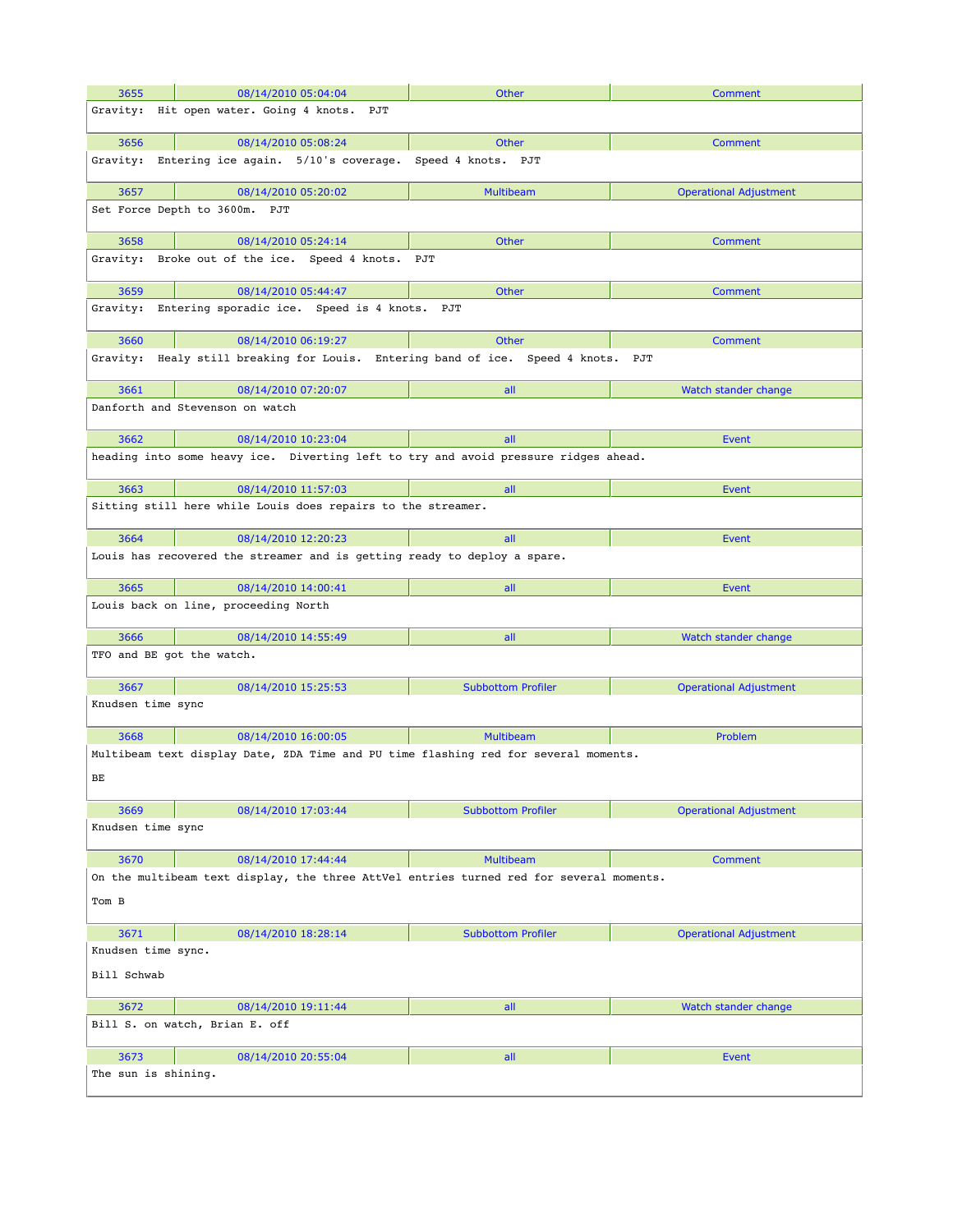| 3674                            | 08/14/2010 21:10:44                                                               | <b>XBT</b>                                          | Event                                |
|---------------------------------|-----------------------------------------------------------------------------------|-----------------------------------------------------|--------------------------------------|
| Sequence #90.                   | XBT T7 Serial number 01053545 completed. File name T7-00090                       |                                                     |                                      |
| Flunton number 012312           | Glifnotang tag ID = $re-trf-457-99-G0$ .                                          |                                                     |                                      |
| BЕ                              |                                                                                   |                                                     |                                      |
| 3675                            | 08/14/2010 21:23:59                                                               | all                                                 | Event                                |
| Healy end of line.              |                                                                                   |                                                     |                                      |
| 3676<br>Knudsen Chirp = $24$ ms | 08/14/2010 21:51:26                                                               | <b>Subbottom Profiler</b>                           | <b>Operational Adjustment</b>        |
| Knudsen time sync               |                                                                                   |                                                     |                                      |
| 3677                            | 08/14/2010 21:54:00                                                               | all                                                 | Event                                |
|                                 | Healy and Louis are turning left to get on the south westerly line.               |                                                     |                                      |
| 3678                            | 08/14/2010 22:12:14                                                               | all                                                 | Event                                |
| Healy on line.                  |                                                                                   |                                                     |                                      |
| TFO                             |                                                                                   |                                                     |                                      |
| 3679                            | 08/14/2010 22:57:08                                                               | all                                                 | Watch stander change                 |
|                                 | Peter T. and Helen G. on watch. PJT                                               |                                                     |                                      |
| 3680                            | 08/14/2010 22:57:49                                                               | <b>Multibeam</b>                                    | <b>Operational Adjustment</b>        |
| Set Force Depth to 3700m.       | PJT                                                                               |                                                     |                                      |
| 3681                            | 08/14/2010 23:00:18                                                               | <b>Other</b>                                        | Comment                              |
| Gravity:                        | Healy breaking for the Louis. In ice flow of medium thickness. Speed 2.5 knots.   |                                                     | PJT                                  |
| 3682                            | 08/14/2010 23:15:43                                                               | <b>Other</b>                                        | Comment                              |
| HG and PJT                      | Hitting fairly tough ice just now. Ice concentration about 6/10ths open drift.    |                                                     |                                      |
| 3683                            | 08/15/2010 00:06:39                                                               | Other                                               | Comment                              |
| ΗG                              | More open water now.2-3 tenths very open drift.                                   |                                                     |                                      |
| 3684                            | 08/15/2010 00:08:14                                                               | <b>Other</b>                                        | Comment                              |
| ΗG                              | Back into heavier ice, 7-8 tenths close pack to 5-6 tenths open drift             |                                                     |                                      |
| 3685                            | 08/15/2010 00:16:21                                                               | Other                                               | Comment                              |
|                                 | In some tough ice just now. Lost "the beam." Mostly 7-8 tenths close pack.        |                                                     |                                      |
|                                 |                                                                                   |                                                     |                                      |
| 3686                            | 08/15/2010 00:38:43<br>Steve set Max. Angle for port and starboard to 54 degrees. | <b>Multibeam</b><br>Set Angular Coverage to MANUAL. | <b>Operational Adjustment</b><br>PJT |
| 3687                            | 08/15/2010 00:40:21                                                               | Other                                               | Comment                              |
| Gravity:                        | Out of ice. Less then 1/10. Open water. Going 3.5 knots.                          | PJT                                                 |                                      |
| 3688                            | 08/15/2010 01:52:43                                                               | <b>Other</b>                                        | Comment                              |
| Gravity:                        | Hit pretty big ice flow. 7 to 8 tenths.                                           | Speed 5 knots.<br>PJT                               |                                      |
| 3689                            | 08/15/2010 02:53:29                                                               | all                                                 | Watch stander change                 |
| CS on watch/HG off.             |                                                                                   |                                                     |                                      |
| 3690                            | 08/15/2010 02:56:20                                                               | <b>Other</b>                                        | Comment                              |
| Gravity:                        | Ice thinned out. About 1 tenth. Speed is 4 knots. PJT                             |                                                     |                                      |
| 3691                            | 08/15/2010 03:10:56                                                               | <b>Subbottom Profiler</b>                           | <b>Operational Adjustment</b>        |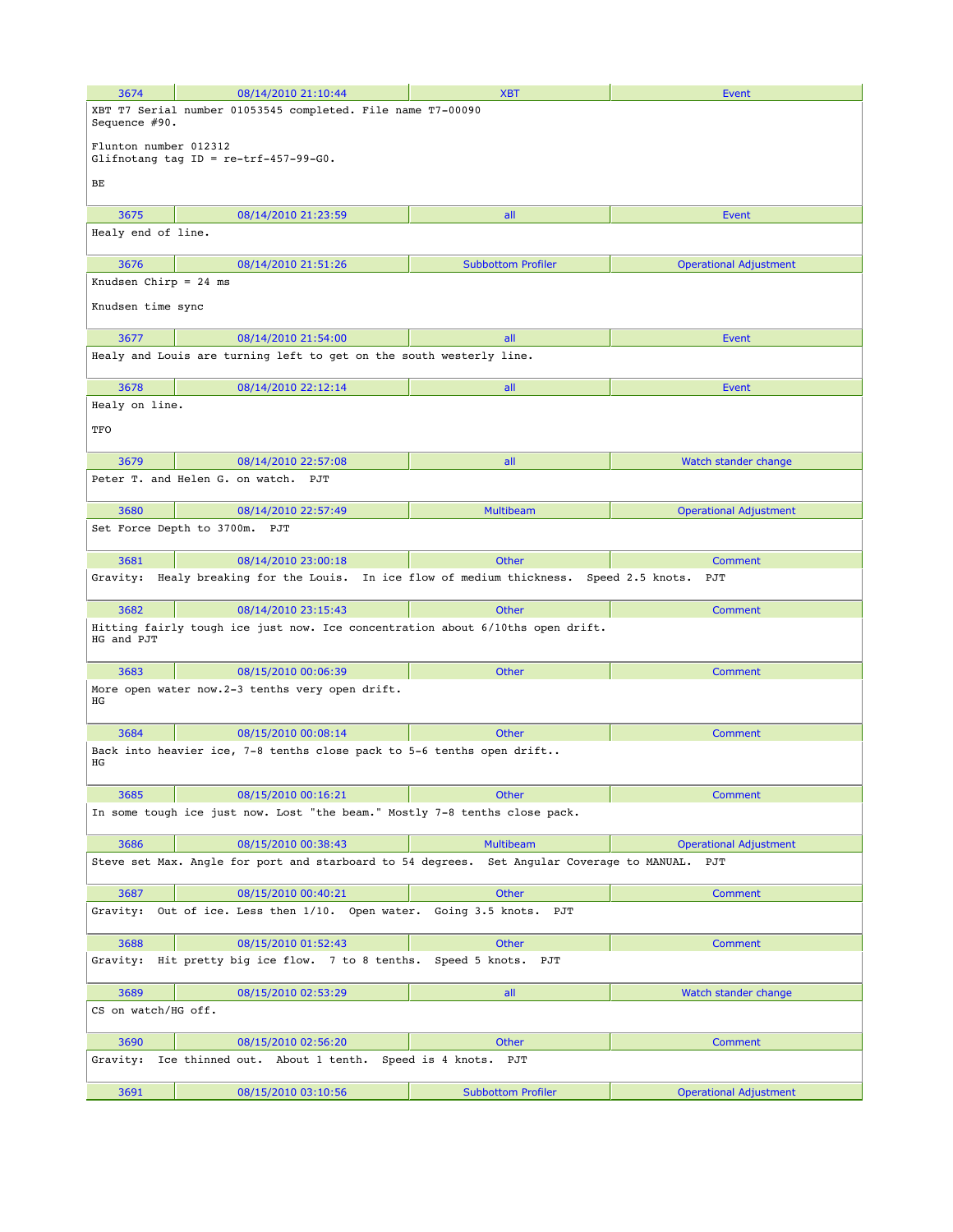| Knudsen time sync. PJT |                                                                                                                                                                                                                                                                                                                          |                           |                               |
|------------------------|--------------------------------------------------------------------------------------------------------------------------------------------------------------------------------------------------------------------------------------------------------------------------------------------------------------------------|---------------------------|-------------------------------|
| 3692                   | 08/15/2010 03:35:54                                                                                                                                                                                                                                                                                                      | <b>Other</b>              | <b>Comment</b>                |
|                        | Gravity: Back in a small flow (4 tenths) of ice. Speed is 4 knots. Still breaking for Louis. PJT                                                                                                                                                                                                                         |                           |                               |
| 3693                   | 08/15/2010 04:11:11                                                                                                                                                                                                                                                                                                      | Other                     | <b>Comment</b>                |
|                        | Gravity: Hit large ice flow (8 tenths). Speed 2.5 knots. Breaking for Louis. PJT                                                                                                                                                                                                                                         |                           |                               |
| 3694                   | 08/15/2010 04:38:18                                                                                                                                                                                                                                                                                                      | Other                     | <b>Comment</b>                |
| Gravity:               | Ice thinned out (5 tenths). Speed 3.5 knots. PJT                                                                                                                                                                                                                                                                         |                           |                               |
| 3695                   | 08/15/2010 04:50:19                                                                                                                                                                                                                                                                                                      | <b>Other</b>              | <b>Comment</b>                |
|                        | Gravity: Into thin ice (1 tenth). Speed is 3 knots. Louis still following.                                                                                                                                                                                                                                               |                           | PJT                           |
| 3696                   | 08/15/2010 04:55:12                                                                                                                                                                                                                                                                                                      | <b>Subbottom Profiler</b> | <b>Operational Adjustment</b> |
| Knudsen time sync. PJT |                                                                                                                                                                                                                                                                                                                          |                           |                               |
| 3697                   | 08/15/2010 04:56:02                                                                                                                                                                                                                                                                                                      | Other                     | Comment                       |
|                        | Gravity: Ice at about 4 tenths. Speed 4 knots. PJT                                                                                                                                                                                                                                                                       |                           |                               |
| 3698                   | 08/15/2010 05:38:58                                                                                                                                                                                                                                                                                                      | <b>Other</b>              | Comment                       |
|                        | Gravity: Ice got a little thicker (5 tenths). Speed 3.7 knots. PJT                                                                                                                                                                                                                                                       |                           |                               |
| 3699                   | 08/15/2010 06:14:06                                                                                                                                                                                                                                                                                                      | Other                     | Comment                       |
| Gravity:               | Thinner ice (3 tenths). Speed 3.8 knots. PJT                                                                                                                                                                                                                                                                             |                           |                               |
| 3700                   | 08/15/2010 06:18:43                                                                                                                                                                                                                                                                                                      | <b>Other</b>              | Problem                       |
| cs                     | Position light red on POSMV2 for several minutes. Back to green now.                                                                                                                                                                                                                                                     |                           |                               |
| 3701                   | 08/15/2010 06:42:03                                                                                                                                                                                                                                                                                                      | Other                     | Comment                       |
|                        | Gravity: Thicker ice (5 tenths). Speed 3 knots. Healy breaking for Louis. PJT                                                                                                                                                                                                                                            |                           |                               |
| 3702                   | 08/15/2010 07:17:17                                                                                                                                                                                                                                                                                                      | all                       | <b>Event</b>                  |
|                        | Danforth Stevenson on watch                                                                                                                                                                                                                                                                                              |                           |                               |
| 3703                   | 08/15/2010 07:37:01                                                                                                                                                                                                                                                                                                      | <b>Multibeam</b>          | <b>Operational Adjustment</b> |
| -Bill                  | Changed ping mode from very deep to deep. Ice is beginning to thin out as we head further southwest.                                                                                                                                                                                                                     |                           |                               |
| 3704                   | 08/15/2010 14:56:04                                                                                                                                                                                                                                                                                                      | all                       | Watch stander change          |
| TFO an BE are on.      |                                                                                                                                                                                                                                                                                                                          |                           |                               |
| 3705                   | 08/15/2010 15:10:39                                                                                                                                                                                                                                                                                                      | <b>Subbottom Profiler</b> | <b>Operational Adjustment</b> |
| Knudsen time sync      |                                                                                                                                                                                                                                                                                                                          |                           |                               |
| 3706                   | 08/15/2010 16:53:51                                                                                                                                                                                                                                                                                                      | <b>Subbottom Profiler</b> | <b>Operational Adjustment</b> |
| Knudsen time sync      |                                                                                                                                                                                                                                                                                                                          |                           |                               |
| 3707                   | 08/15/2010 17:11:46                                                                                                                                                                                                                                                                                                      | <b>Multibeam</b>          | <b>Comment</b>                |
| Back on line.          | EM-122 stopped transmitting for several minutes.                                                                                                                                                                                                                                                                         |                           |                               |
| 3708                   | 08/15/2010 17:40:09                                                                                                                                                                                                                                                                                                      | all                       | <b>Event</b>                  |
| be                     | Ice conditions opening. Captains have chatted and LSSL no longer requires escort. We will continue along line<br>and increase speed to 10 kts or best speed on one engine given conditions. When we reach EOL, we will reevaluate<br>transit to Barrow depending on status of the arrival of personnel and fuel filters. |                           |                               |
| 3709                   | 08/15/2010 18:04:01                                                                                                                                                                                                                                                                                                      | all                       | <b>Comment</b>                |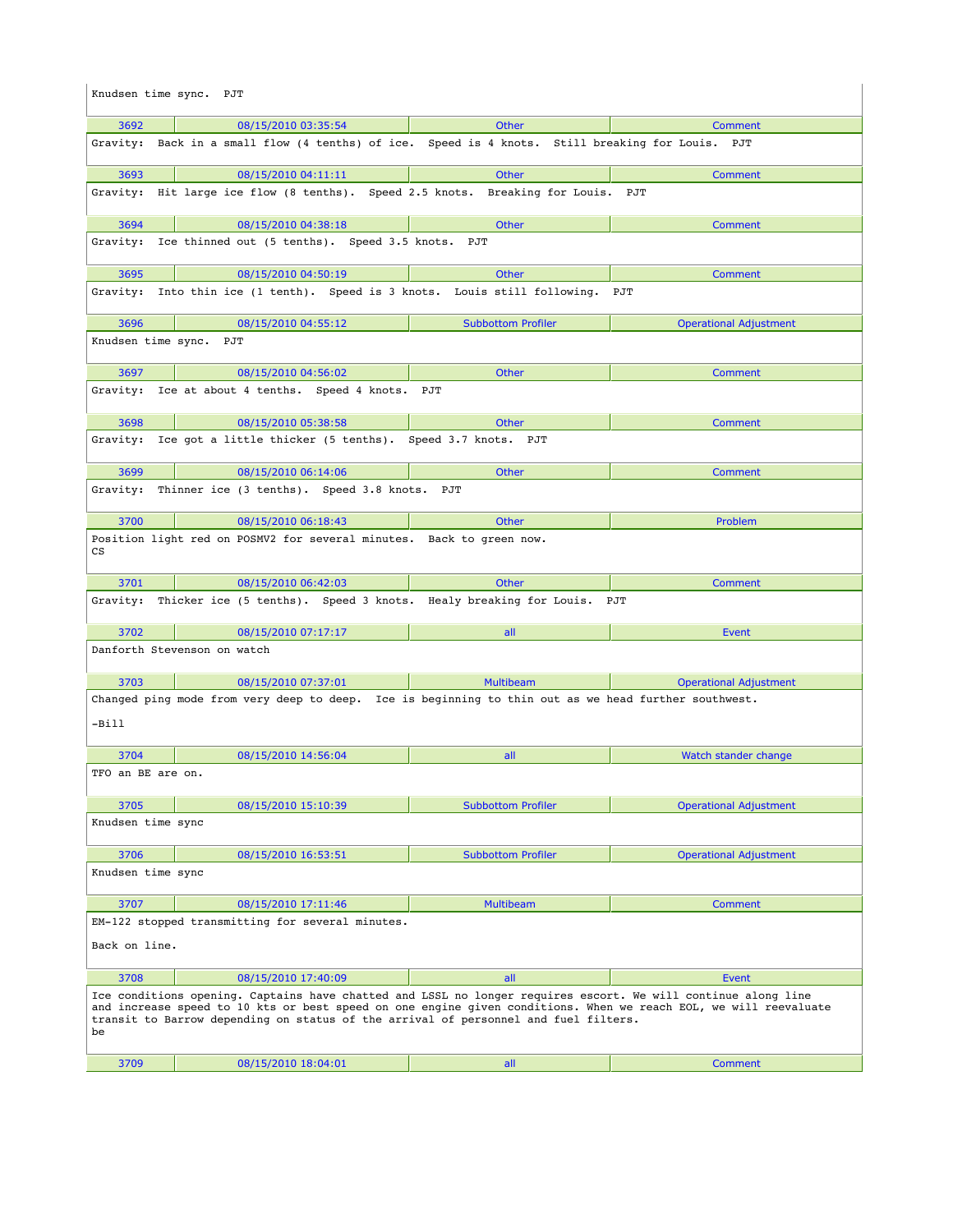Healy is left of line for no good excuse!! TFO 3710 **08/15/2010 18:12:41 all Comment** Comment Bridge called down and said they were going to swing left to avoid some ice then will return to the planned track line. Elvis 3711 08/15/2010 18:18:36 XBT Event MST just notified us that the has been completed. More later. XBT date file name = T7\_00091 Sequence # 91 XBT SN = 01053540 BB King 3712 08/15/2010 18:24:00 Subbottom Profiler Operational Adjustment Knudsen time sync 3713 08/15/2010 18:44:13 XBT Event NEW XBT FILE PUT IN SIS DS 3714 08/15/2010 19:02:50 all Watch stander change Bill S. on watch, Brian E. off 3715 08/15/2010 19:07:46 Multibeam Operational Adjustment Speeded up to 10 knots about an hour ago. DS 3716 08/15/2010 19:10:58 Multibeam Comment SVP PROFILE GONE RED. DS 3717 08/15/2010 19:51:18 Subbottom Profiler Operational Adjustment Knudsen time sync. 3718 08/15/2010 21:32:36 XBT XBT Event XBT T7-00092 just completed. Serial number 01053541. Water depth 3721 Elvis 3719 08/15/2010 22:00:12 Subbottom Profiler Operational Adjustment Knudsen time sync 3720 08/15/2010 22:58:06 all Watch stander change Peter T. and Helen G. on watch. PJT 3721 08/15/2010 22:59:42 Multibeam Operational Adjustment Set Ping Mode to AUTO. Set Max. Angle on the port and starboard side to 75 degrees. Set Force Depth to 3400m. PJT 3722 08/15/2010 23:47:27 Subbottom Profiler Operational Adjustment Set Range to 500 and turned AutoPhase on. PJT 3723 08/15/2010 23:47:55 Multibeam Operational Adjustment PU Sensor error (1810). PJT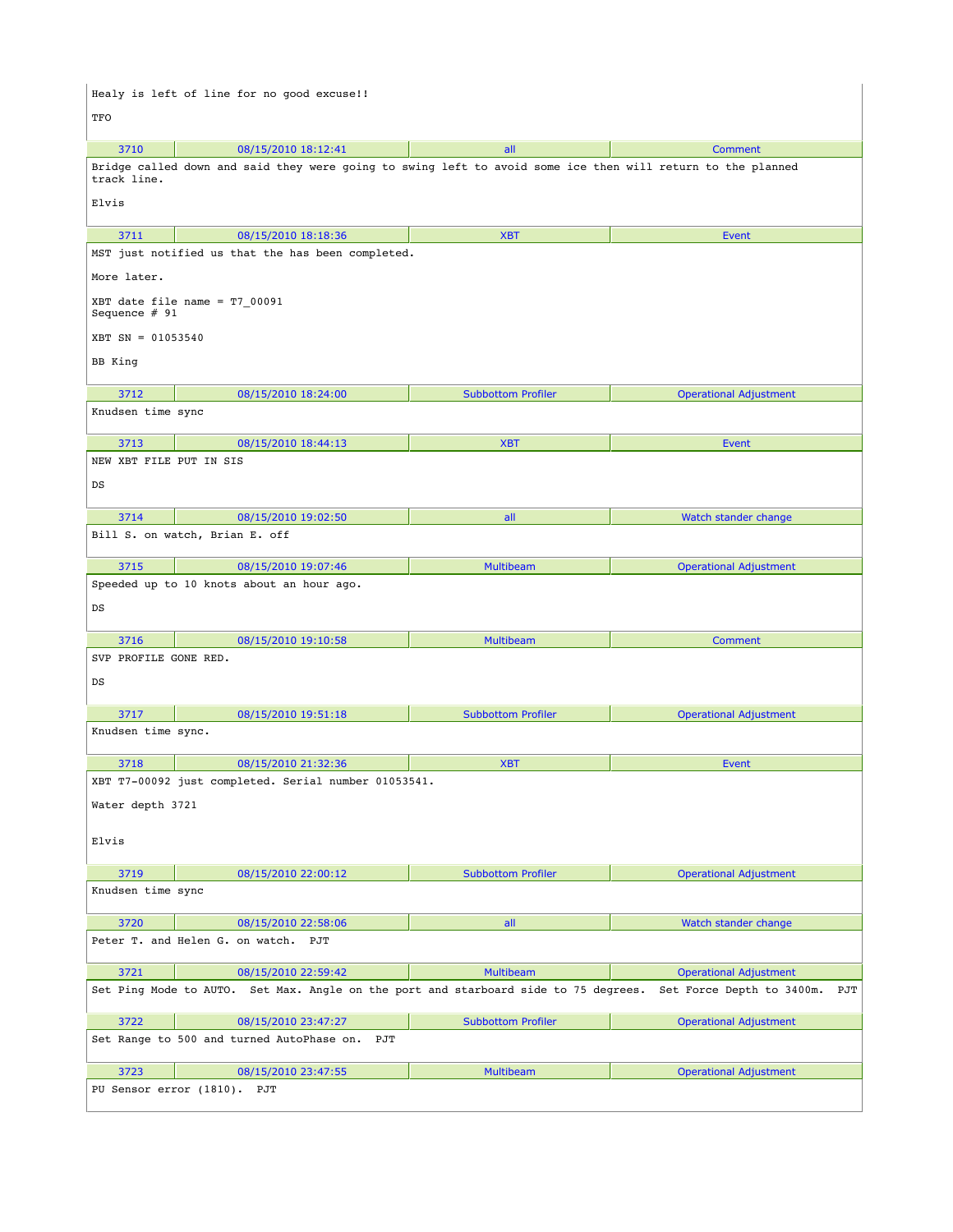| 3724                      | 08/15/2010 23:50:18                                                             | <b>Multibeam</b>                 | <b>Operational Adjustment</b> |
|---------------------------|---------------------------------------------------------------------------------|----------------------------------|-------------------------------|
|                           | Set Force Depth to 3100m.<br>PJT                                                |                                  |                               |
|                           |                                                                                 |                                  |                               |
| 3725                      | 08/16/2010 00:18:46                                                             | <b>Multibeam</b>                 | <b>Operational Adjustment</b> |
|                           | Steve changed sound speed profile to hly1002 T7 00084.asvp                      |                                  |                               |
| ΗG                        |                                                                                 |                                  |                               |
| 3726                      | 08/16/2010 00:36:44                                                             | <b>Other</b>                     | <b>Comment</b>                |
| Gravity:                  | No ice. Speed 12 knots. PJT                                                     |                                  |                               |
|                           |                                                                                 |                                  |                               |
| 3727                      | 08/16/2010 00:50:27                                                             | <b>Multibeam</b>                 | <b>Operational Adjustment</b> |
|                           | Set Min. Depth to 2000m, Max. Depth to 3000m and Force Depth to 2500m.          | PJT                              |                               |
|                           |                                                                                 |                                  |                               |
| 3728                      | 08/16/2010 00:51:08                                                             | <b>Subbottom Profiler</b>        | <b>Operational Adjustment</b> |
| Knudsen time sync. PJT    |                                                                                 |                                  |                               |
| 3729                      | 08/16/2010 01:45:10                                                             | <b>Multibeam</b>                 | <b>Operational Adjustment</b> |
|                           | Set Force Depth to 2300m.<br>PJT                                                |                                  |                               |
|                           |                                                                                 |                                  |                               |
| 3730                      | 08/16/2010 01:59:38                                                             | <b>Multibeam</b>                 | <b>Operational Adjustment</b> |
|                           | Set Min. Depth to 1000m and Force Depth to 2200m.                               | PJT                              |                               |
|                           |                                                                                 |                                  |                               |
| 3731                      | 08/16/2010 02:01:05                                                             | <b>Subbottom Profiler</b>        | <b>Operational Adjustment</b> |
|                           | Set Min. Depth to 1000m and Max. Depth to 3000m.                                | PJT                              |                               |
|                           |                                                                                 |                                  |                               |
| 3732                      | 08/16/2010 02:17:07                                                             | <b>Multibeam</b>                 | <b>Operational Adjustment</b> |
|                           | Set Force Depth to 2000m. PJT                                                   |                                  |                               |
| 3733                      | 08/16/2010 02:35:03                                                             | <b>Multibeam</b>                 | <b>Operational Adjustment</b> |
|                           | Set Force Depth to 1700m. PJT                                                   |                                  |                               |
|                           |                                                                                 |                                  |                               |
|                           |                                                                                 |                                  |                               |
| 3734                      | 08/16/2010 02:44:30                                                             | <b>Other</b>                     | <b>Comment</b>                |
| Gravity:                  | No ice. Speed 12.5 knots. Healy alone.                                          | PJT                              |                               |
|                           |                                                                                 |                                  |                               |
| 3735                      | 08/16/2010 03:19:55                                                             | <b>Multibeam</b>                 | <b>Operational Adjustment</b> |
|                           | Set Min. Depth to 500m and Max. Depth to 1500m.                                 | Set Force Depth to 1200m.<br>PJT |                               |
|                           |                                                                                 |                                  |                               |
| 3736                      | 08/16/2010 03:21:43                                                             | <b>Subbottom Profiler</b>        | <b>Operational Adjustment</b> |
|                           | Set Min. Depth to 500 and Max. Depth to 1400m.                                  | PJT                              |                               |
| 3737                      | 08/16/2010 03:23:15                                                             | all                              | Watch stander change          |
| HG off watch/CS on watch. |                                                                                 |                                  |                               |
|                           |                                                                                 |                                  |                               |
| 3738                      | 08/16/2010 03:30:22                                                             | <b>Subbottom Profiler</b>        | <b>Operational Adjustment</b> |
|                           | Set Max. Depth to 1600m. PJT                                                    |                                  |                               |
|                           |                                                                                 |                                  |                               |
| 3739                      | 08/16/2010 03:35:32                                                             | <b>Subbottom Profiler</b>        | <b>Operational Adjustment</b> |
|                           | Set the Pulse Type to 12 ms chirp. PJT                                          |                                  |                               |
|                           |                                                                                 |                                  |                               |
| 3740                      | 08/16/2010 04:05:25<br>Changed min depth to 100 m since we're in open water. CS | <b>Multibeam</b>                 | <b>Operational Adjustment</b> |
|                           |                                                                                 |                                  |                               |
| 3741                      | 08/16/2010 04:20:12                                                             | <b>Subbottom Profiler</b>        | <b>Operational Adjustment</b> |
|                           | Changed pulse to 6 ms and dropped gain to 140.                                  | $\mathbf{c}\mathbf{s}$           |                               |
|                           |                                                                                 |                                  |                               |
| 3742                      | 08/16/2010 04:30:47                                                             | <b>Subbottom Profiler</b>        | <b>Operational Adjustment</b> |
|                           | Changed gain to 100 and power to 3. Decreased range to 200.                     | CS                               |                               |
|                           |                                                                                 |                                  |                               |
| 3743                      | 08/16/2010 04:32:31                                                             | <b>Subbottom Profiler</b>        | <b>Operational Adjustment</b> |
| СS                        | Dropped gain again to 80.                                                       |                                  |                               |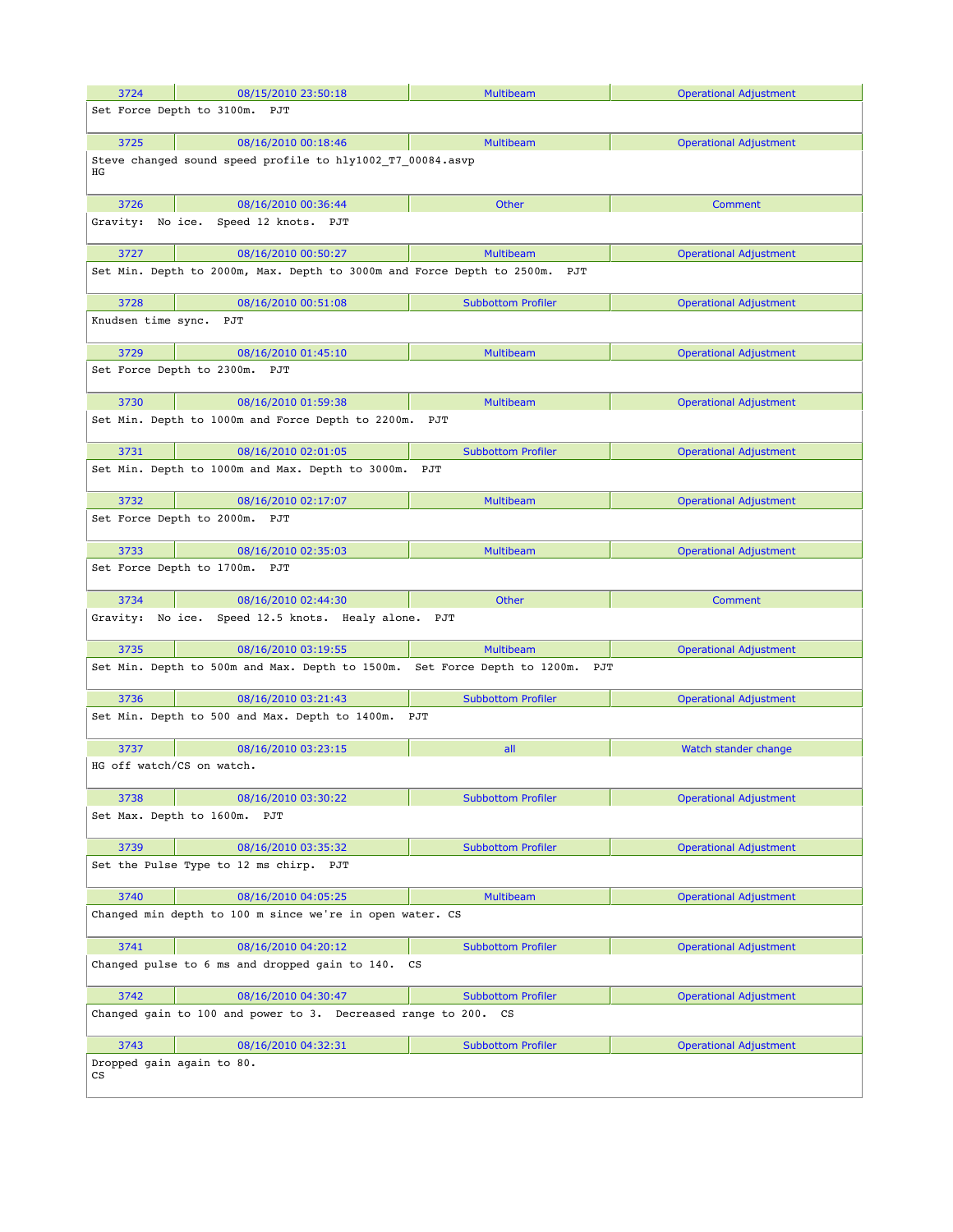| 3744                                                                                                                                                             | 08/16/2010 04:38:43                                                      | <b>Multibeam</b>          | <b>Operational Adjustment</b> |  |
|------------------------------------------------------------------------------------------------------------------------------------------------------------------|--------------------------------------------------------------------------|---------------------------|-------------------------------|--|
| CS                                                                                                                                                               | Steve changed min depth to 50 m and force depth to 200 m.                |                           |                               |  |
| 3745                                                                                                                                                             | 08/16/2010 05:14:33                                                      | <b>Subbottom Profiler</b> | <b>Operational Adjustment</b> |  |
|                                                                                                                                                                  | Changed pulse to 3 ms chirp. Changed min depth to 50 m and range to 100. | CS                        |                               |  |
| 3746                                                                                                                                                             | 08/16/2010 05:19:18                                                      | <b>Subbottom Profiler</b> | <b>Operational Adjustment</b> |  |
|                                                                                                                                                                  | Decreased power to 2 and gain to 70. CS                                  |                           |                               |  |
| 3747                                                                                                                                                             | 08/16/2010 05:46:17                                                      | <b>Subbottom Profiler</b> | <b>Operational Adjustment</b> |  |
| Changed gain to 60.                                                                                                                                              | CS                                                                       |                           |                               |  |
| 3748                                                                                                                                                             | 08/16/2010 05:53:31                                                      | <b>Multibeam</b>          | <b>Operational Adjustment</b> |  |
|                                                                                                                                                                  | Set Min. Depth to 20m. PJT                                               |                           |                               |  |
| 3749                                                                                                                                                             | 08/16/2010 06:06:59                                                      | <b>Subbottom Profiler</b> | <b>Operational Adjustment</b> |  |
|                                                                                                                                                                  | Changed min depth to 20 m and set range at 50 m. CS                      |                           |                               |  |
| 3750                                                                                                                                                             | 08/16/2010 06:18:20                                                      | <b>Subbottom Profiler</b> | <b>Operational Adjustment</b> |  |
| Changed gain to 50.                                                                                                                                              | CS                                                                       |                           |                               |  |
| 3751                                                                                                                                                             | 08/16/2010 06:42:07                                                      | Multibeam                 | <b>Operational Adjustment</b> |  |
|                                                                                                                                                                  | Set Force Depth to 60m. PJT                                              |                           |                               |  |
| 3752                                                                                                                                                             | 08/16/2010 07:28:58                                                      | <b>Subbottom Profiler</b> | <b>Operational Adjustment</b> |  |
|                                                                                                                                                                  | Gain to 87, 3 ms pulse. Power at 2                                       |                           |                               |  |
| 3753                                                                                                                                                             | 08/16/2010 08:09:11                                                      | <b>Multibeam</b>          | <b>Operational Adjustment</b> |  |
| Tom B                                                                                                                                                            | New SSP from XBT 93 HLY1002_xbt93.asvp                                   |                           |                               |  |
| 3754                                                                                                                                                             | 08/16/2010 08:46:35                                                      | <b>Subbottom Profiler</b> | <b>Operational Adjustment</b> |  |
|                                                                                                                                                                  | Turned off auto phase, set phase to 8 (175-225 m).                       | 50 meter window           |                               |  |
| 3755                                                                                                                                                             | 08/16/2010 08:51:32                                                      | <b>Subbottom Profiler</b> | <b>Operational Adjustment</b> |  |
|                                                                                                                                                                  | Gain to 110, contrast to 0, on shelf                                     |                           |                               |  |
| 3756                                                                                                                                                             | 08/16/2010 08:55:19                                                      | <b>Subbottom Profiler</b> | <b>Operational Adjustment</b> |  |
| Phase to 7                                                                                                                                                       |                                                                          |                           |                               |  |
| 3757                                                                                                                                                             | 08/16/2010 09:28:11                                                      | <b>Subbottom Profiler</b> | <b>Operational Adjustment</b> |  |
| Gain to 100                                                                                                                                                      |                                                                          |                           |                               |  |
| 3758                                                                                                                                                             | 08/16/2010 10:01:58                                                      | <b>Multibeam</b>          | <b>Operational Adjustment</b> |  |
| Turned off dual ping mode here on the shelf. Going slow (~4-5 knots) so we're getting plenty of coverage along<br>track. Keep the file sizes down as well. -Bill |                                                                          |                           |                               |  |
| 3759                                                                                                                                                             | 08/16/2010 10:06:18                                                      | <b>Subbottom Profiler</b> | <b>Operational Adjustment</b> |  |
| Phase to 6 (125-175)                                                                                                                                             |                                                                          |                           |                               |  |
| 3760                                                                                                                                                             | 08/16/2010 11:40:52                                                      | <b>Subbottom Profiler</b> | <b>Operational Adjustment</b> |  |
| Phase to 5 (100-150)                                                                                                                                             |                                                                          |                           |                               |  |
| 3761                                                                                                                                                             | 08/16/2010 11:47:24                                                      | <b>Subbottom Profiler</b> | <b>Operational Adjustment</b> |  |
| $WP - gain to 120$                                                                                                                                               |                                                                          |                           |                               |  |
| 3762                                                                                                                                                             | 08/16/2010 11:59:54                                                      | <b>Subbottom Profiler</b> | <b>Operational Adjustment</b> |  |
| Phase to 6 (125-175)                                                                                                                                             |                                                                          |                           |                               |  |
| 3763                                                                                                                                                             | 08/16/2010 14:16:13                                                      | <b>Subbottom Profiler</b> | <b>Operational Adjustment</b> |  |
| Phase to 5 (100-150)                                                                                                                                             |                                                                          |                           |                               |  |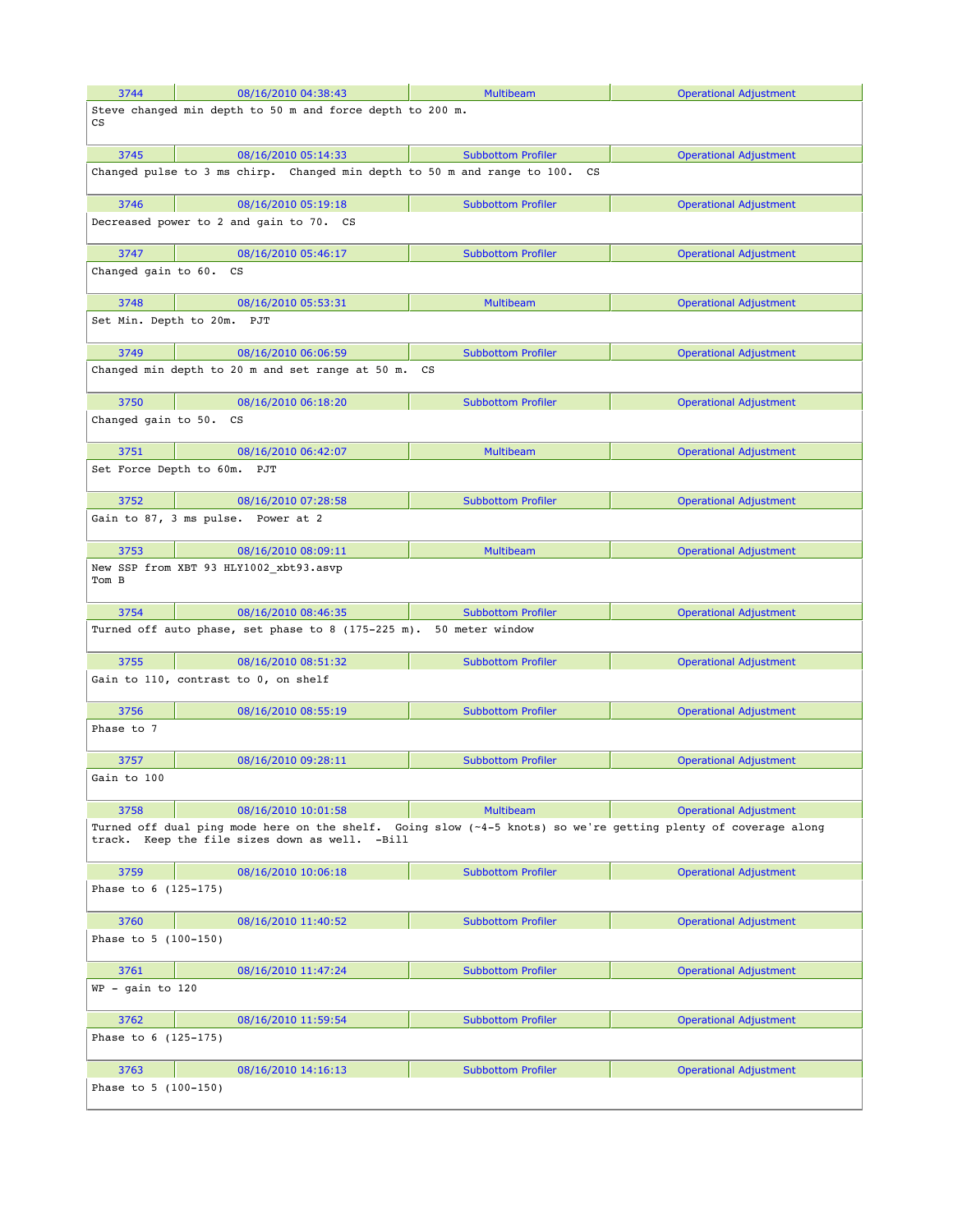| 3764                                                             | 08/16/2010 14:52:59                                                                                                                                                                  | all                                | Watch stander change          |  |
|------------------------------------------------------------------|--------------------------------------------------------------------------------------------------------------------------------------------------------------------------------------|------------------------------------|-------------------------------|--|
| TFO and BE on watch.                                             |                                                                                                                                                                                      |                                    |                               |  |
| TFO                                                              |                                                                                                                                                                                      |                                    |                               |  |
| 3765                                                             | 08/16/2010 16:57:44                                                                                                                                                                  | all                                | Comment                       |  |
|                                                                  | Email from Louis confirms broken compressor. Hope to have repaired in 2 - 3 hours. We are currently headed south<br>to Barrow to pickup Canadian engineer and fuel filter for Louis. |                                    |                               |  |
| BЕ                                                               |                                                                                                                                                                                      |                                    |                               |  |
| 3766                                                             | 08/16/2010 18:21:12                                                                                                                                                                  | <b>Subbottom Profiler</b>          | <b>Operational Adjustment</b> |  |
| Knudsen time sync.                                               |                                                                                                                                                                                      |                                    |                               |  |
| 3767                                                             | 08/16/2010 19:18:48                                                                                                                                                                  | all                                | Watch stander change          |  |
| Bill S. on, Brian E. off                                         |                                                                                                                                                                                      |                                    |                               |  |
| 3768                                                             | 08/16/2010 19:21:21                                                                                                                                                                  | all                                | Event                         |  |
| Bill S.                                                          | Standing NW off Barrow ~ 3 nm waiting for replacement Louis crew member. Arctic Service Boat away for retrieval.                                                                     |                                    |                               |  |
| 3769                                                             | 08/16/2010 21:25:42                                                                                                                                                                  | all                                | Event                         |  |
| Bill S.                                                          | Turned back to NE to recover Arctic Service Boat off Barrow.                                                                                                                         | Louis crewman reportedly on board. |                               |  |
| 3770                                                             | 08/16/2010 22:16:03                                                                                                                                                                  | all                                | Comment                       |  |
|                                                                  | Recovered landing craft and Canadian CC engineer. Steaming east to survey potential core sites. Then return to<br>pick up fuel filters (hopefully) for Louis.                        |                                    |                               |  |
| 3771                                                             | 08/16/2010 22:23:32                                                                                                                                                                  | <b>Subbottom Profiler</b>          | <b>Operational Adjustment</b> |  |
|                                                                  | Knudsen = $100$ meter range.                                                                                                                                                         |                                    |                               |  |
| 3772                                                             | 08/16/2010 23:02:16                                                                                                                                                                  | all                                | Watch stander change          |  |
|                                                                  | Helen G. and Peter T. on watch.                                                                                                                                                      |                                    |                               |  |
| 3773<br>Knudsen time sync. PJT                                   | 08/16/2010 23:03:45                                                                                                                                                                  | <b>Subbottom Profiler</b>          | <b>Operational Adjustment</b> |  |
|                                                                  |                                                                                                                                                                                      |                                    |                               |  |
| 3774                                                             | 08/16/2010 23:19:44                                                                                                                                                                  | <b>XBT</b>                         | Event                         |  |
| ΗG                                                               | Marshal just brought in the XBT printout, serial # 01053518.                                                                                                                         |                                    |                               |  |
| 3775                                                             | 08/16/2010 23:22:28                                                                                                                                                                  | <b>Multibeam</b>                   | Problem                       |  |
|                                                                  | PU Sensor error (1810). Clicked OK.<br>PJT                                                                                                                                           |                                    |                               |  |
| 3776                                                             | 08/16/2010 23:28:03                                                                                                                                                                  | <b>Subbottom Profiler</b>          | <b>Operational Adjustment</b> |  |
| Set gain to 110.                                                 | PJT                                                                                                                                                                                  |                                    |                               |  |
| 3777                                                             | 08/16/2010 23:34:12                                                                                                                                                                  | <b>Multibeam</b>                   | <b>Operational Adjustment</b> |  |
| Steve changed sound speed profile to hly1002 17 00094.asvp<br>ΗG |                                                                                                                                                                                      |                                    |                               |  |
| 3778                                                             | 08/17/2010 00:01:48                                                                                                                                                                  | <b>Subbottom Profiler</b>          | <b>Operational Adjustment</b> |  |
| Raised gain to 120.<br>ΗG                                        |                                                                                                                                                                                      |                                    |                               |  |
| 3779                                                             | 08/17/2010 00:13:41                                                                                                                                                                  | <b>Subbottom Profiler</b>          | Event                         |  |
| ΗG                                                               | We are running north-south Knudsen line across Barrow Canyon, looking for Houseknecht coring sites.                                                                                  |                                    |                               |  |
| 3780                                                             | 08/17/2010 00:44:35                                                                                                                                                                  | Multibeam                          | <b>Operational Adjustment</b> |  |
| Set Force Depth to 200m.                                         | PJT                                                                                                                                                                                  |                                    |                               |  |
| 3781                                                             | 08/17/2010 00:58:24                                                                                                                                                                  | Other                              | Problem                       |  |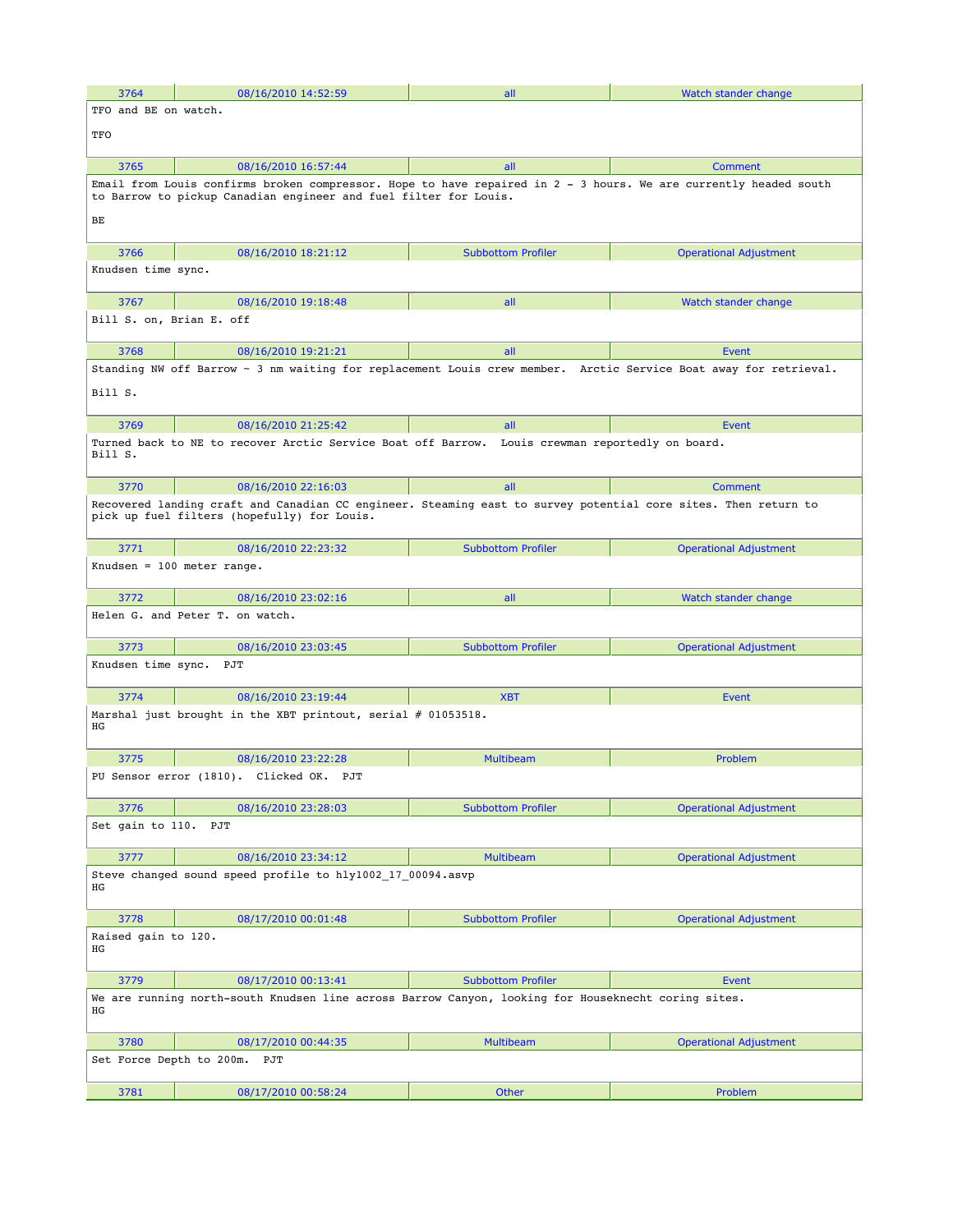|                                                   | Ashtech stopped logging. PJT                                                |                           |                               |
|---------------------------------------------------|-----------------------------------------------------------------------------|---------------------------|-------------------------------|
| 3782                                              | 08/17/2010 02:16:56                                                         | <b>Subbottom Profiler</b> | <b>Operational Adjustment</b> |
| Changed Gain to 110.<br>ΗG                        |                                                                             |                           |                               |
| 3783                                              | 08/17/2010 02:55:36                                                         | all                       | Watch stander change          |
|                                                   | HG off watch; CS joins PJT.                                                 |                           |                               |
| 3784                                              | 08/17/2010 03:10:38                                                         | <b>Subbottom Profiler</b> | <b>Operational Adjustment</b> |
| Set gain to 100. PJT                              |                                                                             |                           |                               |
| 3785                                              | 08/17/2010 03:12:06                                                         | <b>Subbottom Profiler</b> | Problem                       |
|                                                   | Since Ashtech went down Knudsen lost GPS coordinates.                       | PJT                       |                               |
| 3786                                              | 08/17/2010 03:12:51                                                         | <b>Multibeam</b>          | <b>Operational Adjustment</b> |
|                                                   | Set Force Depth to 60m. PJT                                                 |                           |                               |
| 3787                                              | 08/17/2010 03:17:26                                                         | <b>Subbottom Profiler</b> | <b>Operational Adjustment</b> |
|                                                   | Set Range to 50 and Phase to 3. PJT                                         |                           |                               |
| 3788                                              | 08/17/2010 03:33:04                                                         | <b>Subbottom Profiler</b> | <b>Operational Adjustment</b> |
| Set gain to 90. PJT                               |                                                                             |                           |                               |
| 3789                                              | 08/17/2010 03:40:22                                                         | <b>Subbottom Profiler</b> | <b>Operational Adjustment</b> |
| Set gain to 80. PJT                               |                                                                             |                           |                               |
| 3790                                              | 08/17/2010 05:01:04                                                         | <b>Subbottom Profiler</b> | <b>Operational Adjustment</b> |
| Changed phase to 4.<br>$\mathop{\rm CS}\nolimits$ | (Leaving Barrow.)                                                           |                           |                               |
| 3791                                              | 08/17/2010 05:05:29                                                         | <b>Subbottom Profiler</b> | <b>Operational Adjustment</b> |
| Knudsen Time Sync                                 | Changed phase to 5 (100-150m)<br>cs                                         |                           |                               |
| 3792                                              | 08/17/2010 05:10:03                                                         | <b>Subbottom Profiler</b> | <b>Operational Adjustment</b> |
|                                                   | Phase to 6 (125-175 m) CS                                                   |                           |                               |
| 3793                                              | 08/17/2010 05:20:55                                                         | <b>Multibeam</b>          | <b>Operational Adjustment</b> |
|                                                   | Set Force Depth to 150m. PJT                                                |                           |                               |
| 3794                                              | 08/17/2010 05:23:00                                                         | <b>Subbottom Profiler</b> | <b>Operational Adjustment</b> |
| Gain to 100. cs                                   |                                                                             |                           |                               |
| 3795                                              | 08/17/2010 05:42:00                                                         | <b>Subbottom Profiler</b> | <b>Operational Adjustment</b> |
|                                                   | Changed phase to 5 (100-150m) CS                                            |                           |                               |
| 3796                                              | 08/17/2010 05:49:15                                                         | <b>Subbottom Profiler</b> | <b>Operational Adjustment</b> |
| Phase to 4 (75-125 m)                             | $\mathbf{c}\mathbf{s}$                                                      |                           |                               |
| 3797                                              | 08/17/2010 06:02:12                                                         | <b>Subbottom Profiler</b> | <b>Operational Adjustment</b> |
| Gain to 110.                                      | $\mathbf{c}\mathbf{s}$                                                      |                           |                               |
| 3798                                              | 08/17/2010 06:34:31                                                         | <b>Multibeam</b>          | <b>Operational Adjustment</b> |
| $\mathop{\rm CS}\nolimits$                        | Steve changed sound speed profile to previous profile hly1002 t7 00093.asvp |                           |                               |
| 3799                                              | 08/17/2010 06:50:03                                                         | all                       | Watch stander change          |
|                                                   | Danforth stevenson on watch                                                 |                           |                               |
| 3800                                              | 08/17/2010 07:23:08                                                         | <b>Subbottom Profiler</b> | <b>Operational Adjustment</b> |
| Phase to 5 (100-150)                              |                                                                             |                           |                               |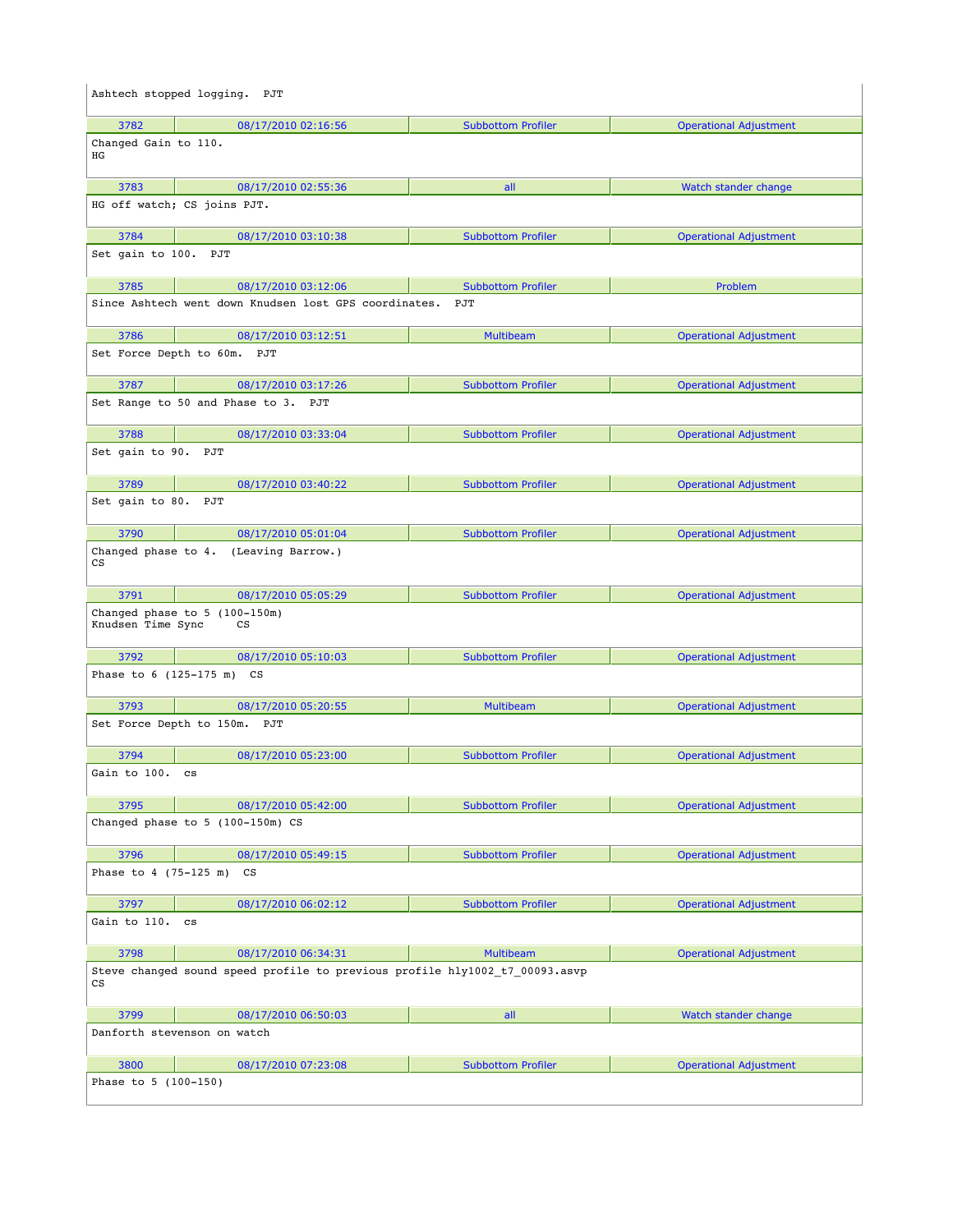| 3801                            | 08/17/2010 07:30:52                                         | <b>Subbottom Profiler</b> | <b>Operational Adjustment</b> |
|---------------------------------|-------------------------------------------------------------|---------------------------|-------------------------------|
| Phase to 6 (125-175)            |                                                             |                           |                               |
|                                 |                                                             |                           |                               |
| 3802                            | 08/17/2010 07:39:30                                         | <b>Subbottom Profiler</b> | <b>Operational Adjustment</b> |
| Phase to 7 (150-200)            |                                                             |                           |                               |
| 3803                            | 08/17/2010 07:47:23                                         | <b>Subbottom Profiler</b> | <b>Operational Adjustment</b> |
| Phase to 8 (175-225)            |                                                             |                           |                               |
| 3804                            | 08/17/2010 07:57:44                                         | <b>Subbottom Profiler</b> | <b>Operational Adjustment</b> |
| Phase to 9 (200-250)            |                                                             |                           |                               |
| 3805                            | 08/17/2010 08:03:16                                         | <b>Subbottom Profiler</b> | <b>Operational Adjustment</b> |
|                                 | Range to 100, power to 3, gain to 130, phase to 5 (200-300) |                           |                               |
| 3806                            | 08/17/2010 08:12:10                                         | <b>Subbottom Profiler</b> | <b>Operational Adjustment</b> |
| Phase to 6 (250-300)            |                                                             |                           |                               |
| 3807                            | 08/17/2010 08:27:40                                         | <b>Subbottom Profiler</b> | <b>Operational Adjustment</b> |
| Phase to 7 (300-400)            |                                                             |                           |                               |
|                                 |                                                             |                           |                               |
| 3808                            | 08/17/2010 08:38:13                                         | <b>Subbottom Profiler</b> | <b>Operational Adjustment</b> |
| Phase to 8 (350-450)            |                                                             |                           |                               |
| 3809                            | 08/17/2010 08:48:33                                         | <b>Subbottom Profiler</b> | <b>Operational Adjustment</b> |
| Phase to $9$ (400 - 450)        |                                                             |                           |                               |
| 3810                            | 08/17/2010 08:56:26                                         | <b>Subbottom Profiler</b> | <b>Operational Adjustment</b> |
| Phase to 11 (450-500)           |                                                             |                           |                               |
| 3811                            | 08/17/2010 08:58:58                                         | <b>Subbottom Profiler</b> | <b>Operational Adjustment</b> |
|                                 | Range to 200, phase to 6 (500-700)                          |                           |                               |
| 3812                            | 08/17/2010 09:01:15                                         | <b>Subbottom Profiler</b> | <b>Operational Adjustment</b> |
| Phase to 8 (700-900)            |                                                             |                           |                               |
| 3813                            | 08/17/2010 09:02:48                                         | <b>Subbottom Profiler</b> | <b>Operational Adjustment</b> |
|                                 | Power to 4, gain to 180, phase to 9 (800-1000)              |                           |                               |
| 3814                            | 08/17/2010 09:05:18                                         | <b>Subbottom Profiler</b> | <b>Operational Adjustment</b> |
| Phase to 10 (900-1100)          |                                                             |                           |                               |
| 3815                            | 08/17/2010 09:08:30                                         | <b>Subbottom Profiler</b> | <b>Operational Adjustment</b> |
| Phase to 11 (1000-1200)         |                                                             |                           |                               |
| 3816                            | 08/17/2010 09:09:40                                         | <b>Subbottom Profiler</b> | <b>Operational Adjustment</b> |
| Phase to 12 (1100-1300)         |                                                             |                           |                               |
| 3817                            | 08/17/2010 09:11:09                                         | <b>Subbottom Profiler</b> | <b>Operational Adjustment</b> |
| Phase to 13 (1200-1400)         |                                                             |                           |                               |
| 3818                            | 08/17/2010 09:12:16                                         | <b>Multibeam</b>          | <b>Operational Adjustment</b> |
|                                 | Entered sound speed profile hly1002 T7 00092.asvp           |                           |                               |
|                                 |                                                             |                           |                               |
| 3819<br>Phase to 14 (1300-1500) | 08/17/2010 09:13:07                                         | <b>Subbottom Profiler</b> | <b>Operational Adjustment</b> |
|                                 |                                                             |                           |                               |
| 3820                            | 08/17/2010 09:23:07<br>Phase to 15 (1400-1600), gain to 160 | <b>Subbottom Profiler</b> | <b>Operational Adjustment</b> |
|                                 |                                                             |                           |                               |
| 3821                            | 08/17/2010 09:33:05                                         | <b>Multibeam</b>          | <b>Operational Adjustment</b> |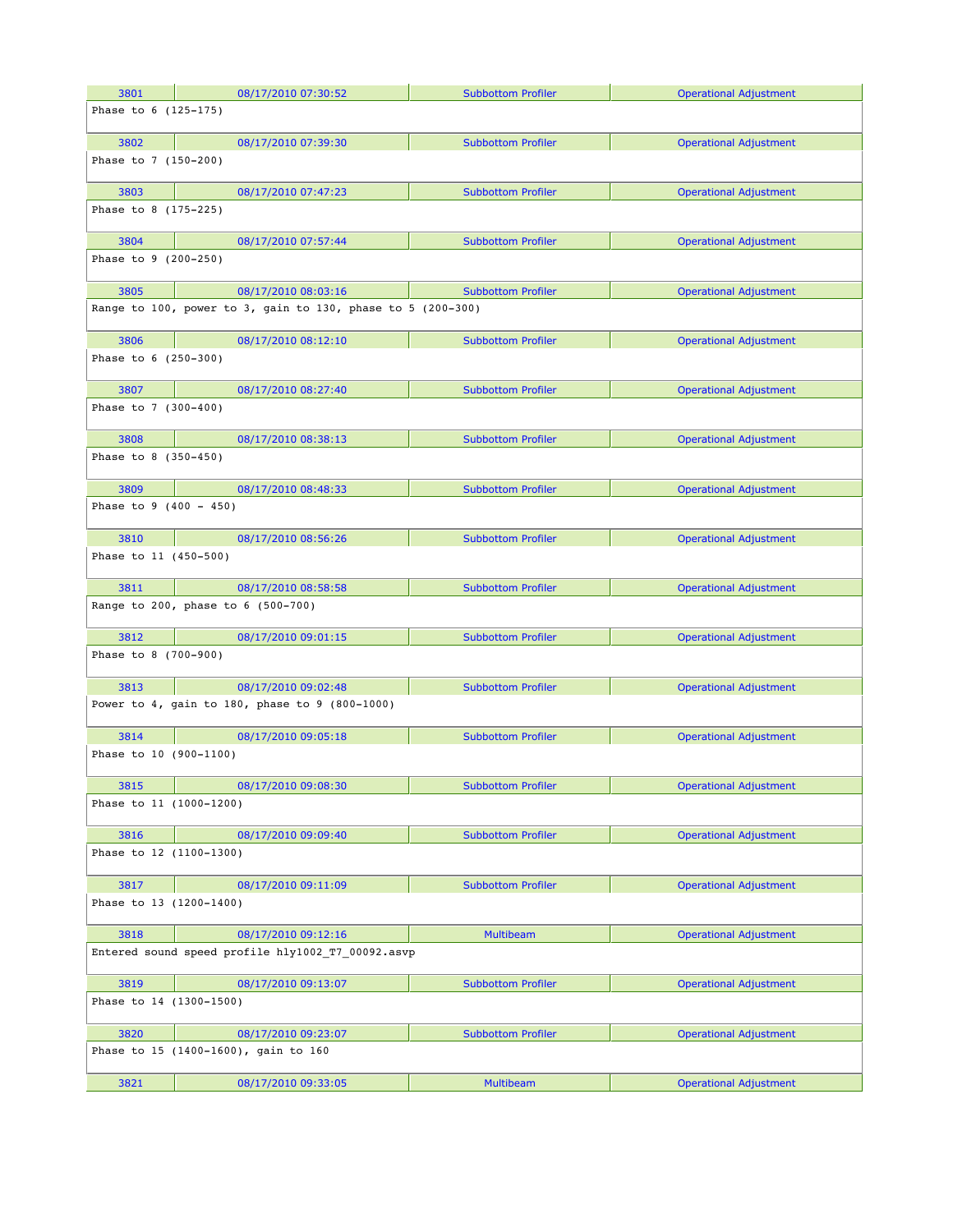|                         | Set the dual swath mode to dynamic. In deeper water, ping rate slowed. Also increased the across max and<br>across min in the seabed image window to 4000 & -4000 bwd |                           |                               |
|-------------------------|-----------------------------------------------------------------------------------------------------------------------------------------------------------------------|---------------------------|-------------------------------|
| 3822                    | 08/17/2010 09:34:10                                                                                                                                                   | <b>Subbottom Profiler</b> | <b>Operational Adjustment</b> |
| Phase to 14 (1300-1500) |                                                                                                                                                                       |                           |                               |
| 3823                    | 08/17/2010 09:39:57                                                                                                                                                   | <b>Subbottom Profiler</b> | <b>Operational Adjustment</b> |
|                         | Phase to 13 (1200-1400), gain to 210                                                                                                                                  |                           |                               |
| 3824                    | 08/17/2010 09:45:18                                                                                                                                                   | <b>Subbottom Profiler</b> | <b>Operational Adjustment</b> |
| Phase to 12 (1100-1300) |                                                                                                                                                                       |                           |                               |
| 3825                    | 08/17/2010 09:46:58                                                                                                                                                   | <b>Subbottom Profiler</b> | <b>Operational Adjustment</b> |
| Phase to 13 (1200-1400) |                                                                                                                                                                       |                           |                               |
| 3826                    | 08/17/2010 09:50:49                                                                                                                                                   | <b>Subbottom Profiler</b> | <b>Operational Adjustment</b> |
| Phase to 14 (1300-1500) |                                                                                                                                                                       |                           |                               |
| 3827                    | 08/17/2010 09:53:40                                                                                                                                                   | <b>Subbottom Profiler</b> | <b>Operational Adjustment</b> |
|                         | Phase change 15 (1400-1600)                                                                                                                                           |                           |                               |
| 3828                    | 08/17/2010 09:55:01                                                                                                                                                   | <b>Subbottom Profiler</b> | <b>Operational Adjustment</b> |
| phase to 16 (1500-1700) |                                                                                                                                                                       |                           |                               |
| 3829                    | 08/17/2010 09:57:38                                                                                                                                                   | <b>Subbottom Profiler</b> | <b>Operational Adjustment</b> |
| phase to 17 (1600-1800) |                                                                                                                                                                       |                           |                               |
| 3830                    | 08/17/2010 10:01:04                                                                                                                                                   | <b>Subbottom Profiler</b> | <b>Operational Adjustment</b> |
| phase to 18 (1700-1900) |                                                                                                                                                                       |                           |                               |
| 3831                    | 08/17/2010 10:08:38                                                                                                                                                   | <b>Subbottom Profiler</b> | <b>Operational Adjustment</b> |
|                         | Phase 19 (1800-2000) gain to 190                                                                                                                                      |                           |                               |
| 3832                    | 08/17/2010 10:28:50                                                                                                                                                   | <b>Subbottom Profiler</b> | <b>Operational Adjustment</b> |
| Phase to 20 (1900-2100) |                                                                                                                                                                       |                           |                               |
| 3833                    | 08/17/2010 10:30:51                                                                                                                                                   | <b>Subbottom Profiler</b> | <b>Operational Adjustment</b> |
| Phase to 19 (1800-2000) |                                                                                                                                                                       |                           |                               |
| 3834                    | 08/17/2010 10:44:05                                                                                                                                                   | <b>Subbottom Profiler</b> | <b>Operational Adjustment</b> |
| Phase to 18 (1700-1900) |                                                                                                                                                                       |                           |                               |
| 3835                    | 08/17/2010 10:46:21                                                                                                                                                   | <b>Subbottom Profiler</b> | <b>Operational Adjustment</b> |
| Phase to 19 (1800-2000) |                                                                                                                                                                       |                           |                               |
| 3836                    | 08/17/2010 10:56:37                                                                                                                                                   | <b>Subbottom Profiler</b> | <b>Operational Adjustment</b> |
| Phase to 20 (1900-2100) |                                                                                                                                                                       |                           |                               |
| 3837                    | 08/17/2010 11:01:24                                                                                                                                                   | <b>Subbottom Profiler</b> | <b>Operational Adjustment</b> |
| Phase to 21 (2000-2200) |                                                                                                                                                                       |                           |                               |
| 3838                    | 08/17/2010 11:07:45                                                                                                                                                   | <b>Subbottom Profiler</b> | <b>Operational Adjustment</b> |
| Phase to 22 (2100-2300) |                                                                                                                                                                       |                           |                               |
| 3839                    | 08/17/2010 11:17:29                                                                                                                                                   | <b>Subbottom Profiler</b> | <b>Operational Adjustment</b> |
| Phase to 23 (2200-2400) |                                                                                                                                                                       |                           |                               |
| 3840                    | 08/17/2010 11:24:03                                                                                                                                                   | <b>Subbottom Profiler</b> | <b>Operational Adjustment</b> |
| Phase to 24 (2300-2500) |                                                                                                                                                                       |                           |                               |
| 3841                    | 08/17/2010 11:29:14                                                                                                                                                   | <b>Subbottom Profiler</b> | <b>Operational Adjustment</b> |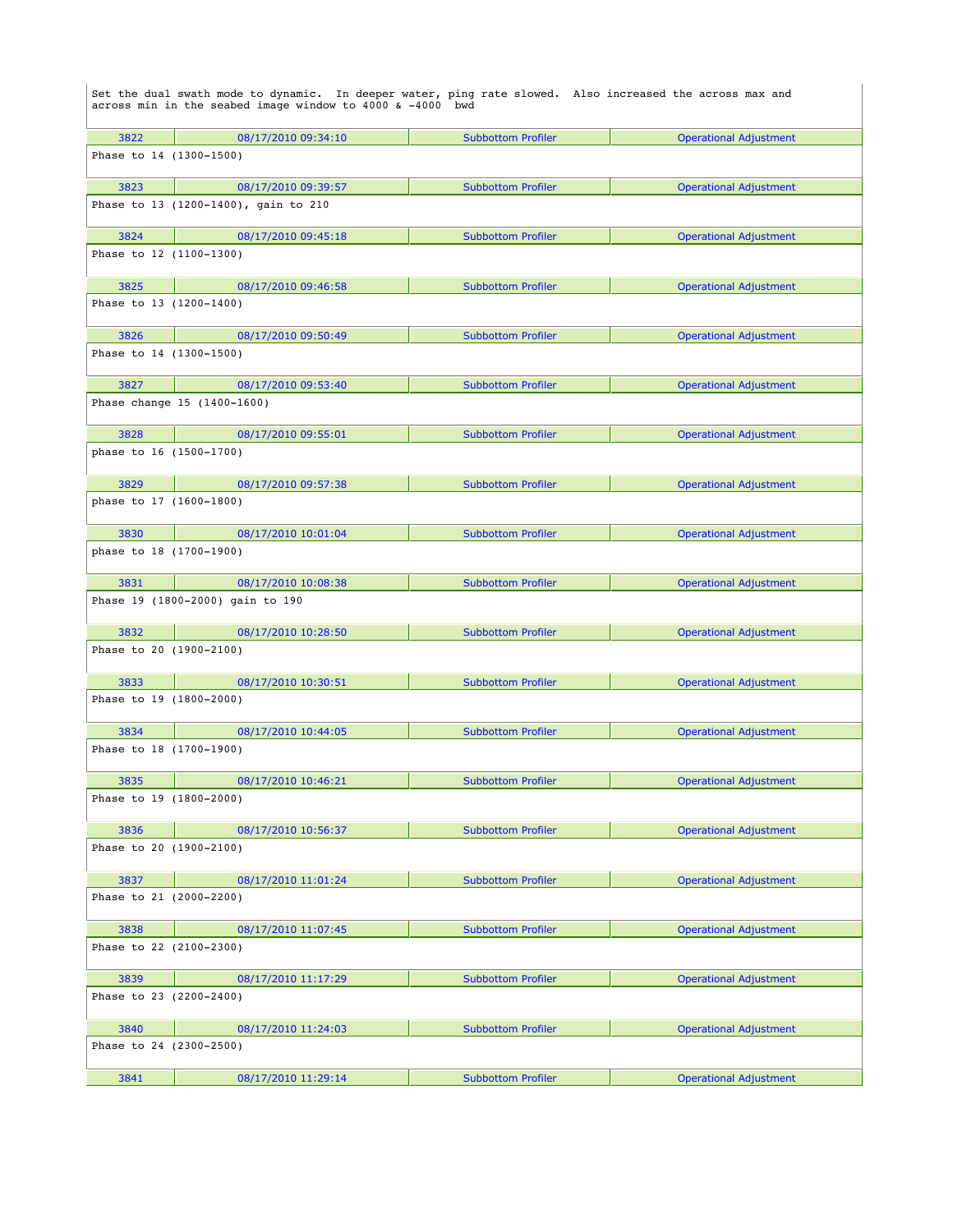| Phase to 25 (2400-2600)         |                                               |                           |                               |
|---------------------------------|-----------------------------------------------|---------------------------|-------------------------------|
| 3842                            | 08/17/2010 11:33:01                           | <b>Subbottom Profiler</b> | <b>Operational Adjustment</b> |
| Phase to 26 (2500-2700)         |                                               |                           |                               |
| 3843                            | 08/17/2010 11:36:35                           | <b>Subbottom Profiler</b> | <b>Operational Adjustment</b> |
| Phase to 27 (2600-2800)         |                                               |                           |                               |
| 3844                            | 08/17/2010 11:49:16                           | <b>Subbottom Profiler</b> | <b>Operational Adjustment</b> |
| Phase to 28 (2700-2900m)        |                                               |                           |                               |
| 3845                            | 08/17/2010 11:57:35                           | <b>Subbottom Profiler</b> | <b>Operational Adjustment</b> |
| Phase to 29 (2800-3000)         |                                               |                           |                               |
| 3846                            | 08/17/2010 12:03:29                           | <b>Subbottom Profiler</b> | <b>Operational Adjustment</b> |
| Phase 30 (2900-3100)            |                                               |                           |                               |
| 3847                            | 08/17/2010 12:05:33                           | <b>Subbottom Profiler</b> | <b>Operational Adjustment</b> |
| Gain to 220                     |                                               |                           |                               |
| 3848                            | 08/17/2010 12:15:25                           | <b>Subbottom Profiler</b> | <b>Operational Adjustment</b> |
| Phase to 31 (3000-3200)         |                                               |                           |                               |
| 3849                            | 08/17/2010 12:30:36                           | <b>Subbottom Profiler</b> | <b>Operational Adjustment</b> |
| Phase to 32 (3100-3300)         |                                               |                           |                               |
| 3850                            | 08/17/2010 12:37:46                           | <b>Subbottom Profiler</b> | <b>Operational Adjustment</b> |
| Phase to 33 (3200-3400)         |                                               |                           |                               |
| 3851                            | 08/17/2010 12:42:27                           | <b>Multibeam</b>          | <b>Operational Adjustment</b> |
|                                 | Switched to SVP profile hly1002 T7 00091.asvp | -Bill                     |                               |
| 3852                            | 08/17/2010 12:56:03                           | <b>Subbottom Profiler</b> | <b>Operational Adjustment</b> |
| Phase to 34 (3300-3500)         |                                               |                           |                               |
| 3853                            | 08/17/2010 13:11:12                           | <b>Subbottom Profiler</b> | <b>Operational Adjustment</b> |
| Phase to 35 (3400-3600)         |                                               |                           |                               |
| 3854                            | 08/17/2010 13:27:57                           | <b>Subbottom Profiler</b> | <b>Operational Adjustment</b> |
| Phase to 36 (3500-3700)         |                                               |                           |                               |
| 3855                            | 08/17/2010 13:34:53                           | <b>Subbottom Profiler</b> | <b>Operational Adjustment</b> |
| Phase to 37 (3600-3800)         |                                               |                           |                               |
| 3856                            | 08/17/2010 13:46:46                           | <b>Subbottom Profiler</b> | <b>Operational Adjustment</b> |
|                                 | Range to 100, autophase on                    |                           |                               |
| 3857                            | 08/17/2010 14:53:29                           | <b>Multibeam</b>          | Problem                       |
|                                 | Multibeam lost nav momentarily                |                           |                               |
| 3858                            | 08/17/2010 14:54:17                           | all                       | Watch stander change          |
| BE and TFO got the watch<br>TFO |                                               |                           |                               |
| 3859                            | 08/17/2010 14:56:59                           | <b>Subbottom Profiler</b> | <b>Operational Adjustment</b> |
| Knudsen time sync.              | Knudsen range to 500 meters                   |                           |                               |
| 3750 -> 4250 meters             |                                               |                           |                               |
| 3860                            | 08/17/2010 15:01:16                           | <b>Subbottom Profiler</b> | <b>Operational Adjustment</b> |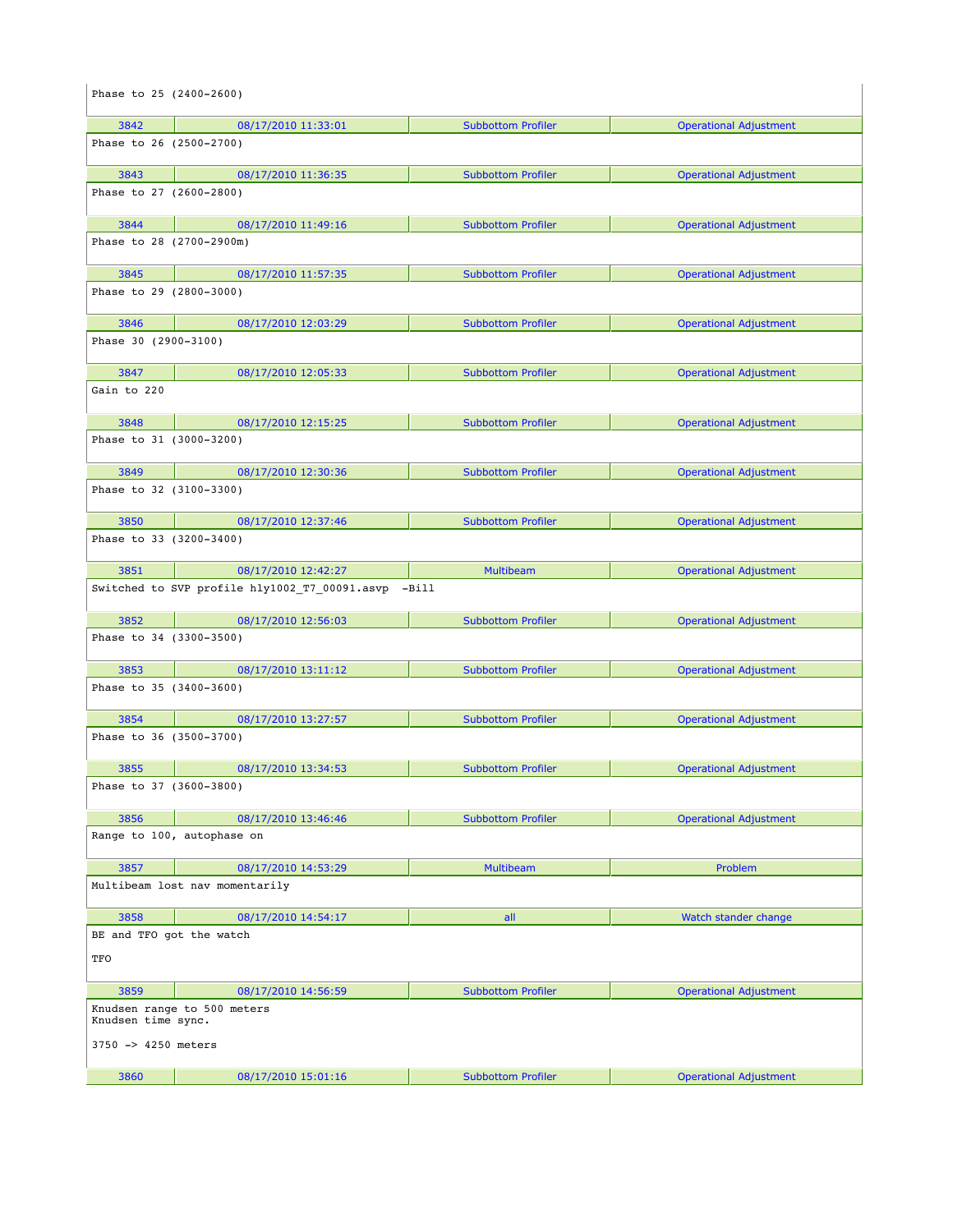|                                                                           | Change scale to Range 200 (3800 to 4000)                                                              |                           |                               |  |
|---------------------------------------------------------------------------|-------------------------------------------------------------------------------------------------------|---------------------------|-------------------------------|--|
| 3861                                                                      | 08/17/2010 15:05:32                                                                                   | <b>Subbottom Profiler</b> | <b>Operational Adjustment</b> |  |
|                                                                           | Knudsen to 100 meter range.                                                                           |                           |                               |  |
| BЕ                                                                        |                                                                                                       |                           |                               |  |
| 3862                                                                      | 08/17/2010 16:54:32                                                                                   | <b>XBT</b>                | Event                         |  |
| File Name T7_00095                                                        | XBT SN 1053519 just completed.                                                                        |                           |                               |  |
| 3863<br>Tom B                                                             | 08/17/2010 17:05:19<br>New SSP form XBT 95 HLY1002_xbt95.asvp                                         | <b>Multibeam</b>          | <b>Operational Adjustment</b> |  |
| 3864                                                                      | 08/17/2010 18:06:42                                                                                   | all                       | Event                         |  |
|                                                                           | Healy maneuvering to port to overtake LSSL. SOG approx 16 kts                                         |                           |                               |  |
| 3865                                                                      | 08/17/2010 18:29:20                                                                                   | <b>Multibeam</b>          | <b>Operational Adjustment</b> |  |
| -Steve                                                                    | Looked like previous xbt had incorrect salinity corrections applied. Reloaded a new SSP for T7_00095. |                           |                               |  |
| 3866                                                                      | 08/17/2010 18:36:37                                                                                   | <b>Subbottom Profiler</b> | <b>Operational Adjustment</b> |  |
|                                                                           | Noticed that Knudsen was set to 3ms pulse. Changed to 24 and power 4. Range to 200.                   |                           |                               |  |
| -Steve                                                                    |                                                                                                       |                           |                               |  |
| 3867                                                                      | 08/17/2010 18:44:20                                                                                   | all                       | Event                         |  |
|                                                                           | Louis and Healy just entering the loose ice front.                                                    |                           |                               |  |
| TFO                                                                       |                                                                                                       |                           |                               |  |
| 3868                                                                      | 08/17/2010 18:51:04                                                                                   | <b>Subbottom Profiler</b> | Event                         |  |
| Knudsen range = $500$ meters auto-phase off.<br>3500 -> 4000 meters<br>BЕ |                                                                                                       |                           |                               |  |
|                                                                           |                                                                                                       |                           |                               |  |
| 3869                                                                      |                                                                                                       |                           |                               |  |
|                                                                           | 08/17/2010 19:22:37<br>Bill S. on @ noon. Brian E. off watch.                                         | all                       | Watch stander change          |  |
| 3870                                                                      | 08/17/2010 19:38:47                                                                                   | <b>Multibeam</b>          | <b>Operational Adjustment</b> |  |
|                                                                           | Modified SSP using XBT T7 00095 to use 1432 for the surface.                                          |                           |                               |  |
| -Steve                                                                    |                                                                                                       |                           |                               |  |
| 3871                                                                      | 08/17/2010 19:57:16                                                                                   | <b>Subbottom Profiler</b> | <b>Operational Adjustment</b> |  |
|                                                                           | Knudsen to 200 meter range, auto phase 3800 -> 4000 meters.                                           |                           |                               |  |
| Elvis                                                                     |                                                                                                       |                           |                               |  |
| 3872                                                                      | 08/17/2010 20:00:36                                                                                   | Multibeam                 | Comment                       |  |
|                                                                           | Multibeam AttVel text entries red for several moments.                                                |                           |                               |  |
| 3873                                                                      | 08/17/2010 20:25:57                                                                                   | all                       | Event                         |  |
|                                                                           | Healy stopping for flight ops. Transferring an Engineer and ships parts from Healy to Louis.          |                           |                               |  |
| 3874                                                                      | 08/17/2010 20:44:30                                                                                   | all                       | <b>Comment</b>                |  |
| TFO                                                                       | Helicopter departing Healy.                                                                           |                           |                               |  |
| 3875                                                                      | 08/17/2010 20:59:21                                                                                   | <b>Subbottom Profiler</b> | <b>Operational Adjustment</b> |  |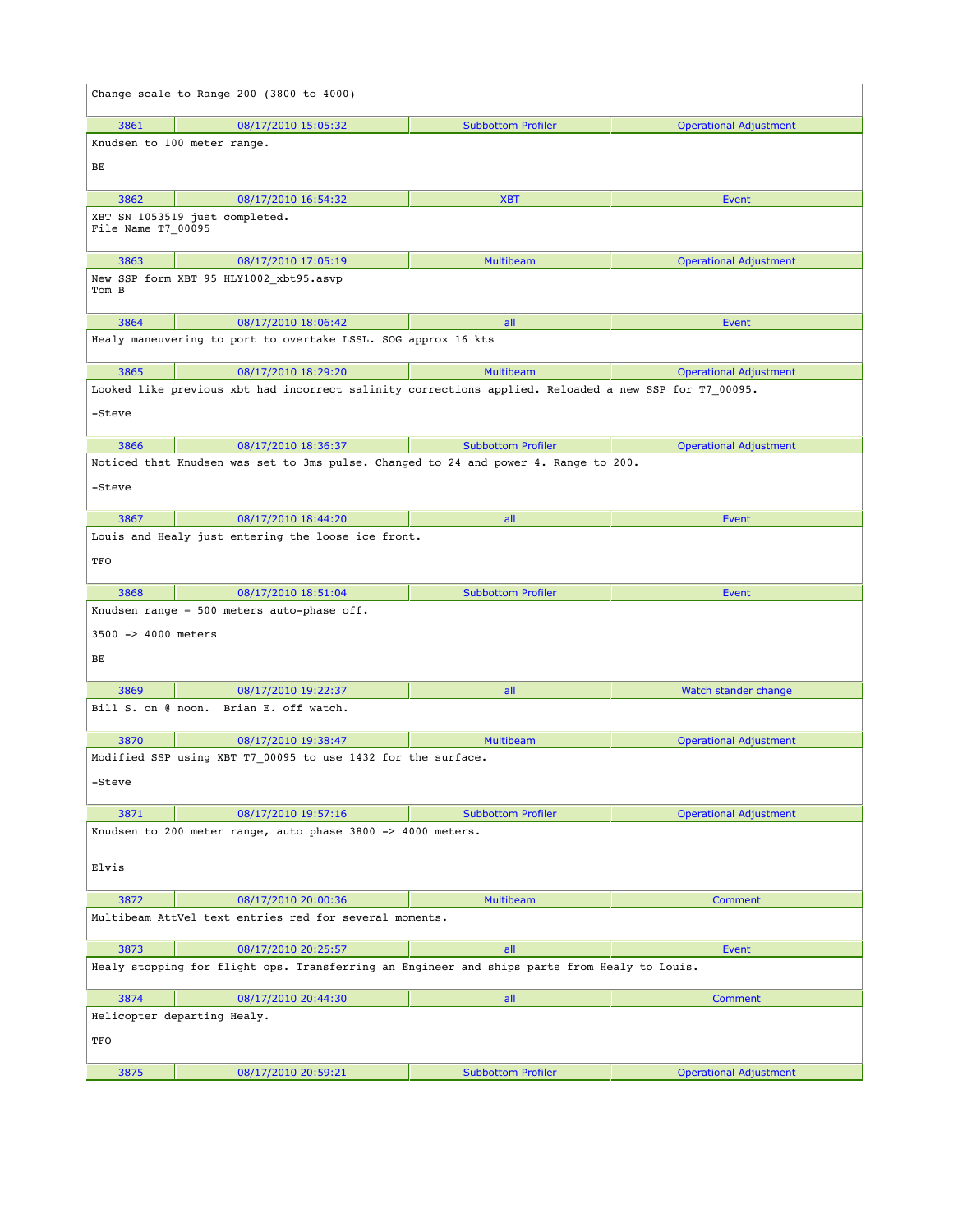|                                                                              | Knudsen = 100 Meter range                                                                                                                            |                  |                               |  |
|------------------------------------------------------------------------------|------------------------------------------------------------------------------------------------------------------------------------------------------|------------------|-------------------------------|--|
| Elvis                                                                        |                                                                                                                                                      |                  |                               |  |
| 3876                                                                         | 08/17/2010 21:55:24                                                                                                                                  | <b>Multibeam</b> | <b>Operational Adjustment</b> |  |
|                                                                              | Changed ping mode to very deep.                                                                                                                      |                  |                               |  |
|                                                                              | Changed angular coverage mode to manual. Max angle to 55°.                                                                                           |                  |                               |  |
| Bill S. for Steve                                                            |                                                                                                                                                      |                  |                               |  |
| 3877                                                                         | 08/17/2010 23:10:49                                                                                                                                  | all              | Watch stander change          |  |
|                                                                              | Helen G and Peter T. on watch. PJT                                                                                                                   |                  |                               |  |
| 3878                                                                         | 08/17/2010 23:12:15                                                                                                                                  | <b>XBT</b>       | Event                         |  |
| XBT performed.                                                               | Serial #: 01053520. PJT                                                                                                                              |                  |                               |  |
| 3879                                                                         | 08/17/2010 23:32:55                                                                                                                                  | <b>Multibeam</b> | <b>Operational Adjustment</b> |  |
| ΗG                                                                           | Steve changed the sound speed profile to hly1002 T7 00097.asvp<br>Salinity was corrected using World Ocean Atlas for August and CTD001 for the deep. |                  |                               |  |
| 3880                                                                         | 08/18/2010 03:05:57                                                                                                                                  | all              | Watch stander change          |  |
|                                                                              | HG off watch; CS on quard.                                                                                                                           |                  |                               |  |
| 3881                                                                         | 08/18/2010 07:02:23                                                                                                                                  | all              | Watch stander change          |  |
|                                                                              | Danforth and Stevenson on watch!                                                                                                                     |                  |                               |  |
| 3882                                                                         | 08/18/2010 13:56:00                                                                                                                                  | all              | <b>Event</b>                  |  |
| At WP 3                                                                      |                                                                                                                                                      |                  |                               |  |
| 3883                                                                         | 08/18/2010 14:57:26                                                                                                                                  | all              | Watch stander change          |  |
| TFO and BE on watch                                                          |                                                                                                                                                      |                  |                               |  |
| 3884                                                                         | 08/18/2010 15:56:12                                                                                                                                  | all              | <b>Event</b>                  |  |
|                                                                              | Moving ahead to create distance buffer for helo ops.                                                                                                 |                  |                               |  |
| 3885                                                                         | 08/18/2010 16:21:12                                                                                                                                  | all              | Event                         |  |
| Canadian Coast Guard Helicopter 363 landing on Healy. We are all stop.       |                                                                                                                                                      |                  |                               |  |
| TFO                                                                          |                                                                                                                                                      |                  |                               |  |
| 3886                                                                         | 08/18/2010 16:31:58                                                                                                                                  | all              | Event                         |  |
| 3887                                                                         | 08/18/2010 16:33:36                                                                                                                                  | all              | <b>Event</b>                  |  |
| Helicopter on deck, passengers off-loaded, Healy back underway @ 5.40 knots. |                                                                                                                                                      |                  |                               |  |
| BЕ                                                                           |                                                                                                                                                      |                  |                               |  |
| 3888                                                                         | 08/18/2010 16:39:59                                                                                                                                  | all              | <b>Event</b>                  |  |
|                                                                              | Healy stopping for Helicopter operations. Passengers from Healy to Louis.                                                                            |                  |                               |  |
| TFO                                                                          |                                                                                                                                                      |                  |                               |  |
| 3889                                                                         | 08/18/2010 17:34:45                                                                                                                                  | all              | <b>Comment</b>                |  |
| Healy slowing, waiting for Louis.                                            |                                                                                                                                                      |                  |                               |  |
| Dale                                                                         |                                                                                                                                                      |                  |                               |  |
| 3890                                                                         | 08/18/2010 17:40:47                                                                                                                                  | all              | Comment                       |  |
|                                                                              | Healy coming back up to speed, Louis has closed the gap.                                                                                             |                  |                               |  |
| Santa                                                                        |                                                                                                                                                      |                  |                               |  |
| 3891                                                                         | 08/18/2010 18:30:05                                                                                                                                  | all              | Event                         |  |
| Healy slowing for Louis.                                                     |                                                                                                                                                      |                  |                               |  |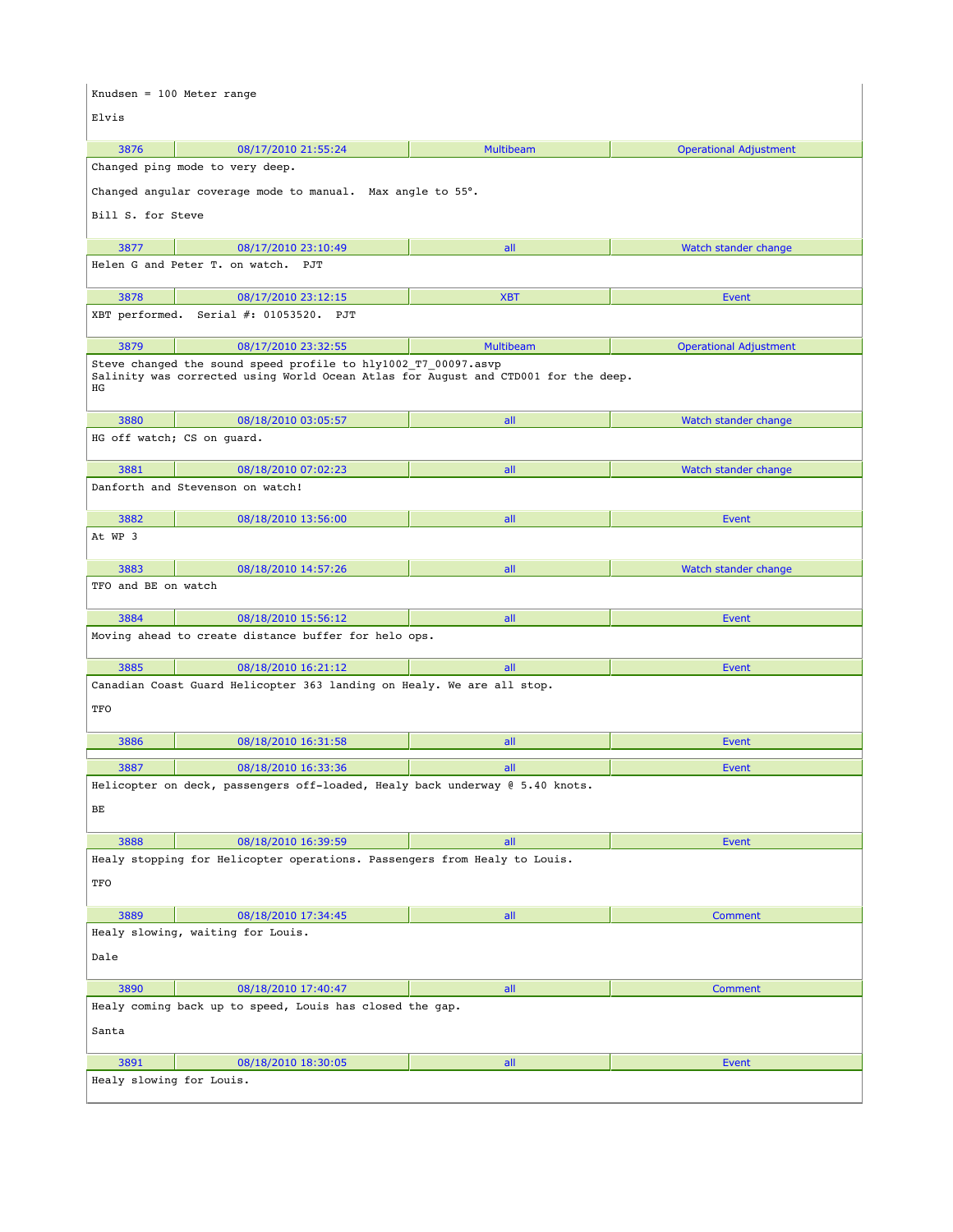| 3892                                                          | 08/18/2010 18:34:17                                                            | all                       | Comment                       |  |
|---------------------------------------------------------------|--------------------------------------------------------------------------------|---------------------------|-------------------------------|--|
| Healy backup to speed                                         |                                                                                |                           |                               |  |
| 3893                                                          | 08/18/2010 19:21:22                                                            | all                       | Watch stander change          |  |
|                                                               | Bill S. on watch @ noon, Brian E. off                                          |                           |                               |  |
| 3894                                                          | 08/18/2010 19:39:26                                                            | all                       | <b>Event</b>                  |  |
|                                                               | Increasing speed to put room between Healy and Louis for upcoming flight opps. |                           |                               |  |
| Bill S.                                                       |                                                                                |                           |                               |  |
| 3895                                                          | 08/18/2010 20:02:13                                                            | all                       | <b>Event</b>                  |  |
| Elvis                                                         | Healy slowing for helicopter ops.                                              |                           |                               |  |
| 3896                                                          | 08/18/2010 20:04:39                                                            | all                       | <b>Event</b>                  |  |
| TFO                                                           | Healy stopping for flight operations.                                          |                           |                               |  |
| 3897                                                          | 08/18/2010 20:05:19                                                            | all                       | <b>Event</b>                  |  |
| Helicopter has landed.                                        |                                                                                |                           |                               |  |
| 3898                                                          | 08/18/2010 20:11:01                                                            | all                       | <b>Event</b>                  |  |
| TFO                                                           | CCG Helicopter 363 preparing for departure.                                    |                           |                               |  |
| 3899                                                          | 08/18/2010 20:13:13                                                            | all                       | <b>Event</b>                  |  |
|                                                               | Red Deck, Helicopter has departed.                                             |                           |                               |  |
| 3900                                                          | 08/18/2010 20:14:34                                                            | all                       | <b>Event</b>                  |  |
| Erin                                                          | Healy returning to survey line.                                                |                           |                               |  |
| 3901                                                          | 08/18/2010 20:20:53                                                            | all                       | <b>Operational Adjustment</b> |  |
| TFO                                                           | Healy is swing to the right in order to avoid a large flow ahead.              |                           |                               |  |
| 3902                                                          | 08/18/2010 20:58:08                                                            | <b>XBT</b>                | <b>Event</b>                  |  |
| Sequence $#98$<br>Serial # 01053521                           | XBT T7 00098 just completed.                                                   |                           |                               |  |
| 3903                                                          | 08/18/2010 21:15:22                                                            | all                       | <b>Event</b>                  |  |
| New SV profile.<br>TFO                                        |                                                                                |                           |                               |  |
| 3904                                                          | 08/18/2010 21:28:41                                                            | all                       | <b>Event</b>                  |  |
| Healy swinging left to ~ 240, headed back towards track line. |                                                                                |                           |                               |  |
| 3905                                                          | 08/18/2010 23:09:00                                                            | all                       | Watch stander change          |  |
|                                                               | Helen G. and Peter T. on watch. PJT                                            |                           |                               |  |
| 3906                                                          | 08/19/2010 00:13:18                                                            | <b>Subbottom Profiler</b> | <b>Operational Adjustment</b> |  |
| Knudsen time sync.                                            | PJT                                                                            |                           |                               |  |
| 3907                                                          | 08/19/2010 01:20:11                                                            | Other                     | Comment                       |  |
| Gravity:                                                      | Healy breaking for Louis. 2 tenths ice flow. Now heading into open water. PJT  |                           |                               |  |
| 3908                                                          | 08/19/2010 02:07:35                                                            | Other                     | Comment                       |  |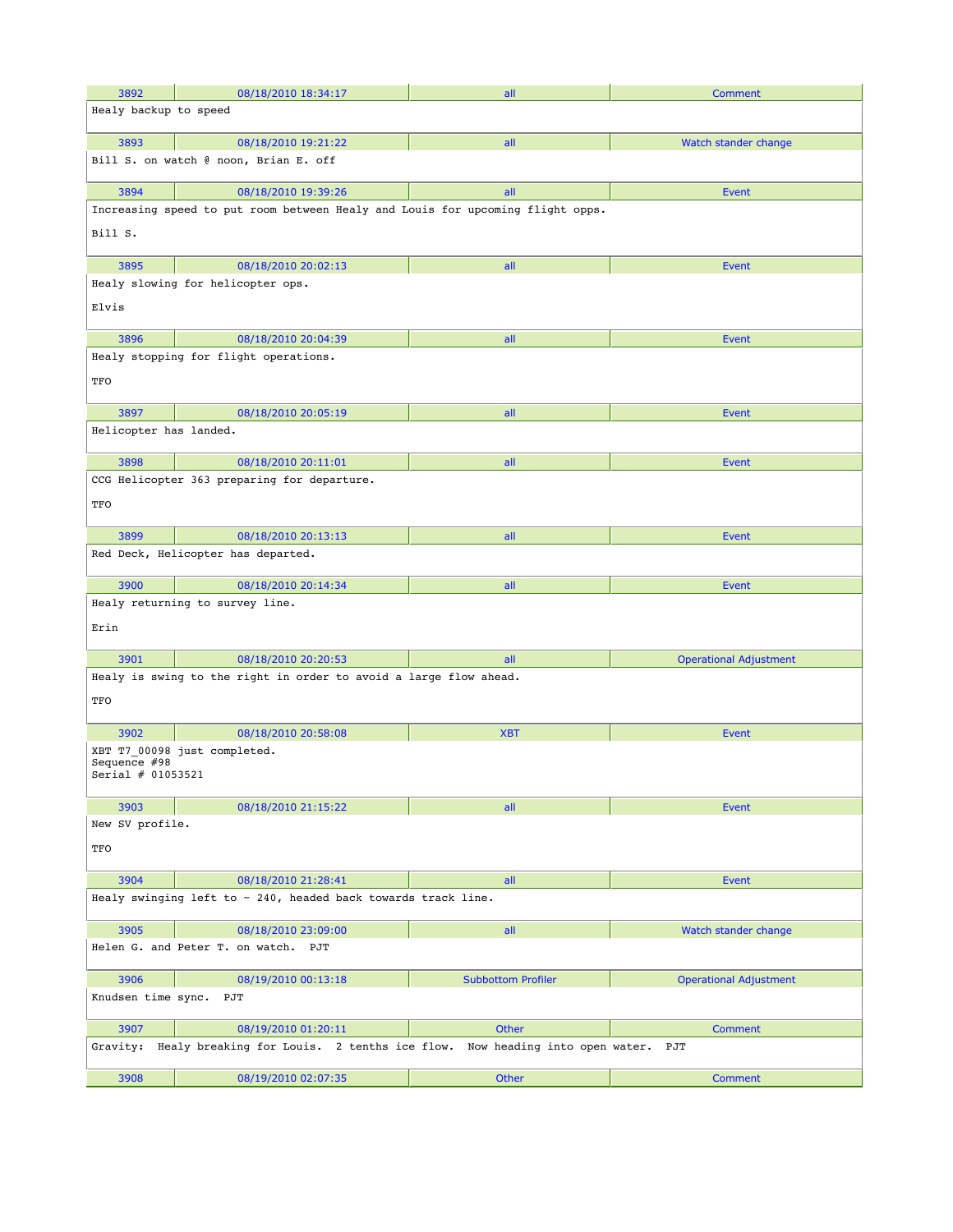John called from the bridge. We are about a mile off our trackline, and it will be about another 5 miles parallel to the trackline before we can get back on (because of the ice). HG

| 3909                                                                                                                                                                                         | 08/19/2010 02:24:22                                       | <b>Subbottom Profiler</b> | <b>Operational Adjustment</b> |  |
|----------------------------------------------------------------------------------------------------------------------------------------------------------------------------------------------|-----------------------------------------------------------|---------------------------|-------------------------------|--|
| Set Range to 200 and Phase to 39. PJT                                                                                                                                                        |                                                           |                           |                               |  |
| 3910                                                                                                                                                                                         | 08/19/2010 03:05:02                                       | all                       | Watch stander change          |  |
| CS on/HG off watch.                                                                                                                                                                          |                                                           |                           |                               |  |
| 3911                                                                                                                                                                                         | 08/19/2010 05:07:42                                       | Other                     | Problem                       |  |
|                                                                                                                                                                                              | POSMV1 lost connection. Status says Waiting.              | PJT                       |                               |  |
| 3912                                                                                                                                                                                         | 08/19/2010 05:09:26                                       | Other                     | <b>Resolution</b>             |  |
| POSMV1 back up again.                                                                                                                                                                        | PJT                                                       |                           |                               |  |
| 3913                                                                                                                                                                                         | 08/19/2010 05:31:55                                       | Other                     | <b>Problem</b>                |  |
|                                                                                                                                                                                              | POSMV1 lost connection again. PJT                         |                           |                               |  |
| 3914                                                                                                                                                                                         | 08/19/2010 05:47:30                                       | Other                     | Problem                       |  |
|                                                                                                                                                                                              | POSMV1 keeps reconnecting and disconnecting from network. | PJT                       |                               |  |
| 3915                                                                                                                                                                                         | 08/19/2010 05:53:44                                       | Other                     | <b>Resolution</b>             |  |
|                                                                                                                                                                                              | POSMV1 back up and running. PJT                           |                           |                               |  |
| 3916                                                                                                                                                                                         | 08/19/2010 06:53:22                                       | all                       | Watch stander change          |  |
|                                                                                                                                                                                              | Stevenson and Danforth on watch                           |                           |                               |  |
| 3917                                                                                                                                                                                         | 08/19/2010 12:37:52                                       | <b>Subbottom Profiler</b> | <b>Operational Adjustment</b> |  |
| Accidentally hit the end line button during recording at 0858 (forgot to note this before!). Hit the start line<br>immediately so a new file began at 0858 (2010 231 0858 LF 000.sgy). -Bill |                                                           |                           |                               |  |
| 3918                                                                                                                                                                                         | 08/19/2010 13:24:43                                       | all                       | Event                         |  |
| At WP 17                                                                                                                                                                                     |                                                           |                           |                               |  |
| 3919                                                                                                                                                                                         | 08/19/2010 15:03:44                                       | all                       | Watch stander change          |  |
|                                                                                                                                                                                              | TFO and BE have the watch.                                |                           |                               |  |
| 3920                                                                                                                                                                                         | 08/19/2010 15:08:01                                       | <b>Subbottom Profiler</b> | <b>Operational Adjustment</b> |  |
| Knudsen time sync.                                                                                                                                                                           |                                                           |                           |                               |  |
| 3921                                                                                                                                                                                         | 08/19/2010 16:16:54                                       | <b>Subbottom Profiler</b> | <b>Operational Adjustment</b> |  |
| Bottom starting to come up, changed Knudsen range to 500 meters.<br>TFO                                                                                                                      |                                                           |                           |                               |  |
| 3922                                                                                                                                                                                         | 08/19/2010 16:37:23                                       | <b>Subbottom Profiler</b> | <b>Operational Adjustment</b> |  |
| Knudsen range now = 200 meters.<br>TFO                                                                                                                                                       |                                                           |                           |                               |  |
| 3923                                                                                                                                                                                         |                                                           |                           | <b>Comment</b>                |  |
| Bottom is rising, quick.                                                                                                                                                                     | 08/19/2010 16:52:45                                       | all                       |                               |  |
|                                                                                                                                                                                              |                                                           |                           |                               |  |
| 3924                                                                                                                                                                                         | 08/19/2010 17:02:53                                       | <b>Subbottom Profiler</b> | <b>Operational Adjustment</b> |  |
| Knudsen = $500$ meter range.<br>Knudsen time sync.                                                                                                                                           |                                                           |                           |                               |  |
| 3925                                                                                                                                                                                         | 08/19/2010 17:29:57                                       | <b>Multibeam</b>          | Problem                       |  |
| 122 stopped operating.                                                                                                                                                                       |                                                           |                           |                               |  |
| TFO                                                                                                                                                                                          |                                                           |                           |                               |  |
| 3926                                                                                                                                                                                         | 08/19/2010 17:49:21                                       | <b>Multibeam</b>          | <b>Resolution</b>             |  |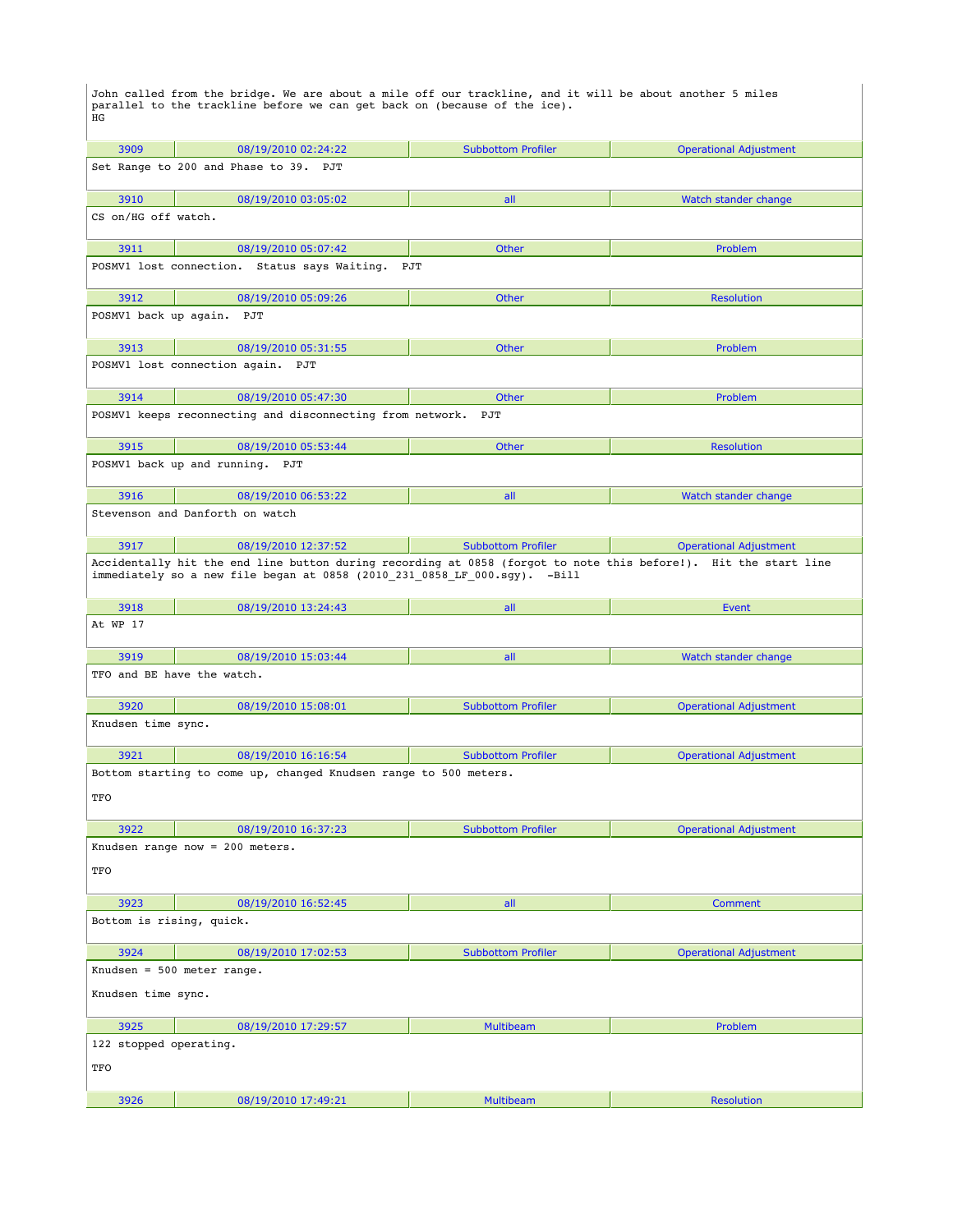| EM122 recollecting data                            |                                                                                                                                                                                           |                           |                               |
|----------------------------------------------------|-------------------------------------------------------------------------------------------------------------------------------------------------------------------------------------------|---------------------------|-------------------------------|
| 3927                                               | 08/19/2010 18:48:32                                                                                                                                                                       | <b>Multibeam</b>          | <b>Operational Adjustment</b> |
|                                                    | CHANGED DEPTH SETTINGS (500-2500); MAY HAVE LOST SOME DATA.                                                                                                                               |                           |                               |
| DS                                                 |                                                                                                                                                                                           |                           |                               |
| 3928                                               | 08/19/2010 18:50:05                                                                                                                                                                       | <b>Subbottom Profiler</b> | <b>Operational Adjustment</b> |
|                                                    | CHANGED MINIMUM DEPTH TO 450 METERS. MAY HAVE LOST SOME ASCII DATA.                                                                                                                       |                           |                               |
| DS                                                 |                                                                                                                                                                                           |                           |                               |
| 3929                                               | 08/19/2010 18:55:01                                                                                                                                                                       | <b>Multibeam</b>          | <b>Operational Adjustment</b> |
|                                                    | CHANGED MAXIMUM SWATH WIDTH TO 60/60                                                                                                                                                      |                           |                               |
| DS                                                 |                                                                                                                                                                                           |                           |                               |
| 3930                                               | 08/19/2010 18:57:30                                                                                                                                                                       | all                       | Watch stander change          |
|                                                    | Bill S. on watch, Brian E. off                                                                                                                                                            |                           |                               |
| 3931                                               | 08/19/2010 19:32:57                                                                                                                                                                       | <b>XBT</b>                | Event                         |
| XBT T7 00099<br>Sequence # 99<br>Serial # 01053515 |                                                                                                                                                                                           |                           |                               |
|                                                    | New SV file hly1002_T7_00099.asvp                                                                                                                                                         |                           |                               |
| Elvis                                              |                                                                                                                                                                                           |                           |                               |
|                                                    |                                                                                                                                                                                           |                           |                               |
| 3932                                               | 08/19/2010 19:50:07                                                                                                                                                                       | all                       | Event                         |
|                                                    | Louis is slowing because of gear issues. They have not identified what the problems are.                                                                                                  |                           |                               |
| TFO                                                |                                                                                                                                                                                           |                           |                               |
| 3933                                               | 08/19/2010 20:04:39                                                                                                                                                                       | all                       | Comment                       |
| TFO                                                | Louis is having problems with seismic gear and recovering equipment at this time, should take around 25 minutes<br>to recover and several hours of repair prior to redeployment.          |                           |                               |
|                                                    |                                                                                                                                                                                           |                           |                               |
| 3934                                               | 08/19/2010 20:22:06                                                                                                                                                                       | all                       | Comment                       |
|                                                    | From Louis: Streamer problems and then problems with air compressor, second compressor is not repaired yet. Plan<br>is to recover quns and streamer, and and both ships proceed to WP 19. |                           |                               |
| 3935                                               | 08/19/2010 20:31:02                                                                                                                                                                       | all                       | Comment                       |
|                                                    | Latest plan is for Louis to lead Healy to WP 19 to move ice in order to improve bathy returns and coverage.                                                                               |                           |                               |
| TFO                                                |                                                                                                                                                                                           |                           |                               |
| 3936                                               | 08/19/2010 20:46:17                                                                                                                                                                       | all                       | Comment                       |
| ice up to WP 19.                                   | Louis bridge has called and stated that seismic gear is on board and that they will pass us and lead and push                                                                             |                           |                               |
| TFO                                                |                                                                                                                                                                                           |                           |                               |
| 3937                                               | 08/19/2010 21:05:06                                                                                                                                                                       | all                       | Comment                       |
|                                                    | Louis is currently passing Healy and will assume a lead postion and head towards WP-18, as soon as we are underway<br>Louis will turn for WP-19.                                          |                           |                               |
| Wanda                                              |                                                                                                                                                                                           |                           |                               |
| 3938                                               | 08/19/2010 21:20:03                                                                                                                                                                       | all                       | Comment                       |
| Billy Bob                                          | Healy has found Louis' track and is speeding up to 8 knots.                                                                                                                               |                           |                               |
|                                                    |                                                                                                                                                                                           |                           |                               |
| 3939                                               | 08/19/2010 22:57:32                                                                                                                                                                       | all                       | Watch stander change          |
|                                                    | Helen G. and Peter T. on watch. PJT                                                                                                                                                       |                           |                               |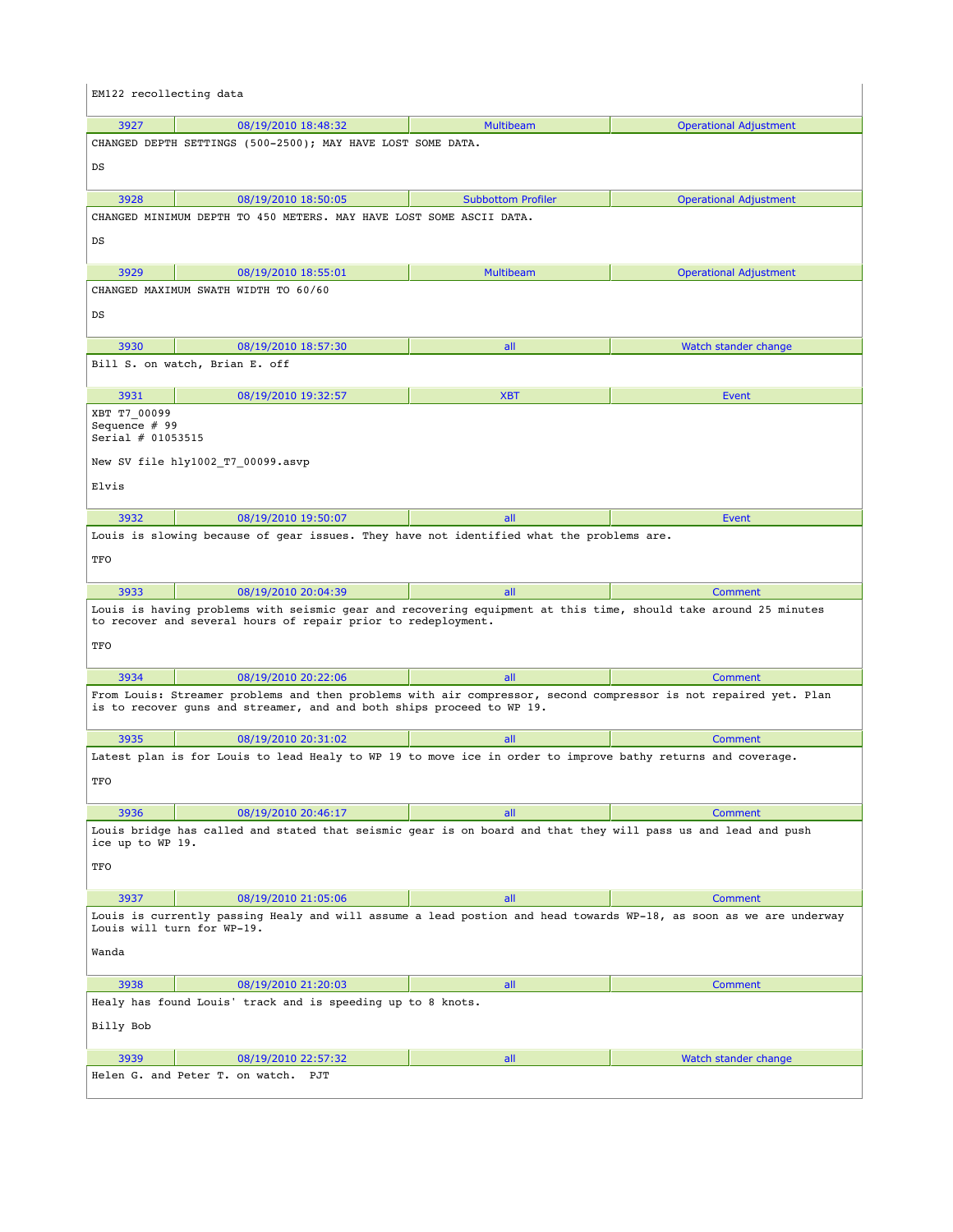| 3940                                                                                                                           | 08/19/2010 22:57:54                                                                                                                                                                        | <b>Multibeam</b>          | <b>Operational Adjustment</b> |  |  |
|--------------------------------------------------------------------------------------------------------------------------------|--------------------------------------------------------------------------------------------------------------------------------------------------------------------------------------------|---------------------------|-------------------------------|--|--|
|                                                                                                                                | Set Force Depth to 1000m. PJT                                                                                                                                                              |                           |                               |  |  |
|                                                                                                                                |                                                                                                                                                                                            |                           |                               |  |  |
| 3941                                                                                                                           | 08/19/2010 23:04:55                                                                                                                                                                        | <b>Multibeam</b>          | Problem                       |  |  |
|                                                                                                                                | Even in open, calm water at 8 kts we are seeing only sporadic returns and those a low amplitudes. Perhaps ice<br>under the hull? Will try to run through a bit of ice to see.              |                           |                               |  |  |
| -Dale                                                                                                                          |                                                                                                                                                                                            |                           |                               |  |  |
| 3942                                                                                                                           | 08/19/2010 23:21:13                                                                                                                                                                        | <b>Multibeam</b>          | <b>Resolution</b>             |  |  |
|                                                                                                                                | Healy drove through some ice and the multibeam seems to be working better now. Perhaps the new ice dislodged a                                                                             |                           |                               |  |  |
| piece of problem ice<br>on the multibeam window.                                                                               |                                                                                                                                                                                            |                           |                               |  |  |
| ΗG                                                                                                                             |                                                                                                                                                                                            |                           |                               |  |  |
| 3943                                                                                                                           | 08/20/2010 00:42:15                                                                                                                                                                        | <b>CTD</b>                | Event                         |  |  |
|                                                                                                                                | We stopped to deploy the CTD. PJT                                                                                                                                                          |                           |                               |  |  |
|                                                                                                                                |                                                                                                                                                                                            |                           |                               |  |  |
| 3944                                                                                                                           | 08/20/2010 02:14:41                                                                                                                                                                        | all                       | Event                         |  |  |
|                                                                                                                                | We are moving again and meeting up with Louis to continue down the line. PJT                                                                                                               |                           |                               |  |  |
| 3945                                                                                                                           | 08/20/2010 02:15:27                                                                                                                                                                        | <b>Multibeam</b>          | <b>Operational Adjustment</b> |  |  |
|                                                                                                                                | New SSP using HLY1002 CTD 005 and levitus for the deep.                                                                                                                                    |                           |                               |  |  |
| -Steve                                                                                                                         |                                                                                                                                                                                            |                           |                               |  |  |
|                                                                                                                                |                                                                                                                                                                                            |                           |                               |  |  |
| 3946                                                                                                                           | 08/20/2010 02:22:09                                                                                                                                                                        | <b>Multibeam</b>          | <b>Operational Adjustment</b> |  |  |
|                                                                                                                                | Set Force Depth to 990m. PJT                                                                                                                                                               |                           |                               |  |  |
| 3947                                                                                                                           | 08/20/2010 03:01:06                                                                                                                                                                        | all                       | Watch stander change          |  |  |
| CS on watch/HG off.                                                                                                            |                                                                                                                                                                                            |                           |                               |  |  |
| 3948                                                                                                                           | 08/20/2010 03:22:59                                                                                                                                                                        | <b>Multibeam</b>          | Problem                       |  |  |
|                                                                                                                                | Multibeam is now struggling to find the bottom with a very weak return despite the fact that we are in open water.                                                                         |                           |                               |  |  |
| -Steve                                                                                                                         |                                                                                                                                                                                            |                           |                               |  |  |
|                                                                                                                                |                                                                                                                                                                                            |                           |                               |  |  |
| 3949                                                                                                                           | 08/20/2010 03:30:15                                                                                                                                                                        | <b>Multibeam</b>          | <b>Resolution</b>             |  |  |
|                                                                                                                                | Multibeam returned to normal operation just prior to entering some light ice. Also noticed that the Knudsen<br>signal got very weak at the same time as the multibeam was having problems. |                           |                               |  |  |
|                                                                                                                                |                                                                                                                                                                                            |                           |                               |  |  |
| -Steve                                                                                                                         |                                                                                                                                                                                            |                           |                               |  |  |
| > Multibeam is now struggling to find the bottom with a very weak return despite the fact that we are in open water.<br>$\geq$ |                                                                                                                                                                                            |                           |                               |  |  |
| > -Steve                                                                                                                       |                                                                                                                                                                                            |                           |                               |  |  |
| 3950                                                                                                                           | 08/20/2010 03:50:25                                                                                                                                                                        | <b>Multibeam</b>          | <b>Operational Adjustment</b> |  |  |
|                                                                                                                                | Set Force Depth to 1000m. PJT                                                                                                                                                              |                           |                               |  |  |
|                                                                                                                                |                                                                                                                                                                                            |                           |                               |  |  |
| 3951                                                                                                                           | 08/20/2010 03:51:15                                                                                                                                                                        | <b>Subbottom Profiler</b> | <b>Operational Adjustment</b> |  |  |
| Set Phase to 5.                                                                                                                | PJT                                                                                                                                                                                        |                           |                               |  |  |
| 3952                                                                                                                           | 08/20/2010 04:53:26                                                                                                                                                                        | <b>Subbottom Profiler</b> | <b>Operational Adjustment</b> |  |  |
|                                                                                                                                | Changed phase to $6$ (1250 - 1750 m) CS                                                                                                                                                    |                           |                               |  |  |
| 3953                                                                                                                           | 08/20/2010 05:09:13                                                                                                                                                                        | <b>Subbottom Profiler</b> | <b>Operational Adjustment</b> |  |  |
| Changed phase to 7.                                                                                                            | CS                                                                                                                                                                                         |                           |                               |  |  |
| 3954                                                                                                                           | 08/20/2010 07:11:32                                                                                                                                                                        | <b>Subbottom Profiler</b> | <b>Operational Adjustment</b> |  |  |
|                                                                                                                                | Base of slope. window to 100, phase to 78, proc. gain to 0                                                                                                                                 |                           |                               |  |  |
| 3955                                                                                                                           | 08/20/2010 07:16:34                                                                                                                                                                        | <b>Subbottom Profiler</b> | <b>Operational Adjustment</b> |  |  |
|                                                                                                                                | Range to 200, phase to 39 (3800-4000)                                                                                                                                                      |                           |                               |  |  |
| 3956                                                                                                                           | 08/20/2010 09:35:10                                                                                                                                                                        | all                       | <b>Event</b>                  |  |  |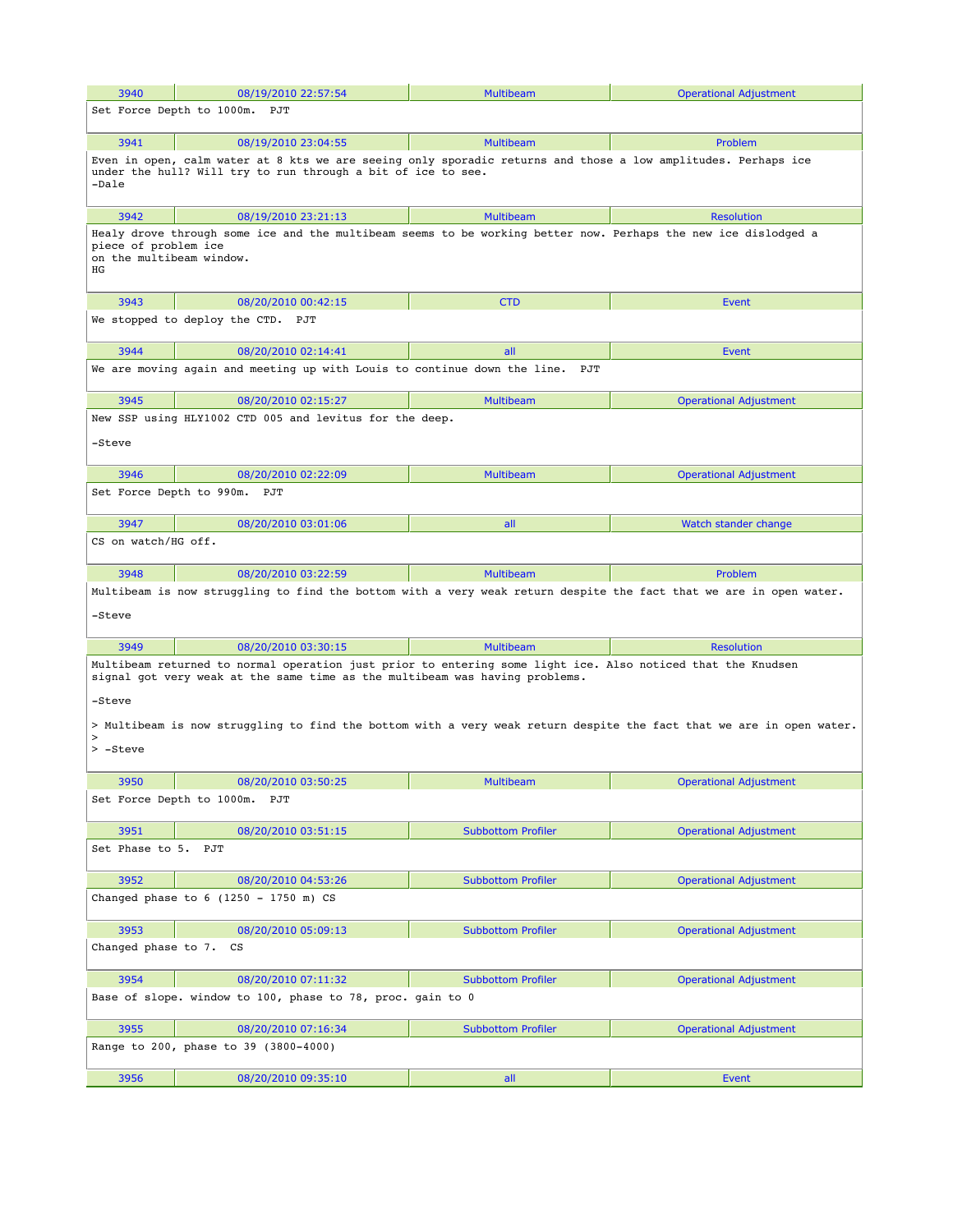|                                  | Louis is experiencing problems again with the seismic gear. Going to pull both the airgun sled and streamer to<br>diagnose what's going on. Standing by and slowing down. -Bill |            |                      |  |  |
|----------------------------------|---------------------------------------------------------------------------------------------------------------------------------------------------------------------------------|------------|----------------------|--|--|
| 3957                             | 08/20/2010 10:33:33                                                                                                                                                             | Other      | Event                |  |  |
|                                  | Launched ice bouy, bridge marked coordinates.                                                                                                                                   | -Bill      |                      |  |  |
| 3958                             | 08/20/2010 11:24:07                                                                                                                                                             | all        | Event                |  |  |
|                                  | Louis is back on line, we're coming back to the trackline and will take the lead.                                                                                               |            | -Bill                |  |  |
| 3959                             | 08/20/2010 14:45:00                                                                                                                                                             | all        | Watch stander change |  |  |
| BE & TFO on watch                |                                                                                                                                                                                 |            |                      |  |  |
| 3960                             | 08/20/2010 18:59:32                                                                                                                                                             | all        | Watch stander change |  |  |
|                                  | Bill S. on watch, Brian E. off                                                                                                                                                  |            |                      |  |  |
| 3961                             | 08/20/2010 19:29:32                                                                                                                                                             | <b>XBT</b> | Event                |  |  |
| Sequence $# 100$                 | T5 XBT completed T5 00100                                                                                                                                                       |            |                      |  |  |
| Serial Number 00326851           |                                                                                                                                                                                 |            |                      |  |  |
| 3962                             | 08/20/2010 19:46:49                                                                                                                                                             | all        | Event                |  |  |
|                                  | Swinging north of line & accelerating to position for flight opps.                                                                                                              |            |                      |  |  |
| Bill S.                          |                                                                                                                                                                                 |            |                      |  |  |
| 3963                             | 08/20/2010 20:13:42                                                                                                                                                             | all        | <b>Comment</b>       |  |  |
|                                  | CCG Helicopter 363 on its way over with Jon Childs aboard.                                                                                                                      |            |                      |  |  |
| 3964                             | 08/20/2010 20:15:15                                                                                                                                                             | all        | Comment              |  |  |
| CCG 363 has landed.              |                                                                                                                                                                                 |            |                      |  |  |
| 3965                             | 08/20/2010 20:35:40                                                                                                                                                             | all        | <b>Comment</b>       |  |  |
|                                  | New SV Profile Hly1002_T5_00100.asvp                                                                                                                                            |            |                      |  |  |
| 3966                             | 08/20/2010 20:42:45                                                                                                                                                             | all        | Event                |  |  |
|                                  | Helo departed, Healy accelerating back to trackline.                                                                                                                            |            |                      |  |  |
| Bill S.                          |                                                                                                                                                                                 |            |                      |  |  |
| 3967                             | 08/20/2010 21:06:38                                                                                                                                                             | all        | <b>Comment</b>       |  |  |
|                                  | Healy back in lead position.                                                                                                                                                    |            |                      |  |  |
| 3968                             | 08/20/2010 21:59:57                                                                                                                                                             | all        | Comment              |  |  |
| Preparing for flight ops.<br>TFO |                                                                                                                                                                                 |            |                      |  |  |
| 3969                             | 08/20/2010 22:00:55                                                                                                                                                             | all        | <b>Comment</b>       |  |  |
|                                  | CCG Helicopter 363 headed for Healy.                                                                                                                                            |            |                      |  |  |
| 3970                             | 08/20/2010 22:12:01                                                                                                                                                             | all        | Comment              |  |  |
|                                  | CCG Helicopter 363 on deck.                                                                                                                                                     |            |                      |  |  |
| 3971                             | 08/20/2010 22:23:39                                                                                                                                                             | all        | <b>Comment</b>       |  |  |
|                                  | CCG 363 still on ship. Healy has got underway.                                                                                                                                  |            |                      |  |  |
| TFO                              |                                                                                                                                                                                 |            |                      |  |  |
| 3972                             | 08/20/2010 22:47:04                                                                                                                                                             | all        | <b>Comment</b>       |  |  |
| Healy at flight station.         |                                                                                                                                                                                 |            |                      |  |  |
| TFO                              |                                                                                                                                                                                 |            |                      |  |  |
| 3973                             | 08/20/2010 22:49:46                                                                                                                                                             | all        | Comment              |  |  |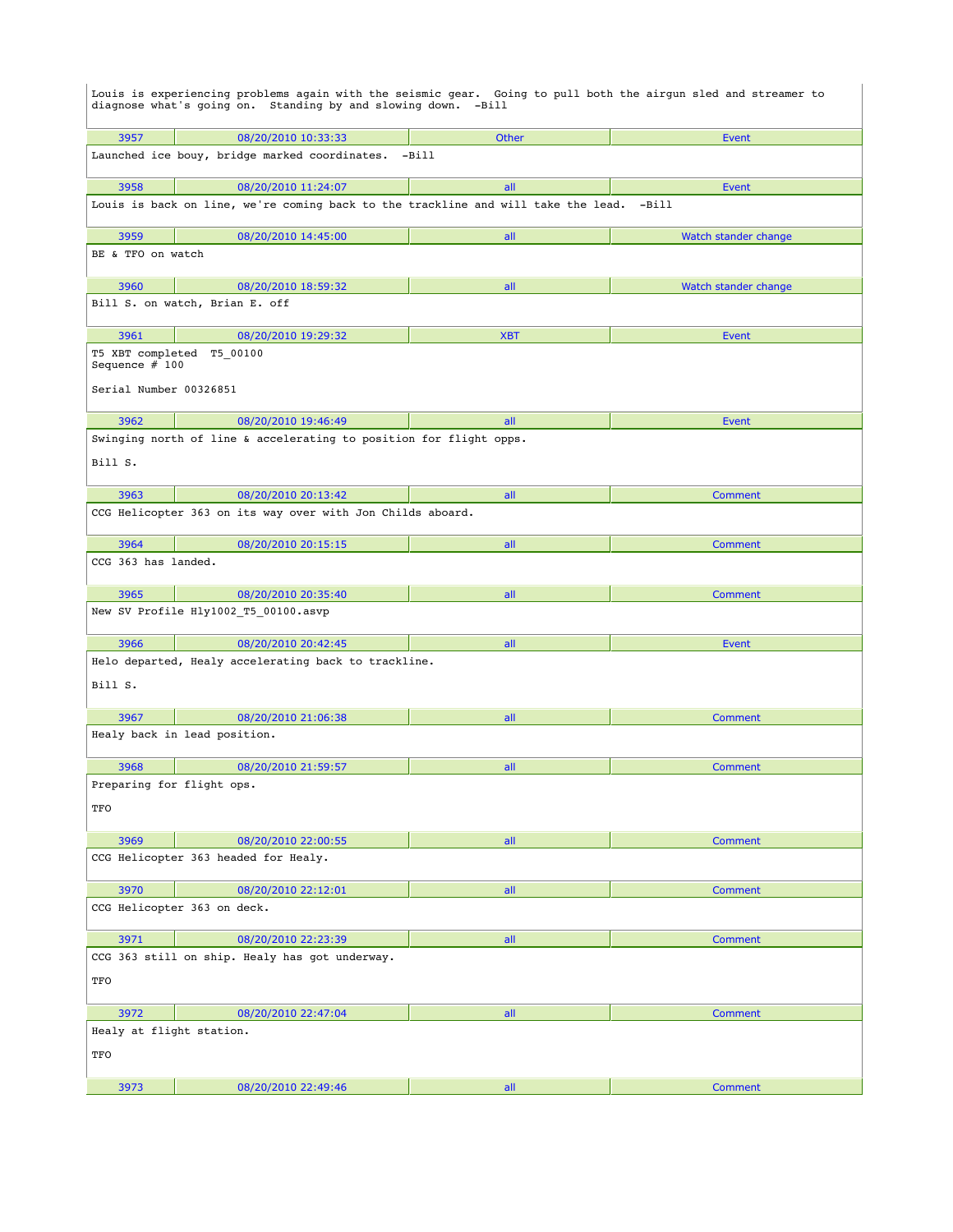|                                                                                                                                                                                                                                              | Healy slowing to stop for flight operations.                                                                                                                                               |                           |                               |  |
|----------------------------------------------------------------------------------------------------------------------------------------------------------------------------------------------------------------------------------------------|--------------------------------------------------------------------------------------------------------------------------------------------------------------------------------------------|---------------------------|-------------------------------|--|
| TFO                                                                                                                                                                                                                                          |                                                                                                                                                                                            |                           |                               |  |
| 3974                                                                                                                                                                                                                                         | 08/20/2010 23:02:43                                                                                                                                                                        | all                       | Watch stander change          |  |
|                                                                                                                                                                                                                                              | Helen G. and Peter T. on watch. PJT                                                                                                                                                        |                           |                               |  |
| 3975                                                                                                                                                                                                                                         | 08/21/2010 03:18:07                                                                                                                                                                        | all                       | Watch stander change          |  |
| CS on/HG off.                                                                                                                                                                                                                                |                                                                                                                                                                                            |                           |                               |  |
| 3976                                                                                                                                                                                                                                         | 08/21/2010 03:28:38                                                                                                                                                                        | <b>Other</b>              | Comment                       |  |
|                                                                                                                                                                                                                                              | Gravity: Healy breaking for Louis. Open water (1 tenth coverage). Speed 3.5 knots.                                                                                                         |                           | PJT                           |  |
| 3977                                                                                                                                                                                                                                         | 08/21/2010 04:18:02                                                                                                                                                                        | <b>Subbottom Profiler</b> | <b>Operational Adjustment</b> |  |
|                                                                                                                                                                                                                                              | Steve changed sensitivity to 80. CS                                                                                                                                                        |                           |                               |  |
| 3978                                                                                                                                                                                                                                         | 08/21/2010 05:29:21                                                                                                                                                                        | <b>Other</b>              | Comment                       |  |
| Gravity:                                                                                                                                                                                                                                     | Healy still breaking for Louis. Ice still at 1 tenth. Going 3.2 knots.                                                                                                                     |                           | PJT                           |  |
| 3979                                                                                                                                                                                                                                         | 08/21/2010 05:39:11                                                                                                                                                                        | <b>XBT</b>                | Event                         |  |
|                                                                                                                                                                                                                                              | XBT launched. Sequence #: 102. Serial #: 01053516. PJT                                                                                                                                     |                           |                               |  |
| 3980                                                                                                                                                                                                                                         | 08/21/2010 06:14:35                                                                                                                                                                        | <b>Multibeam</b>          | <b>Operational Adjustment</b> |  |
|                                                                                                                                                                                                                                              | Steve entered in a new sound speed profile (hly1002_T7_00102.asvp). PJT                                                                                                                    |                           |                               |  |
| 3981                                                                                                                                                                                                                                         | 08/21/2010 15:03:02                                                                                                                                                                        | all                       | Watch stander change          |  |
|                                                                                                                                                                                                                                              | TFO on watch, no BE, no clue where he is.                                                                                                                                                  |                           |                               |  |
| TFO                                                                                                                                                                                                                                          |                                                                                                                                                                                            |                           |                               |  |
| 3982                                                                                                                                                                                                                                         | 08/21/2010 15:05:57                                                                                                                                                                        | <b>Subbottom Profiler</b> | <b>Comment</b>                |  |
|                                                                                                                                                                                                                                              | Knudsen not responding properly.                                                                                                                                                           |                           |                               |  |
| 3983                                                                                                                                                                                                                                         | 08/21/2010 15:19:23                                                                                                                                                                        | <b>Subbottom Profiler</b> | <b>Resolution</b>             |  |
| Knudsen back on line.                                                                                                                                                                                                                        |                                                                                                                                                                                            |                           |                               |  |
| BE                                                                                                                                                                                                                                           |                                                                                                                                                                                            |                           |                               |  |
| 3984                                                                                                                                                                                                                                         | 08/21/2010 15:55:36                                                                                                                                                                        | <b>CTD</b>                | Event                         |  |
| CTD deployed.                                                                                                                                                                                                                                |                                                                                                                                                                                            |                           |                               |  |
| 3985                                                                                                                                                                                                                                         | 08/21/2010 16:56:08                                                                                                                                                                        | <b>CTD</b>                | Event                         |  |
| CTD is on the way up.                                                                                                                                                                                                                        |                                                                                                                                                                                            |                           |                               |  |
| TFO                                                                                                                                                                                                                                          |                                                                                                                                                                                            |                           |                               |  |
| 3986                                                                                                                                                                                                                                         | 08/21/2010 18:03:16                                                                                                                                                                        | <b>Multibeam</b>          | Event                         |  |
|                                                                                                                                                                                                                                              | Stopped EM122 pinging and ran the full set of BIST tests. Got the same results as the last BIST test.<br>TX36 and TRU Power tests fail<br>TX Channels test fail with "Low Z" in all slots. |                           |                               |  |
|                                                                                                                                                                                                                                              | Returned EM122 to operational mode.                                                                                                                                                        |                           |                               |  |
| -Steve                                                                                                                                                                                                                                       |                                                                                                                                                                                            |                           |                               |  |
| 3987                                                                                                                                                                                                                                         | 08/21/2010 18:23:36                                                                                                                                                                        | all                       | <b>Operational Adjustment</b> |  |
| Captain called down looking for what flexibility in the track line tolerance there is. I mentioned +-2 miles was<br>probably OK in this situation where there maybe some heavy ice ahead, Louis is breaking ice for Healy and no<br>seismic. |                                                                                                                                                                                            |                           |                               |  |
| TFO                                                                                                                                                                                                                                          |                                                                                                                                                                                            |                           |                               |  |
| 3988                                                                                                                                                                                                                                         | 08/21/2010 18:28:20                                                                                                                                                                        | <b>CTD</b>                | Comment                       |  |
| CTD at the surface.                                                                                                                                                                                                                          |                                                                                                                                                                                            |                           |                               |  |
| BЕ                                                                                                                                                                                                                                           |                                                                                                                                                                                            |                           |                               |  |
|                                                                                                                                                                                                                                              |                                                                                                                                                                                            |                           |                               |  |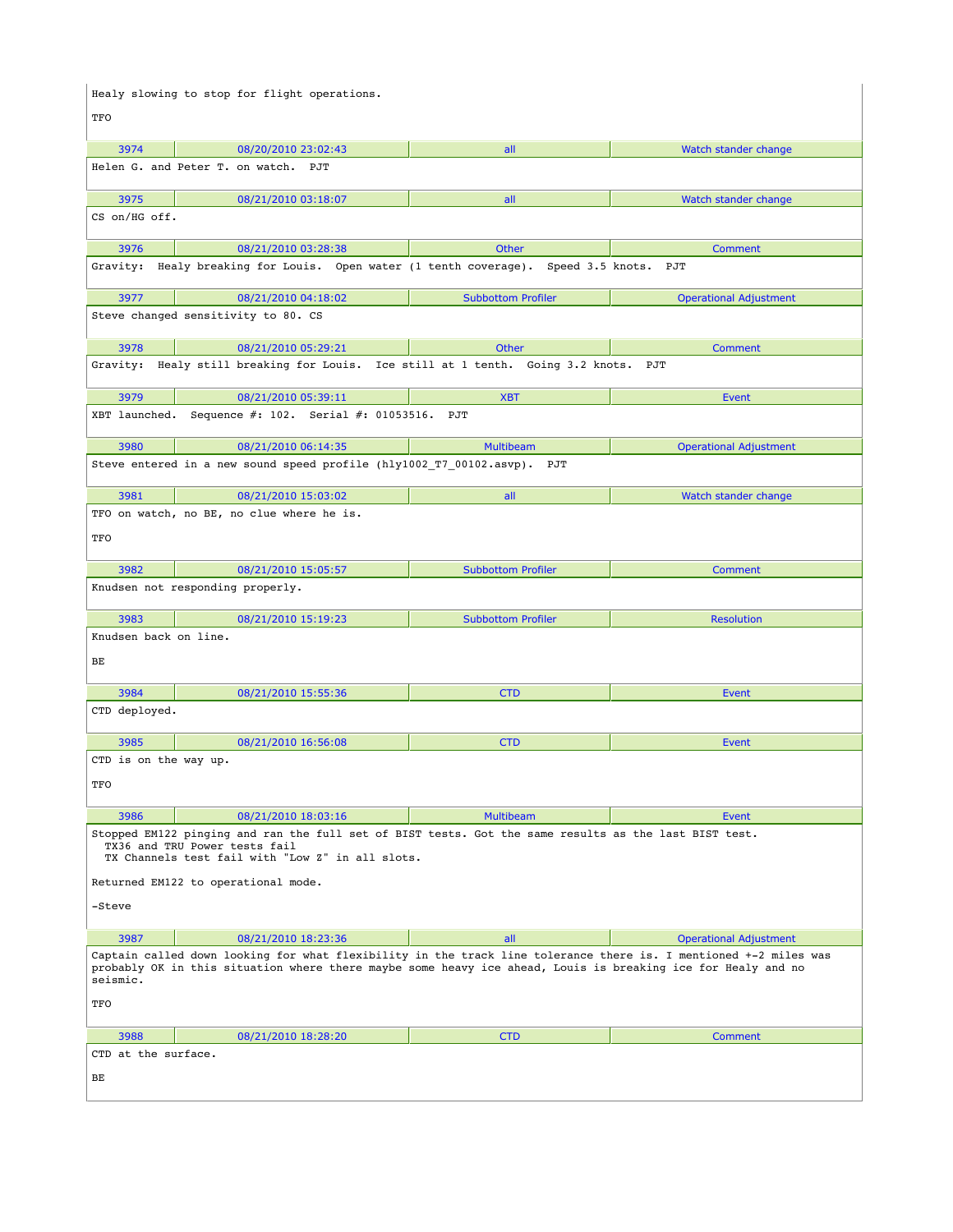| 3989                     | 08/21/2010 18:57:12                                                                         | all                       | Event                         |
|--------------------------|---------------------------------------------------------------------------------------------|---------------------------|-------------------------------|
|                          | CTD on deck, Healy underway for line headed NW, Louis is leading Healy.                     |                           |                               |
| TFO                      |                                                                                             |                           |                               |
| 3990                     | 08/21/2010 18:58:08                                                                         | <b>Multibeam</b>          | Event                         |
|                          | New SV profile, hly1002 ctd006.asvp                                                         |                           |                               |
| 3991                     | 08/21/2010 20:37:10                                                                         | Other                     | Event                         |
|                          | > Launched ice bouy, bridge marked coordinates.                                             | $-Bi11$                   |                               |
| SN Metocean SVP 98987    |                                                                                             |                           |                               |
| 76 19.798 N 153 40.882 W |                                                                                             |                           |                               |
| BЕ                       |                                                                                             |                           |                               |
|                          |                                                                                             |                           |                               |
| 3992                     | 08/21/2010 20:52:49<br>Bill S. off water sampling crew, on sonar watch. Brian E. off        | all                       | Watch stander change          |
|                          |                                                                                             |                           |                               |
| 3993                     | 08/21/2010 22:48:03                                                                         | all                       | Watch stander change          |
|                          | Helen G. and Peter T. on watch. PJT                                                         |                           |                               |
|                          |                                                                                             |                           |                               |
| 3994                     | 08/21/2010 23:56:37                                                                         | <b>Other</b>              | <b>Comment</b>                |
|                          | Gravity: Louis breaking for Healy. Ice is 4 to 5 tenths coverage. Speed 8 knots.            |                           | PJT                           |
| 3995                     | 08/22/2010 01:07:50                                                                         | <b>Multibeam</b>          | Problem                       |
|                          | PU Sensor error (1810). Clicked OK and it went away. PJT                                    |                           |                               |
| 3996                     | 08/22/2010 02:16:45                                                                         | all                       | Watch stander change          |
| CS on/HG off watch.      |                                                                                             |                           |                               |
| 3997                     | 08/22/2010 04:50:26                                                                         | <b>Subbottom Profiler</b> | <b>Operational Adjustment</b> |
| Knudsen time sync. CS    |                                                                                             |                           |                               |
| 3998                     | 08/22/2010 04:53:22                                                                         | <b>Other</b>              | <b>Comment</b>                |
|                          | Gravity: Louis breaking for Healy. Ice still around 5 tenths coverage. Speed 8.3 knots. PJT |                           |                               |
| 3999                     | 08/22/2010 07:00:34                                                                         | all                       | Watch stander change          |
|                          | Stevenson and Danforth on Watch                                                             |                           |                               |
| 4000                     | 08/22/2010 08:41:07                                                                         | <b>Multibeam</b>          | <b>Operational Adjustment</b> |
|                          | Switch the EM122 into auto mode, slope coming up VERY quickly! -Bill                        |                           |                               |
| 4001                     | 08/22/2010 08:43:03                                                                         | <b>Subbottom Profiler</b> | Operational Adjustment        |
|                          | Base of slope, range to 500, phase to 14 $(3250-3750)$                                      |                           |                               |
| 4002                     | 08/22/2010 08:55:55                                                                         | <b>Subbottom Profiler</b> | <b>Operational Adjustment</b> |
| Phase to 13 (3000-3500)  |                                                                                             |                           |                               |
| 4003                     | 08/22/2010 09:04:47                                                                         | <b>Subbottom Profiler</b> | <b>Operational Adjustment</b> |
| Phase to 12 (2750-3250)  |                                                                                             |                           |                               |
| 4004                     | 08/22/2010 09:16:35                                                                         | <b>Subbottom Profiler</b> | <b>Operational Adjustment</b> |
| Phase to 11 (2500-3000)  |                                                                                             |                           |                               |
| 4005                     | 08/22/2010 09:34:03                                                                         | all                       | Problem                       |
|                          | Vice Versa (Knudsen acq computer) hung up, but recovered (see entry in science log) -Bill   |                           |                               |
| 4006                     | 08/22/2010 09:48:49                                                                         | <b>Subbottom Profiler</b> | <b>Operational Adjustment</b> |
| Phase to 10 (2250-2750)  |                                                                                             |                           |                               |
| 4007                     | 08/22/2010 09:53:28                                                                         | <b>Subbottom Profiler</b> | <b>Operational Adjustment</b> |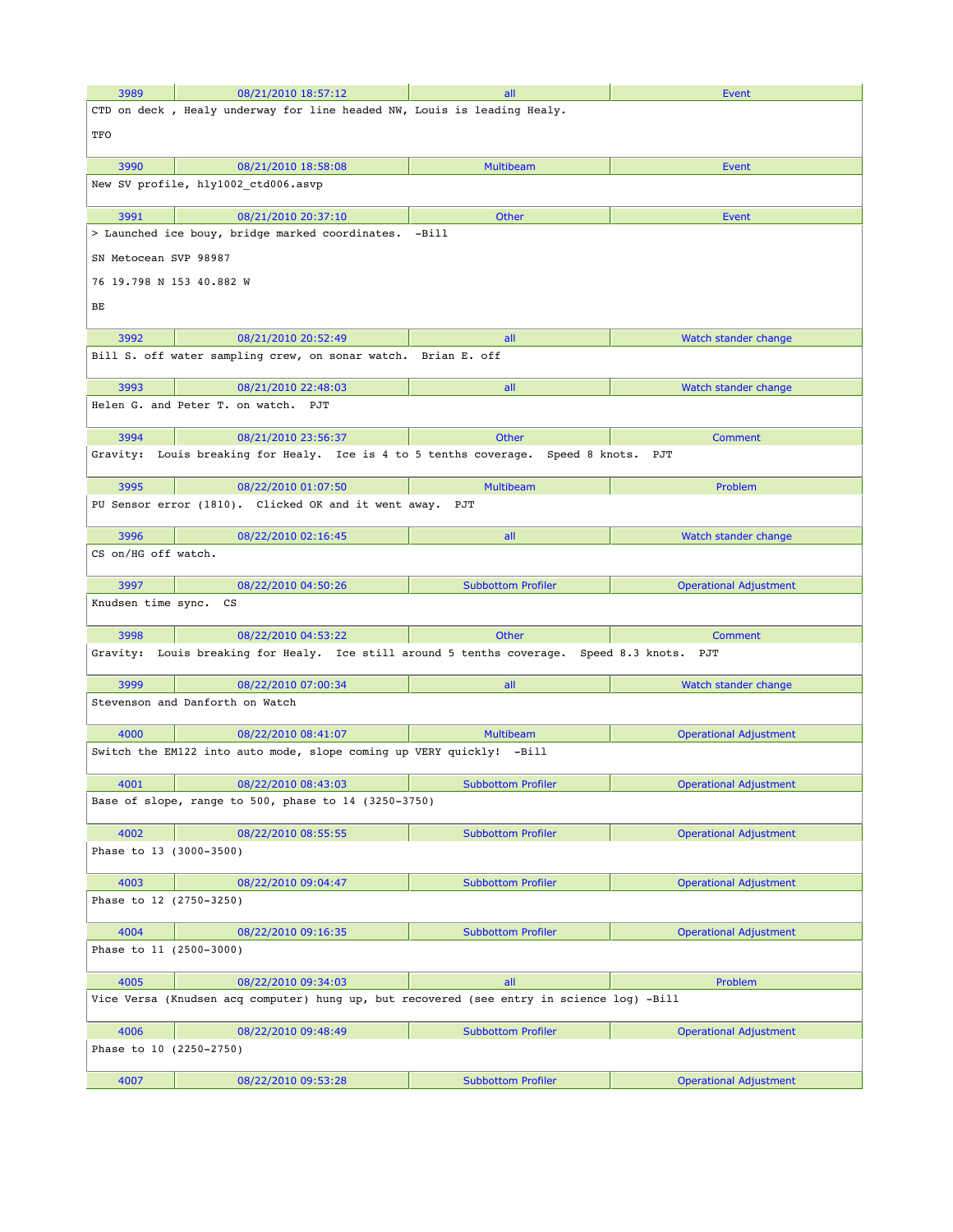| Phase to 8 (2000-2500)          |                                                                  |                           |                               |
|---------------------------------|------------------------------------------------------------------|---------------------------|-------------------------------|
| 4008                            | 08/22/2010 10:03:19                                              | <b>Subbottom Profiler</b> | <b>Operational Adjustment</b> |
|                                 | Phase to 8 $(1750 - 2250)$ -Bill                                 |                           |                               |
| 4009                            | 08/22/2010 10:04:23                                              | <b>Subbottom Profiler</b> | <b>Operational Adjustment</b> |
|                                 | Phase to 10 (2250 -2750). Went the wrong way last change! -Bill  |                           |                               |
| 4010                            | 08/22/2010 10:08:01                                              | <b>Subbottom Profiler</b> | <b>Operational Adjustment</b> |
|                                 | Phase to $11$ (2500 - 3000m)                                     |                           |                               |
| 4011                            | 08/22/2010 10:10:59                                              | <b>Subbottom Profiler</b> | <b>Operational Adjustment</b> |
|                                 | Phase to $10$ (2250 - 2750m)                                     |                           |                               |
| 4012                            | 08/22/2010 10:27:32                                              | <b>Subbottom Profiler</b> | <b>Operational Adjustment</b> |
| Phase to 9 (2000-2500)          |                                                                  |                           |                               |
| 4013                            | 08/22/2010 10:34:23                                              | all                       | Event                         |
| At EOL                          |                                                                  |                           |                               |
| 4014                            | 08/22/2010 11:19:32                                              | all                       | Event                         |
|                                 | Louis is currently deploying the seismic gear, standing by.      | bwd                       |                               |
| 4015                            | 08/22/2010 12:00:49                                              | <b>Subbottom Profiler</b> | <b>Operational Adjustment</b> |
| Phase to 10 (2250-2750)         |                                                                  |                           |                               |
| 4016<br>Phase to 11 (2500-3000) | 08/22/2010 12:21:25                                              | <b>Subbottom Profiler</b> | <b>Operational Adjustment</b> |
|                                 |                                                                  |                           |                               |
| 4017                            | 08/22/2010 12:31:06                                              | <b>Subbottom Profiler</b> | <b>Operational Adjustment</b> |
| Phase to 12 (2750-3250)         |                                                                  |                           |                               |
| 4018                            | 08/22/2010 12:46:26                                              | <b>Subbottom Profiler</b> | <b>Operational Adjustment</b> |
| Phase to 13 (3000-3500)         |                                                                  |                           |                               |
| 4019                            | 08/22/2010 13:17:18                                              | <b>Subbottom Profiler</b> | <b>Operational Adjustment</b> |
| Phase to 12 (2750-3250)         |                                                                  |                           |                               |
| 4020                            | 08/22/2010 13:29:22                                              | <b>Subbottom Profiler</b> | <b>Operational Adjustment</b> |
| Phase to 13 (3000-3500)         |                                                                  |                           |                               |
| 4021                            | 08/22/2010 13:48:00                                              | <b>Subbottom Profiler</b> | <b>Operational Adjustment</b> |
| Phase to 14 (3250-3750)         |                                                                  |                           |                               |
| 4022                            | 08/22/2010 13:56:33                                              | <b>Subbottom Profiler</b> | <b>Operational Adjustment</b> |
| Phase to 15 (3500-4000)         |                                                                  |                           |                               |
| 4023                            | 08/22/2010 14:06:28                                              | <b>Subbottom Profiler</b> | <b>Operational Adjustment</b> |
|                                 | Phase to 16 (3750 - 4250 m) bwd                                  |                           |                               |
| 4024                            | 08/22/2010 14:10:20                                              | <b>Subbottom Profiler</b> | <b>Operational Adjustment</b> |
|                                 | Into the basin. Range to 200, phase to 38 (3700 - 3900m) bwd     |                           |                               |
| 4025                            | 08/22/2010 14:11:23                                              | <b>Subbottom Profiler</b> | <b>Operational Adjustment</b> |
|                                 | Phase to 39 (3800 - 4000 m). bwd                                 |                           |                               |
| 4026                            | 08/22/2010 14:47:21                                              | Other                     | Problem                       |
|                                 | MV-POSView shows a problem with 192.168.10.91, not the main MRU. |                           |                               |
| TFO                             |                                                                  |                           |                               |
| 4027                            | 08/22/2010 14:47:54                                              | all                       | Watch stander change          |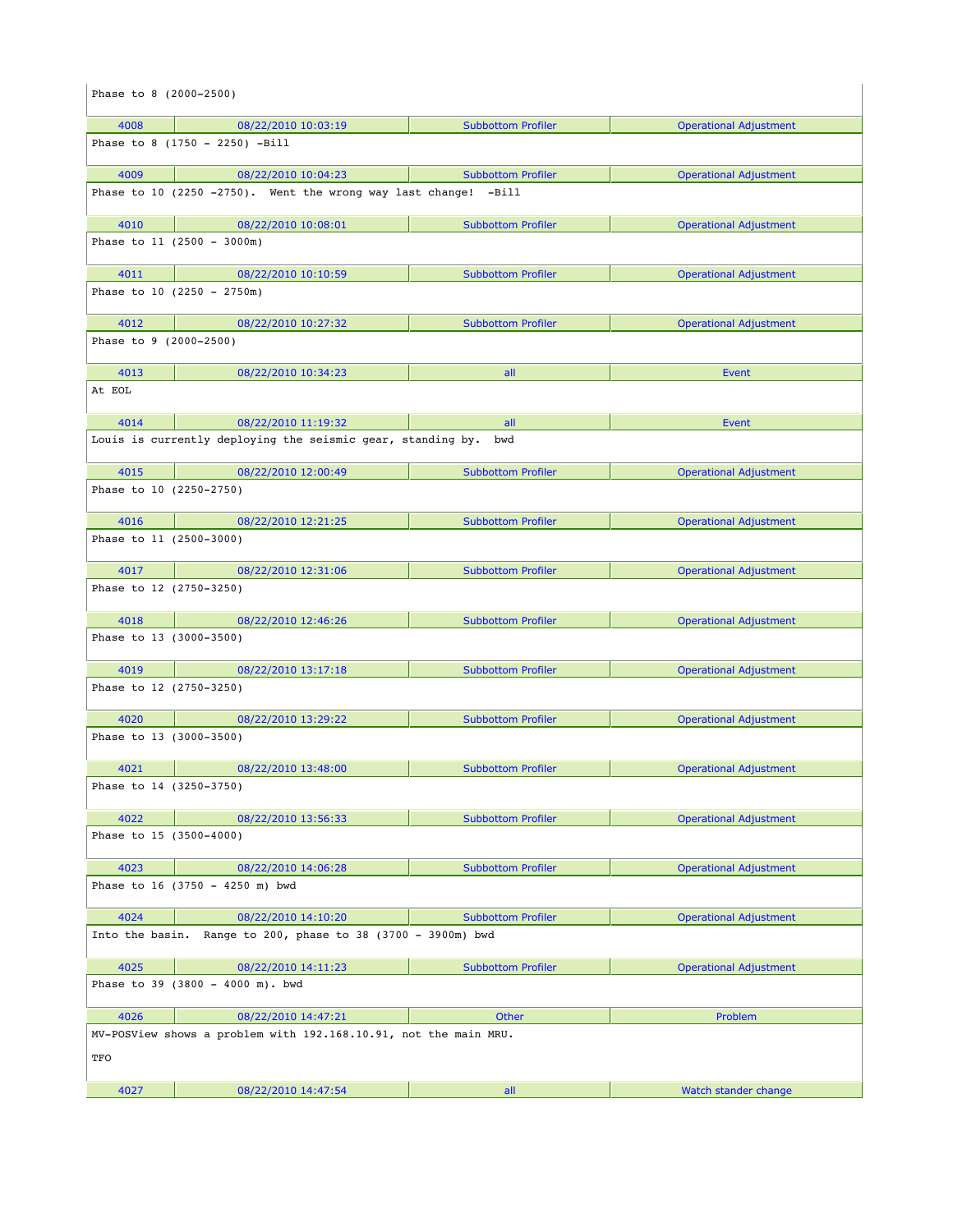| TFO on watch.                                                                                                                                                                           |                                                                                                                 |                  |                               |  |
|-----------------------------------------------------------------------------------------------------------------------------------------------------------------------------------------|-----------------------------------------------------------------------------------------------------------------|------------------|-------------------------------|--|
| 4028                                                                                                                                                                                    | 08/22/2010 18:59:32                                                                                             | <b>XBT</b>       | <b>Event</b>                  |  |
| XBT T7 00103 completed.                                                                                                                                                                 |                                                                                                                 |                  |                               |  |
| Sequence $# 103$<br>Serial Number 00153517                                                                                                                                              |                                                                                                                 |                  |                               |  |
| TFO                                                                                                                                                                                     |                                                                                                                 |                  |                               |  |
| 4029                                                                                                                                                                                    | 08/22/2010 19:36:12                                                                                             | <b>Multibeam</b> | <b>Operational Adjustment</b> |  |
| SSP hly1002 T7 00103.asvp                                                                                                                                                               |                                                                                                                 |                  |                               |  |
| TFO                                                                                                                                                                                     |                                                                                                                 |                  |                               |  |
| 4030                                                                                                                                                                                    | 08/22/2010 20:01:12                                                                                             | all              | Event                         |  |
|                                                                                                                                                                                         | CCG Helicopter 363 preparing to visit Healy.                                                                    |                  |                               |  |
| 4031                                                                                                                                                                                    | 08/22/2010 20:03:18                                                                                             | all              | Comment                       |  |
|                                                                                                                                                                                         | CCG Helicopter 363 on board with guests.                                                                        |                  |                               |  |
| TFO                                                                                                                                                                                     |                                                                                                                 |                  |                               |  |
| 4032                                                                                                                                                                                    | 08/22/2010 20:14:42                                                                                             | all              | Comment                       |  |
|                                                                                                                                                                                         | CCG Helicopter 363 is departing with Healy guests going to Louis.                                               |                  |                               |  |
| 4033                                                                                                                                                                                    | 08/22/2010 20:17:08                                                                                             | all              | Comment                       |  |
|                                                                                                                                                                                         | Healy back underway, secure from flight quarters.                                                               |                  |                               |  |
| Elvis                                                                                                                                                                                   |                                                                                                                 |                  |                               |  |
| 4034                                                                                                                                                                                    | 08/22/2010 21:02:15                                                                                             | all              | <b>Comment</b>                |  |
|                                                                                                                                                                                         | Louis is a bit stuck and Healy is coming around to help break up the ice pressure on her stern.                 |                  |                               |  |
| TFO                                                                                                                                                                                     |                                                                                                                 |                  |                               |  |
| 4035                                                                                                                                                                                    | 08/22/2010 21:12:35                                                                                             | all              | <b>Comment</b>                |  |
|                                                                                                                                                                                         | Healy beginning an approach to the starboard side of Louis. Attempting to release ice pressure on Louis.        |                  |                               |  |
| TFO                                                                                                                                                                                     |                                                                                                                 |                  |                               |  |
| 4036                                                                                                                                                                                    | 08/22/2010 21:35:31                                                                                             | all              | Comment                       |  |
|                                                                                                                                                                                         | Louis making some progress at 2 knots.                                                                          |                  |                               |  |
| 4037                                                                                                                                                                                    | 08/22/2010 22:08:16                                                                                             | all              | Comment                       |  |
|                                                                                                                                                                                         | Louis is still not free yet. They have ice stuck on the bow and a currently stopped. Healy will attempt         |                  |                               |  |
|                                                                                                                                                                                         | additional maneuvers to free up Louis.                                                                          |                  |                               |  |
| TFO                                                                                                                                                                                     |                                                                                                                 |                  |                               |  |
| 4038                                                                                                                                                                                    | 08/22/2010 22:13:19                                                                                             | all              | Comment                       |  |
| Healy has come across Louis bow and turned right, Louis is freed up and following Healy, Louis attempting to<br>attain 4 knots while still trying shake the chunk of ice under her bow. |                                                                                                                 |                  |                               |  |
| Great ship handling by Healy bridge crew.                                                                                                                                               |                                                                                                                 |                  |                               |  |
| TFO                                                                                                                                                                                     |                                                                                                                 |                  |                               |  |
| Louis has just called an said thy are unable to shake the ice under hull and are going to recover the seismic<br>equipment in order to back off the stuck ice.                          |                                                                                                                 |                  |                               |  |
| 4039                                                                                                                                                                                    | 08/22/2010 22:28:11                                                                                             | all              | <b>Comment</b>                |  |
|                                                                                                                                                                                         | Louis just called and stated they were just beginning to recover the seismic gear.                              |                  |                               |  |
|                                                                                                                                                                                         | Healy just called Louis and said Healy would traverse past Louis' port side to loosen up more ice around Louis. |                  |                               |  |
| TFO                                                                                                                                                                                     |                                                                                                                 |                  |                               |  |
| 4040                                                                                                                                                                                    | 08/22/2010 22:38:43                                                                                             | all              | <b>Comment</b>                |  |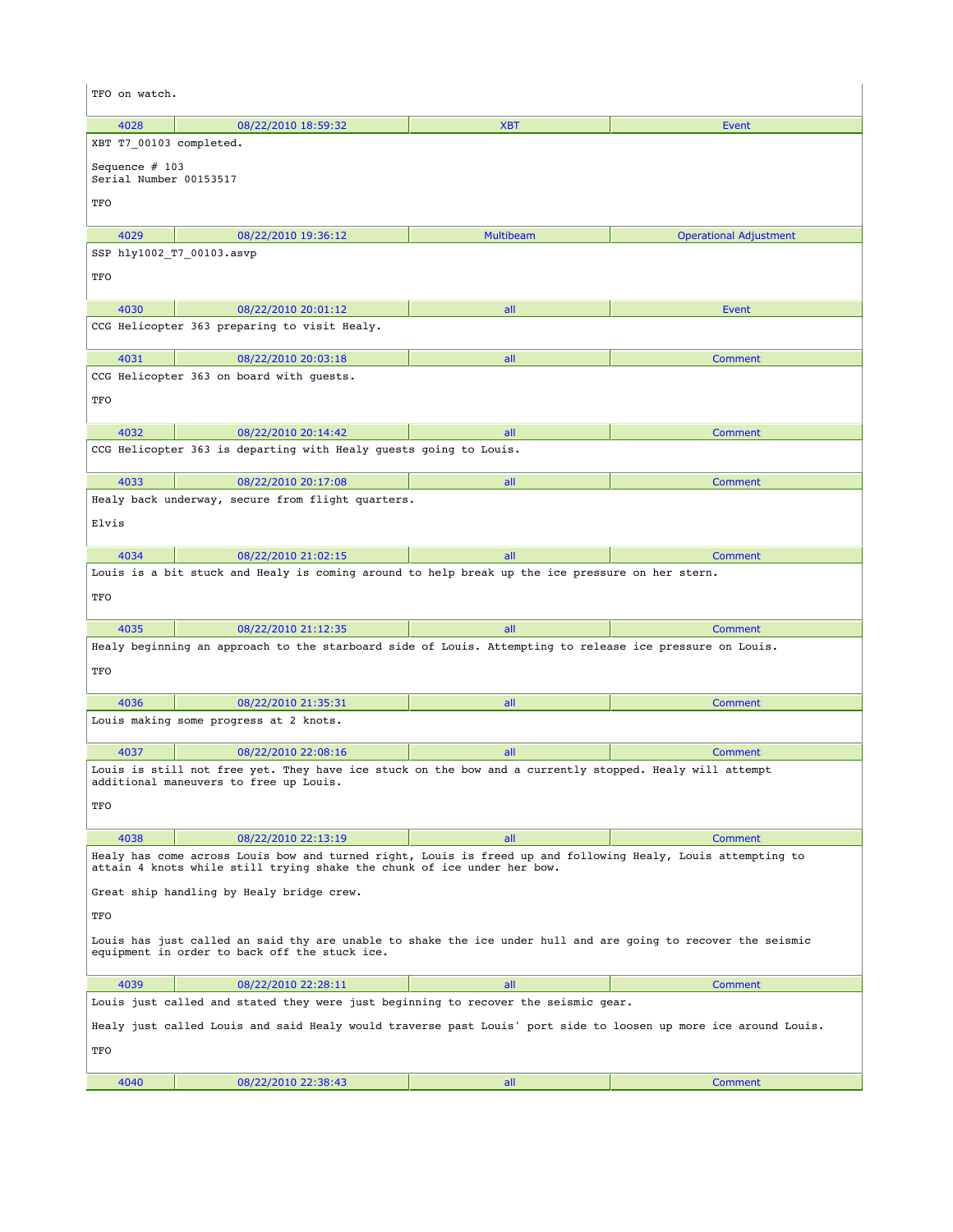|                              | Louis seismic equipment is on board.                                                                                                                                                                               |                           |                               |  |
|------------------------------|--------------------------------------------------------------------------------------------------------------------------------------------------------------------------------------------------------------------|---------------------------|-------------------------------|--|
| 4041                         | 08/22/2010 22:49:30                                                                                                                                                                                                | all                       | Watch stander change          |  |
|                              | Helen G. and Peter T. on watch. PJT                                                                                                                                                                                |                           |                               |  |
| 4042                         | 08/23/2010 00:22:36                                                                                                                                                                                                | Other                     | Comment                       |  |
|                              | Gravity: Healy breaking for Louis. 7 to 8 tenths ice coverage. Speed 4 knots.                                                                                                                                      |                           | PJT                           |  |
| 4043                         | 08/23/2010 03:09:09                                                                                                                                                                                                | all                       | Watch stander change          |  |
| CS on watch/HG off.          |                                                                                                                                                                                                                    |                           |                               |  |
| 4044                         | 08/23/2010 04:38:35                                                                                                                                                                                                | <b>Subbottom Profiler</b> | <b>Operational Adjustment</b> |  |
| Knudsen time sync. PJT       |                                                                                                                                                                                                                    |                           |                               |  |
| 4045                         | 08/23/2010 04:39:42                                                                                                                                                                                                | Other                     | Comment                       |  |
|                              | Gravity: Healy breaking for Louis still. 8 tenths coverage. Speed 5.3 knots. PJT                                                                                                                                   |                           |                               |  |
| 4046                         | 08/23/2010 06:50:54                                                                                                                                                                                                | all                       | Event                         |  |
|                              | Danforth Stevenson on watch                                                                                                                                                                                        |                           |                               |  |
| 4047                         | 08/23/2010 15:12:04                                                                                                                                                                                                | all                       | Watch stander change          |  |
| TFO & BE on the watch        |                                                                                                                                                                                                                    |                           |                               |  |
| 4048                         | 08/23/2010 16:54:42                                                                                                                                                                                                | all                       | Comment                       |  |
|                              | Louis called to inform us that they are going to pull equipment at 11:30 this morning which should allow us to<br>easily avoid the large ice flow ahead.                                                           |                           |                               |  |
| TFO                          |                                                                                                                                                                                                                    |                           |                               |  |
| 4049                         | 08/23/2010 17:02:51                                                                                                                                                                                                | all                       | Event                         |  |
| Santa                        | Bridge just called to inform us that Louis is pulling gear at 11:30 AM today and once finished, Louis will make<br>its way up to lead Healy to WayPoint 24 where we will survey the new sea mount found last year. |                           |                               |  |
| 4050                         | 08/23/2010 17:30:33                                                                                                                                                                                                | <b>Subbottom Profiler</b> | <b>Operational Adjustment</b> |  |
|                              | Knudsen = $100$ meter range.                                                                                                                                                                                       |                           |                               |  |
| Pablo                        |                                                                                                                                                                                                                    |                           |                               |  |
| 4051                         | 08/23/2010 18:02:59                                                                                                                                                                                                | all                       | Event                         |  |
|                              | Brian is going to lunch, he will return late.                                                                                                                                                                      |                           |                               |  |
| David                        |                                                                                                                                                                                                                    |                           |                               |  |
| 4052                         | 08/23/2010 18:26:35                                                                                                                                                                                                | all                       | Comment                       |  |
|                              | The Louis Captain called Healy Bridge to inform Healy the they were about to recover airguns and streamer.                                                                                                         |                           |                               |  |
| Brian                        |                                                                                                                                                                                                                    |                           |                               |  |
| 4053                         | 08/23/2010 18:48:52                                                                                                                                                                                                | all                       | Comment                       |  |
| provide escort.              | LSSL reports all gear aboard. Commencing ~30min work in engine room. Then they will maneuver ahead of us to                                                                                                        |                           |                               |  |
| Healy will toss an XBT       |                                                                                                                                                                                                                    |                           |                               |  |
| 4054                         | 08/23/2010 18:56:04                                                                                                                                                                                                | <b>XBT</b>                | Event                         |  |
| Healy stopped to drop a XBT. |                                                                                                                                                                                                                    |                           |                               |  |
|                              | XBT conductor parted a $\sim$ 200 meters.                                                                                                                                                                          |                           |                               |  |
| Will drop another.           |                                                                                                                                                                                                                    |                           |                               |  |
| Elvis                        |                                                                                                                                                                                                                    |                           |                               |  |
| 4055                         | 08/23/2010 19:04:53                                                                                                                                                                                                | <b>XBT</b>                | Comment                       |  |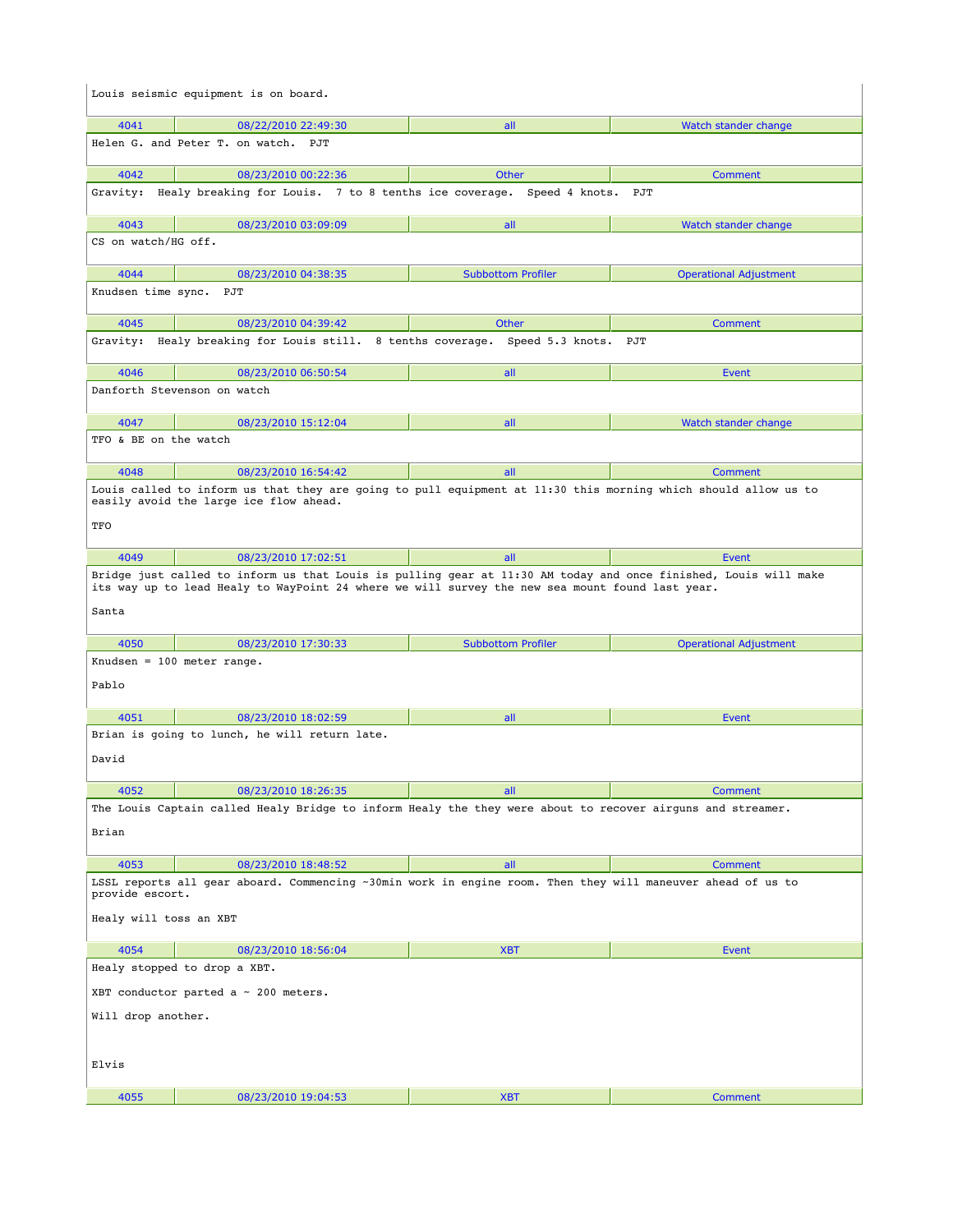| XBT completed.                                                                      |                                                                                                                  |                      |                      |  |
|-------------------------------------------------------------------------------------|------------------------------------------------------------------------------------------------------------------|----------------------|----------------------|--|
| 4056                                                                                | 08/23/2010 19:07:00                                                                                              | <b>XBT</b>           | Event                |  |
| XBT T5 00105 Completed.                                                             |                                                                                                                  |                      |                      |  |
| Sequence $# 105$                                                                    |                                                                                                                  |                      |                      |  |
| Serial Number 00349237                                                              |                                                                                                                  |                      |                      |  |
|                                                                                     |                                                                                                                  |                      |                      |  |
| 4057                                                                                | 08/23/2010 19:28:57                                                                                              | all                  | <b>Comment</b>       |  |
|                                                                                     | Louis is getting underway and will pass Healy on starboard side and assume the lead up to WP 24.                 |                      |                      |  |
| TFO                                                                                 |                                                                                                                  |                      |                      |  |
| 4058                                                                                | 08/23/2010 19:29:53                                                                                              | <b>Multibeam</b>     | Event                |  |
|                                                                                     | SV profile hly1002_T5_00105.asvp                                                                                 |                      |                      |  |
| 4059                                                                                | 08/23/2010 19:33:54                                                                                              | all                  | Comment              |  |
|                                                                                     | Louis just went past our starboard side like a rocket!!                                                          |                      |                      |  |
|                                                                                     |                                                                                                                  |                      |                      |  |
| 4060                                                                                | 08/23/2010 19:35:45                                                                                              | all                  | Comment              |  |
|                                                                                     | Healy coming up to speed. Following Louis.                                                                       |                      |                      |  |
| TFO                                                                                 |                                                                                                                  |                      |                      |  |
| 4061                                                                                | 08/23/2010 19:55:35                                                                                              | all                  | <b>Comment</b>       |  |
|                                                                                     | Louis and Healy are swinging right to avoid a large ice flow.                                                    |                      |                      |  |
|                                                                                     |                                                                                                                  |                      |                      |  |
| 4062                                                                                | 08/23/2010 20:15:01<br>Healy slowing from 9 knots to 5 - 6 knots.                                                | all                  | <b>Comment</b>       |  |
|                                                                                     |                                                                                                                  |                      |                      |  |
| 4063                                                                                | 08/23/2010 20:16:27                                                                                              | all                  | <b>Comment</b>       |  |
|                                                                                     | Louis and Healy are resuming survey speed.                                                                       |                      |                      |  |
| $8 - 9$ knots.                                                                      |                                                                                                                  |                      |                      |  |
| 4064                                                                                | 08/23/2010 20:19:58                                                                                              | all                  | Comment              |  |
|                                                                                     | Louis and Healy are swinging left towards the line.                                                              |                      |                      |  |
|                                                                                     |                                                                                                                  |                      |                      |  |
| 4065                                                                                | 08/23/2010 21:59:45                                                                                              | all                  | Comment              |  |
| VHF message from Louis to Healy that Louis is swinging right to avoid a large flow. |                                                                                                                  |                      |                      |  |
| Elvis                                                                               |                                                                                                                  |                      |                      |  |
| 4066                                                                                | 08/23/2010 22:06:41                                                                                              | all                  | <b>Comment</b>       |  |
|                                                                                     | VHF message from Louis, ice is broken for next 80 miles or so and they are increasing distance from Healy to 1.5 |                      |                      |  |
| miles.                                                                              |                                                                                                                  |                      |                      |  |
| 4067                                                                                | 08/23/2010 22:40:40                                                                                              | <b>Multibeam</b>     | <b>Event</b>         |  |
|                                                                                     | Bathy has stopped updating on MapServer                                                                          |                      |                      |  |
| TFO                                                                                 |                                                                                                                  |                      |                      |  |
|                                                                                     |                                                                                                                  |                      |                      |  |
| 4068                                                                                | 08/23/2010 22:53:00                                                                                              | all                  | Watch stander change |  |
|                                                                                     | Helen G. and Peter T. on watch. PJT                                                                              |                      |                      |  |
| 4069                                                                                | 08/23/2010 23:01:13                                                                                              | <b>Other</b>         | <b>Comment</b>       |  |
| Gravity:                                                                            | Louis breaking for Healy. 8 tenths coverage.                                                                     | Speed 8.2 knots. PJT |                      |  |
|                                                                                     |                                                                                                                  |                      |                      |  |
| 4070                                                                                | 08/24/2010 03:00:03                                                                                              | all                  | Watch stander change |  |
| CS on watch/HG off.                                                                 |                                                                                                                  |                      |                      |  |
| 4071                                                                                | 08/24/2010 03:05:42                                                                                              | <b>Multibeam</b>     | <b>Comment</b>       |  |
|                                                                                     | Asked the bridge to close the gap with the Louis to a mile and try to hold 8 knots so data quality would         |                      |                      |  |
| improve. PJT                                                                        |                                                                                                                  |                      |                      |  |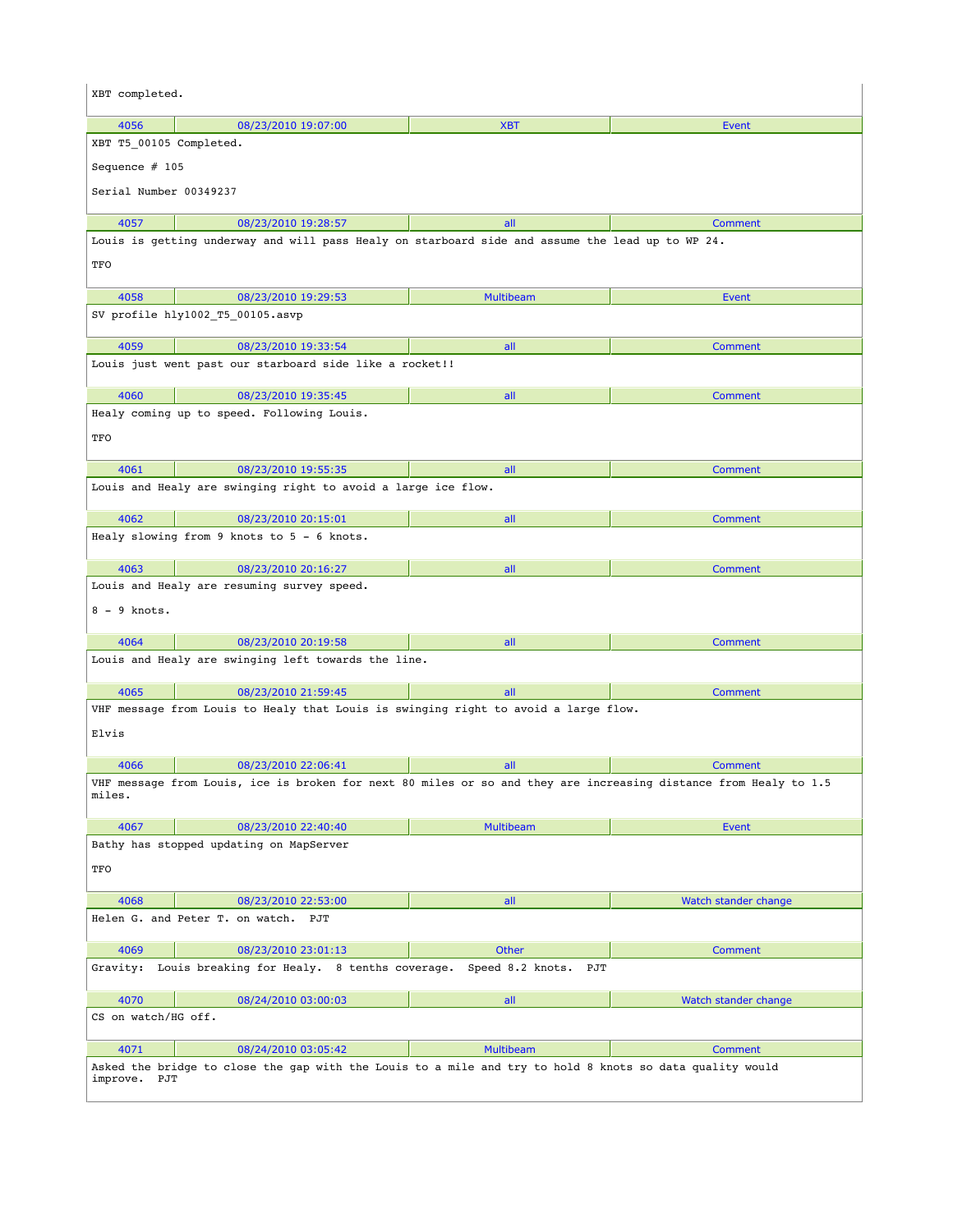| 4072                    | 08/24/2010 03:07:14                                                                                                                                                                                                                                                                                       | <b>Multibeam</b>                                           | <b>Operational Adjustment</b> |
|-------------------------|-----------------------------------------------------------------------------------------------------------------------------------------------------------------------------------------------------------------------------------------------------------------------------------------------------------|------------------------------------------------------------|-------------------------------|
|                         | Set Min Depth to 3500m and Max. Depth to 3900m.                                                                                                                                                                                                                                                           | PJT                                                        |                               |
|                         |                                                                                                                                                                                                                                                                                                           |                                                            |                               |
| 4073                    | 08/24/2010 03:53:30<br>Changed phase to 38 (3700-3900m). cs                                                                                                                                                                                                                                               | <b>Subbottom Profiler</b>                                  | <b>Operational Adjustment</b> |
|                         |                                                                                                                                                                                                                                                                                                           |                                                            |                               |
| 4074                    | 08/24/2010 04:01:00                                                                                                                                                                                                                                                                                       | all                                                        | Comment                       |
|                         | We're slowing down because the Louis shutdown their port side shaft due to a high temperature spike.                                                                                                                                                                                                      |                                                            |                               |
| 4075                    | 08/24/2010 04:04:43                                                                                                                                                                                                                                                                                       | all                                                        | Comment                       |
|                         | Louis working on their port shaft. Will try to continue at 6 knots.                                                                                                                                                                                                                                       | PJT                                                        |                               |
| 4076                    | 08/24/2010 04:07:10                                                                                                                                                                                                                                                                                       | Other                                                      | Comment                       |
|                         | Gravity: Louis breaking for Louis.  8 to 9 tenths coverage.  Speed 6 to 7 knots.  PJT                                                                                                                                                                                                                     |                                                            |                               |
| 4077                    | 08/24/2010 04:14:23                                                                                                                                                                                                                                                                                       | all                                                        | Problem                       |
|                         | We're stopping so Louis can fix it's port side shaft. PJT                                                                                                                                                                                                                                                 |                                                            |                               |
| 4078                    | 08/24/2010 04:27:41                                                                                                                                                                                                                                                                                       | <b>Subbottom Profiler</b>                                  | <b>Operational Adjustment</b> |
|                         | Set phase back at 39, just in casecs                                                                                                                                                                                                                                                                      |                                                            |                               |
|                         |                                                                                                                                                                                                                                                                                                           |                                                            |                               |
| 4079                    | 08/24/2010 04:32:36<br>XBT performed since we're stopped. Sequence #: 106. Serial #: 00349242. PJT                                                                                                                                                                                                        | <b>XBT</b>                                                 | Event                         |
|                         |                                                                                                                                                                                                                                                                                                           |                                                            |                               |
| 4080                    | 08/24/2010 05:07:08                                                                                                                                                                                                                                                                                       | <b>Multibeam</b>                                           | <b>Operational Adjustment</b> |
|                         | Added new sound speed profile (hly1002 T5 00106.asvp). PJT                                                                                                                                                                                                                                                |                                                            |                               |
| 4081                    | 08/24/2010 05:41:30                                                                                                                                                                                                                                                                                       | all                                                        | Comment                       |
|                         | We are moving again and the Louis is staying behind to fix their port side shaft bearing.                                                                                                                                                                                                                 |                                                            | PJT                           |
| 4082                    | 08/24/2010 06:06:00                                                                                                                                                                                                                                                                                       | all                                                        | Comment                       |
|                         | Healy back underway leaving Louis to fix the port side shaft. We are continuing on the line to waypoint 3 (the<br>seamount) collecting multibeam data and once we get to the seamount we will want to collect more multibeam and<br>subbottom profiling to help pick dredging sites and coring sites. PJT |                                                            |                               |
| 4083                    | 08/24/2010 06:10:08                                                                                                                                                                                                                                                                                       | <b>Multibeam</b>                                           | <b>Operational Adjustment</b> |
|                         | Set Max. Angle on the port and starboard sides to 50. PJT                                                                                                                                                                                                                                                 |                                                            |                               |
| 4084                    | 08/24/2010 06:21:42                                                                                                                                                                                                                                                                                       | Other                                                      | Comment                       |
|                         | Gravity: Healy by itself now. 8 to 9 tenths coverage. Speed 7 knots.                                                                                                                                                                                                                                      | PJT                                                        |                               |
| 4085                    | 08/24/2010 06:23:51                                                                                                                                                                                                                                                                                       | <b>Subbottom Profiler</b>                                  | <b>Operational Adjustment</b> |
| Knudsen time sync.      | PJT                                                                                                                                                                                                                                                                                                       |                                                            |                               |
| 4086                    | 08/24/2010 06:51:51                                                                                                                                                                                                                                                                                       | all                                                        | Watch stander change          |
|                         | Stevenson and Danforth on watch                                                                                                                                                                                                                                                                           |                                                            |                               |
| 4087                    | 08/24/2010 08:03:38                                                                                                                                                                                                                                                                                       | <b>Multibeam</b>                                           | <b>Operational Adjustment</b> |
|                         | Brought the max angle down to 40 port/stbd to see how it performs in the ice.                                                                                                                                                                                                                             |                                                            | bwd                           |
| 4088                    | 08/24/2010 09:48:13                                                                                                                                                                                                                                                                                       | <b>Multibeam</b>                                           | <b>Operational Adjustment</b> |
|                         | opened up the angles to 50 port/stbd. In open water, going for 12 knots while we can.                                                                                                                                                                                                                     |                                                            | bwd                           |
| 4089                    | 08/24/2010 10:06:32                                                                                                                                                                                                                                                                                       | <b>Multibeam</b>                                           | <b>Operational Adjustment</b> |
| knots. bwd              | Back into the ice (still some good leads though).                                                                                                                                                                                                                                                         | Angles back to 40 max port/stbd.                           | Speed back down to 6.5        |
| 4090                    | 08/24/2010 11:35:40                                                                                                                                                                                                                                                                                       | <b>Subbottom Profiler</b>                                  | <b>Operational Adjustment</b> |
| Phase to 38 (3700-3900) |                                                                                                                                                                                                                                                                                                           |                                                            |                               |
| 4091                    | 08/24/2010 12:00:57                                                                                                                                                                                                                                                                                       | <b>Multibeam</b>                                           | Event                         |
| Back into heavier ice.  |                                                                                                                                                                                                                                                                                                           | Max angles still at 40 degrees port/stbd. Speed 2-4 knots. | bwd                           |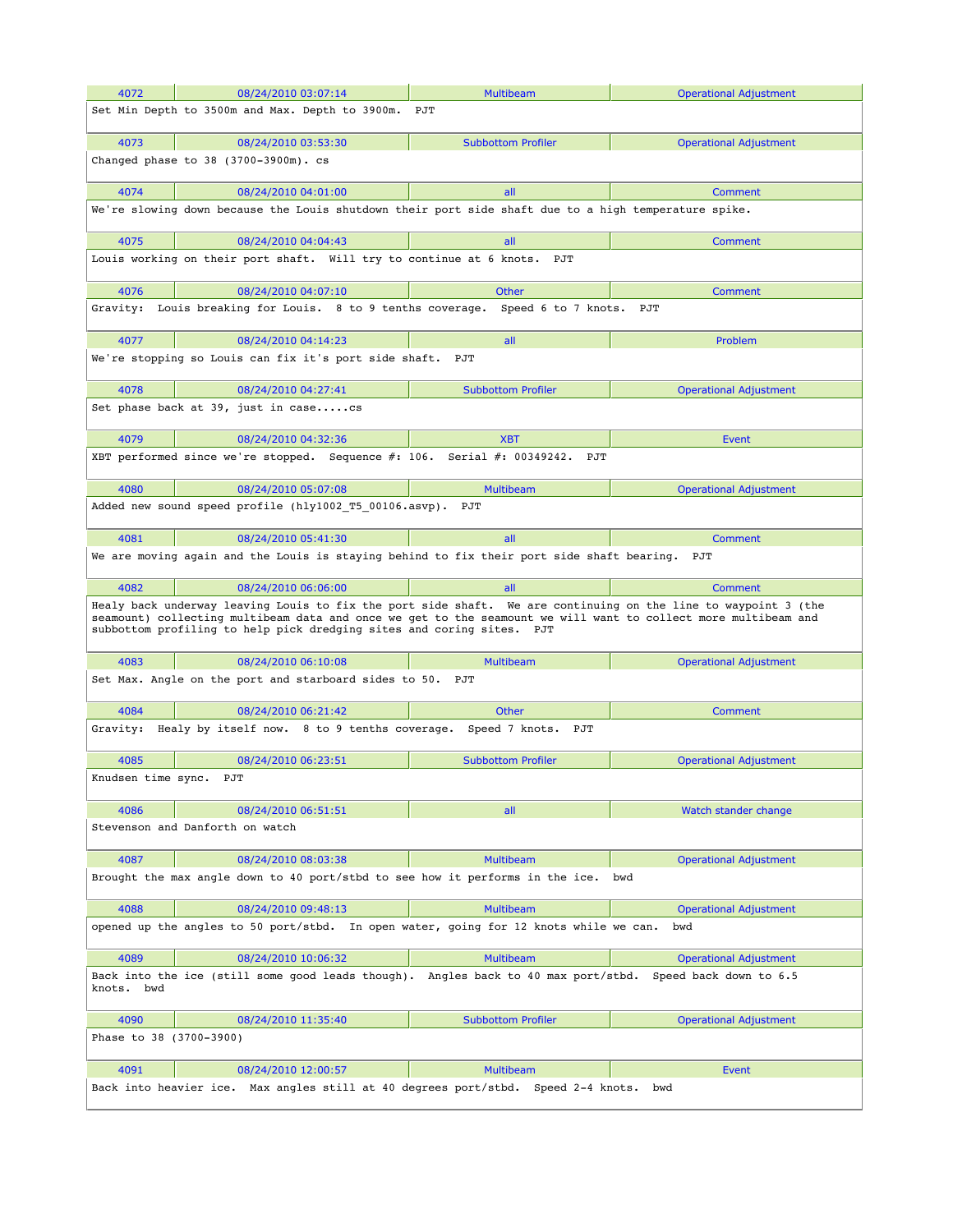| 4092                                                                                                                                                                   | 08/24/2010 14:08:25                                                                                                                                                                                                                                                                                                                                  | <b>Multibeam</b>                                  | Event                                               |  |
|------------------------------------------------------------------------------------------------------------------------------------------------------------------------|------------------------------------------------------------------------------------------------------------------------------------------------------------------------------------------------------------------------------------------------------------------------------------------------------------------------------------------------------|---------------------------------------------------|-----------------------------------------------------|--|
| In and out of the heavy ice. Making good headway now, 6 knots. Max angles still at 40 port/stbd. Min depth<br>set to 3500, max depth to 4000, force depth to 3800. bwd |                                                                                                                                                                                                                                                                                                                                                      |                                                   |                                                     |  |
| 4093                                                                                                                                                                   | 08/24/2010 14:58:11                                                                                                                                                                                                                                                                                                                                  | all                                               | Watch stander change                                |  |
| ВE                                                                                                                                                                     | TFO on watch. Brian Edwards is here, and supposed to be on watch, but he is not "watching", therefor he really<br>is not on watch although he thinks he is.                                                                                                                                                                                          |                                                   |                                                     |  |
| 4094                                                                                                                                                                   | 08/24/2010 15:46:05                                                                                                                                                                                                                                                                                                                                  | all                                               | Comment                                             |  |
|                                                                                                                                                                        | Stopped, backing and rammmmmmmm!!!!!!                                                                                                                                                                                                                                                                                                                |                                                   |                                                     |  |
| 4095                                                                                                                                                                   | 08/24/2010 19:07:18                                                                                                                                                                                                                                                                                                                                  | <b>Multibeam</b>                                  | Problem                                             |  |
|                                                                                                                                                                        | Lose multibeam and subbottom. Heavy ice. Multibeam still pinging but not finding bottom. SOG 2 kts                                                                                                                                                                                                                                                   |                                                   |                                                     |  |
| 4096                                                                                                                                                                   | 08/24/2010 22:55:33                                                                                                                                                                                                                                                                                                                                  | all                                               | Watch stander change                                |  |
|                                                                                                                                                                        | Helen G. and Peter T. on watch. PJT                                                                                                                                                                                                                                                                                                                  |                                                   |                                                     |  |
| 4097                                                                                                                                                                   | 08/24/2010 23:09:54                                                                                                                                                                                                                                                                                                                                  | <b>Other</b>                                      | Comment                                             |  |
| knots. PJT                                                                                                                                                             | Gravity: Healy still breaking by itself. 8 to 9 tenths coverage. Lots of vibration due to thick ice.                                                                                                                                                                                                                                                 |                                                   | Speed 9                                             |  |
| 4098                                                                                                                                                                   | 08/25/2010 01:18:53                                                                                                                                                                                                                                                                                                                                  | <b>Multibeam</b>                                  | <b>Operational Adjustment</b>                       |  |
| ΗG                                                                                                                                                                     | Steve just changed the max angle port and starboard from 50 to 54.                                                                                                                                                                                                                                                                                   |                                                   |                                                     |  |
| 4099                                                                                                                                                                   | 08/25/2010 01:33:27                                                                                                                                                                                                                                                                                                                                  | <b>Multibeam</b>                                  | <b>Operational Adjustment</b>                       |  |
|                                                                                                                                                                        | Set Min. Depth to 2500m. PJT                                                                                                                                                                                                                                                                                                                         |                                                   |                                                     |  |
| 4100                                                                                                                                                                   | 08/25/2010 02:03:51                                                                                                                                                                                                                                                                                                                                  | all                                               | Event                                               |  |
| ΗG                                                                                                                                                                     | Stopped by ice, about 1904 PDT (8/25/2010, 0204UTC). Starting to back and ram.                                                                                                                                                                                                                                                                       |                                                   |                                                     |  |
| 4101                                                                                                                                                                   | 08/25/2010 02:44:42                                                                                                                                                                                                                                                                                                                                  | all                                               | Event                                               |  |
| ΗG                                                                                                                                                                     | At about 1925 hours we were in thick ice and getting virtually no multibeam or subbottom data. At about 1930<br>hrs, John in Aloft Conn began backing up to the last point on the trackline where we had fairly good multibeam<br>data. At about 1945 he began going forward again along the cleared track. Data looking better on this second pass. |                                                   |                                                     |  |
| 4102                                                                                                                                                                   | 08/25/2010 02:53:18                                                                                                                                                                                                                                                                                                                                  | <b>Multibeam</b>                                  | <b>Operational Adjustment</b>                       |  |
| back to weak.                                                                                                                                                          | Noticed that somebody had set the Spike Filter Strength and Penetration Filter Strength to strong. Set these                                                                                                                                                                                                                                         |                                                   |                                                     |  |
| -Steve                                                                                                                                                                 |                                                                                                                                                                                                                                                                                                                                                      |                                                   |                                                     |  |
| 4103                                                                                                                                                                   | 08/25/2010 03:13:07                                                                                                                                                                                                                                                                                                                                  | all                                               | Watch stander change                                |  |
| CS on watch/HG off.                                                                                                                                                    |                                                                                                                                                                                                                                                                                                                                                      |                                                   |                                                     |  |
| 4104                                                                                                                                                                   | 08/25/2010 03:23:37                                                                                                                                                                                                                                                                                                                                  | <b>Subbottom Profiler</b>                         | <b>Operational Adjustment</b>                       |  |
|                                                                                                                                                                        | Changed range to $500$ , set phase at 15 (3500-4000 m) CS                                                                                                                                                                                                                                                                                            |                                                   |                                                     |  |
| 4105<br>Gravity:                                                                                                                                                       | 08/25/2010 03:28:05<br>Healy still by itself. Backing and ramming.                                                                                                                                                                                                                                                                                   | Other<br>Ice 9 to 10 tenths coverage.             | Comment<br>Speed 3.6 knots.<br>PJT                  |  |
| 4106                                                                                                                                                                   | 08/25/2010 03:38:15                                                                                                                                                                                                                                                                                                                                  | <b>Multibeam</b>                                  | <b>Operational Adjustment</b>                       |  |
|                                                                                                                                                                        | Steve set Max. Angle on the port and starboard side to 75.<br>AUTO. Set the Dual Swath mode to Dynamic. PJT                                                                                                                                                                                                                                          |                                                   | Set Angular Coverage mode to AUTO. Set Ping Mode to |  |
|                                                                                                                                                                        |                                                                                                                                                                                                                                                                                                                                                      |                                                   |                                                     |  |
| 4107                                                                                                                                                                   | 08/25/2010 03:43:22                                                                                                                                                                                                                                                                                                                                  | <b>Multibeam</b>                                  | <b>Operational Adjustment</b>                       |  |
|                                                                                                                                                                        | Set Max. Angle on port and starboard sides to 65.                                                                                                                                                                                                                                                                                                    | PJT                                               |                                                     |  |
| 4108                                                                                                                                                                   | 08/25/2010 04:15:29                                                                                                                                                                                                                                                                                                                                  | <b>Multibeam</b>                                  | <b>Operational Adjustment</b>                       |  |
|                                                                                                                                                                        | Set Ping Mode to VERY DEEP.                                                                                                                                                                                                                                                                                                                          | It's tracking the bottom better than AUTO.<br>PJT |                                                     |  |
| 4109                                                                                                                                                                   | 08/25/2010 05:16:53                                                                                                                                                                                                                                                                                                                                  | all                                               | Event                                               |  |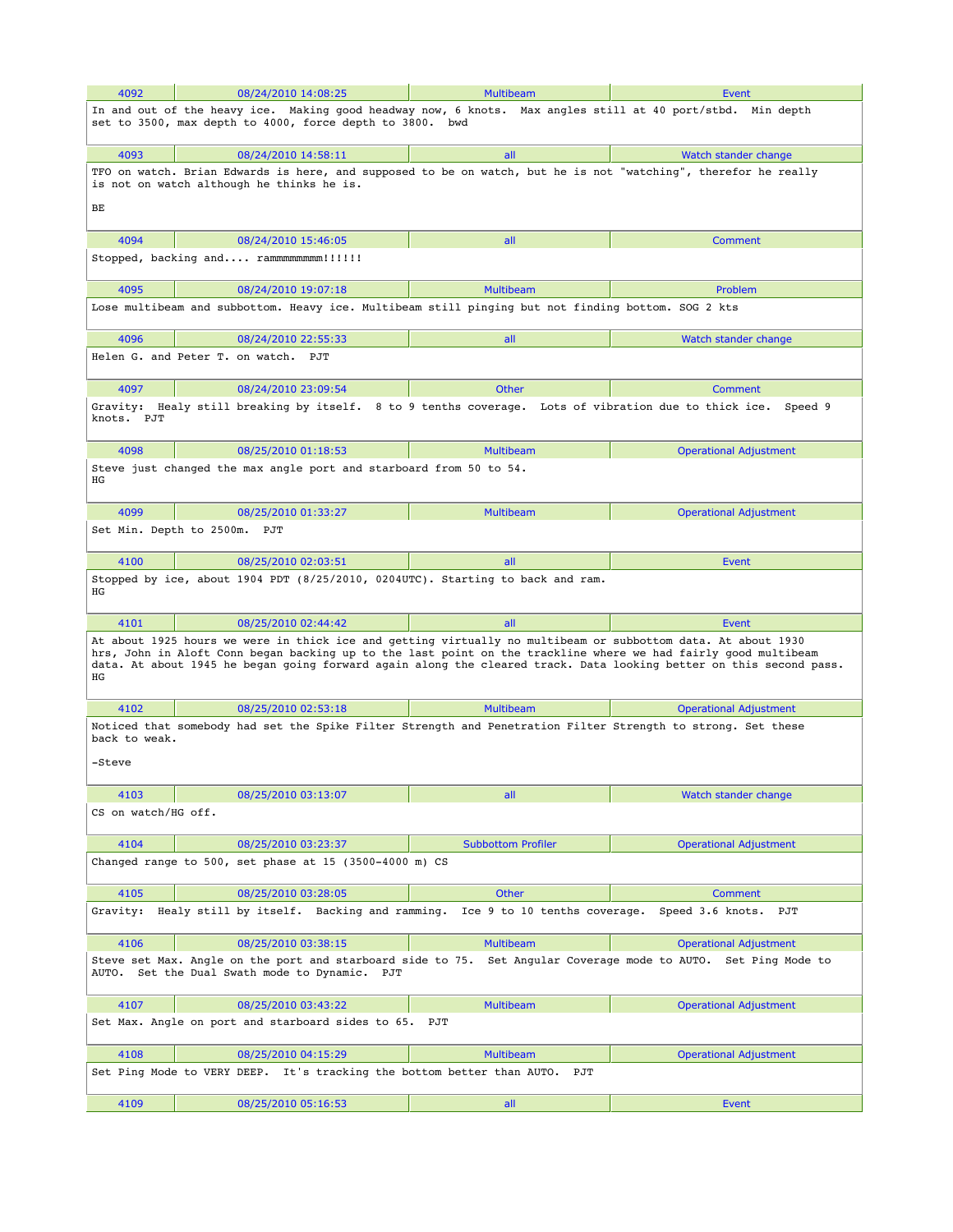Steve asked Bridge to change heading to 357 to bring line closer to west side of slope. CS

| 4110                                                           | 08/25/2010 07:02:46                                                                                                                                                        | all                       | Watch stander change          |  |  |
|----------------------------------------------------------------|----------------------------------------------------------------------------------------------------------------------------------------------------------------------------|---------------------------|-------------------------------|--|--|
| Danforth Stevenson on watch                                    |                                                                                                                                                                            |                           |                               |  |  |
| 4111                                                           | 08/25/2010 08:53:46                                                                                                                                                        | <b>Subbottom Profiler</b> | <b>Operational Adjustment</b> |  |  |
| Phase to 13 (3000-3500)                                        |                                                                                                                                                                            |                           |                               |  |  |
| 4112                                                           | 08/25/2010 09:42:25                                                                                                                                                        | <b>Subbottom Profiler</b> | <b>Operational Adjustment</b> |  |  |
| Phase to 12 (2750-3250)                                        |                                                                                                                                                                            |                           |                               |  |  |
| 4113                                                           | 08/25/2010 12:29:26                                                                                                                                                        | <b>Subbottom Profiler</b> | <b>Operational Adjustment</b> |  |  |
| phase to 11 (2500-3000)                                        |                                                                                                                                                                            |                           |                               |  |  |
| 4114                                                           | 08/25/2010 13:22:46                                                                                                                                                        | <b>Subbottom Profiler</b> | <b>Operational Adjustment</b> |  |  |
| phase to 12 (2750-3250)                                        |                                                                                                                                                                            |                           |                               |  |  |
| 4115                                                           | 08/25/2010 14:59:11                                                                                                                                                        | all                       | Watch stander change          |  |  |
| TFO                                                            | TFO on watch. We are going to core in the near future. The ship is currently drifting in order to get an<br>understanding of direction. Brian is not here, but that is OK. |                           |                               |  |  |
| 4116                                                           | 08/25/2010 15:06:35                                                                                                                                                        | all                       | <b>Comment</b>                |  |  |
| GWB                                                            | Healy under way. To where? Who knows?                                                                                                                                      |                           |                               |  |  |
| 4117                                                           | 08/25/2010 15:10:57                                                                                                                                                        | <b>Multibeam</b>          | <b>Operational Adjustment</b> |  |  |
| -Dale                                                          | Tom O'Brien noticed that the EM122 was not pinging or logging for no known reason.<br>Back to pinging and logging,                                                         |                           |                               |  |  |
| 4118                                                           | 08/25/2010 15:25:39                                                                                                                                                        | all                       | <b>Comment</b>                |  |  |
| Healy stopping.                                                |                                                                                                                                                                            |                           |                               |  |  |
| 4119                                                           | 08/25/2010 15:39:19                                                                                                                                                        | all                       | Comment                       |  |  |
| Healy maneuvering.                                             |                                                                                                                                                                            |                           |                               |  |  |
| 4120                                                           | 08/25/2010 15:57:28                                                                                                                                                        | all                       | Comment                       |  |  |
| Healy maneuvering again.                                       |                                                                                                                                                                            |                           |                               |  |  |
| 4121                                                           | 08/25/2010 16:37:42                                                                                                                                                        | Other                     | <b>Event</b>                  |  |  |
|                                                                | Piston core is in place for lowering. Gravity core is being attached.                                                                                                      |                           |                               |  |  |
| Core still located in stand and ready for deployment.<br>Elvis |                                                                                                                                                                            |                           |                               |  |  |
| 4122                                                           | 08/25/2010 17:36:21                                                                                                                                                        | Other                     | <b>Comment</b>                |  |  |
|                                                                | Piston core is 100 meters of bottom.                                                                                                                                       |                           |                               |  |  |
| Currently water depth = 3056 meters.                           |                                                                                                                                                                            |                           |                               |  |  |
| 4123                                                           | 08/25/2010 17:51:54                                                                                                                                                        | Other                     | Comment                       |  |  |
| Core on the way back.                                          |                                                                                                                                                                            |                           |                               |  |  |
| 4124                                                           | 08/25/2010 19:03:46                                                                                                                                                        | Other                     | <b>Comment</b>                |  |  |
| Core on deck.                                                  |                                                                                                                                                                            |                           |                               |  |  |
| 4125                                                           | 08/25/2010 19:19:58                                                                                                                                                        | all                       | <b>Event</b>                  |  |  |
|                                                                | Healy getting underway for WP29 and meeting up with Louis.                                                                                                                 |                           |                               |  |  |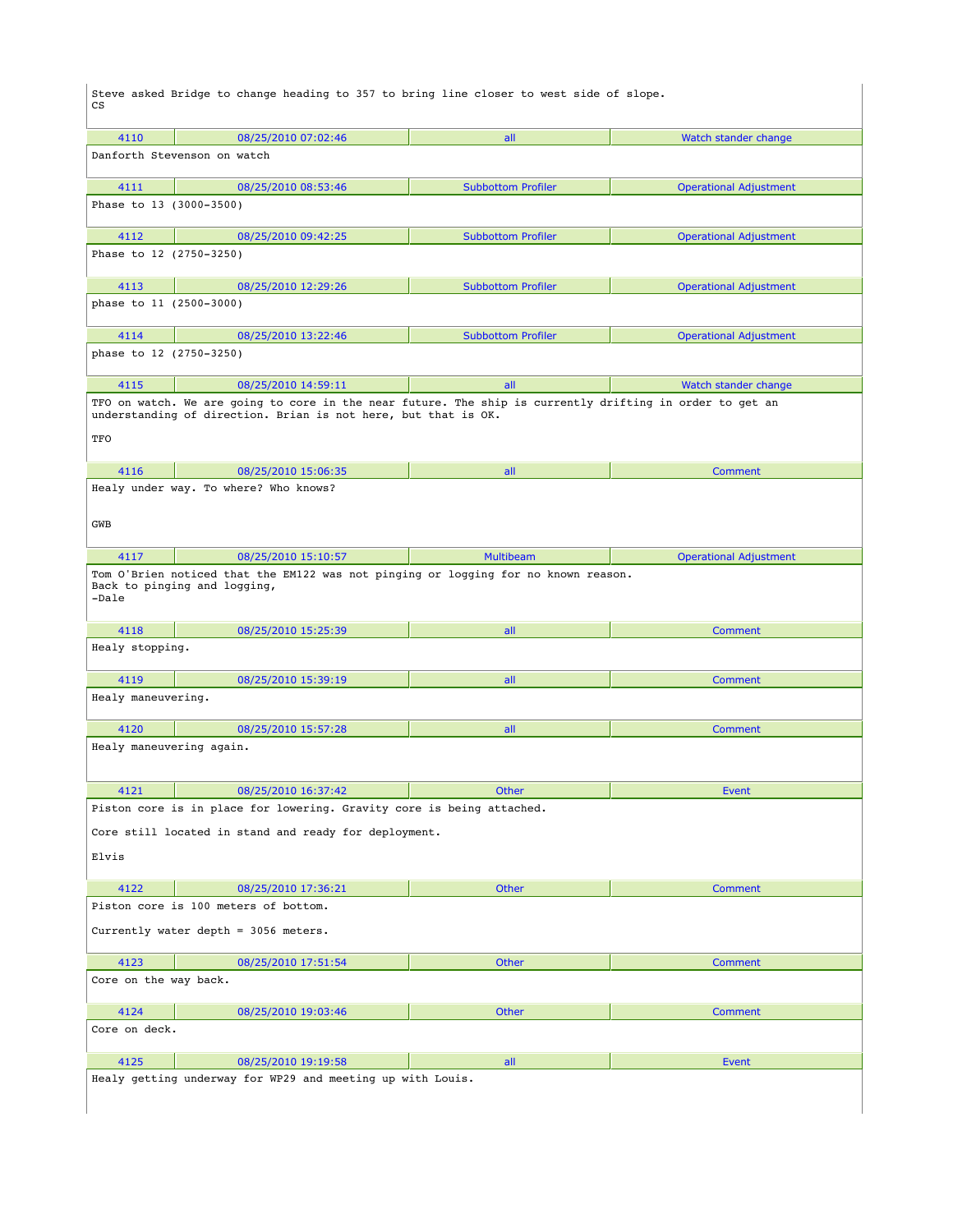| Elvis                               |                                                                              |                           |                               |  |
|-------------------------------------|------------------------------------------------------------------------------|---------------------------|-------------------------------|--|
| 4126                                | 08/25/2010 19:26:52                                                          | Other                     | <b>Comment</b>                |  |
|                                     | Piston core appears to be successful.                                        |                           |                               |  |
| BЕ                                  |                                                                              |                           |                               |  |
| 4127                                | 08/25/2010 19:29:23                                                          | <b>Multibeam</b>          | Comment                       |  |
|                                     | Plowing through ice, have marginal multibeam and subbottom.                  |                           |                               |  |
| Santa                               |                                                                              |                           |                               |  |
| 4128                                | 08/25/2010 19:31:35                                                          | <b>Multibeam</b>          | <b>Event</b>                  |  |
| EM122 to very deep.                 |                                                                              |                           |                               |  |
| TFO                                 |                                                                              |                           |                               |  |
| 4129                                | 08/25/2010 19:34:28                                                          | <b>Multibeam</b>          | <b>Operational Adjustment</b> |  |
| Multibeam Max. angle = 60           |                                                                              |                           |                               |  |
| 4130                                | 08/25/2010 19:46:33                                                          | all                       | Comment                       |  |
|                                     | Multibeam and sub-bottom still NFG                                           |                           |                               |  |
| TFO                                 |                                                                              |                           |                               |  |
| 4131                                | 08/25/2010 19:52:59                                                          | <b>Multibeam</b>          | Event                         |  |
| Multibeam max. angle = 50           |                                                                              |                           |                               |  |
| 4132                                | 08/25/2010 20:01:24                                                          | <b>Multibeam</b>          | <b>Comment</b>                |  |
|                                     | Lost bathy on mapserver. Steve is on it.                                     |                           |                               |  |
| Santa                               |                                                                              |                           |                               |  |
| 4133                                | 08/25/2010 20:02:55                                                          | all                       | Comment                       |  |
|                                     | Ice has stopped Healy, backing and guess what?                               |                           |                               |  |
| TFO                                 |                                                                              |                           |                               |  |
| 4134                                | 08/25/2010 20:12:08                                                          | <b>Subbottom Profiler</b> | Comment                       |  |
|                                     | Multibeam and sub-bottom is still really bad, lots of ice.                   |                           |                               |  |
| BЕ                                  |                                                                              |                           |                               |  |
| 4135                                | 08/25/2010 20:20:28                                                          | <b>XBT</b>                | <b>Event</b>                  |  |
|                                     | XBT T5-00107 just completed.                                                 |                           |                               |  |
| Sequence $# 107$<br>Serial 00349246 |                                                                              |                           |                               |  |
| Santa                               |                                                                              |                           |                               |  |
| 4136                                | 08/25/2010 20:56:54                                                          | <b>Multibeam</b>          | Comment                       |  |
|                                     | Ship speed up to 6.5 - 7 knots. Multibeam and sub-bottom data has improved!! |                           |                               |  |
| TFO                                 |                                                                              |                           |                               |  |
| 4137                                | 08/25/2010 21:01:37                                                          | all                       | Comment                       |  |
| Data turned to crap again.          |                                                                              |                           |                               |  |
| 4138                                | 08/25/2010 22:55:03                                                          | all                       | Watch stander change          |  |
|                                     | Peter T. and Helen G. on watch. PJT                                          |                           |                               |  |
| 4139                                | 08/25/2010 23:05:21                                                          | <b>Multibeam</b>          | <b>Operational Adjustment</b> |  |
|                                     | Set Min. Depth to 3400m and Max. Depth to 4000m.                             | PJT                       |                               |  |
| 4140                                | 08/26/2010 02:11:22                                                          | Multibeam                 | <b>Operational Adjustment</b> |  |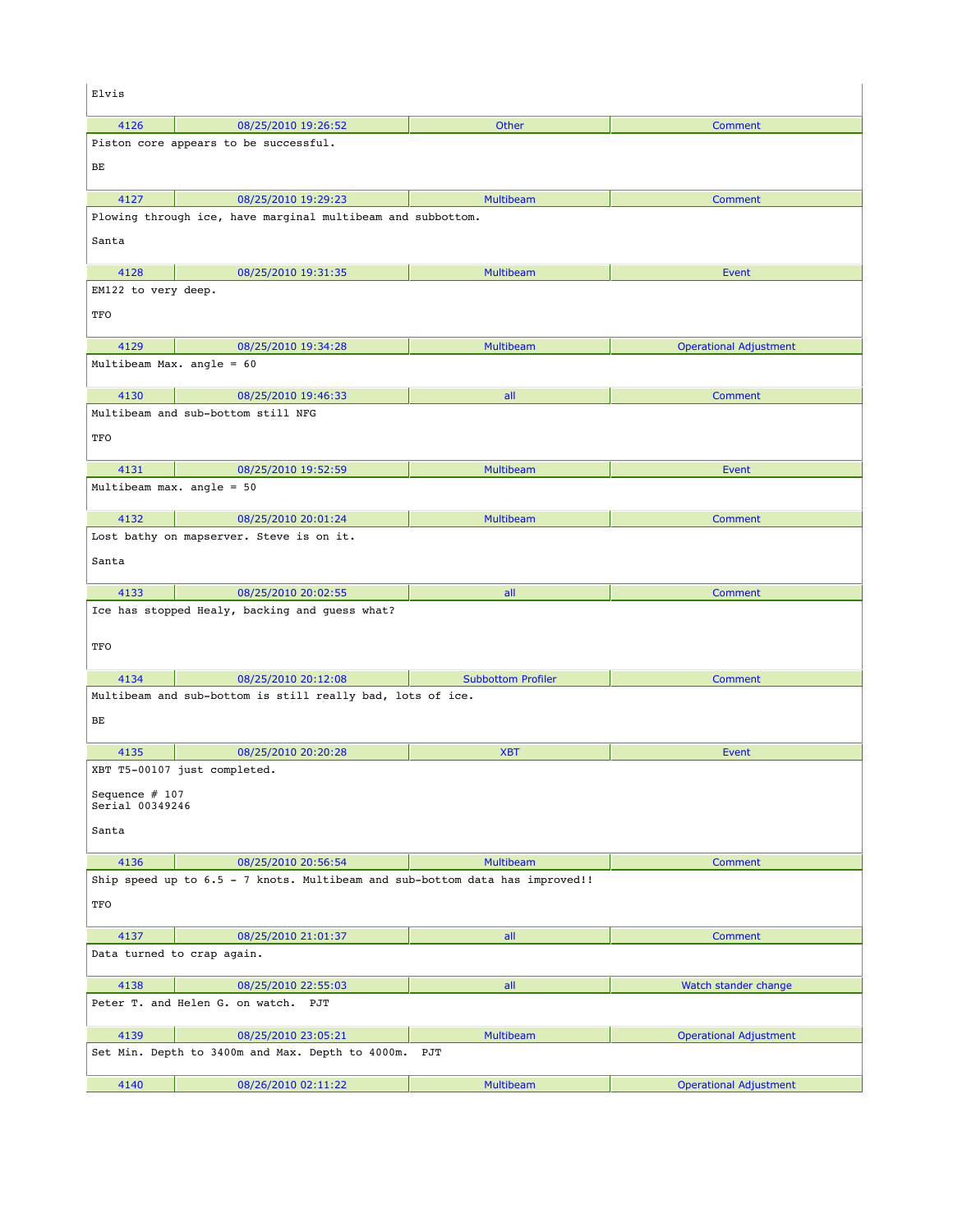|                                                                                                                                             | Set Min. Depth to 3200m. PJT                                                                              |                           |                               |  |
|---------------------------------------------------------------------------------------------------------------------------------------------|-----------------------------------------------------------------------------------------------------------|---------------------------|-------------------------------|--|
| 4141                                                                                                                                        | 08/26/2010 02:12:39                                                                                       | Other                     | <b>Comment</b>                |  |
| Speed 9 knots. PJT                                                                                                                          | Gravity: Healy still breaking by itself. 8 tenths coverage and a fair amount of shaking due to thick ice. |                           |                               |  |
| 4142                                                                                                                                        | 08/26/2010 02:43:51                                                                                       | <b>Multibeam</b>          | <b>Operational Adjustment</b> |  |
|                                                                                                                                             | Set Force Depth to 3650m. PJT                                                                             |                           |                               |  |
| 4143                                                                                                                                        | 08/26/2010 02:57:06                                                                                       | all                       | Watch stander change          |  |
| CS on/HG off watch.                                                                                                                         |                                                                                                           |                           |                               |  |
| 4144                                                                                                                                        | 08/26/2010 04:09:15                                                                                       | <b>Multibeam</b>          | <b>Operational Adjustment</b> |  |
|                                                                                                                                             | Set the Min Depth to 3400m and the Max. Depth to 3900m. PJT                                               |                           |                               |  |
| 4145                                                                                                                                        | 08/26/2010 05:08:23                                                                                       | <b>Multibeam</b>          | <b>Operational Adjustment</b> |  |
|                                                                                                                                             | Set Force Depth to 3550. PJT                                                                              |                           |                               |  |
| 4146                                                                                                                                        | 08/26/2010 05:14:52                                                                                       | <b>Multibeam</b>          | <b>Operational Adjustment</b> |  |
|                                                                                                                                             | Set Min. Depth to 3200m and Max. Depth to 3800m and Force Depth to 3500m.                                 |                           |                               |  |
| 4147                                                                                                                                        | 08/26/2010 05:17:05                                                                                       | <b>Subbottom Profiler</b> | Watch stander change          |  |
| СS                                                                                                                                          | Changed phase to 14 (3250-3750 m) - we're going up a slope on the way to WP2.                             |                           |                               |  |
| 4148                                                                                                                                        | 08/26/2010 05:30:08                                                                                       | <b>Multibeam</b>          | <b>Operational Adjustment</b> |  |
|                                                                                                                                             | Set Force Depth to 3450m, Min Depth to 3100m and Max. Depth to 3700m. PJT                                 |                           |                               |  |
| 4149                                                                                                                                        | 08/26/2010 06:02:56                                                                                       | <b>Multibeam</b>          | <b>Operational Adjustment</b> |  |
|                                                                                                                                             | PU Sensor error (1810). Clicked OK. PJT                                                                   |                           |                               |  |
| 4150                                                                                                                                        | 08/26/2010 06:12:38                                                                                       | <b>Multibeam</b>          | <b>Operational Adjustment</b> |  |
|                                                                                                                                             | Set Force Depth to 3400m and Min. Depth to 3000m. PJT                                                     |                           |                               |  |
| 4151                                                                                                                                        | 08/26/2010 06:24:45                                                                                       | <b>Multibeam</b>          | <b>Operational Adjustment</b> |  |
|                                                                                                                                             | Set Min. Depth to 2800m and Max. Depth to 3600m and Force Depth to 3380m. PJT                             |                           |                               |  |
| 4152                                                                                                                                        | 08/26/2010 06:41:59                                                                                       | <b>Multibeam</b>          | <b>Operational Adjustment</b> |  |
|                                                                                                                                             | Set Force Depth to 3340m. PJT                                                                             |                           |                               |  |
| 4153                                                                                                                                        | 08/26/2010 06:58:48                                                                                       | <b>Multibeam</b>          | <b>Operational Adjustment</b> |  |
| Arrived at our CTD station 007. Put EM122 Angular Cov. mode to auto, max angle 70, ping mode auto and dual swath<br>mode dynamic.<br>-Steve |                                                                                                           |                           |                               |  |
| 4154                                                                                                                                        | 08/26/2010 07:03:20                                                                                       | all                       | Watch stander change          |  |
|                                                                                                                                             | Danforth Stevenson on watch                                                                               |                           |                               |  |
| 4155                                                                                                                                        | 08/26/2010 09:24:58                                                                                       | <b>CTD</b>                | Event                         |  |
|                                                                                                                                             | CTD on deck. Louis is very close now, should be meeting up shortly. bwd                                   |                           |                               |  |
| 4156                                                                                                                                        | 08/26/2010 09:59:37                                                                                       | all                       | Event                         |  |
|                                                                                                                                             | Coming around now to an easterly course, and will wait for the Louis to deploy gear.                      |                           | bwd                           |  |
| 4157                                                                                                                                        | 08/26/2010 10:09:34                                                                                       | <b>Multibeam</b>          | <b>Operational Adjustment</b> |  |
|                                                                                                                                             | Added in new CTD cast data HLY1002 CTD 007.asvp.                                                          | bwd                       |                               |  |
| 4158                                                                                                                                        | 08/26/2010 10:55:49                                                                                       | all                       | Event                         |  |
|                                                                                                                                             | Louis now ready to deploy the seismic gear in the water, moving forward onto easterly course.             |                           | bwd                           |  |
| 4159                                                                                                                                        | 08/26/2010 11:10:29                                                                                       | all                       | Event                         |  |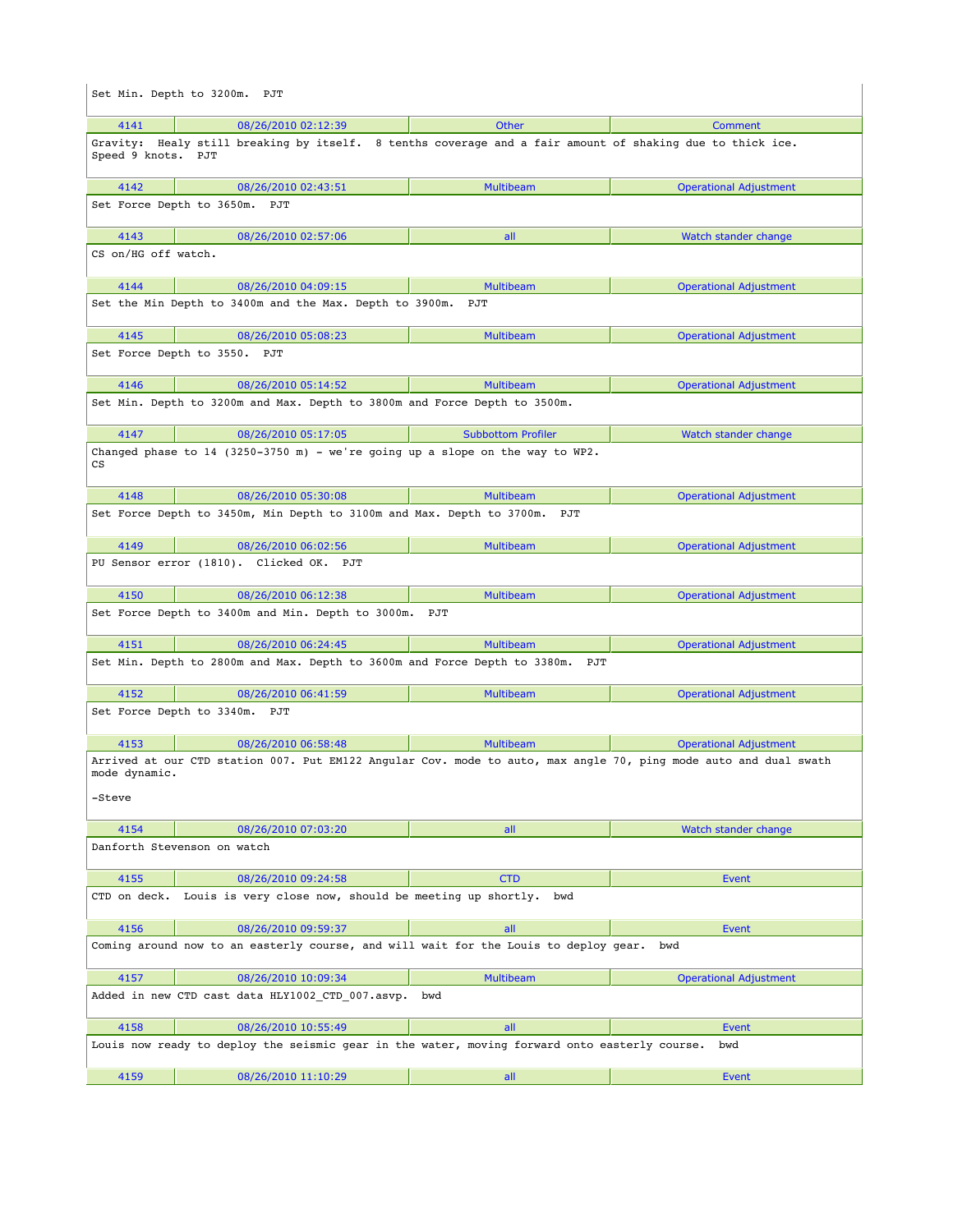|                                                                                                                    | Louis has the gear in, Healy breaking ice clearing the way for Louis. bwd                                                                                                                                   |                           |                               |
|--------------------------------------------------------------------------------------------------------------------|-------------------------------------------------------------------------------------------------------------------------------------------------------------------------------------------------------------|---------------------------|-------------------------------|
| 4160                                                                                                               | 08/26/2010 13:06:23                                                                                                                                                                                         | <b>Multibeam</b>          | <b>Operational Adjustment</b> |
|                                                                                                                    | On line to the east now, breaking ice for the Louis. Set the ping mode to very deep, angular coverage to<br>manual, max angle to 50 port/stbd. Max depth to 4000, min depth to 3000, force depth 3500m. bwd |                           |                               |
| 4161                                                                                                               | 08/26/2010 13:27:53                                                                                                                                                                                         | <b>Subbottom Profiler</b> | <b>Operational Adjustment</b> |
| Phase to 15 (3500-4000)                                                                                            |                                                                                                                                                                                                             |                           |                               |
| 4162                                                                                                               | 08/26/2010 13:53:53                                                                                                                                                                                         | all                       | Event                         |
|                                                                                                                    | Louis got stuck in the ice and requested that we come around and make a close pass to break up the ice pack. bwd                                                                                            |                           |                               |
| 4163                                                                                                               | 08/26/2010 13:57:21                                                                                                                                                                                         | all                       | Event                         |
|                                                                                                                    | Reversed course and we're on our way back to help out the Louis.                                                                                                                                            | bwd                       |                               |
| 4164                                                                                                               | 08/26/2010 14:12:27                                                                                                                                                                                         | all                       | Event                         |
| to free up the ice. bwd                                                                                            | Made a port-port pass by the Louis at a modest distance, and are now turning around to come in for a closer pass                                                                                            |                           |                               |
| 4165                                                                                                               | 08/26/2010 14:17:06                                                                                                                                                                                         | all                       | Event                         |
|                                                                                                                    | Turned around and we're now going to make a close pass on Louis' port side, then pull ahead of her. bwd                                                                                                     |                           |                               |
| 4166                                                                                                               | 08/26/2010 14:57:12                                                                                                                                                                                         | all                       | Watch stander change          |
|                                                                                                                    | Tom is on watch, it remains to be seen how well Brian Edwards does on watch.                                                                                                                                |                           |                               |
| TFO                                                                                                                |                                                                                                                                                                                                             |                           |                               |
| 4167                                                                                                               | 08/26/2010 14:59:15                                                                                                                                                                                         | all                       | Event                         |
|                                                                                                                    | Healy returning to help Louis to get unstuck.                                                                                                                                                               |                           |                               |
| Tough going at 82 north.                                                                                           |                                                                                                                                                                                                             |                           |                               |
|                                                                                                                    | Multi-beam and subbottom are very spotty.                                                                                                                                                                   |                           |                               |
| TFO                                                                                                                |                                                                                                                                                                                                             |                           |                               |
| 4168                                                                                                               | 08/26/2010 15:18:13                                                                                                                                                                                         | all                       | <b>Comment</b>                |
| Louis freed up and moving. Healy turning and coming along Louis port side to resume the lead.                      |                                                                                                                                                                                                             |                           |                               |
| Santa                                                                                                              |                                                                                                                                                                                                             |                           |                               |
| 4169                                                                                                               | 08/26/2010 15:29:29                                                                                                                                                                                         | all                       | <b>Comment</b>                |
|                                                                                                                    | Louis called and is at 4 knots and 6 cables distance.                                                                                                                                                       |                           |                               |
| TFO                                                                                                                |                                                                                                                                                                                                             |                           |                               |
| 4170                                                                                                               | 08/26/2010 16:45:26                                                                                                                                                                                         | all                       | Comment                       |
|                                                                                                                    | Louis helicopter CG-363 reports a large ice flow ~ 3 miles ahead. Healy and Louis will swing wide right to avoid.                                                                                           |                           |                               |
| 4171                                                                                                               | 08/26/2010 16:52:15                                                                                                                                                                                         | <b>Multibeam</b>          | <b>Operational Adjustment</b> |
| Multibeam = deep                                                                                                   |                                                                                                                                                                                                             |                           |                               |
| 4172                                                                                                               | 08/26/2010 19:59:51                                                                                                                                                                                         | all                       | Comment                       |
|                                                                                                                    | Louis called and is stuck. Healy is going to Louis in order to break ice and release pressure.                                                                                                              |                           |                               |
| TFO                                                                                                                |                                                                                                                                                                                                             |                           |                               |
| 4173                                                                                                               | 08/26/2010 20:13:32                                                                                                                                                                                         | all                       | <b>Comment</b>                |
| Louis is freed up and underway. Healy is swinging around and will attempt a port side pass by Louis into the lead. |                                                                                                                                                                                                             |                           |                               |
| 4174                                                                                                               | 08/26/2010 20:27:20                                                                                                                                                                                         | all                       | <b>Comment</b>                |
|                                                                                                                    | Healy back in lead and both ships underway along track line.                                                                                                                                                |                           |                               |
| 4175                                                                                                               | 08/26/2010 20:52:54                                                                                                                                                                                         | all                       | Comment                       |
| Back and ram.                                                                                                      |                                                                                                                                                                                                             |                           |                               |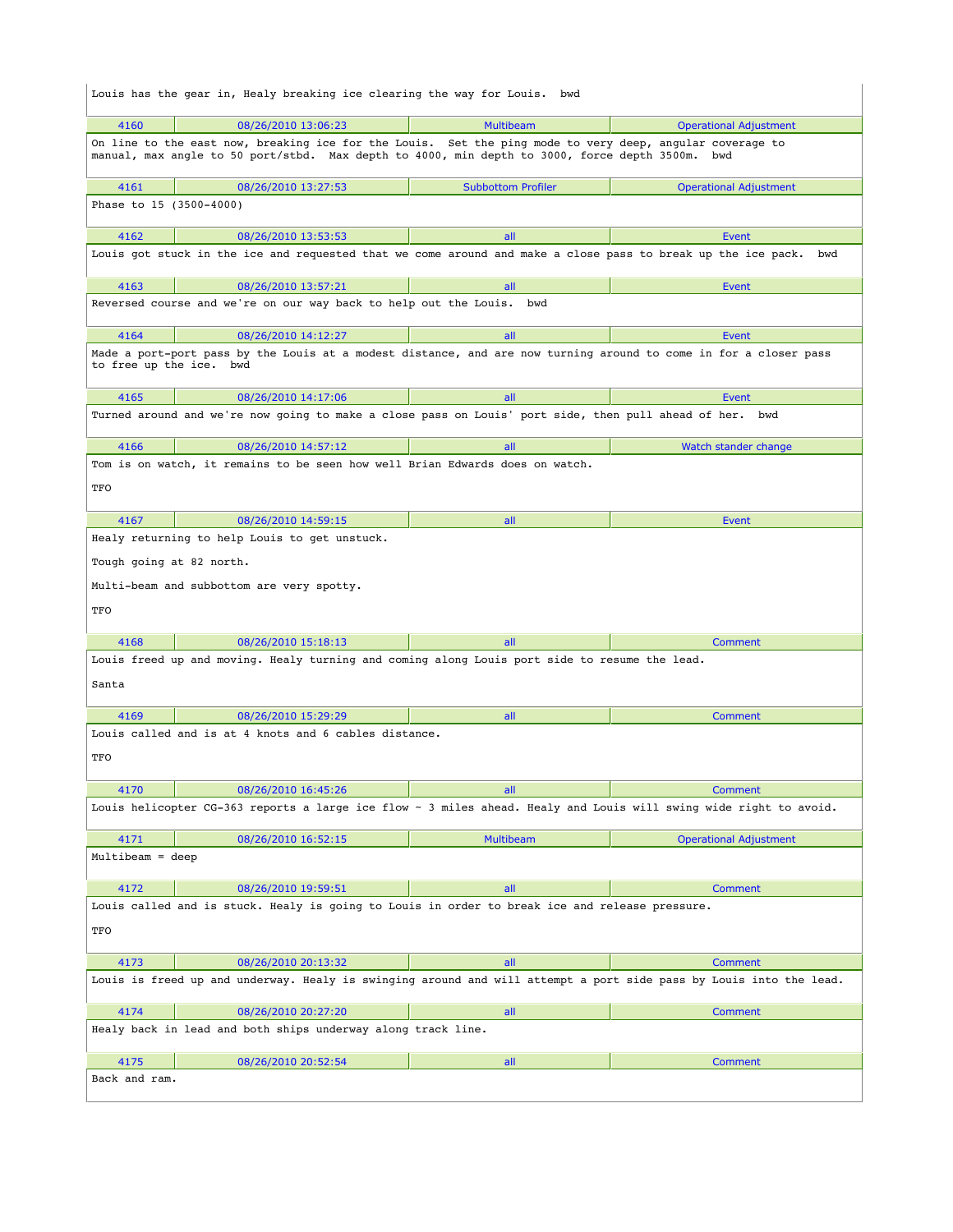| 4176                                                                                                                                                    | 08/26/2010 21:00:59                                                                                           | all                       | Comment                       |  |
|---------------------------------------------------------------------------------------------------------------------------------------------------------|---------------------------------------------------------------------------------------------------------------|---------------------------|-------------------------------|--|
|                                                                                                                                                         | Still having difficulty with getting through ice at this location.                                            |                           |                               |  |
| BЕ                                                                                                                                                      |                                                                                                               |                           |                               |  |
|                                                                                                                                                         |                                                                                                               |                           |                               |  |
| 4177                                                                                                                                                    | 08/26/2010 21:28:58                                                                                           | all                       | Comment                       |  |
|                                                                                                                                                         | Louis stuck,, swinging around to break ice around hull.                                                       |                           |                               |  |
| 4178                                                                                                                                                    | 08/26/2010 21:35:04                                                                                           | all                       | Comment                       |  |
|                                                                                                                                                         | Louis is free. Healy swinging around to take the lead again.                                                  |                           |                               |  |
| 4179                                                                                                                                                    | 08/26/2010 21:50:55                                                                                           | all                       | <b>Comment</b>                |  |
|                                                                                                                                                         | Healy currently cruising at 6.5 knots.                                                                        |                           |                               |  |
| 4180                                                                                                                                                    | 08/26/2010 22:54:45                                                                                           | all                       | Watch stander change          |  |
|                                                                                                                                                         | Peter T. and Helen G. on watch. PJT                                                                           |                           |                               |  |
| 4181                                                                                                                                                    | 08/26/2010 23:41:58                                                                                           | <b>Multibeam</b>          | <b>Operational Adjustment</b> |  |
|                                                                                                                                                         | Changed ping mode to very deep.                                                                               |                           |                               |  |
| -Steve                                                                                                                                                  |                                                                                                               |                           |                               |  |
|                                                                                                                                                         |                                                                                                               |                           |                               |  |
| 4182                                                                                                                                                    | 08/27/2010 02:36:42                                                                                           | all                       | Watch stander change          |  |
| CS on watch/HG off watch.                                                                                                                               |                                                                                                               |                           |                               |  |
| 4183                                                                                                                                                    | 08/27/2010 02:44:23                                                                                           | Other                     | <b>Resolution</b>             |  |
|                                                                                                                                                         | Firmware update in POSMV2. All green lights.<br>CS                                                            |                           |                               |  |
| 4184                                                                                                                                                    | 08/27/2010 03:28:23                                                                                           | Other                     | Comment                       |  |
| Gravity:                                                                                                                                                | Healy breaking for Louis. 9 tenths coverage. Speed 4 knots.                                                   | PJT                       |                               |  |
|                                                                                                                                                         |                                                                                                               |                           |                               |  |
| 4185                                                                                                                                                    | 08/27/2010 03:28:54                                                                                           | <b>Subbottom Profiler</b> | <b>Operational Adjustment</b> |  |
| Knudsen time sync. PJT                                                                                                                                  |                                                                                                               |                           |                               |  |
| 4186                                                                                                                                                    | 08/27/2010 03:56:14                                                                                           | all                       | Comment                       |  |
| PJT                                                                                                                                                     | Ramming and backing a few times. We just got stuck again. We're going to give it another shot. You can do it! |                           |                               |  |
| 4187                                                                                                                                                    | 08/27/2010 04:14:33                                                                                           | all                       | Comment                       |  |
| Louis now stuck in same ridge that Healy just rammed through; Healy turning to go back and assist Louis,<br>fighting through tough ice to get there. CS |                                                                                                               |                           |                               |  |
| 4188                                                                                                                                                    | 08/27/2010 04:26:12                                                                                           | all                       | Comment                       |  |
|                                                                                                                                                         | Breaking the Louis out of a jam. PJT                                                                          |                           |                               |  |
| 4189                                                                                                                                                    | 08/27/2010 07:01:05                                                                                           | all                       | Watch stander change          |  |
|                                                                                                                                                         | Danforth and Stevenson on watch.                                                                              |                           |                               |  |
| 4190                                                                                                                                                    | 08/27/2010 13:42:12                                                                                           | all                       | Event                         |  |
| Streamer problems on the Louis. They want to pull the streamer to inspect. Looking for open water for the<br>Louis. bwd                                 |                                                                                                               |                           |                               |  |
| 4191                                                                                                                                                    | 08/27/2010 14:43:19                                                                                           | all                       | Watch stander change          |  |
| TFO on watch.                                                                                                                                           |                                                                                                               |                           |                               |  |
| We are waiting to hear from Louis about streamer repairs. Standing by for a cast.                                                                       |                                                                                                               |                           |                               |  |
| TFO                                                                                                                                                     |                                                                                                               |                           |                               |  |
|                                                                                                                                                         |                                                                                                               |                           |                               |  |
| 4192                                                                                                                                                    | 08/27/2010 14:50:19                                                                                           | all                       | Event                         |  |
|                                                                                                                                                         | Louis streamer is broke. 2 -3 hours for repair.                                                               |                           |                               |  |
| We will do a cast.                                                                                                                                      |                                                                                                               |                           |                               |  |
| TFO                                                                                                                                                     |                                                                                                               |                           |                               |  |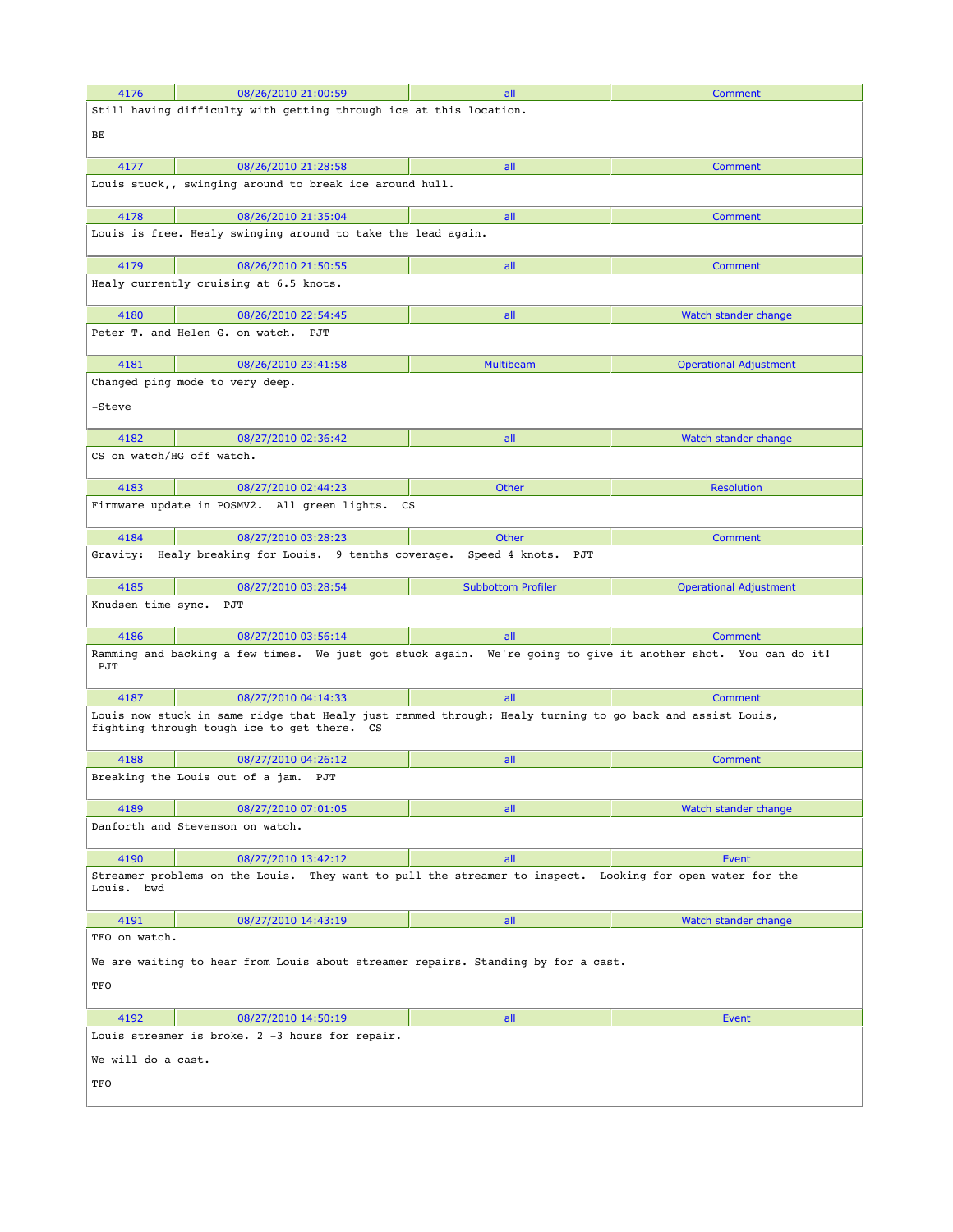| 4193                                                                                                                        | 08/27/2010 15:19:12                                                                                                                                                              | <b>CTD</b>       | Event                         |  |  |
|-----------------------------------------------------------------------------------------------------------------------------|----------------------------------------------------------------------------------------------------------------------------------------------------------------------------------|------------------|-------------------------------|--|--|
| CTD in the water                                                                                                            |                                                                                                                                                                                  |                  |                               |  |  |
|                                                                                                                             |                                                                                                                                                                                  |                  |                               |  |  |
| 4194                                                                                                                        | 08/27/2010 17:09:48                                                                                                                                                              | all              | Comment                       |  |  |
| system had<br>Elvis                                                                                                         | Louis science called and said that the should be ready to go by 11AM local 1800 UTC. Seems that the airgun<br>flipped over and twisted the streamer some how, but all sounds OK. |                  |                               |  |  |
|                                                                                                                             |                                                                                                                                                                                  |                  |                               |  |  |
| 4195                                                                                                                        | 08/27/2010 18:01:21                                                                                                                                                              | <b>CTD</b>       | Event                         |  |  |
|                                                                                                                             | CTD at surface and being recovered.                                                                                                                                              |                  |                               |  |  |
| 4196                                                                                                                        | 08/27/2010 18:03:10                                                                                                                                                              | all              | <b>Comment</b>                |  |  |
|                                                                                                                             | Healy is informing Louis that Healy is about to get underway.                                                                                                                    |                  |                               |  |  |
| Elvis                                                                                                                       |                                                                                                                                                                                  |                  |                               |  |  |
| 4197                                                                                                                        | 08/27/2010 18:08:31                                                                                                                                                              | <b>CTD</b>       | <b>Event</b>                  |  |  |
|                                                                                                                             | CTD bottle 22 failed to seal, may have been compromised. Very very very suspect.                                                                                                 |                  |                               |  |  |
| Santa                                                                                                                       | May not want to use water from bottle 22, because it leaked and we do not know what depth the water came from.                                                                   |                  |                               |  |  |
|                                                                                                                             |                                                                                                                                                                                  |                  |                               |  |  |
| 4198                                                                                                                        | 08/27/2010 18:09:07                                                                                                                                                              | all              | <b>Comment</b>                |  |  |
|                                                                                                                             | Healy is currently underway.                                                                                                                                                     |                  |                               |  |  |
| 4199                                                                                                                        | 08/27/2010 18:17:04                                                                                                                                                              | all              | Comment                       |  |  |
|                                                                                                                             | Louis science called and will be ready to deploy gear at 1200 local 1900 UTC. Dave is sending a small correction<br>for WP 29 to Brian via email.                                |                  |                               |  |  |
| 4200                                                                                                                        | 08/27/2010 18:37:18                                                                                                                                                              | all              | <b>Comment</b>                |  |  |
|                                                                                                                             | Jon Childs called and suggested that we should return to Great Circle lines, as it makes navigation a bit easier.                                                                |                  |                               |  |  |
| TFO                                                                                                                         |                                                                                                                                                                                  |                  |                               |  |  |
| 4201                                                                                                                        | 08/27/2010 18:55:30                                                                                                                                                              | <b>Multibeam</b> | <b>Operational Adjustment</b> |  |  |
| -Dale                                                                                                                       | Stop logging and pinging to run BIST tests while waiting for LSSL to be ready                                                                                                    |                  |                               |  |  |
| 4202                                                                                                                        | 08/27/2010 19:02:38                                                                                                                                                              | <b>Multibeam</b> | <b>Operational Adjustment</b> |  |  |
| EM122 back on line<br>-Dale                                                                                                 |                                                                                                                                                                                  |                  |                               |  |  |
| > -Dale                                                                                                                     | > Stop logging and pinging to run BIST tests while waiting for LSSL to be ready                                                                                                  |                  |                               |  |  |
| 4203                                                                                                                        | 08/27/2010 19:15:25                                                                                                                                                              | all              | Event                         |  |  |
|                                                                                                                             | Healy is underway, Louis will start up shortly.                                                                                                                                  |                  |                               |  |  |
| 4204                                                                                                                        | 08/27/2010 19:29:04                                                                                                                                                              | all              | Comment                       |  |  |
| We will be following a new Great Circle track line. Healy is now underway towards the new line and Louis will<br>follow up. |                                                                                                                                                                                  |                  |                               |  |  |
| 4205                                                                                                                        | 08/27/2010 19:35:39                                                                                                                                                              | all              | <b>Event</b>                  |  |  |
|                                                                                                                             | Louis is in our track at 4 knots.                                                                                                                                                |                  |                               |  |  |
| TFO                                                                                                                         |                                                                                                                                                                                  |                  |                               |  |  |
| 4206                                                                                                                        | 08/27/2010 21:25:32                                                                                                                                                              | <b>Multibeam</b> | Event                         |  |  |
|                                                                                                                             | Position input error on MB                                                                                                                                                       |                  |                               |  |  |
| 4207                                                                                                                        | 08/27/2010 21:41:32                                                                                                                                                              | all              | Comment                       |  |  |
|                                                                                                                             | Healy stuck, back and ram                                                                                                                                                        |                  |                               |  |  |
| 4208                                                                                                                        | 08/27/2010 21:51:58                                                                                                                                                              | all              | Comment                       |  |  |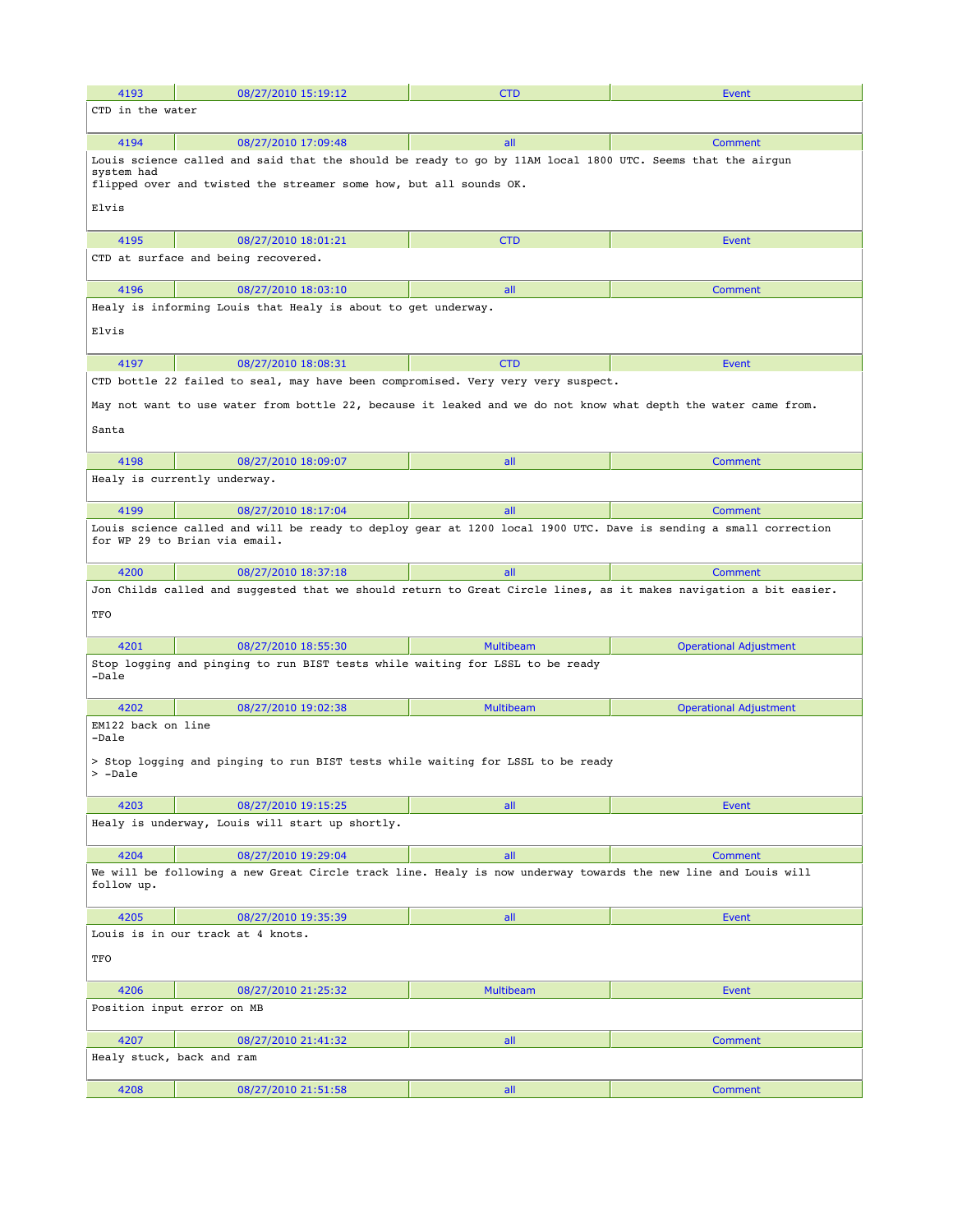After being stuck, Healy called Louis with the "all clear" and OK to follow through, but Louis called back and said the streamer was not working. They are looking for open water to haul gear. **TFO**  4209 08/27/2010 22:09:40 all Comment It appears we are headed back towards Louis. Brian just got off the VOIP with Jon Childs. We have no clue what is going on as Brian has failed to inform us. Elvis 4210 08/27/2010 22:48:44 all all all comment Louis called, streamer is now repaired. This information is from VHF traffic between bridge personal. TFO 4211 08/27/2010 22:59:56 all Watch stander change Helen G. and Peter T. on watch. PJT 4212 08/27/2010 23:00:53 all Problem Louis is still having a problem with the seismic gear. They are pulling it again. PJT 4213 08/27/2010 23:27:11 all Comment We are looking for an opening in the ice. It will be about 2 hours before the Louis is ready to go again. PJT 4214 08/28/2010 00:41:03 all Comment Sitting and waiting for the Louis. PJT 4215 08/28/2010 00:47:00 CTD Event Preparing the CTD. PJT 4216 08/28/2010 00:56:39 CTD Event CTD is on the water. PJT 4217 08/28/2010 01:05:05 all Problem Multibeam and subbottom are not picking up anything. Maybe a piece of ice is sitting under us while we are doing this CTD. PJT 4218 08/28/2010 01:17:56 all all all comment Louis has fixed the seismic gear and is ready to get underway as soon as we are. PJT 4219 08/28/2010 01:35:28 CTD CTD Event CTD back on deck at 0122 UTC. Now transiting to Louis to resume seismic reflection profiling. HG 4220 08/28/2010 02:05:31 0 Other Problem The streamer on the Louis is not working. It works on the deck but not in the water. The Louis is pulling its seismic gear and is going to lead us to collect better multibeam. PJT 4221 08/28/2010 02:18:18 Subbottom Profiler Operational Adjustment Set phase to 15. PJT 4222 08/28/2010 02:40:30 all Watch stander change CS on watch/HG off watch. 4223 08/28/2010 03:40:59 Multibeam Operational Adjustment Set Force Depth to 3450m. PJT 4224 08/28/2010 04:04:55 Subbottom Profiler Operational Adjustment Changed phase to 14 (3250-3750 m). CS 4225 08/28/2010 04:08:13 all Event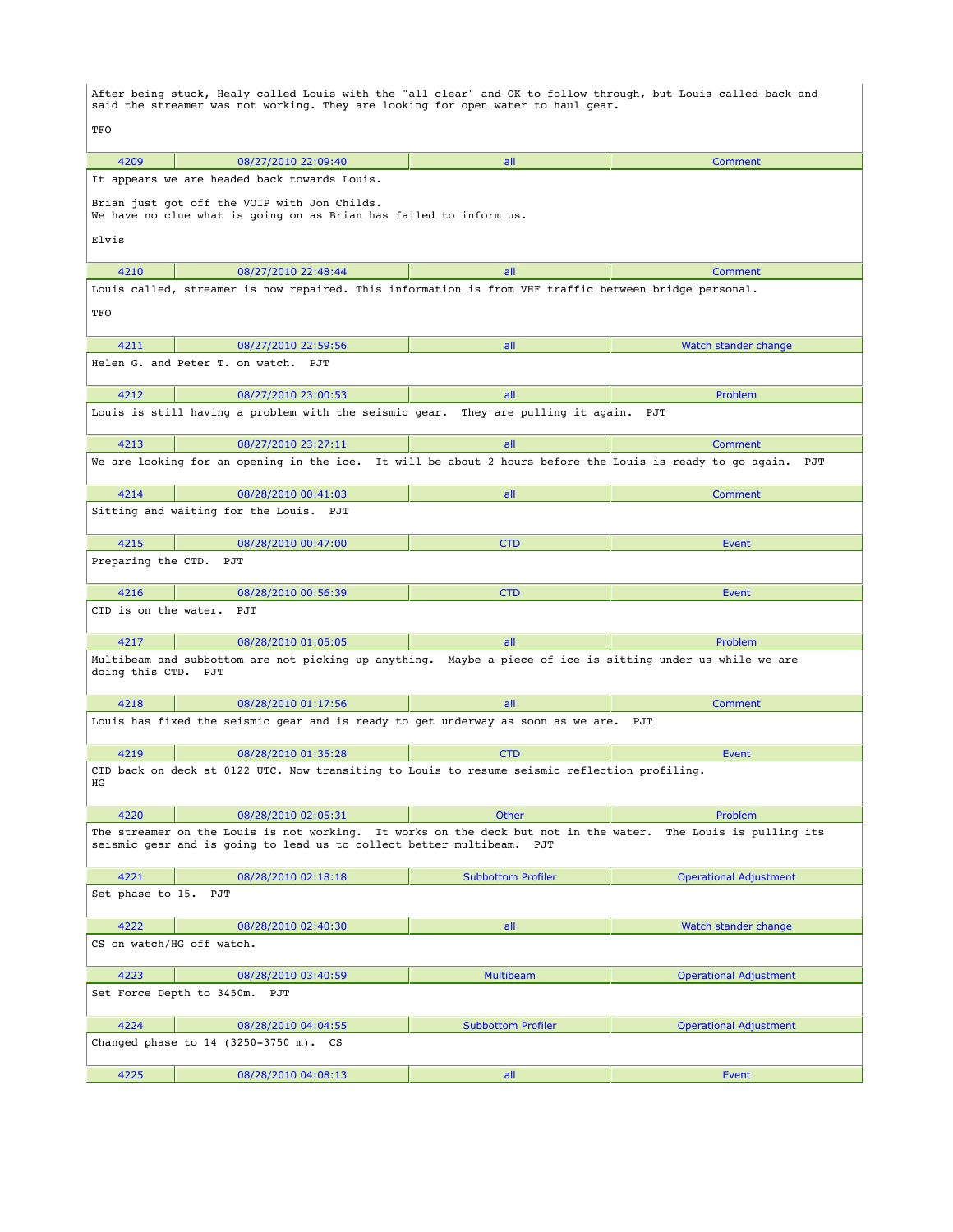| Louis is now leading Healy. Healy will try to stay about 8 cables behind at about 5 knots. CS                                                                                                                                                                                                                                                                                                                                                                                                                                                |                           |                               |  |  |
|----------------------------------------------------------------------------------------------------------------------------------------------------------------------------------------------------------------------------------------------------------------------------------------------------------------------------------------------------------------------------------------------------------------------------------------------------------------------------------------------------------------------------------------------|---------------------------|-------------------------------|--|--|
| 4226<br>08/28/2010 05:24:54                                                                                                                                                                                                                                                                                                                                                                                                                                                                                                                  | <b>Multibeam</b>          | <b>Operational Adjustment</b> |  |  |
| Set Min. Depth to 3200m, Max. Depth to 3800m and Force Depth to 3430m. PJT                                                                                                                                                                                                                                                                                                                                                                                                                                                                   |                           |                               |  |  |
| 4227<br>08/28/2010 05:36:06                                                                                                                                                                                                                                                                                                                                                                                                                                                                                                                  | <b>Multibeam</b>          | <b>Operational Adjustment</b> |  |  |
| Set Max. Depth to 3600m. PJT                                                                                                                                                                                                                                                                                                                                                                                                                                                                                                                 |                           |                               |  |  |
| 4228<br>08/28/2010 05:38:26                                                                                                                                                                                                                                                                                                                                                                                                                                                                                                                  | all                       | Comment                       |  |  |
| Catching up to Louis. Will slow down back to five knots when we do.                                                                                                                                                                                                                                                                                                                                                                                                                                                                          | PJT                       |                               |  |  |
| 4229<br>08/28/2010 06:04:50                                                                                                                                                                                                                                                                                                                                                                                                                                                                                                                  | <b>Multibeam</b>          | <b>Operational Adjustment</b> |  |  |
| Set Min. Depth to 3100m set Max. Depth to 3700m set Force Depth to 3400m. PJT                                                                                                                                                                                                                                                                                                                                                                                                                                                                |                           |                               |  |  |
| 4230<br>08/28/2010 06:05:37                                                                                                                                                                                                                                                                                                                                                                                                                                                                                                                  | Other                     | <b>Comment</b>                |  |  |
| Gravity: Louis breaking for Healy. 8 to 9 tenths coverage.                                                                                                                                                                                                                                                                                                                                                                                                                                                                                   | Speed 5 knots. PJT        |                               |  |  |
| 4231<br>08/28/2010 06:50:47                                                                                                                                                                                                                                                                                                                                                                                                                                                                                                                  | all                       | Watch stander change          |  |  |
| Danforth Stevenson on Watch                                                                                                                                                                                                                                                                                                                                                                                                                                                                                                                  |                           |                               |  |  |
| 4232<br>08/28/2010 08:26:53                                                                                                                                                                                                                                                                                                                                                                                                                                                                                                                  | <b>Multibeam</b>          | <b>Operational Adjustment</b> |  |  |
| Maintaining about 4 - 4.5 knots. Data looks good. Max depth 3700 min depth 3100 force depth 3300. Ping mode<br>VERY DEEP, manual angles 54 port/stbd. bwd                                                                                                                                                                                                                                                                                                                                                                                    |                           |                               |  |  |
| 4233<br>08/28/2010 10:37:23                                                                                                                                                                                                                                                                                                                                                                                                                                                                                                                  | <b>Subbottom Profiler</b> | <b>Operational Adjustment</b> |  |  |
| Phase to 13 (3000-3500) My big move for the watch                                                                                                                                                                                                                                                                                                                                                                                                                                                                                            |                           |                               |  |  |
| 4234<br>08/28/2010 11:24:08                                                                                                                                                                                                                                                                                                                                                                                                                                                                                                                  | <b>Multibeam</b>          | <b>Operational Adjustment</b> |  |  |
| Force depth to 3200, all other params the same.                                                                                                                                                                                                                                                                                                                                                                                                                                                                                              | bwd                       |                               |  |  |
| 4235<br>08/28/2010 12:50:16                                                                                                                                                                                                                                                                                                                                                                                                                                                                                                                  | <b>Multibeam</b>          | <b>Operational Adjustment</b> |  |  |
| Set min depth to 3000, max to 3400. bwd                                                                                                                                                                                                                                                                                                                                                                                                                                                                                                      |                           |                               |  |  |
| 4236<br>08/28/2010 14:34:55                                                                                                                                                                                                                                                                                                                                                                                                                                                                                                                  | <b>Multibeam</b>          | <b>Operational Adjustment</b> |  |  |
| Min depth to 2900m.<br>bwd                                                                                                                                                                                                                                                                                                                                                                                                                                                                                                                   |                           |                               |  |  |
| 4237<br>08/28/2010 14:44:01                                                                                                                                                                                                                                                                                                                                                                                                                                                                                                                  | all                       | Watch stander change          |  |  |
| TFO on watch.                                                                                                                                                                                                                                                                                                                                                                                                                                                                                                                                |                           |                               |  |  |
| 4238<br>08/28/2010 15:30:58                                                                                                                                                                                                                                                                                                                                                                                                                                                                                                                  | all                       | Comment                       |  |  |
| Brian Edwards called a few minutes ago. He just finished up with the Polar Puppy initiation and was complaining<br>about back problems and just general fatigue. Brian said he would be<br>a little late. I said thanks for the call, but not too rush, the floors are wet as well as the ladders. Just a<br>little dangerous out there beyond his suite in the fuzzy carpet area. I assured him that all was under control<br>and he really could take the day off (its Saturday) from all the stress he has been under as the Chief Weeny. |                           |                               |  |  |
| Elvis                                                                                                                                                                                                                                                                                                                                                                                                                                                                                                                                        |                           |                               |  |  |
| 4239<br>08/28/2010 15:47:01                                                                                                                                                                                                                                                                                                                                                                                                                                                                                                                  | all                       | Comment                       |  |  |
| Louis is breaking ice for Healy. In general, sub-bottom and multi-beam fathometer data look much better than<br>yesterday when Healy mas breaking ice.                                                                                                                                                                                                                                                                                                                                                                                       |                           |                               |  |  |
| -Dale                                                                                                                                                                                                                                                                                                                                                                                                                                                                                                                                        |                           |                               |  |  |
| 4240<br>08/28/2010 16:03:24                                                                                                                                                                                                                                                                                                                                                                                                                                                                                                                  | all                       | <b>Comment</b>                |  |  |
| It is 0902, Brian, the new Polar Puppy, just showed up for watch.                                                                                                                                                                                                                                                                                                                                                                                                                                                                            |                           |                               |  |  |
| And then left again.                                                                                                                                                                                                                                                                                                                                                                                                                                                                                                                         |                           |                               |  |  |
| TFO                                                                                                                                                                                                                                                                                                                                                                                                                                                                                                                                          |                           |                               |  |  |
| 4241<br>08/28/2010 18:34:19                                                                                                                                                                                                                                                                                                                                                                                                                                                                                                                  | all                       | Event                         |  |  |
| Tom is back from a wonderful lunch of chili mac & cheese and a roll.                                                                                                                                                                                                                                                                                                                                                                                                                                                                         |                           |                               |  |  |
| There was cake with blue frosting for desert.                                                                                                                                                                                                                                                                                                                                                                                                                                                                                                |                           |                               |  |  |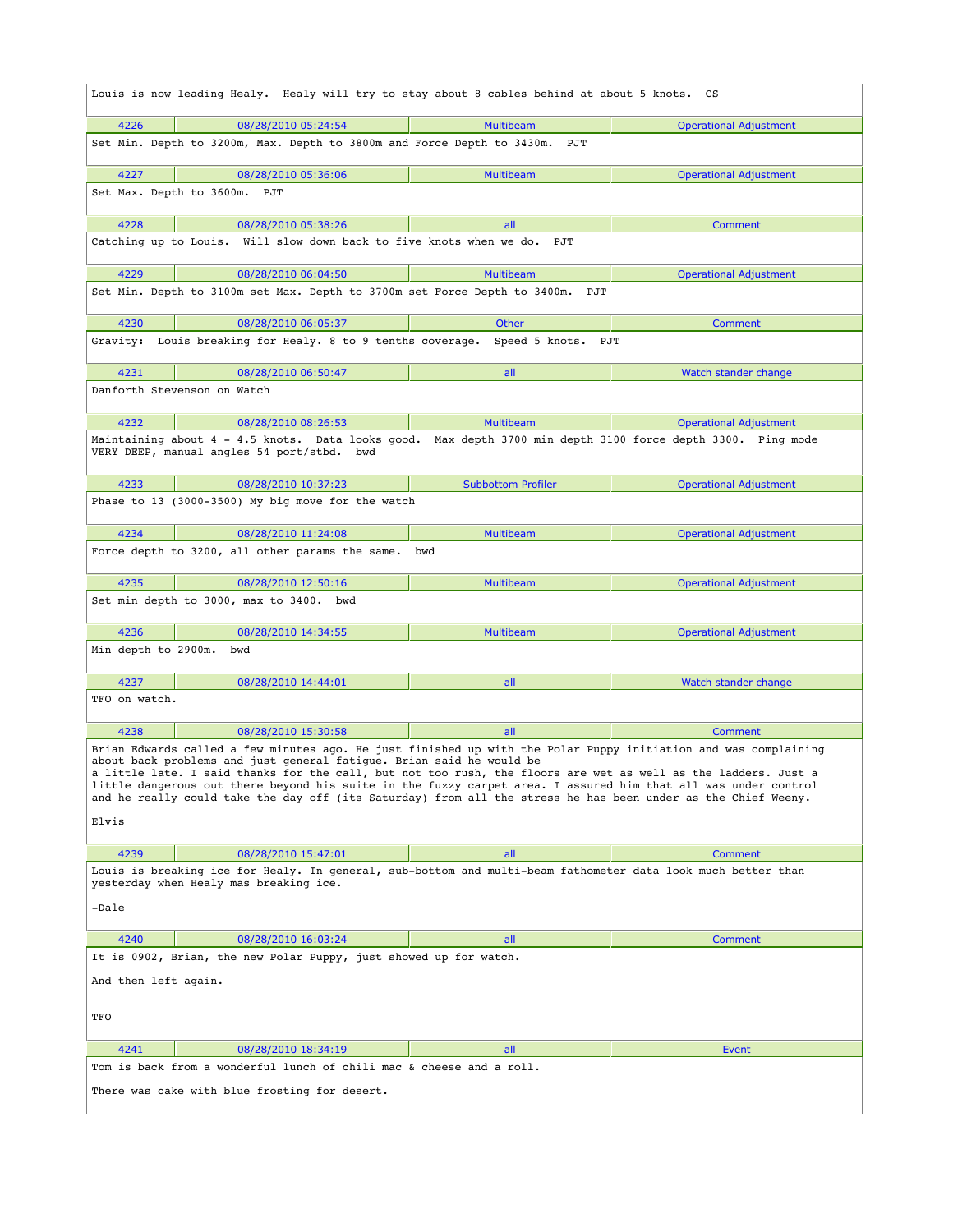| I was afraid of desert.   |                                                                                                                 |                  |                               |  |
|---------------------------|-----------------------------------------------------------------------------------------------------------------|------------------|-------------------------------|--|
| TFO                       |                                                                                                                 |                  |                               |  |
|                           |                                                                                                                 |                  |                               |  |
| 4242                      | 08/28/2010 20:58:27                                                                                             | Multibeam        | Event                         |  |
| $EM-122$ $MB = Deep mode$ |                                                                                                                 |                  |                               |  |
| 4243                      | 08/28/2010 21:44:47                                                                                             | <b>Multibeam</b> | Event                         |  |
| $EM122 = very deep mode$  |                                                                                                                 |                  |                               |  |
| 4244                      | 08/28/2010 21:57:22                                                                                             | <b>Multibeam</b> | Event                         |  |
|                           | $EM122$ Multi-beam = Deep mode.                                                                                 |                  |                               |  |
| 4245                      | 08/28/2010 22:00:57                                                                                             | all              | Comment                       |  |
|                           | Multi-beam bathy data is turning bad. Have asked bridge to slow down.                                           |                  |                               |  |
| TFO                       |                                                                                                                 |                  |                               |  |
|                           |                                                                                                                 |                  |                               |  |
| 4246                      | 08/28/2010 22:18:08                                                                                             | <b>Multibeam</b> | <b>Comment</b>                |  |
|                           | MB and SB seem to have improved since we slowed.                                                                |                  |                               |  |
| Santa Claus               |                                                                                                                 |                  |                               |  |
| 4247                      | 08/28/2010 22:47:38                                                                                             | all              | Watch stander change          |  |
|                           | Peter T. and Helen G. on watch. PJT                                                                             |                  |                               |  |
| 4248                      | 08/28/2010 22:50:33                                                                                             | <b>Multibeam</b> | <b>Operational Adjustment</b> |  |
|                           | Set Force Depth to 2800m, Min Depth to 2400m and Max Depth to 3200m.                                            | PJT              |                               |  |
|                           |                                                                                                                 |                  |                               |  |
| 4249                      | 08/28/2010 23:14:54                                                                                             | <b>Multibeam</b> | <b>Operational Adjustment</b> |  |
|                           | Set Ping Mode to VERY DEEP. PJT                                                                                 |                  |                               |  |
| 4250                      | 08/28/2010 23:45:06                                                                                             | all              | <b>Comment</b>                |  |
| as fast as possible. PJT  | There is a medical emergency and we and the Louis are breaking of the current line and both heading back to Tuk |                  |                               |  |
| 4251                      | 08/29/2010 00:17:20                                                                                             | <b>Multibeam</b> | <b>Operational Adjustment</b> |  |
|                           | Angular Coverage mode to auto and ping mode to deep.                                                            |                  |                               |  |
| -Steve                    |                                                                                                                 |                  |                               |  |
| 4252                      | 08/29/2010 01:00:59                                                                                             | <b>XBT</b>       | <b>Event</b>                  |  |
| Just finished an XBT.     | PJT                                                                                                             |                  |                               |  |
| 4253                      | 08/29/2010 01:17:00                                                                                             | all              | <b>Comment</b>                |  |
|                           | We are now underway to Tuk. PJT                                                                                 |                  |                               |  |
|                           |                                                                                                                 |                  |                               |  |
| 4254                      | 08/29/2010 01:19:33<br>Set Ping Mode to VERY DEEP. PJT                                                          | Multibeam        | <b>Operational Adjustment</b> |  |
|                           |                                                                                                                 |                  |                               |  |
| 4255                      | 08/29/2010 02:31:13                                                                                             | Multibeam        | <b>Operational Adjustment</b> |  |
| Set Force Depth to 2900m. | PJT                                                                                                             |                  |                               |  |
| 4256                      | 08/29/2010 02:50:58                                                                                             | <b>XBT</b>       | Event                         |  |
| XBT.                      | Sequence $#: 108.$<br>Serial $#: 00349238.$<br>PJT                                                              |                  |                               |  |
| 4257                      | 08/29/2010 02:52:11                                                                                             | all              | Watch stander change          |  |
|                           | Caroline S. replacing Helen G. on watch. PJT                                                                    |                  |                               |  |
| 4258                      | 08/29/2010 02:55:33                                                                                             | Multibeam        | <b>Operational Adjustment</b> |  |
|                           | Set Max Depth to 3400m and Force Depth to 3000m.                                                                | PJT              |                               |  |
| 4259                      | 08/29/2010 03:24:43                                                                                             | Multibeam        | <b>Operational Adjustment</b> |  |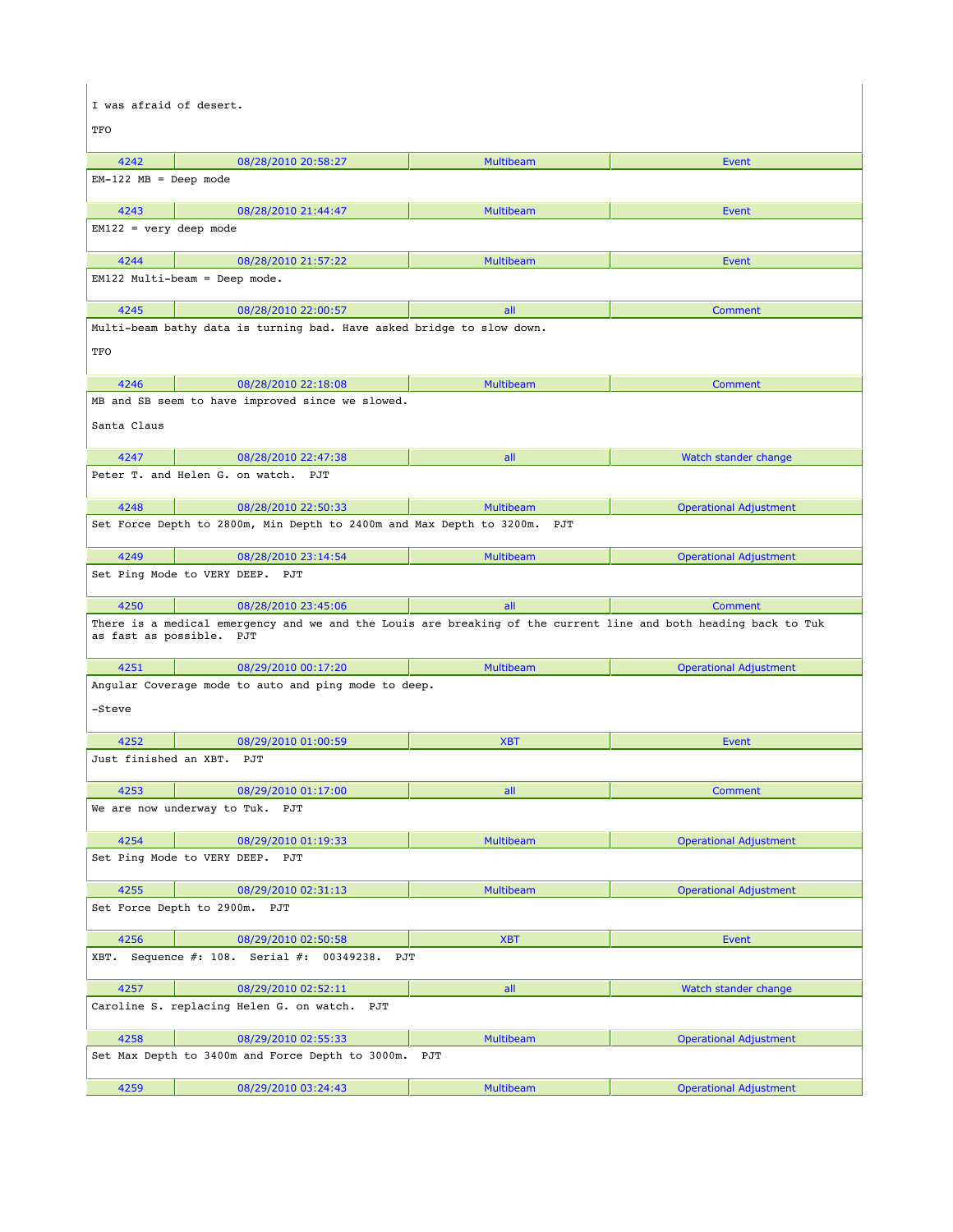| Steve entered a new sound speed profile hly1002 T5 00108.asvp.                                                                      |                                                                                                                                                                                       |                           |                               |  |
|-------------------------------------------------------------------------------------------------------------------------------------|---------------------------------------------------------------------------------------------------------------------------------------------------------------------------------------|---------------------------|-------------------------------|--|
| 4260                                                                                                                                | 08/29/2010 04:36:57                                                                                                                                                                   | Multibeam                 | <b>Operational Adjustment</b> |  |
|                                                                                                                                     | Set Force Depth to 2900m.<br>PJT                                                                                                                                                      |                           |                               |  |
| 4261                                                                                                                                | 08/29/2010 05:08:54                                                                                                                                                                   | all                       | <b>Comment</b>                |  |
|                                                                                                                                     | We reached some thick ice ridges so now Louis and Healy are going to work together breaking the ice. PJT                                                                              |                           |                               |  |
| 4262                                                                                                                                | 08/29/2010 05:49:55                                                                                                                                                                   | <b>Multibeam</b>          | <b>Operational Adjustment</b> |  |
|                                                                                                                                     | Set Force Depth to 3000m. PJT                                                                                                                                                         |                           |                               |  |
| 4263                                                                                                                                | 08/29/2010 05:51:24                                                                                                                                                                   | <b>Other</b>              | Comment                       |  |
| knots. PJT                                                                                                                          | Gravity: Healy and Louis breaking along side each other. Ice at 9 tenths coverage. Thick ice. Speed 6.3                                                                               |                           |                               |  |
| 4264                                                                                                                                | 08/29/2010 06:08:13                                                                                                                                                                   | <b>Subbottom Profiler</b> | <b>Operational Adjustment</b> |  |
|                                                                                                                                     | Changed phase to 13 (3000-3500m). CS                                                                                                                                                  |                           |                               |  |
| 4265                                                                                                                                | 08/29/2010 06:36:49                                                                                                                                                                   | <b>Other</b>              | Comment                       |  |
|                                                                                                                                     | After moving side-by-side for about 30 minutes, Healy has pulled ahead and Louis is falling into our track line.<br>Multibeam and subbottom data are nearly nonexistent at the point. | cs                        |                               |  |
| 4266                                                                                                                                | 08/29/2010 07:22:38                                                                                                                                                                   | all                       | Watch stander change          |  |
|                                                                                                                                     | Danforth Stevenson on watch                                                                                                                                                           |                           |                               |  |
| 4267                                                                                                                                | 08/29/2010 13:53:47                                                                                                                                                                   | all                       | Event                         |  |
|                                                                                                                                     | Louis and Healy have been trying to run tandem for a while. Difficult, heavy ice and ridges.                                                                                          |                           | bwd                           |  |
| 4268                                                                                                                                | 08/29/2010 14:38:13                                                                                                                                                                   | <b>Subbottom Profiler</b> | <b>Operational Adjustment</b> |  |
|                                                                                                                                     | Phase to 12 (2750 - 3250m). bwd                                                                                                                                                       |                           |                               |  |
| 4269                                                                                                                                | 08/29/2010 15:10:22                                                                                                                                                                   | all                       | Watch stander change          |  |
| calling).<br>TFO                                                                                                                    | TFO on watch. Brian is here also, but is somewhat tired from having to work in the galley yesterday (his true                                                                         |                           |                               |  |
| 4270                                                                                                                                | 08/29/2010 15:18:16                                                                                                                                                                   | <b>Multibeam</b>          | <b>Comment</b>                |  |
| Multi-Beam = mode deep                                                                                                              |                                                                                                                                                                                       |                           |                               |  |
| 4271                                                                                                                                | 08/29/2010 15:20:20                                                                                                                                                                   | all                       | Comment                       |  |
| TFO                                                                                                                                 | MB and SB data are really poor. We are breaking through thick and multi-year ice.                                                                                                     |                           |                               |  |
| 4272                                                                                                                                | 08/29/2010 15:27:30                                                                                                                                                                   | <b>Subbottom Profiler</b> | Problem                       |  |
|                                                                                                                                     | Knudsen VisaVersa program hung up. Closed it.                                                                                                                                         |                           |                               |  |
| TFO                                                                                                                                 |                                                                                                                                                                                       |                           |                               |  |
| 4273                                                                                                                                | 08/29/2010 16:23:23                                                                                                                                                                   | all                       | <b>Comment</b>                |  |
| Set flight quarters condition one.                                                                                                  |                                                                                                                                                                                       |                           |                               |  |
| Louis helicopter CG 363 headed to Healy to pick up medicine and one soul for transit to Louis and treatment of<br>sick crew member. |                                                                                                                                                                                       |                           |                               |  |
| BЕ                                                                                                                                  |                                                                                                                                                                                       |                           |                               |  |
| 4274                                                                                                                                | 08/29/2010 16:35:13                                                                                                                                                                   | <b>Subbottom Profiler</b> | <b>Event</b>                  |  |
|                                                                                                                                     | Knudsen = $3000$ -> $3500$ meters                                                                                                                                                     |                           |                               |  |
| 4275                                                                                                                                | 08/29/2010 16:44:57                                                                                                                                                                   | all                       | Comment                       |  |
|                                                                                                                                     | Healy stopped, waiting for CG 363                                                                                                                                                     |                           |                               |  |
| 4276                                                                                                                                | 08/29/2010 16:46:08                                                                                                                                                                   | all                       | <b>Comment</b>                |  |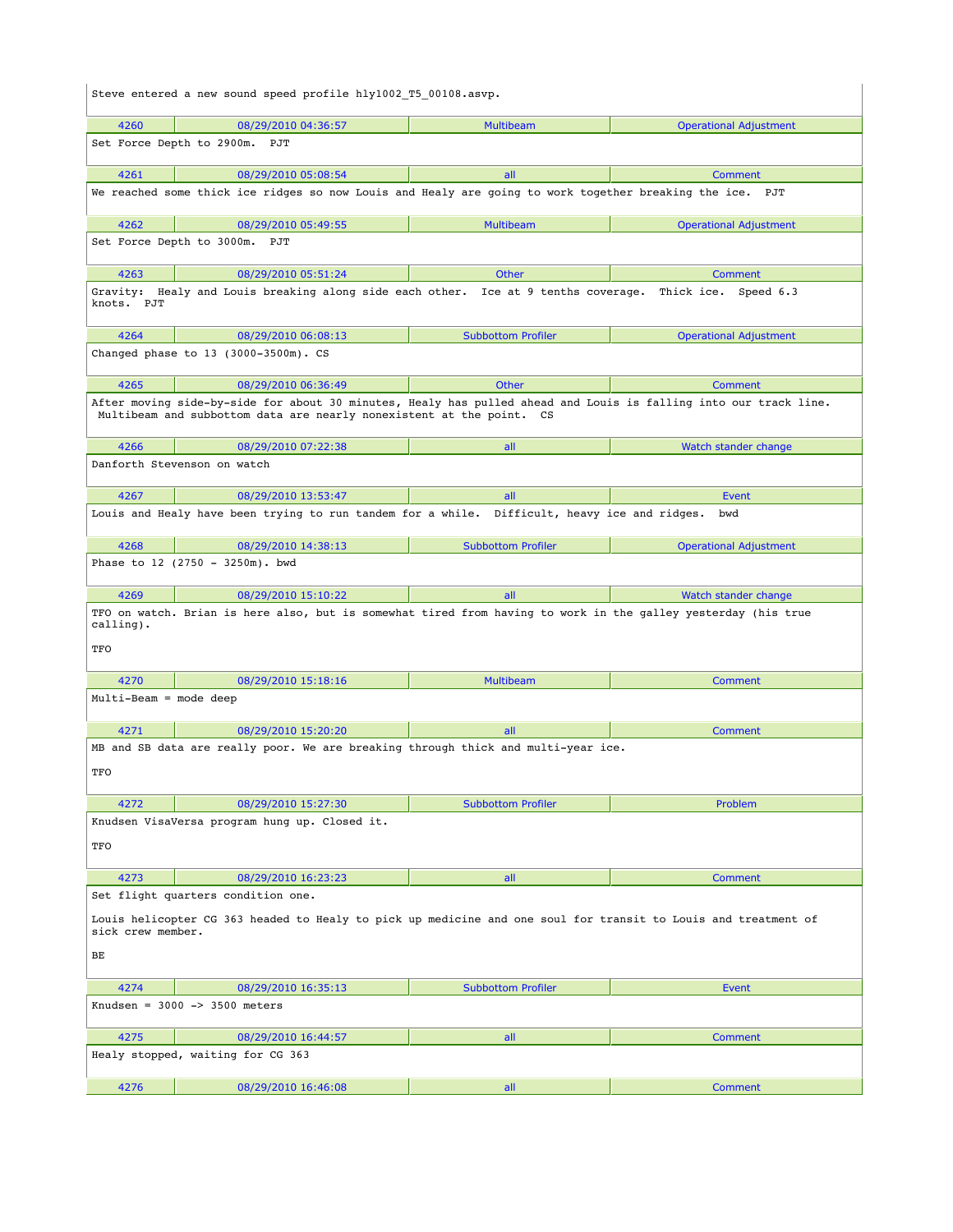| Louis CG 363 on deck. |                                                                                                                                                   |                                       |                               |  |
|-----------------------|---------------------------------------------------------------------------------------------------------------------------------------------------|---------------------------------------|-------------------------------|--|
| 4277                  | 08/29/2010 17:04:14                                                                                                                               | all                                   | <b>Event</b>                  |  |
|                       | Helicopter off and Healy underway.                                                                                                                |                                       |                               |  |
| 4278                  | 08/29/2010 17:23:16                                                                                                                               | all                                   | Comment                       |  |
|                       | AloftCon called and said they are moving again and will try and maintain a good distance to Louis for the VOIP<br>connection to stay established. |                                       |                               |  |
| TFO                   |                                                                                                                                                   |                                       |                               |  |
| 4279                  | 08/29/2010 17:35:50                                                                                                                               | <b>Multibeam</b>                      | <b>Operational Adjustment</b> |  |
| $MB$ mode = very deep |                                                                                                                                                   |                                       |                               |  |
| 4280                  | 08/29/2010 17:55:23                                                                                                                               | all                                   | <b>Comment</b>                |  |
|                       | Healy stopped for electrical issue with prop drive.                                                                                               |                                       |                               |  |
| 4281                  | 08/29/2010 17:58:59                                                                                                                               | all                                   | Comment                       |  |
| Healy underway        |                                                                                                                                                   |                                       |                               |  |
| 4282                  | 08/29/2010 22:50:20                                                                                                                               | all                                   | Watch stander change          |  |
|                       | Helen G. and Peter T. on watch. PJT                                                                                                               |                                       |                               |  |
| 4283                  | 08/30/2010 00:57:23                                                                                                                               | <b>Multibeam</b>                      | <b>Operational Adjustment</b> |  |
|                       | Set Force Depth to 1900m, set Min Depth to 1800m, set Max Depth to 3000m. PJT                                                                     |                                       |                               |  |
| 4284                  | 08/30/2010 00:59:51                                                                                                                               | <b>Multibeam</b>                      | <b>Operational Adjustment</b> |  |
|                       | Set Min Depth to 1600m. PJT                                                                                                                       |                                       |                               |  |
| 4285                  | 08/30/2010 01:01:07                                                                                                                               | <b>Multibeam</b>                      | <b>Operational Adjustment</b> |  |
|                       | Set Max Depth to 2500m. PJT                                                                                                                       |                                       |                               |  |
|                       |                                                                                                                                                   |                                       |                               |  |
| 4286                  | 08/30/2010 01:12:24                                                                                                                               | <b>Subbottom Profiler</b>             | <b>Operational Adjustment</b> |  |
| Set Phase to 9. PJT   |                                                                                                                                                   |                                       |                               |  |
| 4287                  | 08/30/2010 02:26:14                                                                                                                               | <b>Multibeam</b>                      | <b>Operational Adjustment</b> |  |
|                       | Set Min Depth to 2500m, max depth to 3500m and Force Depth to 3000m. PJT                                                                          |                                       |                               |  |
| 4288                  | 08/30/2010 02:26:41                                                                                                                               | <b>Subbottom Profiler</b>             | <b>Operational Adjustment</b> |  |
| Set Phase to 12. PJT  |                                                                                                                                                   |                                       |                               |  |
| 4289                  | 08/30/2010 03:14:46                                                                                                                               | all                                   | Watch stander change          |  |
|                       | CS on watch, taking over for HG.                                                                                                                  |                                       |                               |  |
| 4290                  | 08/30/2010 03:16:05                                                                                                                               | <b>Subbottom Profiler</b>             | <b>Operational Adjustment</b> |  |
|                       | No data on subbottom profiler for quite some time; changed phase to 13 (3000-3500m); getting some hits. CS                                        |                                       |                               |  |
| 4291                  | 08/30/2010 03:27:23                                                                                                                               | <b>Multibeam</b>                      | <b>Operational Adjustment</b> |  |
|                       | Set Min Depth to 2800m, Max Depth to 3800m and Force Depth to 3200m.                                                                              | PJT                                   |                               |  |
| 4292                  | 08/30/2010 04:19:46                                                                                                                               | <b>Other</b>                          | <b>Comment</b>                |  |
| Gravity:              | Healy breaking for Louis. Thick ice.                                                                                                              | 8 to 9 tenths thick. Lots of shaking. | Going 8 to 10 knots.<br>PJT   |  |
| 4293                  | 08/30/2010 05:15:11                                                                                                                               | <b>Subbottom Profiler</b>             | <b>Operational Adjustment</b> |  |
|                       | Changed phase to 14 (3250-3750m). cs                                                                                                              |                                       |                               |  |
| 4294                  | 08/30/2010 05:31:49                                                                                                                               | <b>Multibeam</b>                      | Problem                       |  |
| СS                    | Computer system froze. Steve is rebooting. He's not happy                                                                                         |                                       |                               |  |
| 4295                  | 08/30/2010 06:28:01                                                                                                                               | <b>Subbottom Profiler</b>             | <b>Operational Adjustment</b> |  |
|                       | Changed phase to 15 (3500-4000m). cs                                                                                                              |                                       |                               |  |
|                       |                                                                                                                                                   |                                       |                               |  |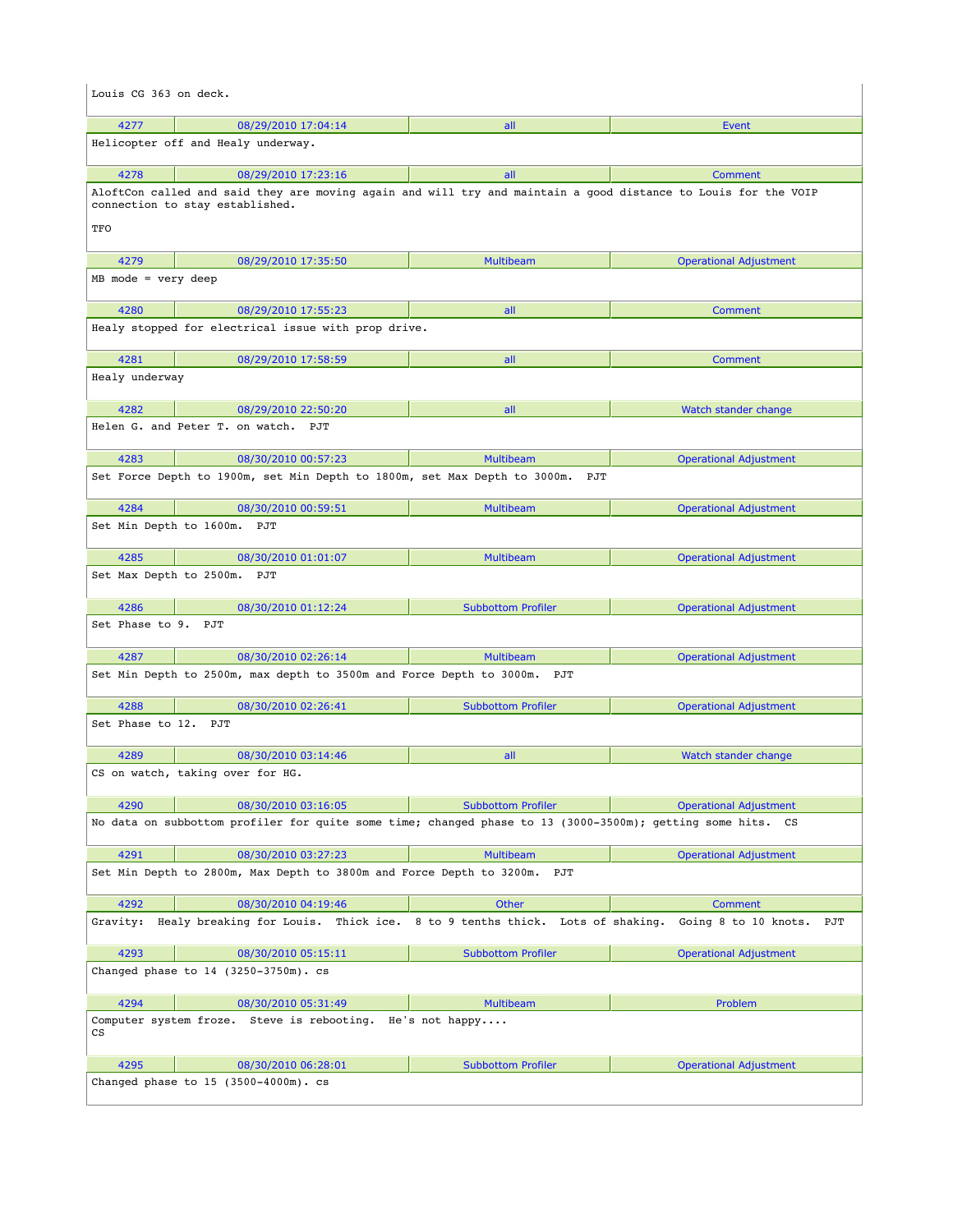| 4296                   | 08/30/2010 06:53:06                                                                                                                                                                                              | all                                                                      | Watch stander change       |
|------------------------|------------------------------------------------------------------------------------------------------------------------------------------------------------------------------------------------------------------|--------------------------------------------------------------------------|----------------------------|
|                        | Danforth and Stevenson on watch.                                                                                                                                                                                 |                                                                          |                            |
|                        |                                                                                                                                                                                                                  |                                                                          |                            |
| 4297                   | 08/30/2010 13:57:26                                                                                                                                                                                              | all                                                                      | Event                      |
|                        | We've been making between 7-10 knots all night long!! Ice is getting a bit thinner, Louis still with us.                                                                                                         |                                                                          | bwd                        |
| 4298                   | 08/30/2010 13:58:50                                                                                                                                                                                              | all                                                                      | Event                      |
| Almost to WP $2(w2)$ . |                                                                                                                                                                                                                  | Turning onto heading 220, Louis just radioed less ice in that direction. | bwd                        |
| 4299                   | 08/30/2010 15:36:13                                                                                                                                                                                              | all                                                                      | Watch stander change       |
| BE & TFO on watch      |                                                                                                                                                                                                                  |                                                                          |                            |
|                        |                                                                                                                                                                                                                  |                                                                          |                            |
| 4300                   | 08/30/2010 15:41:01<br>Louis and Healy are parting ways. We are going south for some coring, Louis is going to Tuk with the ill person.                                                                          | all                                                                      | Event                      |
| Dr. Kildar             |                                                                                                                                                                                                                  |                                                                          |                            |
| 4301                   | 08/30/2010 16:54:53                                                                                                                                                                                              | all                                                                      | Event                      |
| TFO                    | Person hurt aboard Healy. We are falling back inline with Louis and following until the injury is fully<br>understood. We wish to stay close to Louis fore potential Helicopter support if we need our Doc back. |                                                                          |                            |
|                        |                                                                                                                                                                                                                  |                                                                          |                            |
| 4302                   | 08/30/2010 17:16:55                                                                                                                                                                                              | all                                                                      | Comment                    |
|                        | Healy - Louis VHF traffic, Healy will follow 1 mile behind Louis                                                                                                                                                 |                                                                          |                            |
| 4303                   | 08/30/2010 17:48:34                                                                                                                                                                                              | all                                                                      | Comment                    |
| to Healy.              | Healy boat crew is preparing to launch a boat for travel to Louis and recover our Medical specialist and return                                                                                                  |                                                                          |                            |
| TFO                    |                                                                                                                                                                                                                  |                                                                          |                            |
| 4304                   | 08/30/2010 17:52:54                                                                                                                                                                                              | all                                                                      | Comment                    |
|                        | Healy ready to launch boat in 10 - 15 minutes.                                                                                                                                                                   |                                                                          |                            |
|                        |                                                                                                                                                                                                                  |                                                                          |                            |
| 4305                   | 08/30/2010 17:58:54<br>Louis is slowing in a large pool for personnel transfer.                                                                                                                                  | all                                                                      | Comment                    |
|                        |                                                                                                                                                                                                                  |                                                                          |                            |
| 4306                   | 08/30/2010 18:08:58                                                                                                                                                                                              | all                                                                      | <b>Comment</b>             |
| Healy stopping.        |                                                                                                                                                                                                                  |                                                                          |                            |
| 4307                   | 08/30/2010 18:14:38                                                                                                                                                                                              | all                                                                      | Comment                    |
|                        | Boat launched and next to Louis.                                                                                                                                                                                 |                                                                          |                            |
| 4308                   | 08/30/2010 18:33:49                                                                                                                                                                                              | all                                                                      | Comment                    |
|                        | Small boat back aboard with Lt. Criss. Healy and LSSL continue joint transit south.                                                                                                                              |                                                                          |                            |
| 4309                   | 08/30/2010 19:33:51                                                                                                                                                                                              | all                                                                      | Comment                    |
|                        | Ships speed 12 - 17 knots.                                                                                                                                                                                       |                                                                          |                            |
| 4310                   | 08/31/2010 00:27:58                                                                                                                                                                                              | <b>Other</b>                                                             | Event                      |
| ΗG                     | MK2 Mason and LT Criss have been flown to Louis by helicopter. Brian says that Healy will soon begin transit to<br>coring site M02 about 116 nm away; likely to arrive at site about 4 or 5 a.m. PDT tomorrow.   |                                                                          |                            |
| 4311                   | 08/31/2010 00:36:31                                                                                                                                                                                              | all                                                                      | Watch stander change       |
|                        | Peter T. and Helen G. on Watch (since 4:00PM).                                                                                                                                                                   | PJT                                                                      |                            |
| 4312                   | 08/31/2010 00:44:05                                                                                                                                                                                              | Other                                                                    | Comment                    |
| Gravity:               | Was open water for awhile. Healy now following Louis. 4 to 5 tenths coverage.                                                                                                                                    |                                                                          | Speed is 5.6 knots.<br>PJT |
| 4313                   | 08/31/2010 03:05:24                                                                                                                                                                                              | all                                                                      | Watch stander change       |
| CS on/HG off watch.    |                                                                                                                                                                                                                  |                                                                          |                            |
| 4314                   | 08/31/2010 05:16:59                                                                                                                                                                                              | <b>XBT</b>                                                               | <b>Event</b>               |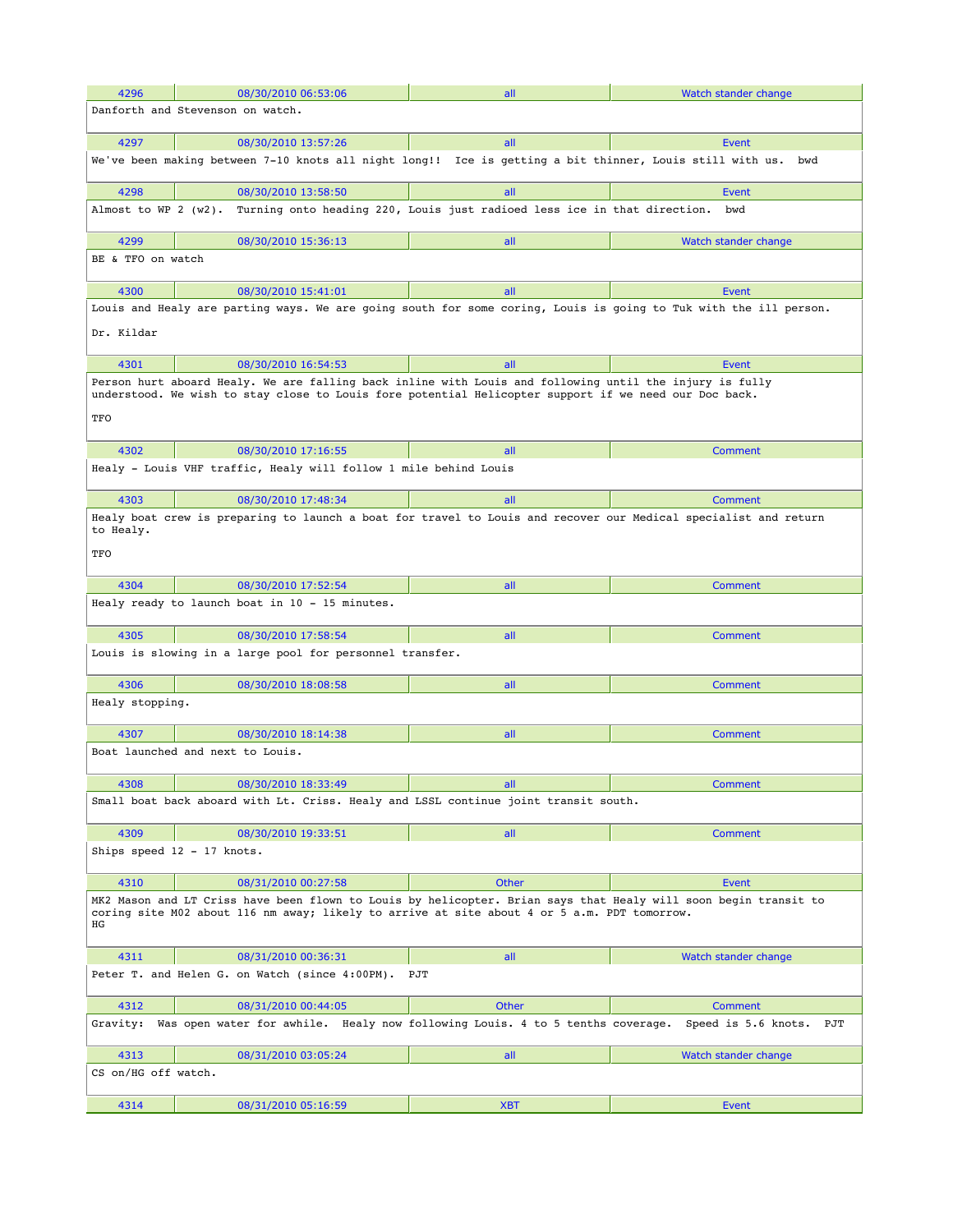|                          | XBT just completed. Sequence #: 109. Serial #: 01053513. PJT                         |                           |                               |
|--------------------------|--------------------------------------------------------------------------------------|---------------------------|-------------------------------|
| 4315                     | 08/31/2010 05:42:21                                                                  | <b>Multibeam</b>          | <b>Event</b>                  |
|                          | Steve entered new Sound Speed Profile hly1002 T7 00109.asvp. cs                      |                           |                               |
| 4316                     | 08/31/2010 07:19:54                                                                  | all                       | Watch stander change          |
|                          | Danforth and Stevenson on another eventful watch!                                    |                           |                               |
| 4317                     | 08/31/2010 11:20:20                                                                  | <b>Subbottom Profiler</b> | <b>Operational Adjustment</b> |
|                          | Set display contrast to 1. bwd                                                       |                           |                               |
| 4318                     | 08/31/2010 14:00:02                                                                  | all                       | Event                         |
|                          | Slow to 4kt; extend line through M02 sampling site                                   |                           |                               |
| 4319                     | 08/31/2010 14:58:33                                                                  | all                       | Comment                       |
|                          | Come about and return to M02 for 2 barrel piston core                                |                           |                               |
| 4320                     | 08/31/2010 15:12:42                                                                  | <b>Subbottom Profiler</b> | <b>Event</b>                  |
|                          | Knudsen = $100$ meter range                                                          |                           |                               |
| 4321                     | 08/31/2010 15:17:00                                                                  | <b>Subbottom Profiler</b> | Event                         |
|                          | Knudsen = 200 meter range                                                            |                           |                               |
| 4322                     | 08/31/2010 15:50:53                                                                  | all                       | Comment                       |
|                          | Healy approaching and slowing for core site location.                                |                           |                               |
|                          | Will stop and check drift for 20 minutes prior to two barrel piston core deployment. |                           |                               |
| Elvis                    |                                                                                      |                           |                               |
| 4323                     | 08/31/2010 16:05:12                                                                  | all                       | Comment                       |
|                          | Healy stopped and drifting.                                                          |                           |                               |
| 4324                     | 08/31/2010 16:25:16                                                                  | all                       | <b>Comment</b>                |
|                          | Preparing to launch piston core. Attaching pilot core.                               |                           |                               |
| 4325                     | 08/31/2010 16:29:47                                                                  | all                       | Event                         |
|                          | Two pipe piston care staged and ready for launch.                                    |                           |                               |
| 4326                     | 08/31/2010 16:41:37                                                                  | Other                     | <b>Event</b>                  |
| Piston core in water.    |                                                                                      |                           |                               |
| 4327                     | 08/31/2010 16:43:53                                                                  | Other                     | <b>Event</b>                  |
|                          | Piston core going down $\sim$ 30 meters/minute.                                      |                           |                               |
| 3705 meters of water.    |                                                                                      |                           |                               |
| TFO                      |                                                                                      |                           |                               |
| 4328                     | 08/31/2010 16:50:02                                                                  | Other                     | Comment                       |
|                          | Wire down speed = $50$ meters/minute.                                                |                           |                               |
| It snowing a little bit. |                                                                                      |                           |                               |
| TFO                      |                                                                                      |                           |                               |
| 4329                     | 08/31/2010 17:36:39                                                                  | Other                     | Comment                       |
| 2680 meters of wire out. |                                                                                      |                           |                               |
| 4330                     | 08/31/2010 17:55:09                                                                  | <b>Multibeam</b>          | Problem                       |
|                          | Lost MRU input to MB momentarily.                                                    |                           |                               |
| 4331                     | 08/31/2010 17:58:27                                                                  | Other                     | <b>Comment</b>                |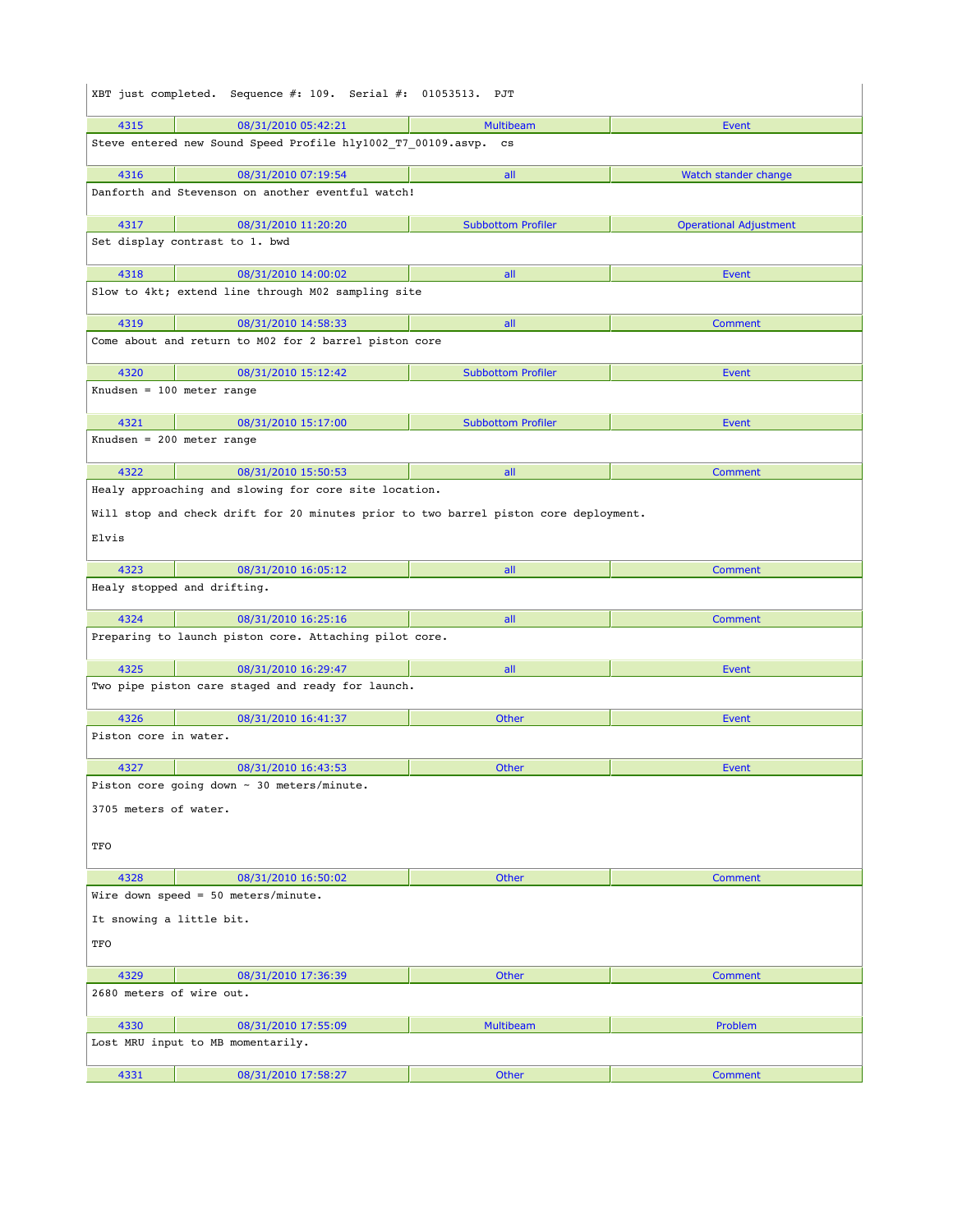| Core sample taken.             |                                                                                                       |                           |                               |
|--------------------------------|-------------------------------------------------------------------------------------------------------|---------------------------|-------------------------------|
| 4332                           | 08/31/2010 18:00:52                                                                                   | <b>Other</b>              | Comment                       |
|                                | Core pulled out of bottom.                                                                            |                           |                               |
| Wire up.                       |                                                                                                       |                           |                               |
| TFO                            |                                                                                                       |                           |                               |
| 4333                           | 08/31/2010 18:25:19                                                                                   | <b>Multibeam</b>          | Event                         |
| -Dale                          | Took EM122 offline for a few minutes for BIS test.                                                    |                           |                               |
| 4334                           | 08/31/2010 19:04:39                                                                                   | <b>Subbottom Profiler</b> | <b>Operational Adjustment</b> |
| Knudsen = 500 meter range      |                                                                                                       |                           |                               |
| 4335                           | 08/31/2010 19:19:22                                                                                   | <b>Other</b>              | Comment                       |
|                                | Pilot core is wrapped around piston core. Accessing how to untangle the two.                          |                           |                               |
| 4336                           | 08/31/2010 19:33:13                                                                                   | <b>Other</b>              | Comment                       |
|                                | Piston core on deck and secured. Task now is to unwrap pilot core from the piston core.               |                           |                               |
| 4337                           | 08/31/2010 19:42:03                                                                                   | <b>Other</b>              | Comment                       |
|                                | Pilot core has been recovered and is on deck.                                                         |                           |                               |
|                                | Good job by every one on deck.                                                                        |                           |                               |
| 4338                           | 08/31/2010 19:50:36                                                                                   | <b>Other</b>              | <b>Comment</b>                |
|                                | Piston core completely recovered and secured on deck.                                                 |                           |                               |
| Santa                          |                                                                                                       |                           |                               |
| 4339                           | 08/31/2010 19:56:19                                                                                   | all                       | Comment                       |
| Healy underway.                |                                                                                                       |                           |                               |
| 4340                           | 08/31/2010 20:41:12                                                                                   | all                       | Comment                       |
|                                | Sub-Bottom and Multi-beam data look great. Calm seas, sparse ice 7.5 knots.                           |                           |                               |
|                                | Hurricane in Bahamas and foretasted for the east coast USA.                                           |                           |                               |
| Elvis                          |                                                                                                       |                           |                               |
| 4341                           | 08/31/2010 20:43:28                                                                                   | Other                     | Comment                       |
|                                | Reports are that the core was not completely full and may not have triggered correctly because of the |                           |                               |
| TFO                            | possibility that the pilot core wrapped around the piston core prior to bottom contact. $\;$          |                           |                               |
| 4342                           | 08/31/2010 22:43:33                                                                                   | <b>Multibeam</b>          | Comment                       |
|                                | Lost multibeam display on map server.                                                                 |                           |                               |
| 4343                           | 08/31/2010 22:55:32                                                                                   | all                       | Watch stander change          |
|                                | Helen G. and Peter T. on watch. PJT                                                                   |                           |                               |
| 4344                           | 09/01/2010 03:15:36                                                                                   | <b>Subbottom Profiler</b> | <b>Operational Adjustment</b> |
| Changed the phase to 14.<br>ΗG |                                                                                                       |                           |                               |
| 4345                           | 09/01/2010 03:16:21                                                                                   | all                       | Watch stander change          |
| CS on watch/HG off.            |                                                                                                       |                           |                               |
| 4346                           | 09/01/2010 03:22:46                                                                                   | Multibeam                 | <b>Operational Adjustment</b> |
|                                | Set Force Depth to 3500m.<br>PJT                                                                      |                           |                               |
| 4347                           | 09/01/2010 03:56:49                                                                                   | <b>XBT</b>                | Event                         |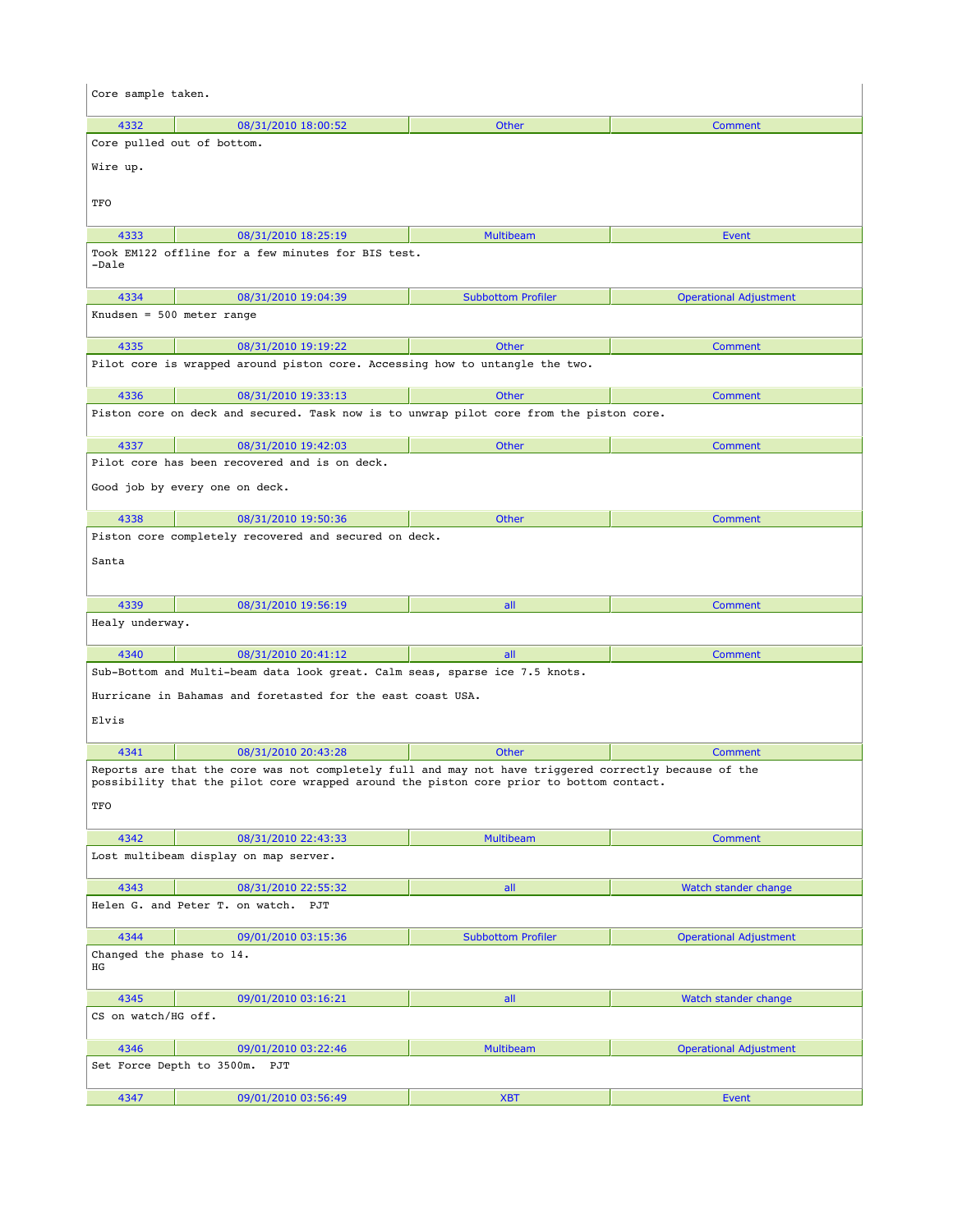| XBT performed. Sequence $\#$ : 110, Serial $\#$ : 00349247. PJT |                                                                                                                                       |                           |                               |  |
|-----------------------------------------------------------------|---------------------------------------------------------------------------------------------------------------------------------------|---------------------------|-------------------------------|--|
| 4348                                                            | 09/01/2010 04:19:20                                                                                                                   | <b>Multibeam</b>          | <b>Operational Adjustment</b> |  |
|                                                                 | Steve entered a new sound speed profile (hly1002 T5 00110.asvp). PJT                                                                  |                           |                               |  |
| 4349                                                            | 09/01/2010 04:21:13                                                                                                                   | Multibeam                 | Problem                       |  |
|                                                                 | No multibeam for about 5 minutes. PJT                                                                                                 |                           |                               |  |
| 4350                                                            | 09/01/2010 04:21:39                                                                                                                   | <b>Subbottom Profiler</b> | Problem                       |  |
|                                                                 | No data for about 5 minutes. PJT                                                                                                      |                           |                               |  |
| 4351                                                            | 09/01/2010 04:25:55                                                                                                                   | <b>Multibeam</b>          | <b>Resolution</b>             |  |
|                                                                 | A piece of ice was blocking the transducers. We went through some more ice to knock it loose. PJT                                     |                           |                               |  |
| 4352                                                            | 09/01/2010 04:26:09                                                                                                                   | <b>Subbottom Profiler</b> | <b>Resolution</b>             |  |
|                                                                 | A piece of ice was blocking the transducers. We went through some more ice to knock it loose. PJT                                     |                           |                               |  |
| 4353                                                            | 09/01/2010 05:03:49                                                                                                                   | <b>Multibeam</b>          | <b>Operational Adjustment</b> |  |
|                                                                 | Set Force Depth to 3400m. PJT                                                                                                         |                           |                               |  |
| 4354                                                            | 09/01/2010 06:58:17                                                                                                                   | all                       | Watch stander change          |  |
|                                                                 | Danforth and Stevenson on watch.                                                                                                      |                           |                               |  |
| 4355                                                            | 09/01/2010 08:20:09                                                                                                                   | all                       | Event                         |  |
|                                                                 | Speed down to 6 kt. to improve data quality                                                                                           |                           |                               |  |
| 4356                                                            | 09/01/2010 11:41:35<br>Phase change to 13 (3000-3500)                                                                                 | <b>Subbottom Profiler</b> | <b>Operational Adjustment</b> |  |
| 4357                                                            | 09/01/2010 14:52:38                                                                                                                   | all                       | Watch stander change          |  |
| TFO on watch                                                    |                                                                                                                                       |                           |                               |  |
| 4358                                                            | 09/01/2010 17:27:52                                                                                                                   | all                       | <b>Operational Adjustment</b> |  |
| Speed = $2.5$ knots.                                            |                                                                                                                                       |                           |                               |  |
| 4359                                                            | 09/01/2010 17:30:40                                                                                                                   | <b>Subbottom Profiler</b> | <b>Operational Adjustment</b> |  |
| Knudsen = $200$ meter range                                     |                                                                                                                                       |                           |                               |  |
| 2900 -> 3100 meters                                             |                                                                                                                                       |                           |                               |  |
| 4360                                                            | 09/01/2010 17:35:57                                                                                                                   | all                       | <b>Operational Adjustment</b> |  |
|                                                                 | Healy currently has an issue with one of the prime movers and is working on the problem.<br>That is why we are currently at 2.5 knots |                           |                               |  |
| Brian                                                           |                                                                                                                                       |                           |                               |  |
| 4361                                                            | 09/01/2010 17:48:40                                                                                                                   | all                       | Comment                       |  |
| $Speed = 8.4$ knots                                             |                                                                                                                                       |                           |                               |  |
| 4362                                                            | 09/01/2010 18:42:00                                                                                                                   | all                       | Comment                       |  |
|                                                                 | Slow to about 4.5 kts one mile short of M01 to collect better bathy at the coring site.                                               |                           |                               |  |
| 4363                                                            | 09/01/2010 18:55:13                                                                                                                   | <b>Subbottom Profiler</b> | <b>Operational Adjustment</b> |  |
|                                                                 | Knudsen range = $500$ meters                                                                                                          |                           |                               |  |
| 2500 -> 3000 meter range                                        |                                                                                                                                       |                           |                               |  |
| 4364                                                            | 09/01/2010 19:41:16                                                                                                                   | <b>XBT</b>                | Comment                       |  |
| Stopping for XBT                                                |                                                                                                                                       |                           |                               |  |
| 4365                                                            | 09/01/2010 19:43:22                                                                                                                   | <b>XBT</b>                | Comment                       |  |
| XBT complete.                                                   |                                                                                                                                       |                           |                               |  |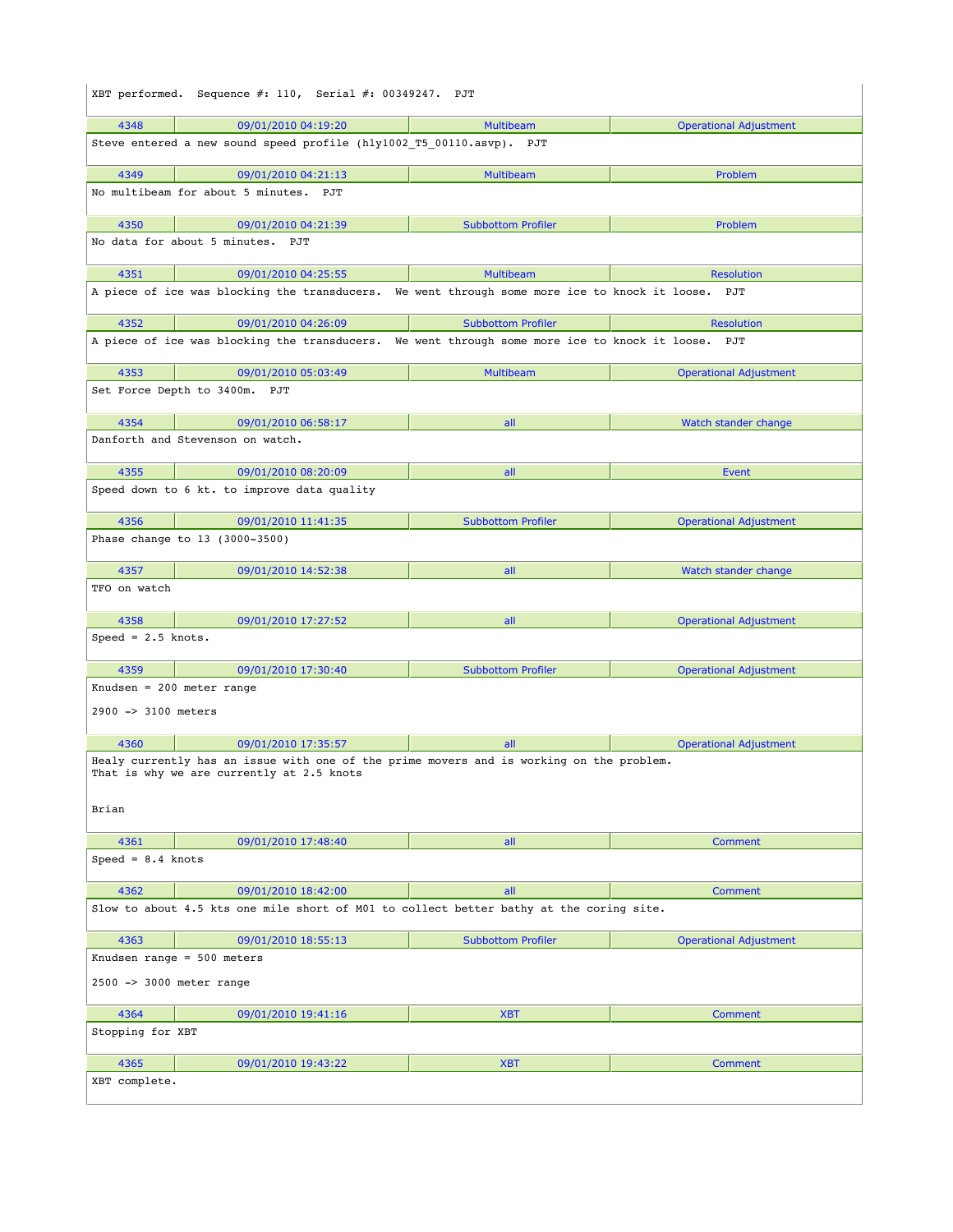| 4366                                                    | 09/01/2010 19:47:16                                                                           | <b>XBT</b>                | Comment                       |  |  |
|---------------------------------------------------------|-----------------------------------------------------------------------------------------------|---------------------------|-------------------------------|--|--|
| XBT T5 00111<br>Sequence $# 111$<br>Serial $# 00349243$ |                                                                                               |                           |                               |  |  |
| 4367                                                    | 09/01/2010 19:52:03                                                                           | all                       | Comment                       |  |  |
| Healy doing 4.2 knots                                   |                                                                                               |                           |                               |  |  |
| 4368                                                    | 09/01/2010 20:01:20                                                                           | <b>Multibeam</b>          | <b>Operational Adjustment</b> |  |  |
| $MB = deep mode$                                        |                                                                                               |                           |                               |  |  |
| 4369                                                    | 09/01/2010 20:06:50                                                                           | <b>Multibeam</b>          | Comment                       |  |  |
|                                                         | New sound velocity profile.                                                                   |                           |                               |  |  |
| hly1002_T5_00111.asvp                                   |                                                                                               |                           |                               |  |  |
| 4370                                                    | 09/01/2010 21:13:15                                                                           | <b>Multibeam</b>          | <b>Operational Adjustment</b> |  |  |
|                                                         | Multibeam = very deep mode                                                                    |                           |                               |  |  |
| 4371                                                    | 09/01/2010 22:57:22                                                                           | all                       | Watch stander change          |  |  |
|                                                         | Helen G. and Peter T. on watch.<br>PJT                                                        |                           |                               |  |  |
| 4372                                                    | 09/01/2010 23:45:54                                                                           | <b>Multibeam</b>          | <b>Operational Adjustment</b> |  |  |
|                                                         | Set Ping Mode to DEEP, set Angular Coverage Mode to MANUAL.                                   | PJT                       |                               |  |  |
| 4373                                                    | 09/02/2010 00:16:37                                                                           | <b>Multibeam</b>          | <b>Operational Adjustment</b> |  |  |
|                                                         | Set EM122 back to "very deep" mode.                                                           |                           |                               |  |  |
| -Steve                                                  |                                                                                               |                           |                               |  |  |
| 4374                                                    | 09/02/2010 03:02:38                                                                           | all                       | Watch stander change          |  |  |
| CS on/HG off.                                           |                                                                                               |                           |                               |  |  |
| 4375                                                    | 09/02/2010 03:38:53                                                                           | <b>Other</b>              | Comment                       |  |  |
| Gravity:                                                | Healy alone. Ice coverage is 4 to 5 tenths. Speed 7.5 knots. Ice not that thick.              |                           | PJT                           |  |  |
| 4376                                                    | 09/02/2010 07:01:06                                                                           | all                       | Watch stander change          |  |  |
|                                                         | Danforth and Stevenson on watch                                                               |                           |                               |  |  |
| 4377                                                    | 09/02/2010 11:00:41                                                                           | all                       | Event                         |  |  |
|                                                         | Following the 2500 meter contour.<br>bwd                                                      |                           |                               |  |  |
| 4378                                                    | 09/02/2010 13:56:45                                                                           | all                       | Event                         |  |  |
|                                                         | Turned off the 2500 meter contour, heading NE to waypoint w4 and a rendezvous with the Louis. |                           | bwd                           |  |  |
|                                                         |                                                                                               |                           |                               |  |  |
| 4379                                                    | 09/02/2010 14:38:21                                                                           | <b>Subbottom Profiler</b> | <b>Operational Adjustment</b> |  |  |
|                                                         | Going uphill!! Phase to $9$ (2000 - 2500 m).                                                  | -David Bowie              |                               |  |  |
| 4380                                                    | 09/02/2010 14:50:58                                                                           | all                       | Watch stander change          |  |  |
| TFO on watch.                                           |                                                                                               |                           |                               |  |  |
| 4381                                                    | 09/02/2010 15:33:50                                                                           | <b>Multibeam</b>          | <b>Operational Adjustment</b> |  |  |
|                                                         | $MB = deep mode$                                                                              |                           |                               |  |  |
|                                                         | Min Depth = 1800 Meters                                                                       |                           |                               |  |  |
| Current depth 2173 M                                    |                                                                                               |                           |                               |  |  |
| 4382                                                    | 09/02/2010 16:27:57                                                                           | <b>Subbottom Profiler</b> | <b>Operational Adjustment</b> |  |  |
|                                                         | Knudsen = $200$ meter range.                                                                  |                           |                               |  |  |
| 2000 -> 2200 meters.                                    |                                                                                               |                           |                               |  |  |
| Are going to core soon.                                 |                                                                                               |                           |                               |  |  |
| 4383                                                    | 09/02/2010 16:32:51                                                                           | <b>Multibeam</b>          | <b>Operational Adjustment</b> |  |  |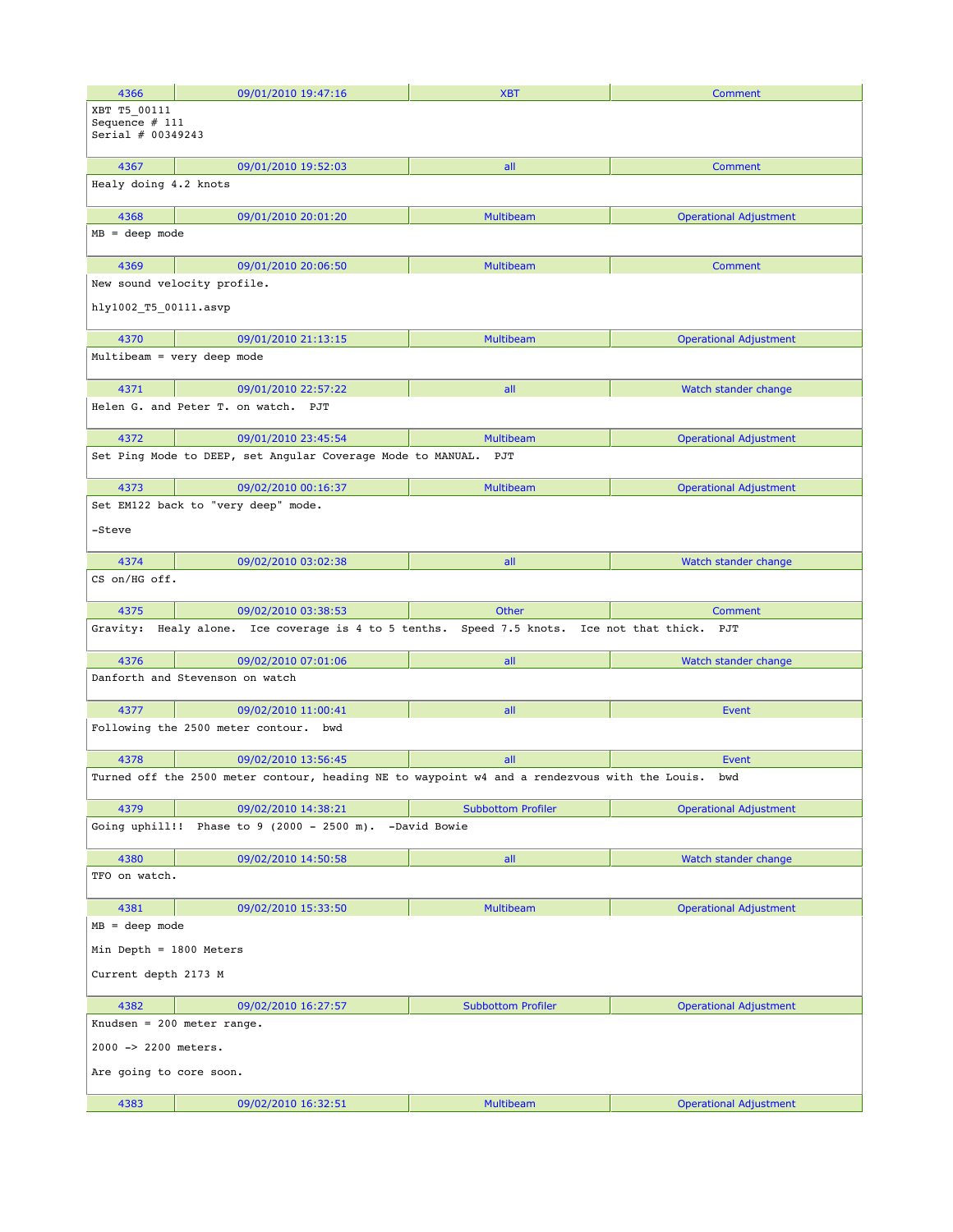| $MB = very deep mode$<br>$max$ angle = 60 degrees                                                                                              |                                                                                                               |              |                |  |
|------------------------------------------------------------------------------------------------------------------------------------------------|---------------------------------------------------------------------------------------------------------------|--------------|----------------|--|
| TFO                                                                                                                                            |                                                                                                               |              |                |  |
| 4384                                                                                                                                           | 09/02/2010 16:57:47                                                                                           | all          | Comment        |  |
|                                                                                                                                                | MB and SB returns are very poor. Not tracking bottom very well. Much ice cover.                               |              |                |  |
| Santa                                                                                                                                          |                                                                                                               |              |                |  |
| 4385                                                                                                                                           | 09/02/2010 17:09:09                                                                                           | all          | Event          |  |
|                                                                                                                                                | Stopping for piston core.                                                                                     |              |                |  |
| Bottom looks hard.                                                                                                                             |                                                                                                               |              |                |  |
| TFO                                                                                                                                            |                                                                                                               |              |                |  |
| 4386                                                                                                                                           | 09/02/2010 17:14:52                                                                                           | all          | Comment        |  |
|                                                                                                                                                | Healy is stopped in a large open "pond" and checking for drift speed and direction.                           |              |                |  |
| 4387                                                                                                                                           | 09/02/2010 17:19:23                                                                                           | all          | <b>Comment</b> |  |
| speed information.                                                                                                                             | Deck called birdge to notify that they are ready to go. Bridge wants to wait a few moments for more drift and |              |                |  |
| Santa                                                                                                                                          |                                                                                                               |              |                |  |
| 4388                                                                                                                                           | 09/02/2010 17:21:13                                                                                           | all          | Comment        |  |
|                                                                                                                                                | 2090 meters of water currently.                                                                               |              |                |  |
| TFO                                                                                                                                            |                                                                                                               |              |                |  |
| 4389                                                                                                                                           | 09/02/2010 17:23:16                                                                                           | <b>Other</b> | Comment        |  |
| Piston core with two core barrels is at the pre-launch stage and waiting for permission from bridge to place in<br>the launch position.<br>TFO |                                                                                                               |              |                |  |
| 4390                                                                                                                                           | 09/02/2010 17:27:40                                                                                           | Other        | Comment        |  |
| Permission given to deck to take down safety lines and deploy piston core.<br>2088 meters of water.                                            |                                                                                                               |              |                |  |
| 4391                                                                                                                                           | 09/02/2010 17:31:00                                                                                           | Other        | Comment        |  |
| Attaching pilot core. At 1745 UTC<br>TFO                                                                                                       |                                                                                                               |              |                |  |
| 4392                                                                                                                                           | 09/02/2010 17:32:08                                                                                           | <b>Other</b> | Comment        |  |
| Life lines going back up.                                                                                                                      |                                                                                                               |              |                |  |
| 4393                                                                                                                                           | 09/02/2010 17:47:21                                                                                           | Other        | Comment        |  |
|                                                                                                                                                | Core is in the water and on the way down.                                                                     |              |                |  |
| Water depth - 2086 meters.                                                                                                                     |                                                                                                               |              |                |  |
| Wire down at 30 meters/minute                                                                                                                  |                                                                                                               |              |                |  |
| TFO                                                                                                                                            |                                                                                                               |              |                |  |
| 4394                                                                                                                                           | 09/02/2010 17:50:02                                                                                           | Other        | Comment        |  |
| Wire out 82 metes<br>speed 29.0 meters/minute<br>tension 3000 lbs<br>2086 meters depth.                                                        |                                                                                                               |              |                |  |
|                                                                                                                                                |                                                                                                               |              |                |  |
| 4395                                                                                                                                           | 09/02/2010 17:51:49                                                                                           | Other        | Comment        |  |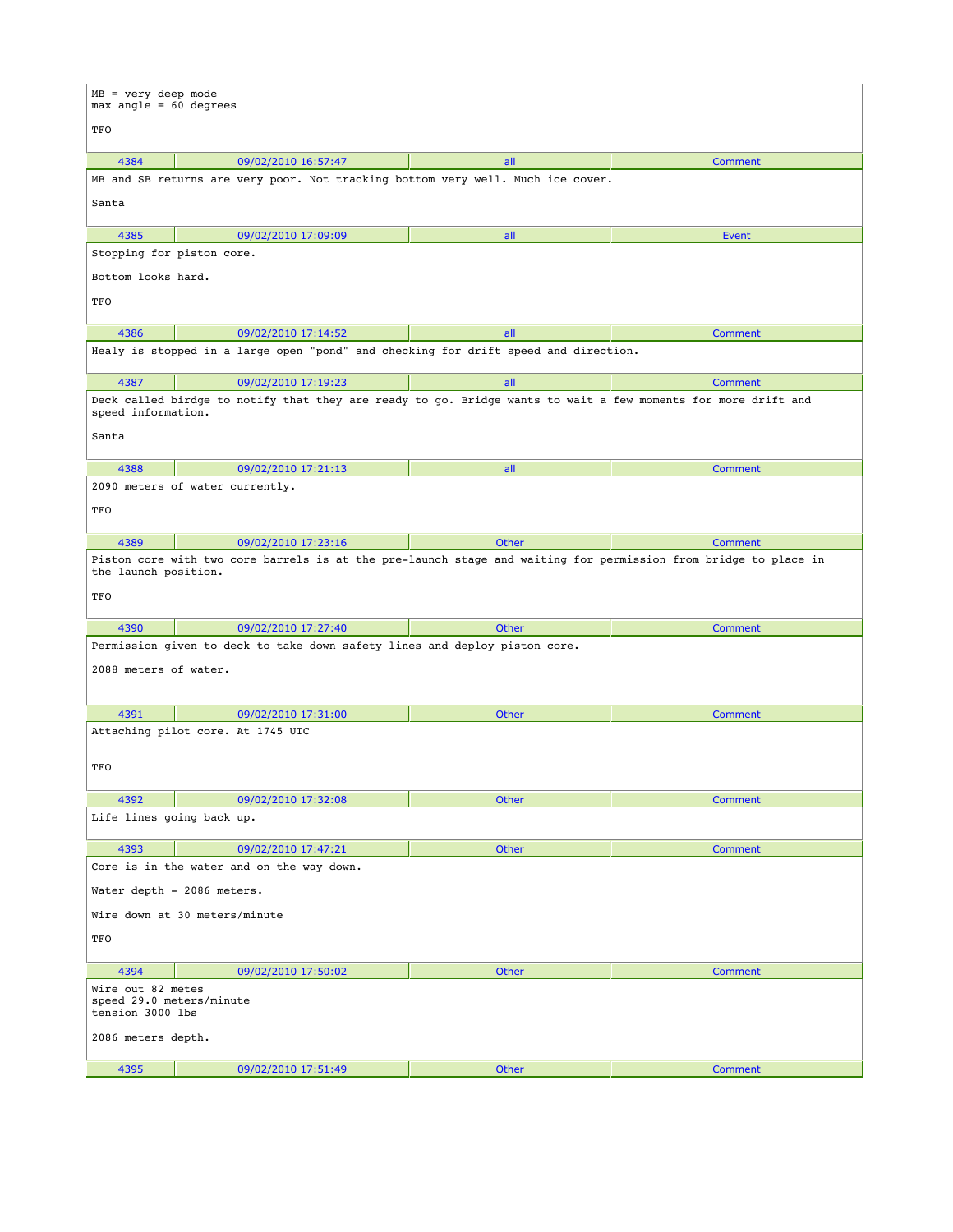| 100 meters of wire out.                                                                                                        |                                   |              |                |  |
|--------------------------------------------------------------------------------------------------------------------------------|-----------------------------------|--------------|----------------|--|
| 50 meters/minute wire speed.                                                                                                   |                                   |              |                |  |
| 2086 meters of water.                                                                                                          |                                   |              |                |  |
| $tension = 3100$ lbs (corrected)                                                                                               |                                   |              |                |  |
|                                                                                                                                |                                   |              |                |  |
| 4396<br>540 meters out                                                                                                         | 09/02/2010 17:59:33               | Other        | <b>Comment</b> |  |
| 3680 lbs (corrected)<br>2085 water dept                                                                                        |                                   |              |                |  |
| 4397                                                                                                                           | 09/02/2010 18:08:59               | <b>Other</b> | <b>Comment</b> |  |
| 1000 meters of wire out<br>4200 lbs tension (corrected)<br>50 meters/minute<br>2082 water depth                                |                                   |              |                |  |
| 4398                                                                                                                           | 09/02/2010 18:23:12               | <b>Other</b> | Comment        |  |
| 1600 meters of wire out<br>5300 lbs tension (corrected)<br>2084 water depth<br>50 meters/minute                                |                                   |              |                |  |
| 4399                                                                                                                           | 09/02/2010 18:28:36               | Other        | <b>Comment</b> |  |
| 1800 meters out<br>20 meters/minute<br>5600 lbs tension (corrected)<br>2081 water depth                                        |                                   |              |                |  |
| 4400                                                                                                                           | 09/02/2010 18:37:36               | <b>Other</b> | Comment        |  |
| Core penetration<br>2017 wire out<br>pull out > 8k lbs<br>current wire tension 6000 lbs<br>recovering core<br>60 meters/minute |                                   |              |                |  |
| 4401                                                                                                                           | 09/02/2010 18:39:10               | Other        | Comment        |  |
|                                                                                                                                | Another great lunch aboard Louis. |              |                |  |
| 4402                                                                                                                           | 09/02/2010 18:54:30               | Other        | <b>Comment</b> |  |
| 1000 meters wire out<br>4500 lbs tension<br>60 meters/minute                                                                   |                                   |              |                |  |
| 4403                                                                                                                           | 09/02/2010 19:01:26               | Other        | Comment        |  |
| 500 meters wire out<br>3800 lbs tension<br>60 meters/minute wire up<br>2076 water depth.                                       |                                   |              |                |  |
| 4404                                                                                                                           | 09/02/2010 19:11:36               | Other        | <b>Comment</b> |  |
| Piston core at surface.                                                                                                        |                                   |              |                |  |
| 4405                                                                                                                           | 09/02/2010 19:19:31               | Other        | <b>Comment</b> |  |
| Pilot core on deck.                                                                                                            |                                   |              |                |  |
| 4406                                                                                                                           | 09/02/2010 19:24:20               | Other        | Comment        |  |
| Piston core in stand. Looks like core barrel was buried, mud all over it.                                                      |                                   |              |                |  |
| 4407                                                                                                                           | 09/02/2010 19:28:55               | Other        | <b>Comment</b> |  |
| Life lines lowered.<br>Piston core recovered and on deck.<br>Kooker                                                            |                                   |              |                |  |
|                                                                                                                                |                                   |              |                |  |
| 4408                                                                                                                           | 09/02/2010 19:43:40               | <b>CTD</b>   | <b>Comment</b> |  |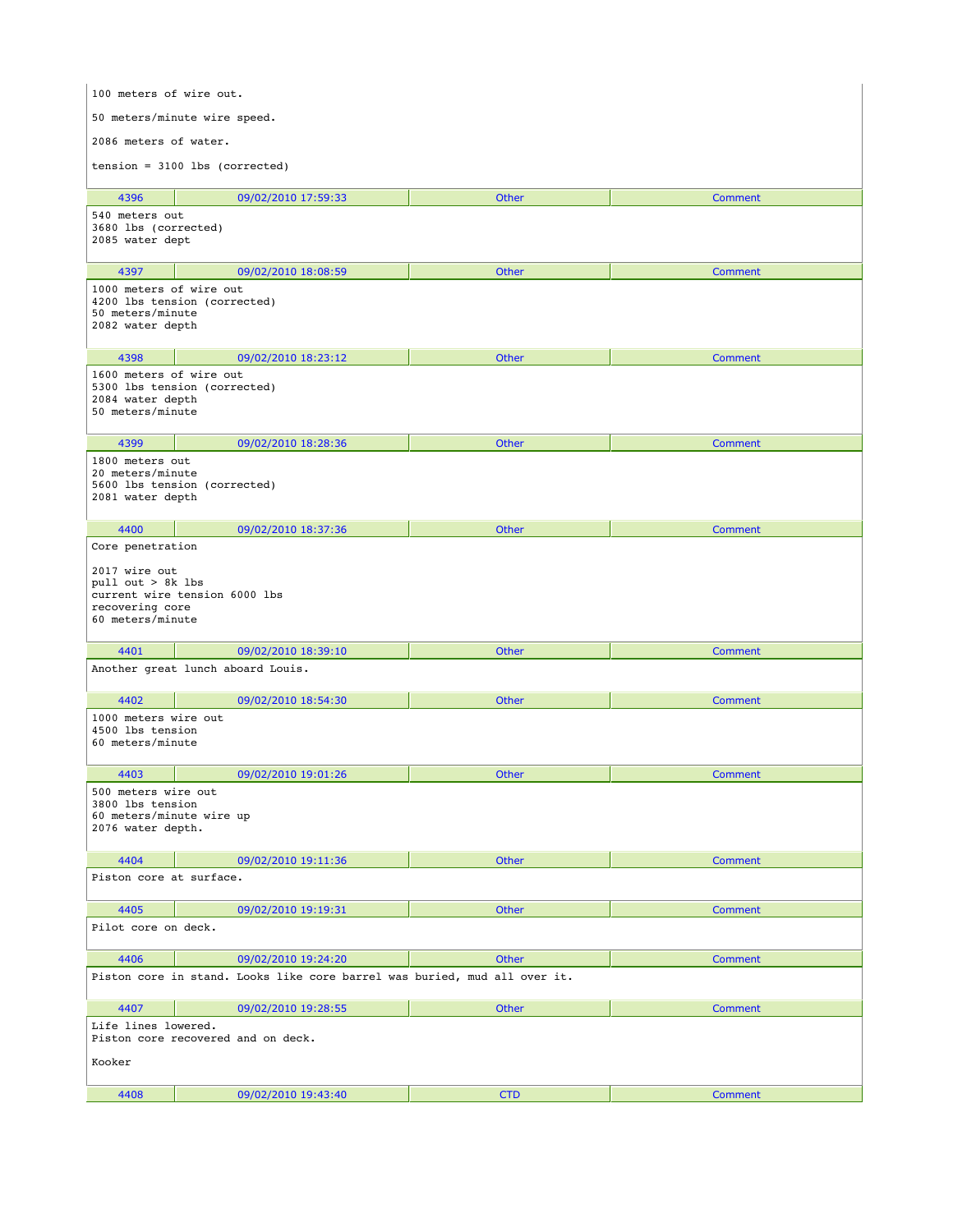| Preparing for a CTD                          |                                                                                                              |                           |                               |  |
|----------------------------------------------|--------------------------------------------------------------------------------------------------------------|---------------------------|-------------------------------|--|
| TFO                                          |                                                                                                              |                           |                               |  |
| 4409                                         | 09/02/2010 19:53:29                                                                                          | <b>CTD</b>                | <b>Comment</b>                |  |
| CTD in water.                                |                                                                                                              |                           |                               |  |
| LDK                                          |                                                                                                              |                           |                               |  |
| 4410                                         | 09/02/2010 20:45:43                                                                                          | Other                     | Comment                       |  |
|                                              | 490 cm core taken. Muddy with Diamictom                                                                      |                           |                               |  |
| 4411                                         | 09/02/2010 20:47:55                                                                                          | Other                     | Comment                       |  |
| Speed 1.3 knots<br>Heading 355<br>24 km away | Louis is in AIS range, current position is -127.53812 W 76.19415 N                                           |                           |                               |  |
|                                              |                                                                                                              |                           |                               |  |
| 4412                                         | 09/02/2010 20:48:28                                                                                          | <b>CTD</b>                | <b>Comment</b>                |  |
| CTD still going down.                        |                                                                                                              |                           |                               |  |
| BЕ                                           |                                                                                                              |                           |                               |  |
| 4413                                         | 09/02/2010 21:42:45                                                                                          | <b>CTD</b>                | <b>Comment</b>                |  |
| CTD on deck                                  |                                                                                                              |                           |                               |  |
| 4414                                         | 09/02/2010 21:45:50                                                                                          | Other                     | <b>Comment</b>                |  |
| Louis Stats:                                 |                                                                                                              |                           |                               |  |
| Long: $-127.71503$                           | Lat: 76.28078<br>Speed: 6.6                                                                                  | Heading: 306.8            |                               |  |
| 4415                                         | 09/02/2010 21:48:25                                                                                          | all                       | Comment                       |  |
| Healy underway.                              |                                                                                                              |                           |                               |  |
| 4416                                         | 09/02/2010 21:50:05                                                                                          | <b>Subbottom Profiler</b> | <b>Operational Adjustment</b> |  |
|                                              | Knudsen = $500$ meter range.                                                                                 |                           |                               |  |
| ВE                                           |                                                                                                              |                           |                               |  |
| 4417                                         | 09/02/2010 21:55:05                                                                                          | all                       | <b>Comment</b>                |  |
| Healy stopped.                               |                                                                                                              |                           |                               |  |
| 4418                                         | 09/02/2010 21:59:40                                                                                          | all                       | Comment                       |  |
|                                              | Healy underway, not sure where too. Louis still not here and we will hang around the area and wait for Louis |                           |                               |  |
| arrival.                                     |                                                                                                              |                           |                               |  |
| TFO                                          |                                                                                                              |                           |                               |  |
| 4419                                         | 09/02/2010 22:08:52                                                                                          | all                       | <b>Comment</b>                |  |
|                                              | Healy stopped!!! Nosed up to an ice flow.                                                                    |                           |                               |  |
| 4420                                         | 09/02/2010 22:14:09                                                                                          | all                       | <b>Comment</b>                |  |
|                                              | Healy underway to conduct a small square shaped survey, while waiting for Louis to show up.                  |                           |                               |  |
| TFO                                          |                                                                                                              |                           |                               |  |
| 4421                                         | 09/02/2010 22:21:31                                                                                          | Other                     | <b>Comment</b>                |  |
|                                              | Louis Stats: LON: -127.81576<br>Lat: 76.33350                                                                | Speed: 6.9<br>COG: 16.8   | Heading:18                    |  |
|                                              |                                                                                                              |                           |                               |  |
| 4422                                         | 09/02/2010 22:44:59<br>Helen G. and Peter T. now on watch. PJT                                               | all                       | Watch stander change          |  |
|                                              |                                                                                                              |                           |                               |  |
| 4423                                         | 09/02/2010 22:48:14                                                                                          | <b>Subbottom Profiler</b> | <b>Operational Adjustment</b> |  |
| Set phase to 9. PJT                          |                                                                                                              |                           |                               |  |
| 4424                                         | 09/02/2010 22:50:12                                                                                          | Other                     | Comment                       |  |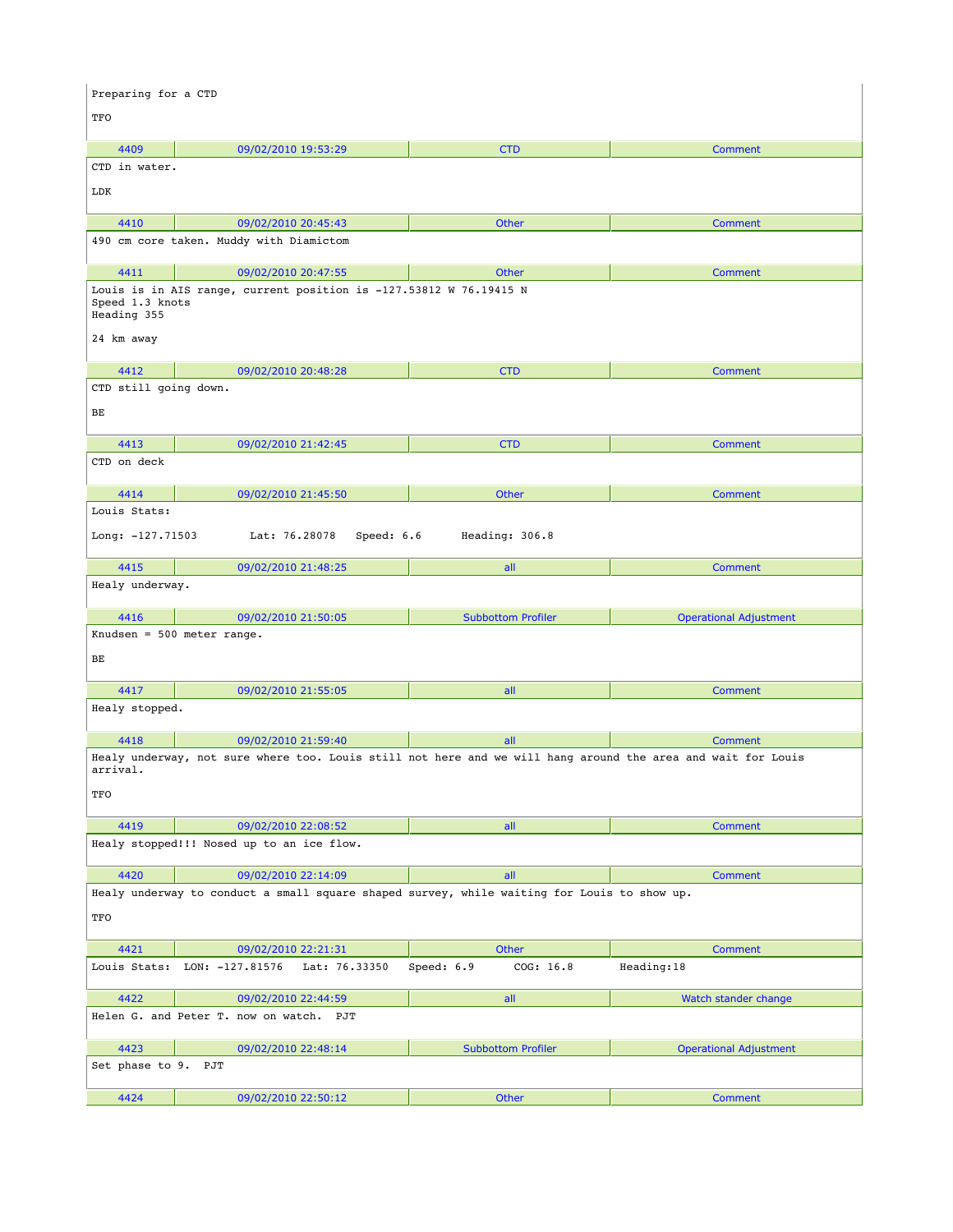| Gravity: Healy by itself. Ice 8 to 9 tenths coverage. Speed 6 knots. PJT                              |                                                                                                        |                           |                               |  |
|-------------------------------------------------------------------------------------------------------|--------------------------------------------------------------------------------------------------------|---------------------------|-------------------------------|--|
| 4425                                                                                                  | 09/02/2010 22:59:12                                                                                    | <b>Subbottom Profiler</b> | <b>Operational Adjustment</b> |  |
| Set phase back to 8.                                                                                  | PJT                                                                                                    |                           |                               |  |
| 4426                                                                                                  | 09/02/2010 23:00:24                                                                                    | <b>Multibeam</b>          | <b>Operational Adjustment</b> |  |
|                                                                                                       | Set Ping Mode to VERY DEEP and Max angle on port and starboard side to 65.                             | PJT                       |                               |  |
| 4427                                                                                                  | 09/03/2010 00:14:39                                                                                    | <b>Multibeam</b>          | <b>Operational Adjustment</b> |  |
|                                                                                                       | Steve entered in new sound speed profile (hly1002 ctd010.asvp). PJT                                    |                           |                               |  |
| 4428                                                                                                  | 09/03/2010 00:20:46                                                                                    | <b>Subbottom Profiler</b> | <b>Operational Adjustment</b> |  |
| Set phase to 9. PJT                                                                                   |                                                                                                        |                           |                               |  |
| 4429                                                                                                  | 09/03/2010 00:30:26                                                                                    | Multibeam                 | <b>Operational Adjustment</b> |  |
|                                                                                                       | Set Ping Mode to AUTO. PJT                                                                             |                           |                               |  |
| 4430                                                                                                  | 09/03/2010 01:28:20                                                                                    | all                       | Comment                       |  |
| subbottom profiler. PJT                                                                               | Stopped waiting for Louis to deploy gear. Stopped with ice under the ship so no data for multibeam and |                           |                               |  |
| 4431                                                                                                  | 09/03/2010 01:56:01                                                                                    | all                       | Comment                       |  |
|                                                                                                       | Moving again and got some photos of the C-130 flying over us. PJT                                      |                           |                               |  |
| 4432                                                                                                  | 09/03/2010 02:02:08                                                                                    | <b>Multibeam</b>          | <b>Operational Adjustment</b> |  |
| -Steve                                                                                                | Ping mode set to "very deep"                                                                           |                           |                               |  |
| 4433                                                                                                  | 09/03/2010 02:29:00                                                                                    | <b>Multibeam</b>          | <b>Operational Adjustment</b> |  |
|                                                                                                       | Set Ping Mode to AUTO. PJT                                                                             |                           |                               |  |
| 4434                                                                                                  | 09/03/2010 02:36:05                                                                                    | <b>Multibeam</b>          | <b>Operational Adjustment</b> |  |
| Set Ping Mode to VERY DEEP. PJT                                                                       |                                                                                                        |                           |                               |  |
| 4435                                                                                                  | 09/03/2010 02:42:51                                                                                    | all                       | Comment                       |  |
| Healy stuck on a ridge. Backing up and ramming. PJT                                                   |                                                                                                        |                           |                               |  |
| 4436                                                                                                  | 09/03/2010 03:02:24                                                                                    | all                       | Watch stander change          |  |
| CS on/HG off.                                                                                         |                                                                                                        |                           |                               |  |
| 4437                                                                                                  | 09/03/2010 03:03:46                                                                                    | <b>Multibeam</b>          | <b>Operational Adjustment</b> |  |
| Set Ping Mode to AUTO.<br>PJT                                                                         |                                                                                                        |                           |                               |  |
| 4438                                                                                                  | 09/03/2010 03:06:28                                                                                    | Multibeam                 | <b>Operational Adjustment</b> |  |
| Set Ping Mode to VERY DEEP.<br>PJT                                                                    |                                                                                                        |                           |                               |  |
| 4439                                                                                                  | 09/03/2010 03:25:32                                                                                    | <b>Subbottom Profiler</b> | <b>Operational Adjustment</b> |  |
| Set phase to 10.                                                                                      | PJT                                                                                                    |                           |                               |  |
| 4440                                                                                                  | 09/03/2010 03:47:56                                                                                    | <b>Multibeam</b>          | <b>Operational Adjustment</b> |  |
| Set Min Depth to 2200m, Max Depth to 3200m and Force Depth to 2400m.<br>PJT                           |                                                                                                        |                           |                               |  |
| 4441                                                                                                  | 09/03/2010 05:44:23                                                                                    | <b>Multibeam</b>          | <b>Operational Adjustment</b> |  |
| Set Force Depth to 2600m. PJT                                                                         |                                                                                                        |                           |                               |  |
| 4442                                                                                                  | 09/03/2010 05:46:58                                                                                    | Other                     | Comment                       |  |
| Gravity:<br>Healy breaking for Louis. Ice at about 5 to 6 tenths coverage.<br>Speed 4.4 knots.<br>PJT |                                                                                                        |                           |                               |  |
| 4443                                                                                                  | 09/03/2010 05:55:13                                                                                    | <b>Subbottom Profiler</b> | <b>Operational Adjustment</b> |  |
|                                                                                                       | Changed phase to 11 (2500-3000). cs                                                                    |                           |                               |  |
| 4444                                                                                                  | 09/03/2010 06:52:22                                                                                    | all                       | Watch stander change          |  |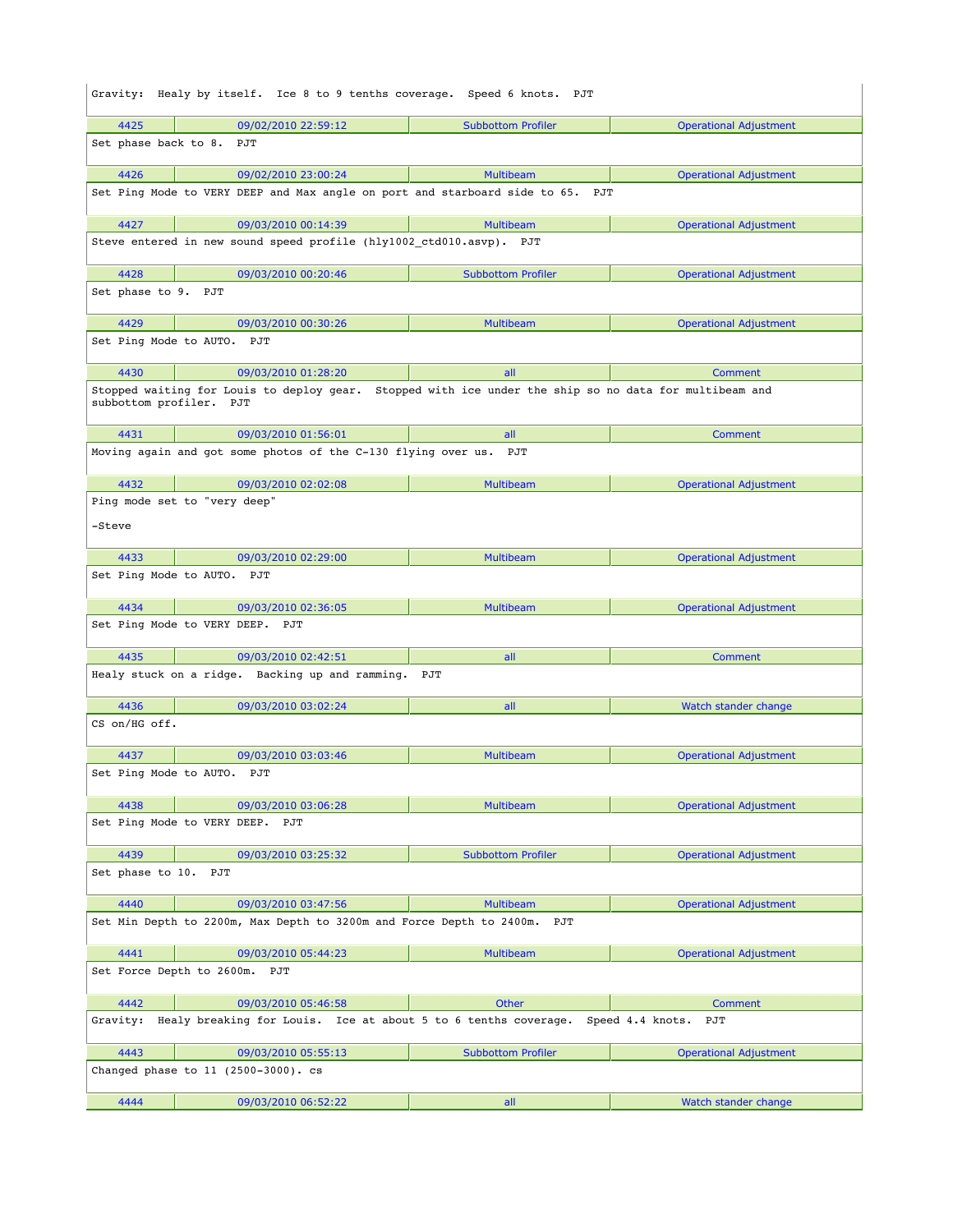| Danforth and Stevenson on watch. bwd                                                                                                                       |                     |                                                                                     |                               |
|------------------------------------------------------------------------------------------------------------------------------------------------------------|---------------------|-------------------------------------------------------------------------------------|-------------------------------|
| 4445                                                                                                                                                       | 09/03/2010 07:04:42 | <b>Multibeam</b>                                                                    | <b>Operational Adjustment</b> |
|                                                                                                                                                            |                     | Set max depth to 3400, min depth to 2500, force depth to 2700. Goin' downhill!! bwd |                               |
| 4446                                                                                                                                                       | 09/03/2010 07:49:26 | <b>Subbottom Profiler</b>                                                           | <b>Operational Adjustment</b> |
| Phase to 12 (2750 - 3250 m). bwd                                                                                                                           |                     |                                                                                     |                               |
| 4447                                                                                                                                                       | 09/03/2010 10:11:13 | <b>Multibeam</b>                                                                    | <b>Operational Adjustment</b> |
| Set force depth to 2900, min depth to 2700, max depth to 3400. bwd                                                                                         |                     |                                                                                     |                               |
| 4448                                                                                                                                                       | 09/03/2010 11:15:23 | <b>Subbottom Profiler</b>                                                           | <b>Operational Adjustment</b> |
| Phase to 13 (3000-3500)                                                                                                                                    |                     |                                                                                     |                               |
| 4449                                                                                                                                                       | 09/03/2010 14:46:25 | <b>Subbottom Profiler</b>                                                           | <b>Operational Adjustment</b> |
| Phase to 14 (3250-3750)                                                                                                                                    |                     |                                                                                     |                               |
| 4450                                                                                                                                                       | 09/03/2010 14:53:28 | all                                                                                 | Watch stander change          |
| BE and TFO on the watch                                                                                                                                    |                     |                                                                                     |                               |
| 4451                                                                                                                                                       | 09/03/2010 22:53:59 | all                                                                                 | Watch stander change          |
| Helen G. and Peter T. on watch. PJT                                                                                                                        |                     |                                                                                     |                               |
| 4452                                                                                                                                                       | 09/03/2010 23:42:22 | <b>Subbottom Profiler</b>                                                           | <b>Operational Adjustment</b> |
| Set phase to 15. PJT                                                                                                                                       |                     |                                                                                     |                               |
| 4453                                                                                                                                                       | 09/03/2010 23:43:34 | <b>Multibeam</b>                                                                    | <b>Operational Adjustment</b> |
| Set Min Depth to 3000m and Force Depth to 3500m. PJT                                                                                                       |                     |                                                                                     |                               |
| 4454                                                                                                                                                       | 09/04/2010 01:27:18 | all                                                                                 | Event                         |
| Helo opts underway. PJT                                                                                                                                    |                     |                                                                                     |                               |
| 4455                                                                                                                                                       | 09/04/2010 02:30:13 | <b>Multibeam</b>                                                                    | <b>Operational Adjustment</b> |
| Set Force Depth to 3600m. PJT                                                                                                                              |                     |                                                                                     |                               |
| 4456                                                                                                                                                       | 09/04/2010 02:51:44 | <b>XBT</b>                                                                          | Event                         |
| XBT completed. Sequence #: 112. Serial #: 00349239. PJT                                                                                                    |                     |                                                                                     |                               |
| 4457                                                                                                                                                       | 09/04/2010 03:10:12 | all                                                                                 | Watch stander change          |
| CS on watch/HG off.                                                                                                                                        |                     |                                                                                     |                               |
| 4458                                                                                                                                                       | 09/04/2010 03:37:37 | <b>Multibeam</b>                                                                    | <b>Operational Adjustment</b> |
| Steve entered a new sound speed profile (hly1002 T5 00112.asvp). PJT                                                                                       |                     |                                                                                     |                               |
| 4459                                                                                                                                                       | 09/04/2010 07:11:27 | all                                                                                 | Watch stander change          |
| Danforth and Stevenson on watch.                                                                                                                           |                     |                                                                                     |                               |
| 4460                                                                                                                                                       | 09/04/2010 14:50:49 | all                                                                                 | Watch stander change          |
| TFO On, last one                                                                                                                                           |                     |                                                                                     |                               |
| 4461                                                                                                                                                       | 09/04/2010 16:19:51 | <b>Multibeam</b>                                                                    | Event                         |
| $MB = deep$                                                                                                                                                |                     |                                                                                     |                               |
| 4462                                                                                                                                                       | 09/04/2010 16:44:10 | <b>Multibeam</b>                                                                    | <b>Operational Adjustment</b> |
| Multibeam off-line to run BIS tests in an attempt to understand the low signal in the central sector, which<br>shows mostly in the sidescan data.<br>-Dale |                     |                                                                                     |                               |
| 4463                                                                                                                                                       | 09/04/2010 16:49:42 | <b>Multibeam</b>                                                                    | <b>Operational Adjustment</b> |
| Back on line,<br>-Dale                                                                                                                                     |                     |                                                                                     |                               |
| > Multibeam off-line to run BIS tests in an attempt to understand the low signal in the central sector, which                                              |                     |                                                                                     |                               |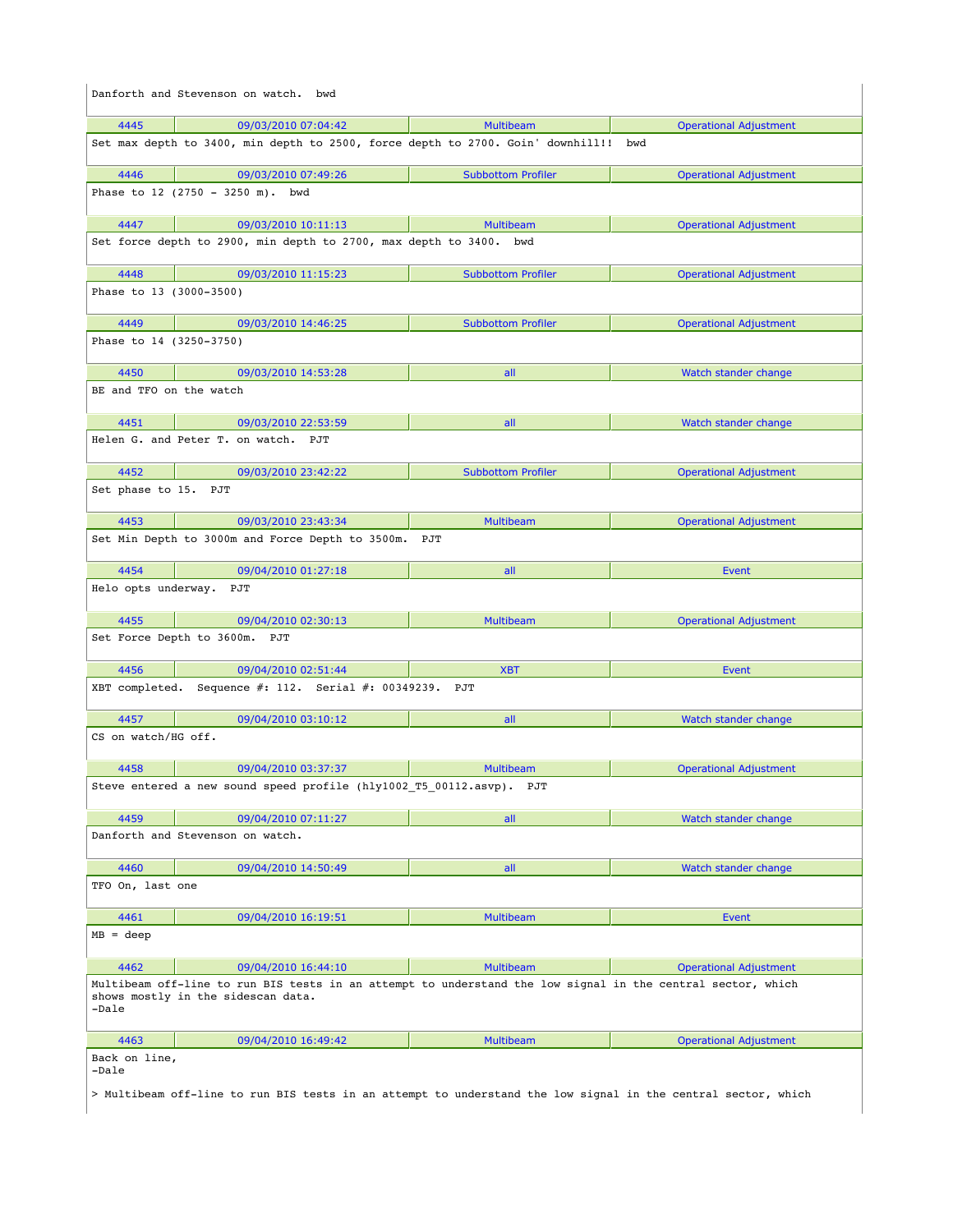| > shows mostly in the sidescan data.<br>> -Dale                                           |                                                                                                          |                           |                               |  |
|-------------------------------------------------------------------------------------------|----------------------------------------------------------------------------------------------------------|---------------------------|-------------------------------|--|
| 4464                                                                                      | 09/04/2010 19:01:19                                                                                      | all                       | Event                         |  |
|                                                                                           | Healy breaking off joint opps with Louis, ramping up for SW course to Barrow.                            |                           | -Bill S                       |  |
| 4465                                                                                      | 09/04/2010 19:47:28                                                                                      | <b>Multibeam</b>          | <b>Operational Adjustment</b> |  |
|                                                                                           | Changed mode to very deep.                                                                               |                           |                               |  |
| -Steve                                                                                    |                                                                                                          |                           |                               |  |
| 4466                                                                                      | 09/04/2010 20:49:27                                                                                      | <b>Multibeam</b>          | <b>Operational Adjustment</b> |  |
| -Steve                                                                                    | Changed ping mode to auto.                                                                               |                           |                               |  |
| 4467                                                                                      | 09/04/2010 21:14:01                                                                                      | <b>Multibeam</b>          | <b>Operational Adjustment</b> |  |
| -Steve                                                                                    | Change ping mode back to very deep.                                                                      |                           |                               |  |
| 4468                                                                                      | 09/04/2010 23:14:29                                                                                      | all                       | Watch stander change          |  |
|                                                                                           | Helen G. and Peter T. on watch. PJT                                                                      |                           |                               |  |
| 4469                                                                                      | 09/05/2010 03:00:14                                                                                      | all                       | Watch stander change          |  |
| CS on watch.                                                                              |                                                                                                          |                           |                               |  |
| 4470                                                                                      | 09/05/2010 05:16:21                                                                                      | Other                     | Event                         |  |
| $\mathop{\rm CS}\nolimits$                                                                | Pablo deployed MetOcean #98990 SVP ocean drifting buoy. Lat 74°57.176'N Long 142°08.211'W Time 21:00 UTC |                           |                               |  |
| 4471                                                                                      | 09/05/2010 05:19:59                                                                                      | <b>XBT</b>                | Event                         |  |
| $\mathop{\rm CS}\nolimits$                                                                | XBT completed. Sequence #113. Serial # 01053512.                                                         |                           |                               |  |
| 4472                                                                                      | 09/05/2010 05:34:36                                                                                      | Other                     | Event                         |  |
| Steve entered new sound speed profile hly1002_T7_00113.asvp.<br>cs                        |                                                                                                          |                           |                               |  |
| 4473                                                                                      | 09/05/2010 07:53:38                                                                                      | all                       | Watch stander change          |  |
| Danforth Stevenson on watch                                                               |                                                                                                          |                           |                               |  |
| 4474                                                                                      | 09/05/2010 12:11:08                                                                                      | <b>Subbottom Profiler</b> | <b>Operational Adjustment</b> |  |
| Phase to 16 (3750-4250)                                                                   |                                                                                                          |                           |                               |  |
| 4475                                                                                      | 09/05/2010 15:57:30                                                                                      | all                       | Watch stander change          |  |
| TFO & BE                                                                                  |                                                                                                          |                           |                               |  |
| 4476                                                                                      | 09/05/2010 17:23:37                                                                                      | <b>XBT</b>                | Event                         |  |
| XBT T7 00114<br>Sequence $# 114$<br>Serial: 01053511                                      |                                                                                                          |                           |                               |  |
| 4477                                                                                      | 09/05/2010 17:54:11                                                                                      | <b>Multibeam</b>          | <b>Operational Adjustment</b> |  |
| Tom B                                                                                     | New SSP HLY1002 xbt114 woa.asvp using XBT 14 and WOA for Salinity, Used CTD 4 and Levitus for depth.     |                           |                               |  |
| 4478                                                                                      | 09/05/2010 19:12:21                                                                                      | <b>Multibeam</b>          | <b>Operational Adjustment</b> |  |
| New SSP from XBT95<br>-Dale                                                               |                                                                                                          |                           |                               |  |
| 4479                                                                                      | 09/05/2010 19:30:22                                                                                      | <b>XBT</b>                | Event                         |  |
| Slowing for another XBT.T5-00115<br>73deg4.27246'N 151deg14.50684'W<br>Serial #: 00349240 |                                                                                                          |                           |                               |  |